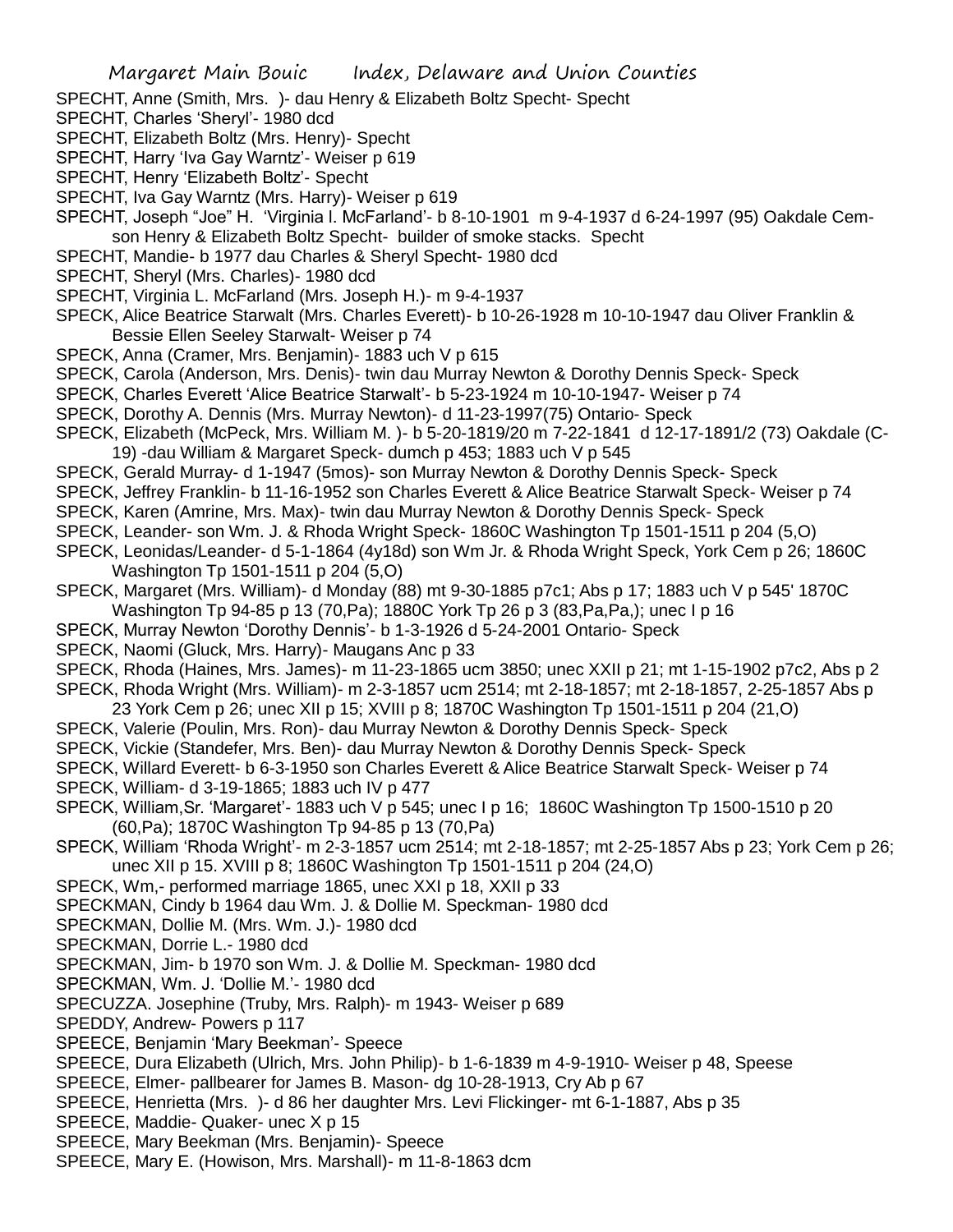- SPEECE, Nelly- b 7-18-1873 Scioto Tp dau Benjamin & Mary Bickman Speece- dcbirths; Speece
- SPEECE, Ruth Ann (Brake, Mrs. Elon)- m 4-5-1855 ucm 2267
- SPEECE, S.- pallbearer for James B. Mason- dg 10-28-1913, Cry Ab p 67
- SPEECE, William- pallbearer for James B. Mason- dg 10-28-1913, Cry Ab p 67
- SPEED, Henry 'Jane Bradford'- uccp p 48, record Bk 3 p 334
- SPEED, Jane Bradford (Mrs. Henry)- uccp p 48, record Bk 3 p 334
- SPEEDIE, Joan (Smith, Mrs. Donald Archie)- m 5-18-1955- Weiser p 722
- SPEEDY, Margaret or Martha Jane (McKitrick, Mrs. Nathan John)- b about 1840 m 10-14-1858 d about 1917, McKitrick p 75, 76
- SPEEKMAN, Rhoda (Haines, Mrs. James)- m 11-23-1865 ucm 3850
- SPEEKS, Oley- ffd p 7
- SPEELMAN, Hannah Faris (Mrs. Peter)- b 1822 d 1894 ped Bettie Christapherson McCrea #95 27; unec VI p 65
- SPEELMAN, Mary C. (Kelley, Mrs. William M.0- b 1849 d 1915 dau Peter & Hannah Faris Speelman- ped Bettie Chistopherson McCrea #95, 13; unec VI p 65
- SPEELMAN, Peter 'Hannah Faris'- b 1818 d 1876 ped Betti Chistopherson McCrea #95, 26; unec VI p 65
- SPEER, Mrs. Pabst 5 p 8; dg 10-23-1906, sisster of Rachel Ann Richards- Cry Ab p 127
- SPEER, Abigal- 1870C Trenton Tp p 516 (50)
- SPEER, Abigail- b NY d 10-7-1895 (83-5-17) Condit- dau Joseph Jacobs- dcdeaths
- SPEER, Ada Dell- d 5-19-1863 (2y) Trenton Cem dau J. V. & F. L.- Powell p 275
- SPEER, Amelia Gertrude (Strong, Mrs. Horace Timothy)- b 10-20-1847 m 1/10-19-1865 d 9-6-1911 (63-11-26) dau Anthony Munson & Electa Thompson Speer- dg 9-29-1911 Cry Ab p 66; Pabst Pion II p 242; Strong 1,2; Pabst 3 p 30, 6 p 9
- SPEER, Annie Olivia (Pounds, Mrs. Henry Howard)-Pounds 3
- SPEER, Anthony Munson 'Elect(r)a Thompson'- d 6-22-1903 (82-3-13) Cheshire Cem- hadc p 92; CCC (1900 Berlin Tp); 1908 dch p 269, 406; Pabst 1 p 61, 63, 64, 3 p 31, 6 p 9; Pabst Pion II p 242; hmp p 174CCC (!875 Orange Tp)l; dg 9-29-1911, Cry Ab p 66
- SPEER, Amelia G. (Strong, Mrs. Horace Timothy)- m 10-19-1865 dcm d 9-6-1911, dg 12-11-1914, Cry Ab p 163
- SPEER, Blanche (Moody, Mrs. )- sister Stanley C. Speer- Speer
- SPEER, Charlie- Pabst 5 p 21
- SPEER, Doris (Koski, Mrs. )- dau Stanley C. Speer- Speer
- SPEER, Electa- b 1864 d 1929 Trenton Cem, Powell p 275
- SPEER, Elect(r)a Thompson (Mrs.Anthony Munson)- b 6-1-1809 m 11-21-1844 b NJ d 3-26-1879 (69-9-25) Orange Tp -dcdeaths, Cheshire Cem- dau William & Charity Jagger Thompson- Powell p 53; Pabst Pion II p 242; dg 9-29-1911, Cry Ab p 66
- SPEER, Elias- 1880 dch p 682
- SPEER, Emily Monsell (Mrs. John R.)- m 1-25-1841 dcm
- SPEER, Encrease; 1835 men p 60 #130 p 111 Trenton Tp ; Pabst 5 p 15 see Spear
- SPEER, Francis L.- b 1-1-1834 d 2-4-1905, Powell p 275
- SPEER, George H.- d 12-16-1868 (86y11d)
- SPEER, George Thompson d 8-3-1864 (18y10m) Cheshire Cem- son Anthony Munson & Electa Thompson Speer; 1908 dch p 406; Pabst 1 p 38; 7 p 88; Pabst Pion II p 242
- SPEER, Georgeiana- Pabst 5 p 1; 1870C Trenton Tp p 516 (13)
- SPEER, Gladies A.- b 8-5-1896 Trenton Tp dau Charles & Mary Chapen Speer- dcbirths
- SPEER, Hattie- Pabst 5 p 20 Hetty- Pabst 5 p 20
- SPEER, Ida May- 1870C Trenton Tp p 508 (13)
- SPEER, Increse b NY d 9-10-1880 (86y) Trenton Tp, dcdeaths
- SPEER, Ingries C.- d 9-6-1880 (86-6-2) Trenton Cem, Powell p 275
- SPEER, Increase- 1870C Trenton Tp p 516 (70\*)
- SPEER, James- Pabst 1 p 61 James H.- 1908 dch p 406
- SPEER, John R. 'Emily Monsell'- m 1-25-1841 dcm
- SPEER, John V.- b 4-10-1827 d 4-20-1903 Trenton Cem, Powell p 275; 1870C Trenton Tp p 508 (43\*)
- SPEER, Julia B. (Mrs. )- d 3-18-1882 (47y10m) Cheshire Cem- Powell p 60b
- SPEER, Julia E. (Fisher, Mrs. Henry)- m 7-28-1841 dcm dau Elias Speer/Spear- 1880 dch p 682; Fisher p 2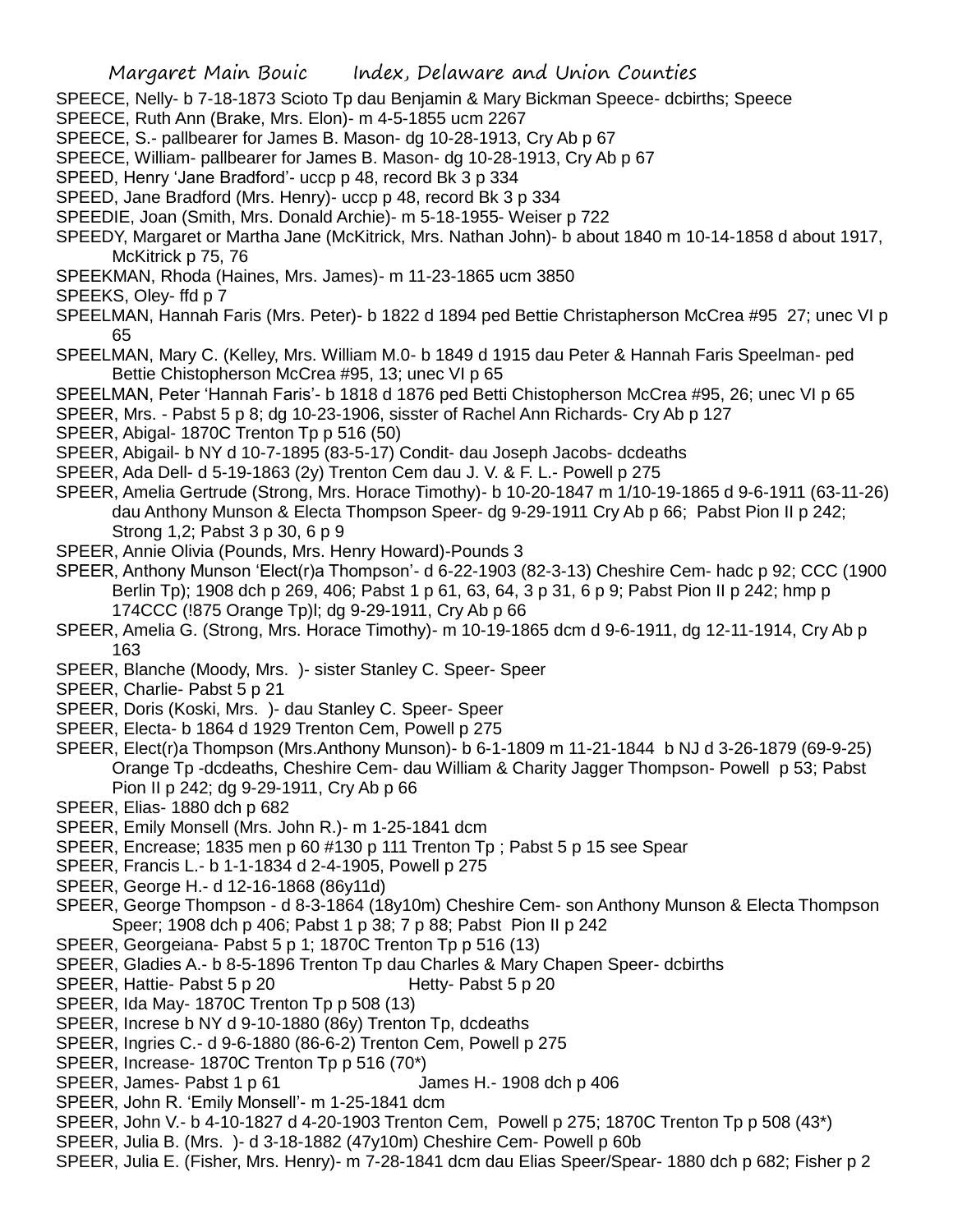- SPEER, Laura- dau Anthony Munson & Electa Thompson Speer- Pabst II p 242; dg 9-29-1911. Cry Ab p 66
- SPEER, Laura C.- d Friday, Cheshire Cem, aunt of Mrs. Harry Jaynes- dg 7-1-1913, Cry Ab p 46
- SPEER, Leonidas- 1908 dch p 406
- SPEER, Louisa- d 8-25-1863 (9y4m) Trenton Cem- dau E. C. & A.- Powell p 275
- SPEER, Louisa F.- 1870c Trenton Tp p 508 (36)
- SPEER, Margaret M. (Fairman, Mrs. James H.)- m 4-24-1865 dcm
- SPEER, Marguerite- teacher dg 5-1987- Speer
- SPEER, Marie Sens (Mrs. Stanley C.)- Speer
- SPEER, Mary- d 7-15-1852 (1y2m) Trenton Cem, Powell p 275, dau E. C. & A.
- SPEER, Ruth Ann (Brake, Mrs. Elon)- m 4-10-1855 uc 2267; unec XVII p 35
- SPEER, Ruth E. (Mrs. A. M.)- b 1838 d 1920 Cheshire Cem- Powell p 53
- SPEER, Samuel G.- d 3-8-1883 (66y4m) b Ross Co, d Delaware dcdeaths
- SPEER, Stanley C. 'Marie Sens'- d 5-11-1970 (73) bur Marion- Speer
- SPEER, William W,.- b 1864 d 1923 Trenton Cem- Powell p 275; 1870C Trenton Tp p 508 (5)
- SPEERMAN, William H.- b 2-25-1891 Trenton Tp son Wm. H. & Malinda Ulery Speerman- dcbirths
- SPEERS. Hettie T. Fairfield (Mrs. James D.)- m 9-18-1867 ucm 4240
- SPEERS, James D. 'Hettie T. Fairfield'- m 9-18-1867 ucm 4240
- SPEERS, James 'Sarah Ev Elizabeth Wingfield'- query by James Driver, unec XIV p 26
- SPEERS, James- brother Wm. B. Speers, court- unec V p 53
- SPEERS, Julie Katherine- b 7-20-1958 dau Michael Frederick & Lois Jean Lee Speers- Weiser p 525
- SPEERS, Lois Jean Lee (Mrs. Michael Frederick)- b 6-29-1936 m 1-4-1957 dau Orville & Shirley Ehrgott Lee-Weiser p 524
- SPEERS, Louisa (Mitchell, Mrs. Auburn)- m 1-15-1829 Madison Co unec V p 39
- SPEERS, Michael Frederick 'Lois Jean Lee'- b 2-1--5-1932 m 1-4-1957- Weiser p 524
- SPEERS, Mollie (Bowersmith, Mrs. Norris)- m 10–6-1876 ucm 5951
- SPEERS, Sarah Ann (Pierce, Mrs. Jonah)- m 4-27-1852 dcm
- SPEERS, Sarah Ev Elizabeth Wingfield (Mrs. James)- query by James Driver, unec XIV p 26
- SPEERS, Wm. B.- brother James Speers, court, unec V p 53
- SPEES, b 12-4-1868 Scioto Tp son Benjamin & Mary Spees- dcbirths
- SPEES, b 5-21-1877 Scioto Tp ch S. J. & Cordelia Mary Spees- dcbirths
- SPEES, Alcesta "Cesta"(Janes, Mrs. Theodore P.)- m 11-12-1927 dau Willard & Laura Filler Spees- 1985 uch p 80
- SPEES, Alcesta C.- b 5-1877 dau Samuel C.& Cordelia J. Morey Spees 1880C Scioto Tp 198 (3,O,O,O); 1900C Leesburg Tp 19 p 1B (23,O,Pa,O) Cordelia DeWitt
- SPEES, Anna M. Smith (Mrs.Clarence M.)- b 9-17-1916 d 1-27-1994 (77) Ferncliff Cem, Springfield dau William C. & Mary Hoeflre Smith- Spees
- SPEES, Cesta (Janes, Mrs. Theodore )- b 11-4-1906 d 12-29-1989 (83) Ft. Myers, Mem. Gardens- dau Willard & Lora Belle Filler Spees- Spees
- SPEES, Charles E.- 1870C Trenton Tp p (14)
- SPEES, Clarence M. 'Anna M. Smith;- son Willard & Lora Belle Filler Spees- Spees
- SPEES, Cordielia J. Hubbard (Mrs. )(Mrs. Samuel C.)- m 9-30-1875 ucm 5747; mt 9-29-1875; mt 3 p 16
- SPEES, Cordelia J. Morey (Mrs. Samuel C.)- Maugans Anc p 6; 1880C Scioto Tp 198 (32,O,Ind,O)
- SPEES, Donald R.- b 9-6-1926 d 12-29-1928 New Millcreek Cem p 25
- SPEES, Edward- son Samuel G. & Cordelia J. Morey Spees- 1880C Scioto Tp 198 (18,O,O,O)
- SPEES, Elmer 'Malinda Catherine Weaver'- b 8-26-1880 New Millcreek Cem p 25 son Samuel G. & Cordelia J. Morey Spees- Weaver (12922); Maugans Anc p 6
- SPEES, Erma (Hensley, Mrs. )- b 7-13-1911 dau Elmer & Malinda Catherine Weaver Spees- Weaver 129223; Maugans Anc p 6
- SPEES, Mable Esther (Orahood, Mrs. Ray)- b 1-12-1903 d 9-2-1978 New Millcreek Cem- dau Elmer & Malinda Catherine Weaver Spees- Weaver 129221; Maugans Anc p 6; dcbirths
- SPEES, Francis/Frank N. 'Sarah Ayres- m 3-23-1865 Ayres 1; 1908 dch p 563
- SPEES, Hazel (Helmer, Mrs. Marvin R.)- b 121-3-1902 d 4-10-1982 (79) dau Willard & Lora Belle Filler Spees-Spees; 1910C Dover Tp 198-202 p 8B (7,O,O,O)
- SPEES, Joyce (Jerry, Mrs. David)- dau Clarence M. & Anna M. Smith Spees- Spees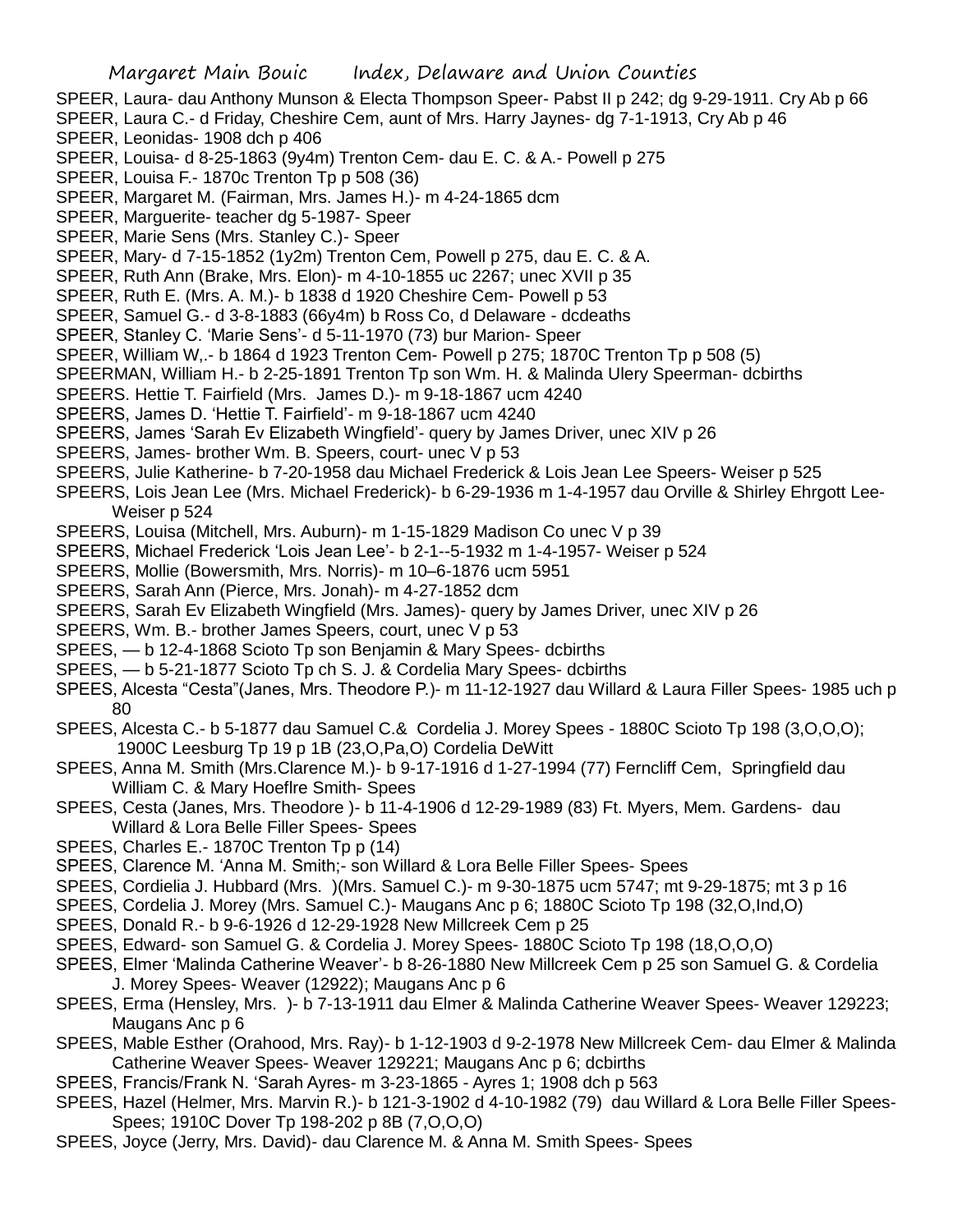- SPEES, Lora/Laura Belle Filler (Mrs. Willard N.)-b 5-18-1874 d 6-6-1965 Oakdale II p 106 (H-RJ-8)- dau Blanche T. Beck Filler- mt 12-10-1902 p 23; 1985 uch p 80; Spees; 1910C Dover Tp 198-202 p 8A (35,O,Va,WVa)
- SPEES, Lewis- son Willard & Lora Belle Filler Spees- Spees; 1910C Dover Tp 198-202 p 8B (5,O,O,O)
- SPEES, Loma (Orahood, Mrs. Wilton)- b 3-20-1905 d 9-20-1987 New Millcreek Cem- dau Elmer & Malinda Catherine Weaver Spees- Weaver 129222; Maugans Anc p 7
- SPEES, Malinda Catherine Weaver(Mrs. Elmer)- b 9-29-1880 d 6-29-1970 New Millcreek Cem p 25- dau Emanuel Secrist & Mary E. Houtz Weaver- Weaver 12922; Maugans Anc p 7
- SPEES, Pearl (Gow, Mrs. Robert)- dau Elmer & Malinda Catherine Weaver Spees- Weaver 129224; Maugans Anc p 7
- SPEES, Ruth Ann (Brake, Mrs. Elon)- slip, unec VIII p 34
- SPEES, Samuel G. 'Cordelia J. Morey'- m 9-30-1875 ucm 5747 d 3-8-1883 (66-3-7) dg 3-14-1883 p 5c5, dg 5- 2-1883, p 5 c2; Cry Ab p 5, 6; Maugans Anc p 6; mt 9-29-1875, mt 3 p 16; 1880C Scioto Tp 198 (32,O,Ind,-)
- SPEES, Sarah Ayres (Mrs. Frank)- m 3-23-1865 dcm- dau Isaac & Catherine Freese Ayres- Ayers 1; 1908 dch p 563
- SPEES, Willard N.'Lora Belle Filler- b 11-1878 d 1952 Oakdale II p 106 (HJ-RJ-8)- son Samuel G. & Cordelia J. Morey Spees- 1985 uch p 80; 1900C Leesburg Tp 19 p 1B (21,O,Pa,O); 1910C Dover Tp 198-202 p 8B (31,O,Pa,O) m 8y; dcbirths
- SPEES, dau Willard N. & Lora Belle Filler Spees- 1910C Dover Tp 198-202 p 8B (3,O,O,O)
- SPEESE. Allice- dau George W. & Mary J. Speese- 1870C York Tp 263-269 p 33 (4,O)
- SPEESE, Allice M.- dau Margaret Speese- 1880C Washington Tp 133-138 p 14 (14,O,O,O)
- SPEESE, Allie M. (Tobey, Mrs. George R.)- m 4-22-1885 ucm (Hearl)
- SPEESE, Amanda (Whitaker, Mrs. Emanuel)- m 10-18-1860 ucm 3086; unec XIX p 17
- SPEESE, Cordelia (DeWitt, Mrs. Charles B.)- m 2-25-1885 ucm (Hearl)
- SPEESE, Edward Bradley- b 2-27-1986 son Ed & Cindy Speese- Speese
- SPEESE, Edward "Cindy'- son George E & Libby Flemming Speese- Speese
- SPEESE, Elizabeth "Libby" Flemming m 7-17-1950-
- SPEESE, Florence Landes (Mrs. George Edgar)- b 8-1880 m 10-3-1897 d 1953 Byhalia Cem, lptw p 125; Speese, obit George Edward, mlib (brown); 1900C Washington Tp 7 p 1A (19,O,O,O) m 3y; 1949 ucd
- SPEESE, George A.-b 8-1898 son George & Flora Speece- 1900C Washington Tp 7 p 1A (1,O,O,O)
- SPEESE, George son George & Elizabeth Flemming Speese- Speese
- SPEESE, Geneva- teacher, Richwood 1929- unec XIX p 30
- SPEESE, Geneva (Kennedy, Mrs. Fred)- m 6-26-1943 dau George Edgar & Florence Landes Speese- obit George Edgar, mlib (brown); Speese
- SPEESE, (Mrs. George A.)- Pabst 8 p 36, 40, 43
- SPEESE, George Arthur 'Jill Lynne Kern''Orrinna'- b 2-28-1954 m (1)7-30-1977 d 5-3-1998 (44) Lakeland Flason George E. & Libby Flemming Speese- Speese; dg 12-17-1981
- SPEESE, George A. 'Ruth Hamilton'- d 12-15-1965 (67) Oak Grove Cem- son George Edgar & Florence Landes Speese- Speese
- SPEESE, George Edgar 'Florence Landes'- b 10-7-1875 m 10-3-1897 d 6-11-1969 (93)Byhalia Cem- lptw p 125; son George W. & Mary J. Speese- Speese; obit, mlib (brown); 1880C Washington Tp 133-138 p 14 (4,O,O,O); 1900C Wash Tp 7 p 1A (24,O,O,O) p 13 (70,Pa); 1949 ucd
- SPEESE, George 'Elizabeth "Libby"Flemming'- m 7-17-1953/0- Speese
- SPEESE. George Flemming- b 2-19-1984 son George A. Speese- Speese
- SPEESE, George W.'Maria Henrietta'- d 3-12-1878 (75-7-19) Raymond Cem, lptw p 28; 1870C York Tp 9 p 2 (67,Pa); mt 12-12-1906 p6 c2; Abs p 29
- SPEESE, George 'Mary J. Krouskop' b 1839 m 1-22-1863 ucm 3397 d 1898 Byhalia Cem, lptw p 113; G.A.R.; unec XX p 56; 1883 uch IV p 518 -obit George Edgar, mlib (brown); 1870C York Tp 263-269 p 33  $(31.0)$
- SPEESE, Gladden- son George Edgar & Florence Landes Speese- Speese; obit George Edgar, obit (brown) SPEESE, Grace- b 3-23-1987-dau George Arthur & Orinna Speese- Speese
- SPEESE. Maria Henrietta (Mrs.George W.)- mt 12-12-1906 p6c2, Abs p 29; 1870C York Tp 9 p 2 (68,Pa)
- SPEESE, Jeff- son George Arthur Speese- Speese
- SPEESE, Jill Lynne Kern (Mrs. George Arthur)- dau James l. Kern- Speese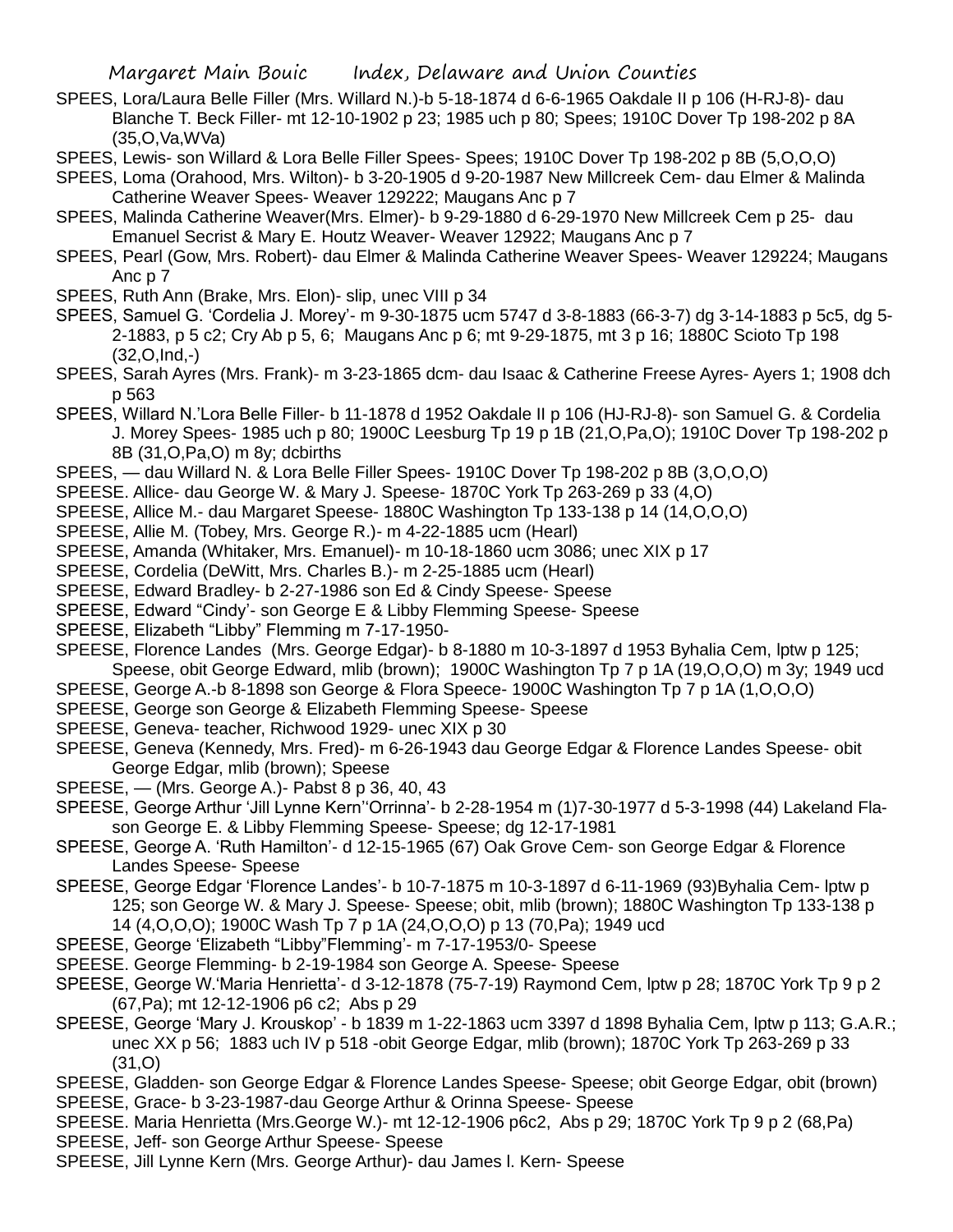SPEESE, John- son George E. & Elizabeth "Libby"Flemming Speese- Speese; dg 3-14-1981

SPEESE, Joseph J/Z.- b 1869 d 1895 Byhalia Cem, lptw p 113 son George W. & Mary J. Krouskop Speese-1870C York Tp 265-269 p 33 (1,O); 1880C Washington Tp 133-138 p 14 (11,O,O,O)

SPEESE, Elizabeth "Libby"Flemming (Mrs. George E.)- m 7-17-1953 dau Dr. Arthur A. Flemming- Speese SPEESE. Louisa (Corwin, Mrs. Thomas)- lic m 3-22-1854 ucm (Hearl)

- SPEESE, Maggie (Temple, Mrs. ) funeral mt 1-28-1903 p4, Byhalia- Abs p 2
- SPEESE, Margaret- b 1863 d 1903 Byhalia Cem, lptw p 113- dau George W. & Mary J. Krouskop Speese-1870C York Tp 263-269 p 33 (6,O); 1880C Washington Tp 133-138 p 14 (16,O,O,O)
- SPEESE, Maria (Mrs. )- sister-in-law of Levi Flickenger- 1880C Liberty Tp Un Cp 31-32 p 5 (78,Pa,Pa, Ireland)
- SPEESE, Mary Ann (Flickinger, Mrs. Levi)- b 7-6-1823 m 4-8-1842 d 12-5-1906 dau George W. & Maria Henrietta Speese- mt 12-12-1906, Abs p 29
- SPEESE, Mary J. Krouskop (Mrs. George W.)- b 1839 m 1-22-1863 ucm 3397 d 1908 Byhalia Cem. lptw p 118; unec XX p 56; 1870C York Tp 263-269 p 33 (30,O); 1880C Washington Tp 133-138 p 14 (4O,O,O,O)
- SPEESE, Mary J. (Smith, Mrs. Samuel)- m 9-23-1897 ucm (Hearl)
- SPEESE, Ruth Ann (Brake, Mrs. Elon)- m 4-10-1855 ucm (Hearl)
- SPEESE, Ruth Hamilton (Mrs. )- d 12-1-1974 sister Dr. Charles Hamilton- Speese
- SPEESE, Susan Elizabeth (Spalding, Mrs. Alexander Trent)- m 11-4-1995- dau George E. & Elizabeth "Libby" Flemming Speese- Speese
- SPEESE, Velma- b 1894 d 1895 Byhalia Cem, lptw p 113
- SPEGAL, David W. 'Mary Ann Patterson'- m 6-26-1982 son Harold Spegal- Spegal
- SPEGAL, Harold- Spegal
- SPEGAL, Kathy Ann Bobo (Mrs. J. Kevin)- m 12-14-1985 dau Larry H. & Beverly Bobo- Spegal
- SPEGAL, J. Kevin 'Kathy Ann Bobo'- m 12-14-1985 son Harold & Ruth Spegal- Spegal
- SPEGAL, Mary Ann Patterson (Mrs.David W.)- m 6-26-1982 dau John C. Patterson- Spegal
- SPEGAL, Ruth (Mrs. Harold)- Spegal
- SPEHR, Carl J. 'Marian E.;- 1980 dcd
- SPEHR, Gary C.- 1980 dcd
- SPEHR, Joan E.- 1980 dcd Brown Tp
- SPEHR, Glenn- b 1967 son Carl J. & Marian E. Spehr- 1980 dcd
- SPEHR, Marian E. (Mrs.Carl J.)- 1980 dcd
- SPEICHER, Brian- b 1971 son Leo A. & Sharon K. Speicher- 1973, 1977, 1979, 1983 ucd
- SPEICHER, Burt- b 1949 son Leo E. & June Speicher- 1967 ucd
- SPEICHER, Caleb- son David Gregory & Tami Lynn Rucker Speicher- Speicher
- SPEICHER, Carol A. (Carolyn)(Mrs. David M.- Speicher; 1973, 1975, 1977, 1981, 1983 ucd
- SPEICHER, Catherine L. Kendall (Mrs. Frank)- b 7-25-1883 Wabash, Ind. m 1911 d 1-11-1972 Oakdale II p 88 (H-RN-3)- dau George & Mary Snyder Kendall- obit, mlib (brown); Speicher
- SPEICHER, Cecil Burt 'Loi J.'- son Leo & N. June Neer Speicher- Speicher; 1959(10), 1973, 1975 ucd
- SPEICHER, Charles- Speicher
- SPEICHER, Charles Leroy- b 9-4-1956 d 1-22-1957 Raymond Cem, lptw p 34
- SPEICHER, Clara (Donahue, Mrs. John)- McKitrick p 258
- SPEICHER, Colleen (Mrs. David)- 1977, 1979 ucd
- SPEICHER, Dan Wesley- b d 3-14-1977 Raymond Cem- son Stacy & Michelle Yumet Speicher- Speicher; obit, mlib (brown)
- SPEICHER, Danny L.- son Leo E. & N. June Neer Speicher- Speicher; 1959 (13), 1967 ucd
- SPEICHER, David F. 'Colleen'- b 1954 son Leo E. & N. June Neer Speicher- Speicher; 1959, 1971, 1971 1977, 1979 ucd
- SPEICHER, David Gregory 'Tami Lynn Rucker'- b 2-23-1963 son David M. & Carol A. Speicher- Speicher; 1971, 1973, 1975, 1977, 1981, 1983 ucd
- SPEICHER, David L.- 1910C Leesburg Tp 49-51 p 2B (37,Ind,O,Ind)- brother Warren P. Speicher
- SPEICHER, David M. 'Carol A.'- son Charles Speicher- Speicher; 1971, 1973, 1975, 1977, 1981, 1983 ucd; mt 10-28-1982, Principal at Fairbanks
- SPEICHER, Dorothy (Fryman, Mrs. )- dau Frank & Catherine L. Kendall Speicher- Speicher; obit Catherine, mlib (brown)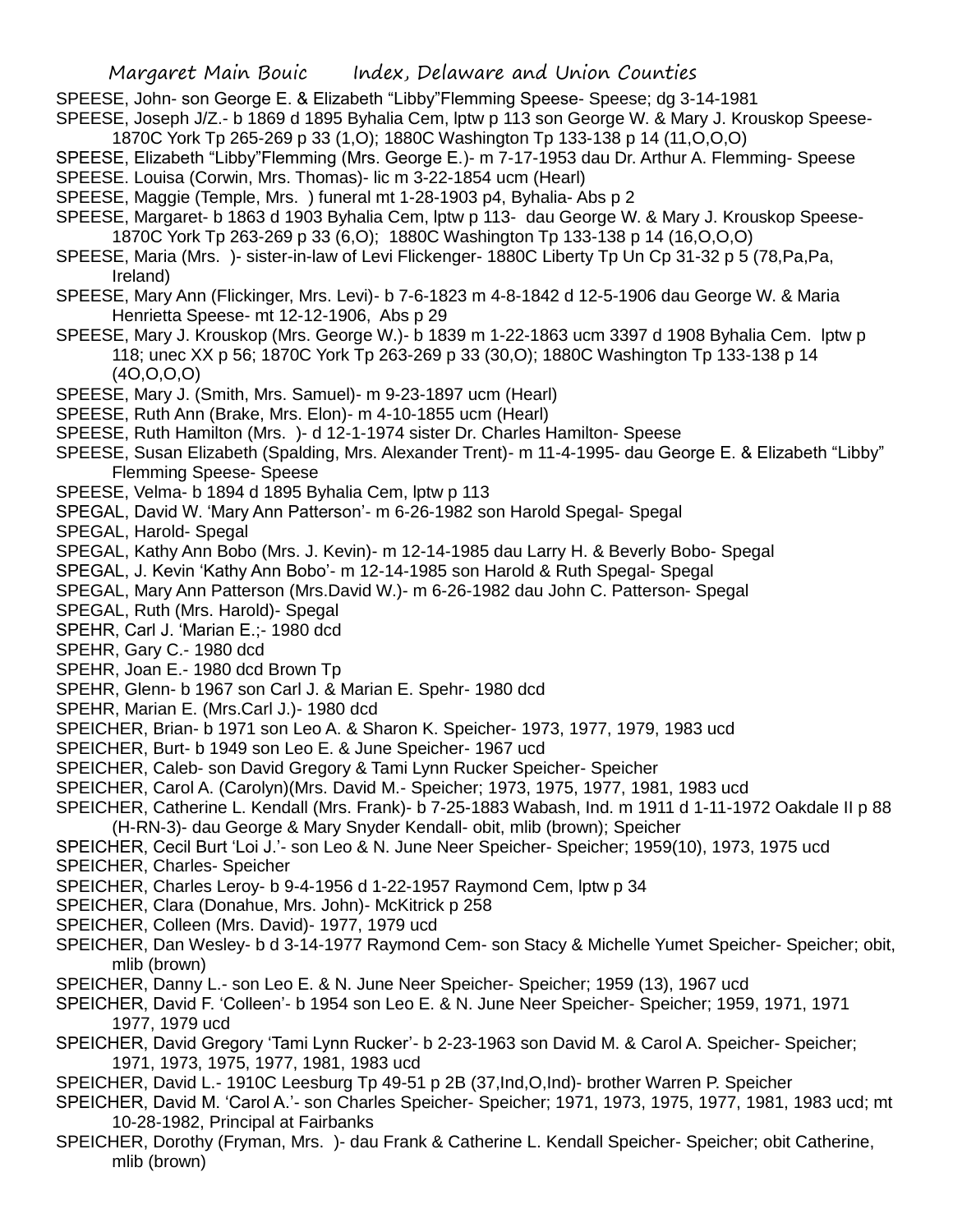SPEICHER, Earl- b 1983 grandson Earl E. & Sharon Fisher- 1991 ucd

- SPEICHER, Erica- b 1971 ch Cecil B & Lois J. Speicher- 1973, 1975 ucd
- SPEICHER, Eugene S. 'Ivadell'- son Frank & Catherine L. Kendall Speicher- Speicher; obit Catherine , mlib (brown) 1973, 1977, 1979, 1981, 1983 ucd
- SPEICHER, David Frank 'Catherine L. Kendall'- b 4-8-1872 m 1911 d 1945 Oakdale II p 80 (H-RN-3) Speicher; obit Catherine, mlib (brown)
- SPEICHER, Frank- son David Frank & Catherine L. Kendall Speicher- Speicher; obit Catherine, mlib (brown)
- SPEICHER, Helena p. (Short?, Mrs. P.)- sister David L. & Warren Speicher- 1910C Leesburg Tp 49-51 p 2B (21,Ind,O,O)
- SPEICHER, Ivadell (Mrs. Eugene S.)- 1973, 1977, 1979, 1981, 1983 ucd
- SPEICHER, Janice Elaine Mohler (Mrs. Robert Jay)- m 8-8-1981- dau Max L. Mohler- Speicher
- SPEICHER, N. June Neer (Mrs. Leo E.)- b 6-18-1925 m 3-12-1945 d 4-12-1993 (67) Raymond Cem- dau Ora E. & Avila K. Grubbs Neer- Speicher; 1959, 1967, 1971, 1973, 1975, 1977, 1979 ucd
- SPEICHER, Kendall- son David Frank & Catherine L. Kendall Speicher- Speicher; obit Catherine, mlib (brown)
- SPEICHER, Leo A. 'Sharon K.'- b 1951 son Leo E. & N. June Neer Speicher- Speicher; 1959, 1967, 1973, 1975, 1977, 1979, 1983 ucd
- SPEICHER, Leo E. 'N. June Neer'- m 3-12-1945 son David Frank & Catherine L. Kendall Speicher- Speicher; obit Catherine, obit Dan Wesley, mlib (brown); 1959, 1961, 1967, 1971, 1973, 1975, 1977, 1979 ucd
- SPEICHER, Lois J. (Mrs. Cecil Burt)- 1973, 1975 ucd
- SPEICHER, Mary A. (Bolenbaugh, Mrs. Arthur)- b 1915 m 1932 Oakdale II p 6 (B-R3-6) dau Frank & Catherine L. Kendall Speicher- obit Catherine, mlib (brown); Speicher
- SPEICHER, Megan- b 1984 granddau Earl E. & Sharon Fisher- 1991 ucd
- SPEICHER, Michelle Yumet (Mrs. Stacy)- dau Louis Yumet- Speicher; obit Dan Wesley, mlib (brown)
- SPEICHER, Noah Josiah- stillborn 9-13-1990 Oakdale -son David G. & Tami Speicher- Speicher
- SPEICHER, Peggy A.(Cole, Mrs. Marvin)- dau Leo E. & N. June Neer Speicher- Speicher; 1959 (12), 1967, 1971 ucd
- SPEICHER, Richard- b 1969 son Cecil Burt & Lois J. Speicher- 1973, 1975 ucd
- SPEICHER, Robert Jay 'Janice Elaine Mohler- b 1959 m 8-8-1981 son David M. & Carol A. Speicher-Speicher; 1971, 1973, 1975, 1977 ucd
- SPEICHER, Sharon K. (Mrs. Leo A.)- 1971, 1977, 1979, 1983 ucd
- SPEICHER, Stacy O. 'Michelle Yumet'- b 1957 son Leo E.. & N. June Neer Speicher- Speicher; obit Dan Wesley, mlib (brown)1959, 1967, 1971, 1973 ucd
- SPEICHER, Susan Kaye (Edinger, Mrs. Joseph Robert)- b 1961 m 6-4-1983 dau David M. & Carol A. Speicher- Speicher; 1971, 1973, 1975, 1977 ucd
- SPEICHER, Steven Charles b 1973 son David M. & Carol A. Speicher- Speicher; 1975, 1977, 1983 ucd; engaged to Susan Schmersal
- SPEICHER, Tami Lynn Rucker (Mrs. David)- Speicher
- SPEICHER, Tina Louise (Shaw, Mrs. Allen Bradley) b 1960 m 6-4-1983- dau Leo E. & N. June Neer Speicher- Speicher; 1967, 1971, 1973, 1977, 1979 ucd
- SPEICHER, Troy W.- b 1963/1 son Leo E. & N. June Neer Speicher- Speicher; 1967, 1971, 1973, 1977, 1979 ucd
- SPEICHER, Victor L.- b 1956 son Leo E. & N. June Neer Speicher- Speicher; 1959, 1967, 1971, 1973 ucd
- SPEICHER, Warren- brother David L. Speicher- 1910C Leesburg Tp 49-51 p 2B (35,O,Ind,O)
- SPEIDEL, Carl H.- Speidel
- SPEIDEL, Carol Ann (Scheiderer, Mrs. Carl W.)- , 12-27-1980 dau Carl H. Speidel- Speidel
- SPEIDEL, Helen Elizabeth (Eppley, Mrs. Robert Paul)- b 2-16-1914 m 9-3-1934 d 6-21-1947- Weiser p 476
- SPEIDEN, Lavina Fogle (Mrs. )- Sbc p 35
- SPEIGEL, Elizabeth- research Everett #690 p unec XXI p 7, 30, research Hipsher, p 45
- SPEIKER, Lee- 1983 ucd
- SPEIR, see Spear- Anthony Munson 'Electa Thompson'- Pabst 1 p 38
- SPEIR, Electa Thompson (Mrs. Anthony Munson)- Pabst 1 p 38
- SPELER, Benjamin 'Mary'- 1870C Taylor Tp 187-178 p 23 (63,Va)
- SPELER, Mary (Mrs. Benjamin)- 1870C Taylor Tp 187-178 p 23 (54,O)
- SPELLMAN, Barbara (Mrs. Harold R.)- 1969, 1971, 1980 dcd
- SPELLMAN, B. '-M. M.'- djlm p 21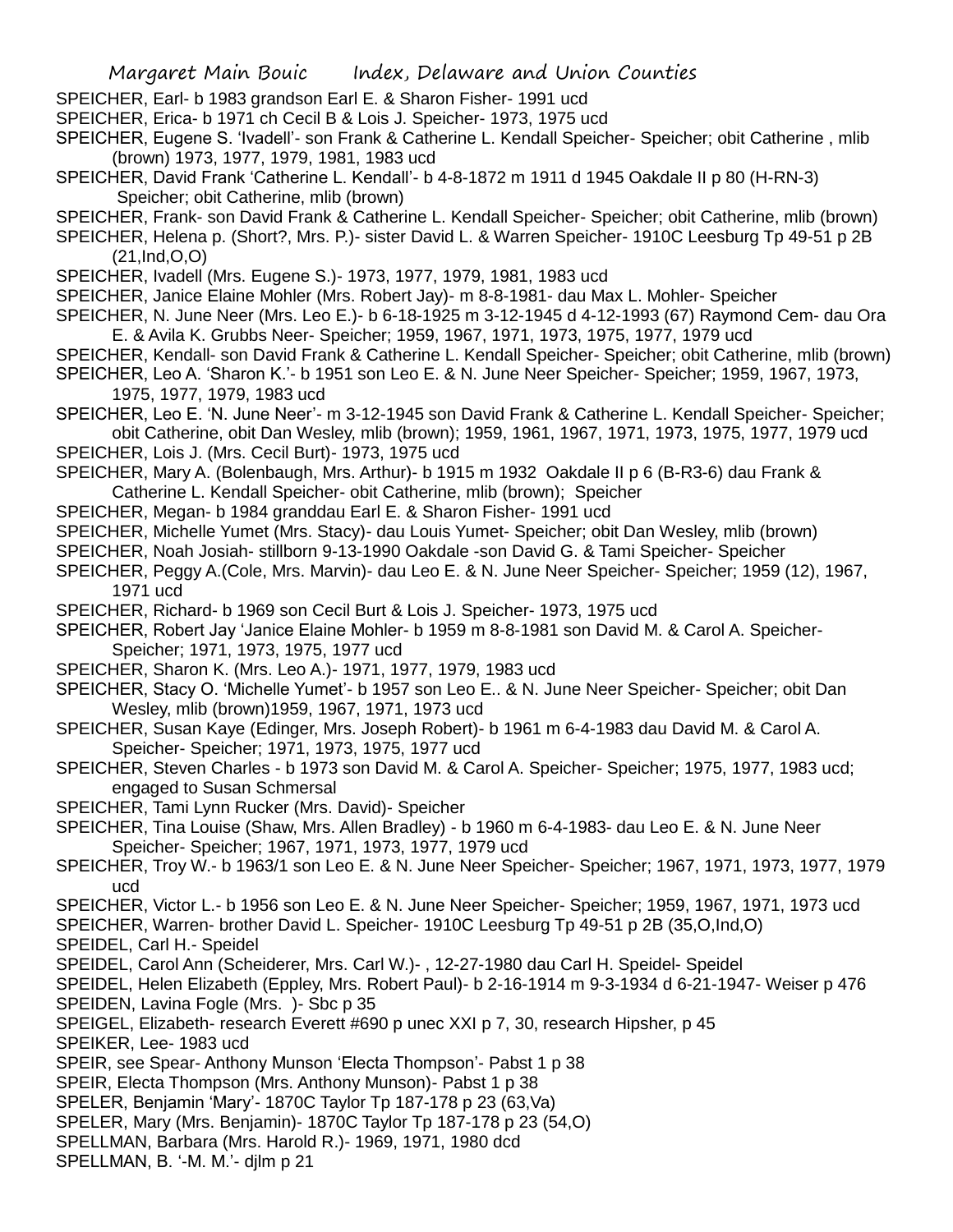- SPELLMAN, Claude 'Etta Maugans'- Maugans Anc p 28
- SPELLMAN, Etta Maugans (Mrs. Claude)- dau Alonzo & Susan Maugans- Maugans Anc p 28
- SPELLMAN, Frederick William 'Tressa Irene Miller'- m 9-6-1911 Freshwater p 159A
- SPELLMAN, George F. 'Minerva Snare'- lic 9-26-1874 ucm 5543; mt 3 p 2; mt 11-4-1874
- SPELLMAN, Harold A. 'Virginia F.'- 1977, 1979, 1981, 1983 ucd
- SPELLMAN, Harold Richard- son Harold,Sr. & Mary C. Spellman- Spellman; 1961 (18) dcd
- SPELLMAN, Harold,Sr. 'Mary C. ' d 6-25-1961 (59) Oak Grove Cem- Spellman; 1961 dcd
- SPELLMAN, Harold R. 'Barbara A.'- 1964, 1969, 1971, 1980 dcd
- SPELLMAN, Harold- b 1970 son Harold R, & Barbara A. Spellman- 1971, 1980 dcd
- SPELLMAN, —Wade, Mrs. Shelby)- dau Harold,Sr. & Mary C. Spellman- Spellman
- SPELLMAN, —(Camp, Mrs. Howard)- sister Harold Spellman- Spellman
- SPELLMAN, —(Curtis, Mrs. Stanley)- sister Harold Spellman- Spellman
- SPELLMAN, —(Metzger, Mrs. Harry)- sister Harold Spellman- Spellman
- SPELLMAN, —(Mrs. J.)- dau Mrs. Susan Louch- dg 3-3-1911, Cry Ab p 13
- SPELLMAN, John D.- son Rilen & Mary Spellman- 1870C Jackson Tp 174-165 p 24 (5,O)
- SPELLMAN, Lillian A.- dau Rilen & Mary Spellman- 1870C Jackson Tp 174-165 p 24 (3,O)
- SPELLMAN, Luie- d 9-1-1872 (9m8d) Price Cem, djlm p 21 dau B. & M. m.
- SPELLMAN, Mary C. (Mrs. Harold C.,Sr)- d 12-31-1984 (76) Oak Grove Cem- Spellman; 1961, 1964, 1969, 1971. 1980 dcd
- SPELLMAN, Mary (Mrs. Rilen)- 1870C Jackson Tp 174-165 p 24 (25,O)
- SPELLMAN, Minerva Snare (Mrs.George F.)- lic 9-26-1874 ucm 5543; mt 3 p 2; mt 11-4-1874
- SPELLMAN, M. M. (Mrs. B.)- djlm p 21
- SPELLMAN, Rilen 'Mary'- 1870C Jackson Tp 174-165 p 24 (29,O)
- SPELLMAN, Shelby Jean- dau harold & Mary Spellman- Spellman; 1961, 1964 dcd
- SPELLMAN, Sylvia Lynne (Cain, Mrs. )- dau Harold,Sr. & Mary C. Spellman- Spellman; 1961 (16) dcd
- SPELLMAN, Tressa Irene Miller (Mrs.Frederick William)- b 10-28-1893 m 9-6-1911 dau Ransome S. & Osee Ellen Orr Miller- Freshwater p 159A
- SPELLMAN, Virginia F. (Mrs. Harold A.)- 1977, 1979, 1981, 1983 ucd
- SPELLMAN, Walter S.- brother Harold Spellman- Spellman
- SPELLMAN, Winifred Irene (Squire, Mrs. Floyd Charles)- b 10-28-1918 m 12-31-1941 dau Frederick William & Tressa Irene Miller Spellman- Freshwater p 159A
- SPELMAN, Beverly Brush (Mrs. Robert)- dau Earl Brush- Spelman
- SPELMAN, Catherine Marie- b 6-12- dau Robert & —Brush Spelman- Spelman
- SPELMAN, Florence (Mrs. )- Spelman
- SPELMAN, Robert 'Beverly Brush'- son Florence Spelman- Spelman
- SPENCE, Albertine (Liby, Mrs. Anson)- b 1-9-1848 Georgia m 1866 d 12-23-1914 (66-11-14) dau R. O. Spence- dg 1-5-1815, Cry Ab p 3
- SPENCE, Andrew A. 'Mary M. Madden'- Spence
- SPENCE, Andy 'Nettie Oakley'- Spence
- SPENCE, Dianne b 1971- dau Richard T. & Doris F. Spence- 1980 dcd
- SPENCE, Doris F.(Mrs. Richard T.)- 1969, 1971, 1980 dcd
- SPENCE, Dorothy P.(Modena, Mrs. )- b 12-19-1911 d 11-28-1991 (79) Oak Dale Cem, Urbana- dau Andrew A. & Mary M. Madden Spence- Spence
- SPENCE, Duane Allen- b 8-24-1972 son Kenneth & Elaine Suzanne Rudolph Spence- McKitrick p 249
- SPENCE, Elaine Suzanne Rudolph (Mrs. Kenneth)- b 7-21-1948 m 9-9-1969 dau Armon Raymon & Dorothy Elaine Doran Rudolph- McKitrick p 249
- SPENCE, Elizabeth Lou (Lantz, Mrs. John L,)- b 11-27-1904 d 11-1-1981 dau Andrew & Mary Madden Spence- Spence
- SPENCE, Elizabeth Ormeroid (Mrs. )- dau Herbert Lutrell & Frances Ridgeway Ormeroid- 1985 uch p 108
- SPENCE, Elizabeth (Mrs.Dr. T. B.)- sister Mrs. Nancy M. Williams- dg 1-6-1914, Cry Ab p 83
- SPENCE, Elsie Virginia Watkins (Mrs. Marion Gray)- m 1935- Spence
- SPENCE, Evelyn (Kitselman, Mrs. Robert)- dau Andrew A. & Mary M. Madden Spence- Spence
- SPENCE, George Buell- b 3-13-1896 son George A. & Elizabeth Keys Spence- dcbirths
- SPENCE, Homer 'Mary Ann Ladd'- Spence
- SPENCE, James Walter- d 1974- son Walter O. & Odessa Spence- Spence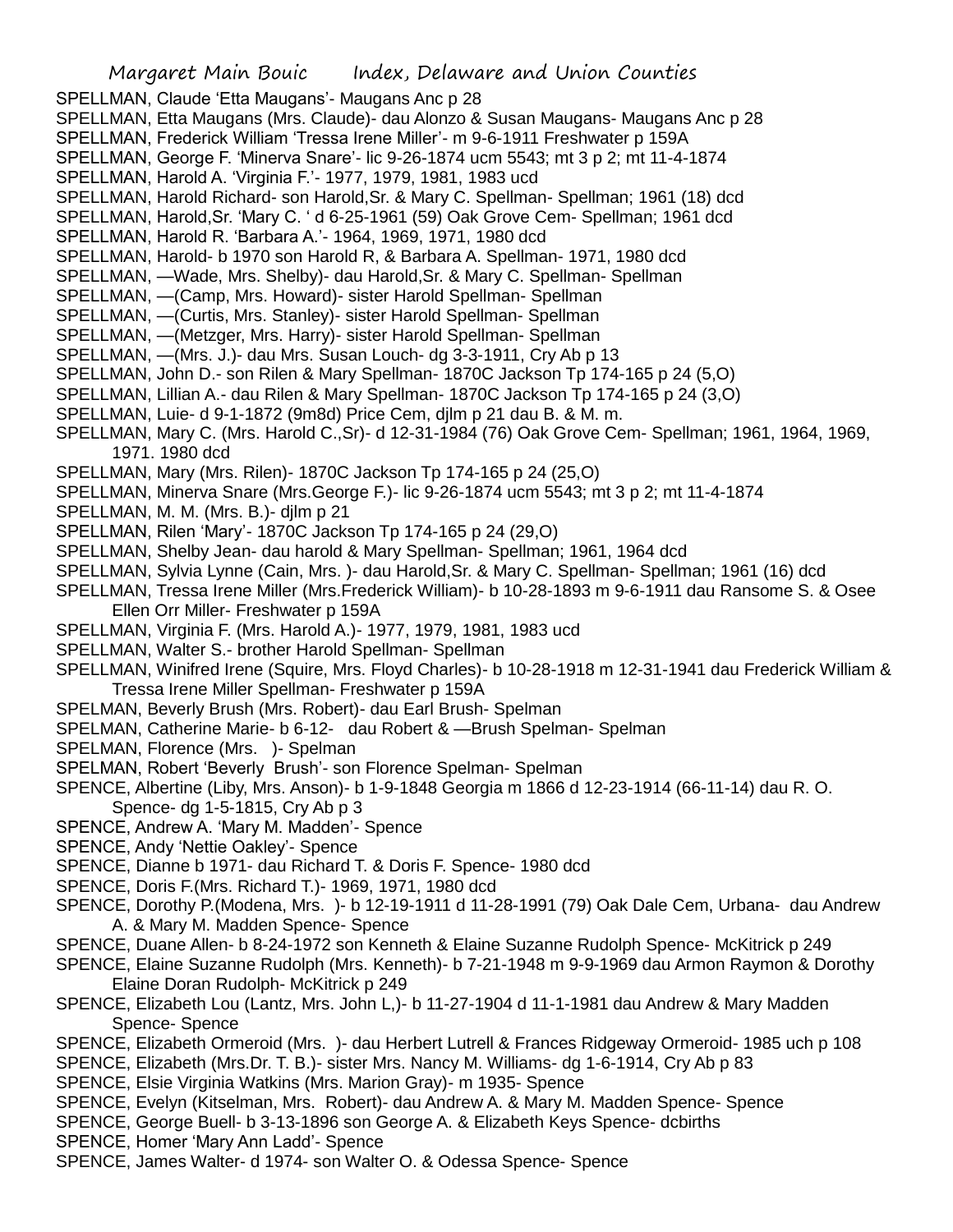- SPENCE, Kathryn- b 1961 dau Richard T. & Doris Spence- 1969, 1971, 1980 dcd
- SPENCE, Kenneth 'Elaine Suzanne Rudolph'- m 9-9-1969- McKitrick p 249
- SPENCE, Lea Susan- b 12-2-1975 dau Kenneth & Elaine Suzanne Rudolph Spence- McKitrick p 249
- SPENCE, Linda Lou (Tanner, Mrs. Robert)- dau Marion Gray & Elsie Virginia Watkins Spence- Spence
- SPENCE, Margaret Ann (Rogers, Mrs. Glenn A.)- m 3-27-1957 dau Marion Gray & Elsie Virginia Watkins Spence- Spence
- SPENCE, Marion "Manny" Gray 'Elsie Virginia Watkins'- b 3-1-1913 m 1935 d 5-8-1985 son Andrew A. & Mary M. Madden Spence- Spence
- SPENCE, Mary Ann Burke (Ladd, Mrs. ) (Mrs. Homer )- b 3-18-1922 Hilliard d 8-12-1999 (77) bur Westover, WVa- dau Chester A. & Edith M. Gould Burke- Spence
- SPENCE, Mary (Freshwater, mrs. Wm. Armstead)- m 1788- Freshwater p 238
- SPENCE, Mary Lee (Smith, Mrs. Julian Constable)- m 2-25-1920 d 1928- Nash p 111
- SPENCE, Mary M. Madden (Mrs. Andrew A.)- Spence
- SPENCE, Maude I. (Mrs. Ralph A.)- d 11-5-1975 Oak Grove Cem- Spence; 1961, 1964, 1969 dcd
- SPENCE, Myrtle- dg 12-24-1907 shot at , not killed, Cry Ab p p 92
- SPENCE, Nettie Oakley (Mrs. Andy)- Spence
- SPENCE, Odessa (Mrs.Walter O.)- Spence
- SPENCE, Paul- brother Ralph A. Spence- pallbearer for Clarence Howard Brooks- dg 3-21-1916, Cry Ab p 35; Spence
- SPENCE, Ralph A. 'Maude'-d 5-10-1966 (76) Oak Grove Cem, Spence; dpc p 77; 1961, 1964 dcd
- SPENCE,—(Hyre, Mrs. )- sister Ralph A. Spence- Spence
- SPENCE, Richard- author Maps of Shaker West- unec XIX p 26
- SPENCE, Richard T. 'Doris'- 1969, 1971, 1980 dcd
- SPENCE, Richard T.,Jr. 'Sharon M.'- 1969 dcd
- SPENCE, R. O.- dg 1-5-1915, Cry Ab p 3
- SPENCE, Robert 'Wanda'- Spence
- SPENCE, Rosslyn- son Andrew A. & Mary M. Madden Spence- Spence
- SPENCE, Ruthetta (Codispoti, Mrs. Vincent)- dau Ralph A. Spence- Spence
- SPENCE, Sharon M. (Mrs. Richard T.,Jr.)- 1969 dcd
- SPENCE, Steven- b 1962 son Richard & Doris Spence- 1969, 1971, 1980 dcd
- SPENCE, Vicki (Copley, Mrs. )- dau Walter O. & Odessa Spence- Spence
- SPENCE, Walter O. 'Odessa'- b 11-22-1918 d 7 -21-1990 (71) bur Northlawn Mem. Gard. near Westerville-
- son Andy & Nettie Oakley Spence- Spence
- SPENCE, Wanda (Mrs. Robert)- Spence
- SPENCE, Wanda (Wine, Mrs. )- dau Walter O. & Odessa Spence- Spence
- SPENCE, Woodrow- brother Walter O. Spence- Spence
- SPENCE-ALLEN, Michael 'Pamela'- Spence-Allen
- SPENCE-ALLEN, Pamela (Mrs. Michael)- sells honey products, Spence-Allen
- SPENCER, Rev., conducted funeral of George M. Evans- dg 4-3-1896, dg 4-17-1896, Cry Ab p 68; of Althina Gardner- dg 7-24-1896, Cry Ab p 78; Roger Mason dg 12-26-1896, dg 1-12-1897, Cry Ab p 99; of Mrs. Marie Ganong- dg 3-5-1897, Cry Ab p 108; of Mr. McWalt- dg 4-24-1896, Cry Ab p 68; of Mrs. Pomroydg 7-24-1896, Cry Ab p 78
- SPENCER, —family of Beverly Tillotson #282, unec X p 25
- SPENCER, Abbott (Mrs. Clayton)- dau Julia A. Abbott- Abbott
- SPENCER, Adam- (15-1996)- son Jim Spencer- Spencer
- SPENCER, Agnes Tucker (Mrs. William)- dcq Thomas Graham 1351
- SPENCER, Alban F. 'Olive Morris'- d 2-11-1960 (69), Radnor Cem- Spencer
- SPENCER, Albert- 1979 ucd
- SPENCER, Albert (5-1876) Claibourne Tp; uninf p 6, 8
- SPENCER, Albert- brother Rev. Frank W. Spencer- Spencer
- SPENCER, Alice Stout (Mrs. Charles)- m 10-16-1873 ucm 5354
- SPENCER, Alice Whitbread (Mrs. Gerrard)- dcq Thomas Graham 2701
- SPENCER, Allen 'Mary J. Pierce'- m 9-12-1865 dcm
- SPENCER, Allie (Mrs. C.)- 1880C Claibourne Tp 115-121 p 11 (24,O,O,O)
- SPENCER, Almira (Mrs. William H.- 1870C York Tp 114-112 p 15 (20,O); 1880C York Tp 261 (31,O,Pa,Pa)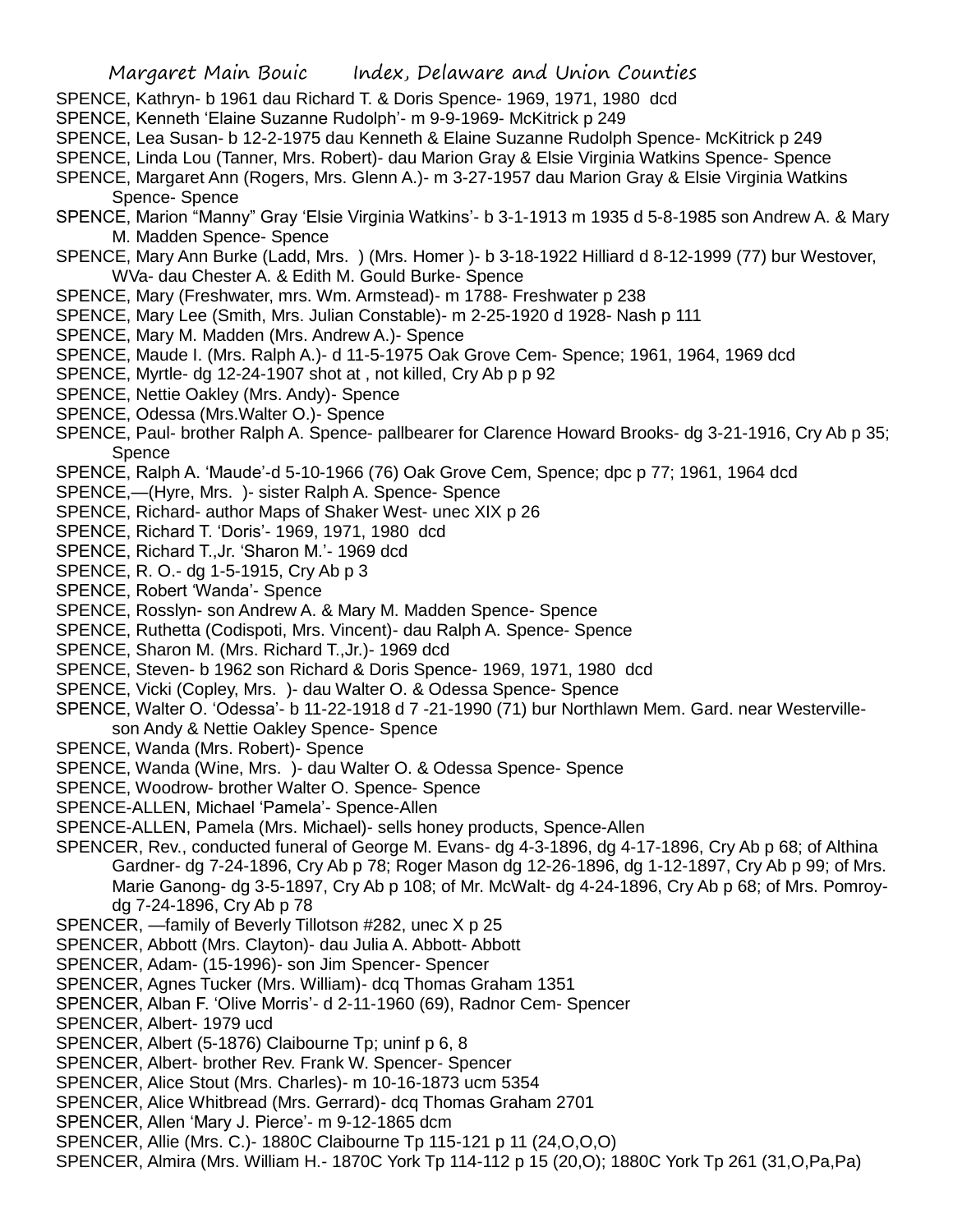- SPENCER, Amy b 1972 dau Robert B. & Nancy O. Spencer- 1980 dcd
- SPENCER, Capt. Anderson- McKitrick p 236
- SPENCER, Anginett (Wilmuth, Mrs. Benson)- m 6-26-1841 ucm 727; unec V p 38
- SPENCER, Augenett Stoot (Stout?)(Mrs.Nathaniel)- m 7-5-1839 ucm 563 unec III p 38
- SPENCER, Anna- dau Levi & Rachel E. Tunks Spencer- 1840C Leesburg Tp 187 (-5); 1850C Leesburg Tp 257, 258 p 40 (11,O)
- SPENCER, Anna Merrill "Good Anne" (Mrs. John)- dcq Thomas Graham 10801
- SPENCER, Anna (Morey, Mrs. Charles)- 1915 uch p 836
- SPENCER, Anne (Irick, Mrs. )- dau Rev. Frank W. & Bertha Romine Spencer- Spencer
- SPENCER, Anne Lymer (Mrs. John)- dcq Thomas Graham 1351
- SPENCER, Annis M. (Mrs. Clayton R.)- d 1-4-1986 (91) Trenton Cem- Spencer; 1961, 1964, 1969, 1971, 1980 dcd
- SPENCER, Ardela- 1961 dcd
- SPENCER, Athanissa- ch George & Eunice Spencer- Pabst 8 p 97
- SPENCER, Augenett Stone (Mrs. Nathaniel)- m 7-5-1839 ucm 563
- SPENCER, Barbara B. (Mrs. James E.,Jr)- 1980 dcd
- SPENCER, Barbara J. Rinker (Mrs. Denzel)- b 8-18-1934 d 4-16-2001 (66) Radnor Cem- dau Harry & Gladys Oberfield Rinker- Spencer
- SPENCER, Barnard H. ' '- m 1-6-1926- Spencer
- SPENCER, Belinda Estelle Merriam (Mrs. John Leland)- b 8-19-1848 m 6-20-1866 d 5-27-1899 dau Edward & Demarie Carpenter Merriam- ped Mary Margaret Spencer 9; unec XVII p 10
- SPENCER, Benjamin- son James & Mary Abraham Spencer- see Ella Richey Wells, 46, 47
- SPENCER, Benjamin- son Levi & Rachael Tunks Spencer- 1850C Leesburg Tp 257-258 p 40 (5,O)
- SPENCER, Benjamin T. 'Elizabeth M. Sellers'- Spencer
- SPENCER, Benjamin Townley 'Virginia Morrison'- b 4-23-1904 m 7-28-1924 d (92) bur Ky- teacher OWU- son Benjamin T. & Elizabeth M. Sellers Spencer- Spencer
- SPENCER, Bernard Herbert 'Lucille May Friend'- d 6-2-1984 (79) Fla bur Fla.- Spencer
- SPENCER, Bertha L. Biggs (Mrs. Willard)- d 3-28-1960 (73) Oak Grove Cem- Spencer
- SPENCER, Bertha Romine (Mrs. Rev. Frank W.)- Spencer
- SPENCER, Beth M.- query Robert Gamble, Carrie Harriman- unec XIII p 21
- SPENCER, Betsy G. (Roberson, Mrs. William)- m 6-22-1845 dcm
- SPENCER, Betty- 1967 ucd
- SPENCER, Betty (Austin, Mrs. Ray) (Pollock, Mrs. )- dau William J. & "Connie" Zepha Hamilton Spencer-Spencer
- SPENCER, Betty (Cannon, Mrs. )- dau William & Cecilia Litzinger Spencer- Spencer
- SPENCER, Betty (Paluck, Mrs. )- dau William & Connie Zepha Conwell Spencer- Spencer
- SPENCER, Billie E. (Mrs. George E.)- 1980 dcd
- SPENCER, C. 'Allie'- 1880C Claibourne Tp 115-121 p 11 (4,O,O,O)
- SPENCER, Caleb- 1820C Liberty Tp,Delaware Co; Pabst 7 p 2
- SPENCER, Calista (Bewell, Mrs. Joshua)- m 8-21-1863 ucm 3460- 1860C Dover Tp 30 (55,Mass); unec V p 9, XXI p 28
- SPENCER, Sister Carol Ann- dau James Francis,Sr. & Mary Frances Christy Spencer- Spencer
- SPENCER, Cashus- son Almira Spencer- 1870C York Tp 114-112 p 14 (1,O)
- SPENCER, Catherine- 1850C Dover Tp 30 (55,Mass)
- SPENCER, Catherine- 1850C Delaware Town 954 p 76 (16,O)
- SPENCER, Catherine Moyer/Morer (Mrs. Levi)- m 5-31-1890 ucm (Hearl)- Spencer
- SPENCER, Catherine- dau Robert & Rebecca Spencer- 1850C Delaware Tp 1333 p 95 (16,O)
- SPENCER, Cecelia Litzinger (Mrs. William)- Spencer
- SPENCER, Charlene (Querriero, Mrs. John)- dau Charles R. & Frances Roof Spencer- Spencer
- SPENCER, Charles 'Alice Stout'- m 10-16-1873 ucm 5354
- SPENCER, Charles Eugene "Hank" 'Margaret Brown'- d 3-4-1992 (59) Evergreen mem. Cem- son Bernard Herbert & Lucille May Friend Spencer- Spencer
- SPENCER, Charles 'Frances Roof'- Spencer
- SPENCER, Charles- 1870C Paris Tp 99-100 (12,O), lived wtih George & Elizabeth McVey
- SPENCER, Dr. Charles H.- 1908 dch p 371; Fowler p 105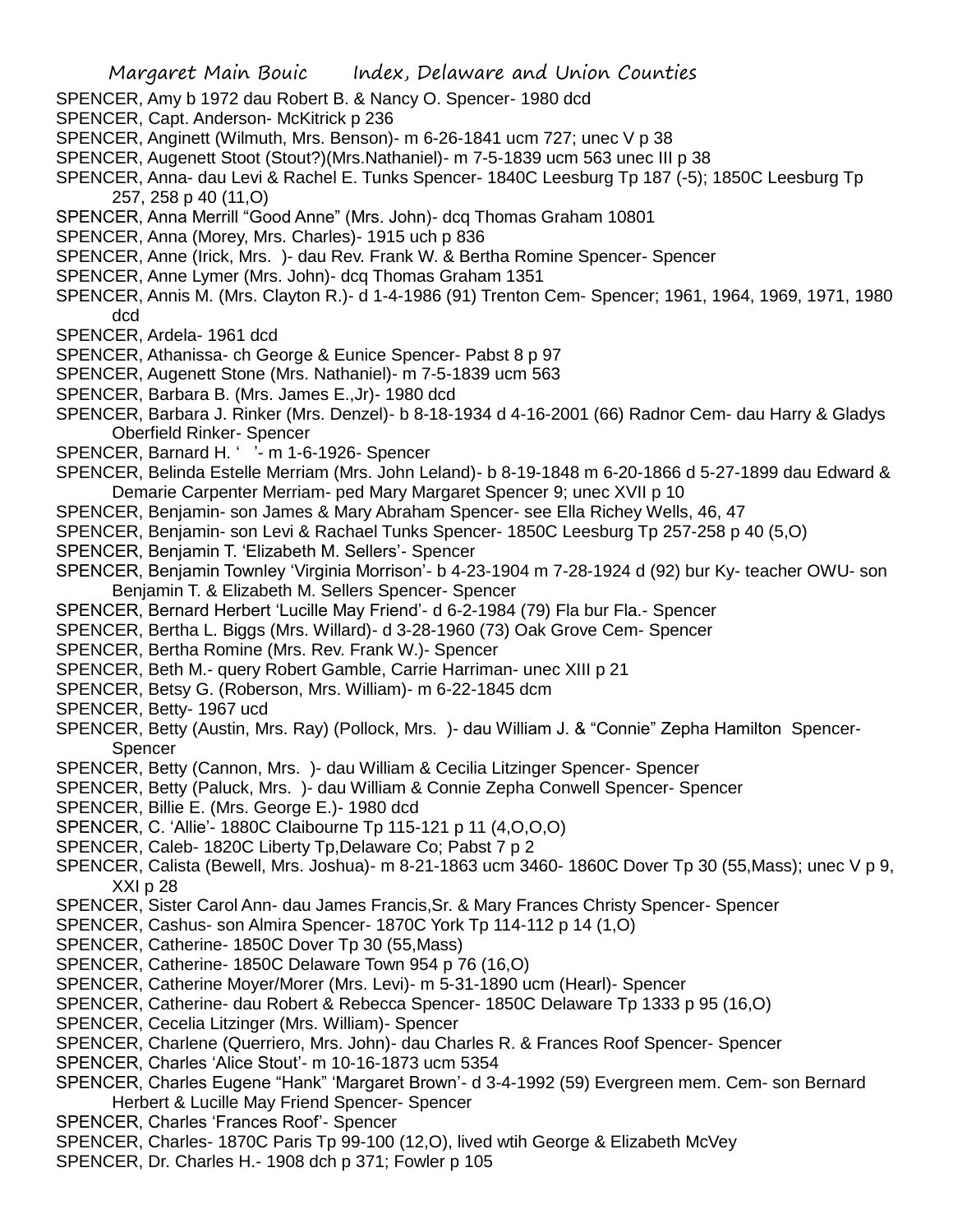SPENDER, Charles 'Julia Gallup'- ped Donald Harold Spencer #438 16; unec XVII p 10

SPENCER, Charles R. -d 1-14-1982 (91) bur Belpre- Spencer

- SPENCER, Charley R.- b 11-25-1890 Brown Tp son C. M. & Fidelia Rice Spencer- dcbirths
- SPENCER, Charles W. son James Francis & Mary Frances Christy Spencer- Spencer
- SPENCER, Charlotte Jeanne- dau Denzel & M. Eileen Rodman Spencer- Spencer; 1961 dcd
- SPENCER, Christena (Bowell, Mrs. Joshua)- m 8-21-1863 ucm 3461
- SPENCER, Clayton R. 'Annis'- d 9-28-1959 (59) Trenton Cem- son Richard Spencer- Spencer
- SPENCER, Cleo (Mrs.Everett O.)- m 11-9-1935 Spencer; 1980 dcd
- SPENCER, Clifton- son Charles R. & Frances Roof Spencer- Spencer
- SPENCER, Clyde- son George & Mary Spencer- 1949 ucd
- SPENCER, "Connie" Zepha Conwell (Mrs. William J.)- m 10-27-1938 d 1900- Spencer
- SPENCER, C. S.- 1869 wsc; Pabst 8 p 97
- SPENCER, Cyris- d 11-4-1897 (79-0-7) Lewis Center, b Perry Co, son Benjamin Spencer
- SPENCER, Daniel- b 1850 d 12-30-1935 Raymond Cem, lptw p 41; uninf p 19, 17
- SPENCER, Daniel- son Alban & Olive Spencer-Spencer
- SPENCER, Darlene Sue (Vogt, Mrs. )- dau Everett O. & Cleo Spencer- Spencer; 1980 dcd
- SPENCER, David 'Linda McKitrick'- McKitrick p 389
- SPENCER, David Robert- d 1-5-1960 (9) Radnor Cem- son Denzel C. & M. Eileen Rodman Spencer- Spencer
- SPENCER, Delta (Spencer, Mrs. )- sister Harlie E. Spencer- Spencer
- SPENCER, Denzel C. 'M. Eileen Rodman''Barbara J. Rinker'- b 11-6-1918 d 10-3-1997 (78) Radnor Cem- son Alban F. & Olive M. Morris Spencer- Spencer; 1961, 1964 dcd
- SPENCER, Diane (Hutson, Mrs. Tim)- dau Donald E. & Ruth E. Derck Spencer- Spencer
- SPENCER, Diane Karen (Rice, Mrs. Gary Robert)- m 10-19-1985 dau Donald Spencer- Spencer
- SPENCER, Diane Lee- dau Denzel C. & M. Eilene Rodman Spencer- Spencer; 1961 (17) dcd
- SPENCER, Dine (Seroussi, Mrs. David)- dau Denzel Spencer- Spencer
- SPENCER, Donald E. 'Ruth E. Derck'- b 9-12-1928 m 8-21-1954 d 6-26-2000 (71) Our Lady of Lourdes Cemson Henry & Mildred Shaw Spencer- Spencer
- SPENCER, Donald 'Gerry'- son William & Cecelia Litzinger Spencer- Spencer
- SPENCER, Donald Harvey- b 7-16-1900 Mich. m 4-23-1924 d 11-9-1971 NY son Henry Perry & Margaret Ell Spencer- ped Mary Margaret Spencer 2; unec XVII p 10
- SPENCER, Donna (Franklin, Mrs. )- dau Donald E. & Ruth E. Derck Spencer- Spencer
- SPENCER, Donna Marie (Williams, Mrs. Robert E. II)- m 2-23-1985 dau Don Spencer- Spencer
- SPENCER, Donna- b 1967 dau Robert B. & Nancy L. Spencer- 1980 dcd
- SPENCER, Dora- 1870C Liberty Tp Un Co 123 p 16 (12,O)
- SPENCER, Dorothy (Mrs. Hank)- Spencer
- SPENCER, Dorothy (Rhoades, Mrs. Stanley)- dau Richard Spencer- Spencer
- SPENCER, Drusilla- dau James & Mary Abraham Spencer- see Ella Ricy Well 46, 47
- SPENCER, Dudley B. son Harlie E. & Eula Kiper Spencer- Spencer
- SPENCER, Dwight- Spencer
- SPENCER, Earl- son Fred & Virgie Simpson Spencer- Spencer
- SPENCER, Edith Helen (Neill, Mrs. Merle W.)- b 4-27-1919 m 6-4-1939 d 10-10-2000 (81) Jerome Tp. Cemdau Fred & Virgie Simpson Spencer- Spencer; Neill 3,4; Tossey 4,5; 1971, 1973, 1975 ucd
- SPENCER, Edward- son c. & Allie Spencer- 1880C Claibourne Tp 115-121 p 11 (3,O,O,O)
- SPENCER, M. Eileen Rodman (Mrs. Denzel C.)- d 4-16-1970 (52) Radnor Cem- dau A. C. Rodman- Spencer; 1961, 1964 dcd
- SPENCER, Eli- son William H. & Almira Spencer- 1880C York Tp 26 (6,O,O,O)
- SPENCER, Eliza Heath (Mrs. James)- m 3-11-1872 ucm 5087
- SPENCER, Elizabeth (Mrs. Arthur C.)- d 11-7-1862 (35) Powell p 167
- SPENCER, Elizabeth (Clevenger, Mrs. Lewis)- m 7-8-1850 ucm 1550; unec VII p 60, XIV p 17
- SPENCER, Elizabeth- dau James & Mary Abraham Spencer- see Ella Richey Wells 46, 47
- SPENCER, Elizabeth Jane (Carrol, Mrs. Henry)- m 4-21-1849 dcm
- SPENCER, Elizabeth- dau Levi & Rachel Tunks Spencer- 1840C Leesburg Tp 187 (5-10); 1850C Leesburg Tp 257-255 p 40 (16,O)
- SPENCER, Elizabeth (McVay, Mrs. George)- b 1-13-1810 m 10-13-1830 d 2-4-1897, unec XIII p 44; mt 1-27- 1897 p8c2, (85) Abs p 16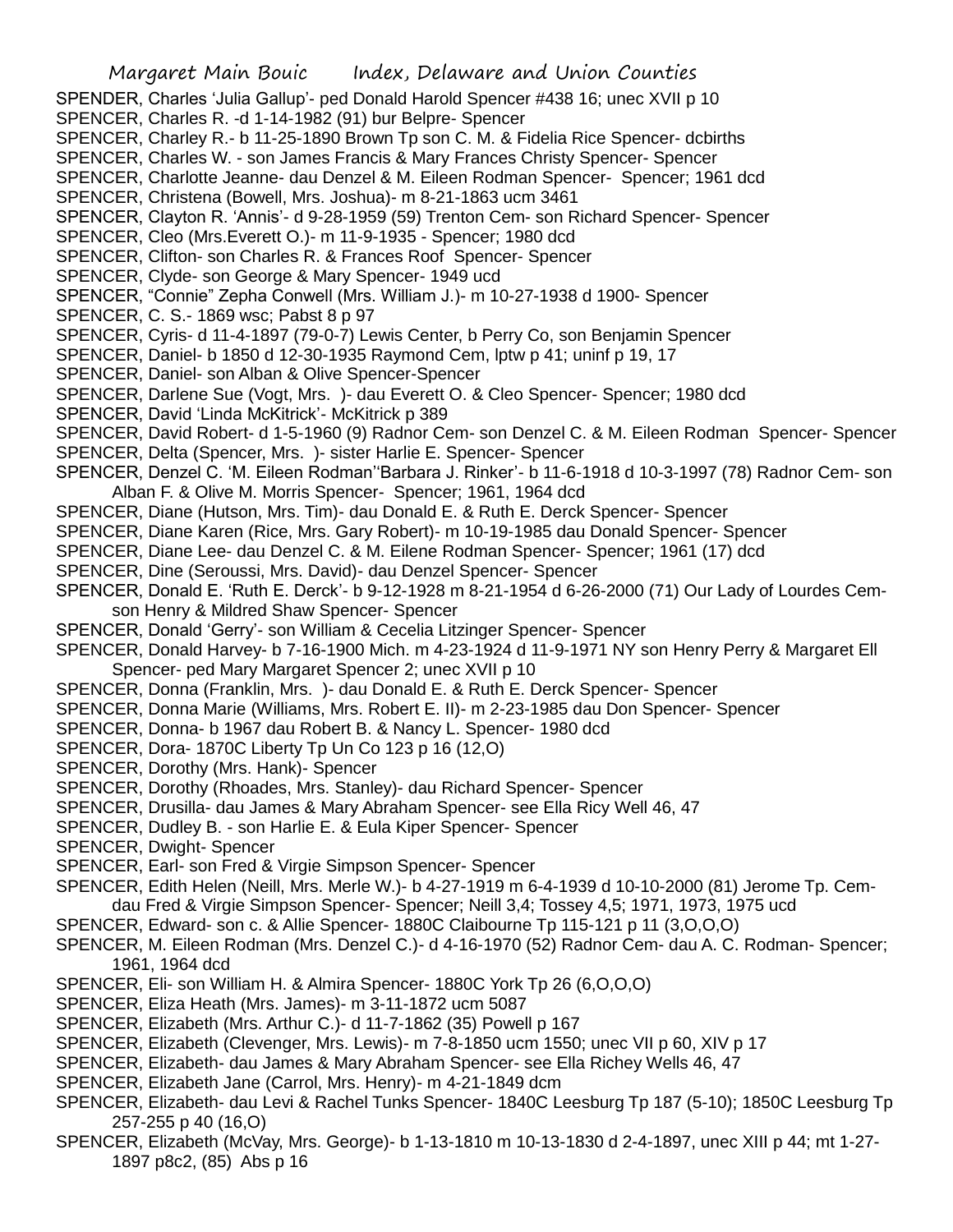- SPENCER, Elizabeth (Mrs. Michael)- dcq Thomas Graham 5401
- SPENCER, Elizabeth R. (Parmenter, Mrs. Sylvester)- m 8-2-1834 ucm 328; unec III p 43
- SPENCER, Elizabeth M. Sellers (Mrs. Benjamin T.)- Spencer
- SPENCER, Elizabeth (Shulze, Mrs. Leonard Edward)- b 6-11-1816 m 1832 d 5-10-1880- Weiser p 181
- SPENCER, Elizabeth (Wood, Mrs. Kingsley)- 1883 uch V p 455
- SPENCER, Elizabeth Wray- dau William Carter- dcw Bk 2 p 229
- SPENCER, Ellen- 1870C Liberty Tp 123 p 16 (75,Va)
- SPENCER, Elmer A.- b 8-1879 son James & Salona Gregory Spencer- 1880c Marysville 233-253 p 14 (9/12,O,O,O)
- SPENCER, Elmira A. (Johnson, Mrs. Price)- m 6-13-1886 ucm (Hearl)
- SPENCER, Eloda (Aleshire, Mrs. )- sister Alban F. Spencer- Spencer
- SPENCER, Elwood- son George & Eunice Spencer- Pabst 8 p 97
- SPENCER, Emma Stout (Mrs. Frank)- m 1-24-1891 ucm (Hearl)
- SPENCER, Erin (19-1996) son Jim Spencer- Spencer
- SPENCER, Ernest 'Mary Potter'- Spencer
- SPENCER, Ernest Donald- son Ernest & Mary Potter Spencer- Spencer
- SPENCER, Etta (Hodge, Mrs. James A.)- m 5-11-1887 ucm (Hearl)
- SPENCER, Eula Kiper (Mrs. Harlie E.)- Spencer
- SPENCER, Eula (Smith, Mrs. )- dau Willard & Bertha L. Biggs Spencer- Spencer
- SPENCER, Eunice- dau George & Eunice Spencer- Pabst 8 p 97
- SPENCER, Eunice (Mrs. George)- Pabst 8 p 97
- SPENCER, Everett O. 'Cleo'- b 9-7-1910 m 11-9-1935 d 9-1-1992 (81) Walnut Grove Cem- son Willard & Bertha L. Biggs Spencer- Spencer; 1980 dcd
- SPENCER, Fannie (Brown, Mrs. Clair C.)- Spencer
- SPENCER, Forrest- brother Richard Spencer- Spencer
- SPENCER, Frances (Engleberer, Mrs. John)- m 4-20-1839 dcm
- SPENCER, Frances- dau George & Mary Spencer- 1949 ucd
- SPENCER, Frances (Jacobs, Mrs. Robert L.)- Spencer
- SPENCER, Frances (Karch, Mrs. Grover Cleveland)- Pounds 4
- SPENCER, Frances Roof (Mrs. Charles)- dau George Roof- Spencer; dg 7-6-1915, Cry Ab p 63
- SPENCER, Francis- son William H. & Almira Spencer- 1880C York Tp 261 (11,O,O,O)
- SPENDER, Frank 'Emma Stout'- m 1-24-1891 ucm (Hearl)
- SPENCER, Frank- son George & Mary Spencer- 1949 ucd
- SPENCER, Rev. Frank W. 'Bertha Romine'- b 8-3-1906 Pa d 9-22-1987 (81) bur Galion- Spencer
- SPENCER, Fred 'Virgie Simpson'- Spencer
- SPENCER, Gentta?- dau Thomas & Mary Spencer- 1870C Liberty Tp Un Co 276 p 33 (11,O)
- SPENCER, George E. 'Billie E.'- 1980 dcd
- SPENCER, George 'Eunice'- Pabst 8 p 97
- SPENCER, George 'Mary'- 1949 ucd
- SPENCER, George G.- son George & Mary Spencer- 1949 ucd
- SPENCER, Gerald 'Ruth'- Spencer
- SPENCER, Gerrard 'Alice Whitbread'- son Michael & Elizabeth Spencer- dcq Thomas Graham 2700
- SPENCER, Gerry (Mrs. Donald)- Spencer
- SPENCER, Gertude (Thompson, Mrs. )- dau Fred & Virgie Simpson Spencer- Spencer
- SPENCER, Giles- son Fred & Virgie Simpson Spencer- Spencer
- SPENCER, Glendel- son George & Mary Spencer- 1949 ucd
- SPENCER, Hank 'Dorothy'- Spencer
- SPENCER, Hannah (Burt, Mrs. Nelson)- m 9-19-1846 Madison Co, unec X p 28
- SPENCER, Harlie E. 'Eula Kiper' d 7-7-1982 (71) bur Ky- Spencer
- SPENCER, Harry H.'Margaret'- b 11-11-1936 d 1-17-2002 (65) Fla,.- cremated- son Bernard Herbert & Lucille May Friend Spencer- Spencer
- SPENCER, Hazel (Ruby, Mrs. )- dau Milford M. Spencer- Spencer
- SPENCER, Hedy Kathleen Gilbert (Mrs. John Steven)- dau Robert & Mary Agnes Gilbert- Spencer
- SPENCER, Helen King (Mrs. Waldo Max)- Weiser p 89
- SPENCER, Rev. Henry- Spencer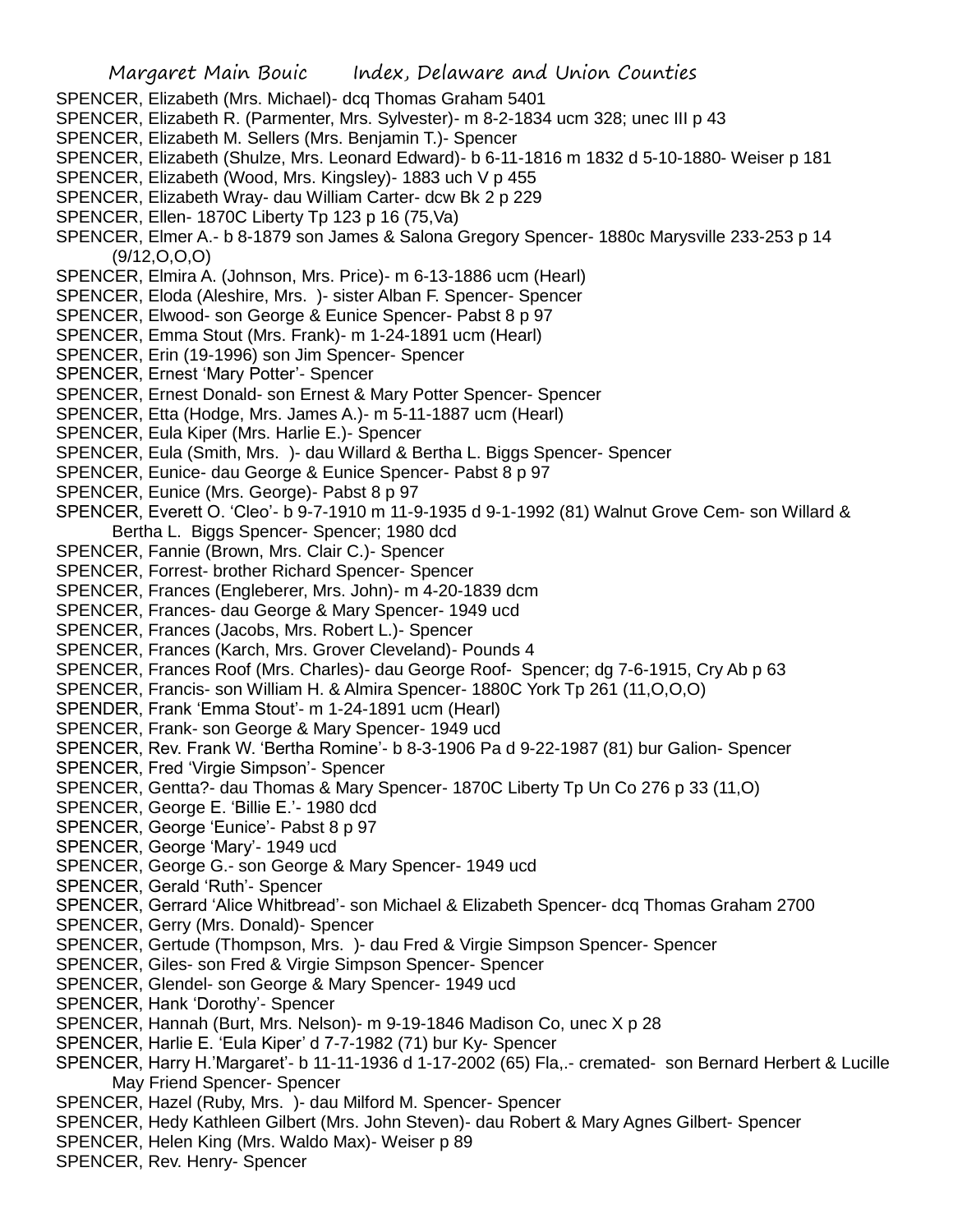- SPENCER, Henry- 1980 dcd, Liberty Tp
- SPENCER, Henry- d 11-14-1864 (74) New Millcreek Cem, Union Co, lptw p 18
- SPENCER, Henry Perry 'Margaret "Maggie" Ell'- b 9-10-1865 d 11-13-1935 son John Leland & Belinda Estelle Merriam Spencer- ped Mary Margaret Spencer 4; unec XVII p 10; mt 6-22-1904, Abs p 17
- SPENCER, Henry 'Mildred Shaw'- Spencer
- SPENCER. Henry P. 'Stella Davis'- m 11-23-1889 ucm (Hearl)
- SPENCER, Hulda- dau William H. & Almira Spencer- 1880C York Tp 261 (8,O,O,O)
- SPENCER, Ichabod- owes Tribune 87 1.2 cents 6-5-1850- mt 6-5-1850- unec VI p 23
- SPENCER, Ida F. Zimmerman (Mrs. Samuel)- dau Isaac & Anna Ober Zimmerman- dumch p 262
- SPENCER, Iris M. (Paykoff, Mrs. )- dau Clayton R. & Annis M. Spencer- Spencer
- SPENCER, Isaac H. 'Mary Clark'- m 1-1-1837 dcm
- SPENCER, Isaac 'Lucy'- 1850C Orange Tp 1688 p 110 (61,Ct)
- SPENCER, Jacqualine Bowers (Mrs. Norman Francis) Weiser p 89
- SPENCER, Jacqueline Ruth (Childres, Mrs. David)- b 5–1-5-1917 dau Fred & Virgie Simpson- Spencer
- SPENCER, James 'Eliza Heath'- m 3-11-1872 ucm 5087
- SPENCER, James F/E., Jr. 'Barbara'- son James Francis,Sr. & Mary Frances Christy Spencer- Spencer; 1980 dcd
- SPENCER, James Francis,Sr. 'Mary Frances Christy'- b 3-7-1915 d 3-3-1998 (83) Sr. Joseph Cem, Newarkson William & Cecilia Litzinger Spencer
- SPENCER, James- son Harry H. Spencer- Spencer
- SPENCER, James- son James & Mary Abraham Spencer- see Ella Richey Wells 46, 47
- SPENCER, James 'Mary Abraham'- dcq Eugene David 206; Ella Richey Wells 46
- SPENCER, James- son Rebecca Spencer- mt 1-11-1882 p3c7; Abs p 8
- SPENCER, James S. 'Selona Gregory'- m 6-16-1877 ucm 6082- 1883 uch IV p 465; 1880C Marysville 233- 253 p 14 (31,O,O,O)
- SPENCER, James- son Thomas & Mary Spencer- 1870C Liberty Tp Un Cp 276 p 33 (18,O)
- SPENCER, James Wesley- perhaps son Wesley Spencer- 1850C Dover Tp 789-805 p 120 (5,O)
- SPENCER, James- son Willard & Bertha Biggs Spencer- Spencer
- SPENCER, James"Jim"- son William J. & Zelpha "Connie" Spencer- 1962 ucd
- SPENCER, Jamie Leigh- dau John & Melissa Gilbert Spencer- Spencer
- SPENCER, Jane (63-1888) Paris Tp, uninf p 4, 6
- SPENCER, Jane (Mrs. )- 1880C Marysville 190-194 p 19 (44,O,Pa,Pa)
- SPENCER, Jane (Mould, Mrs. Thomas)- b 1843 d 1931 ped Selma Rose Ford #41 15 unec IV p 31
- SPENCER, Janie (Mrs. Milford M.)- d 1958- Spencer
- SPENCER, Jason 'Rachel Savidge'- m 1-30-1840 dcm
- SPENCER, Jeffrey Allen 'Linda Kay McCoy'- m 6-14-1980 son Donald Spencer- Spencer
- SPENCER, Jeffrey 'Linda Kay McCoy'- son Donald E. & Ruth E. Derck Spencer- Spencer
- SPENCER, Jeff- son Harry Spencer- Spencer
- SPENCER, Jennie Fisher (Mrs. Samuel)- m 1-3-1874 ucm 5420
- SPENCER, Jesse- son James & Mary Abraham Spencer- see Ella Richey Wells 46, 47
- SPENCER, Jim 'Vera'- son Hank & Dorothy Spencer- Spencer
- SPENCER, John A. son Levi & Rachael E. Tunis Spencer- 1850C Leesburg Tp 257-258 p 40 (3,O)
- SPENCER, John 'Anne Merrill'- son John & Anne Lymer Spencer- dcq Thomas Graham 10800
- SPENCER, John F. son Thomas & Mary Spencer- 1870C Liberty Tp 276 p 33 (13,O)
- SPENCER, John 'Melissa Gilbert'- son Donald E. & Ruth E. Derck Spencer- Spencer
- SPENCER, John- son Fred & Virtie Simpson Spencer- Spencer
- SPENCER, John- son George & Eunice Spencer- Pabst 8 p 97
- SPENCER, John- son Harry H.Spencer- Spencer
- SPENCER, John (17-1996) son Jim Spencer- Spencer
- SPENCER, John J.- b 2-8-1881 Claibourne Tp Union Co- son Charles & Allie Stout Spencer- dcbirths
- SPENCER. John Leland 'Belinda Estelle Merriam' son Charles & Julia Gallup Spencer- ped Mary Margaret Spencer 8; unec XVII p 10
- SPENCER, John- son Robert & Rebecca Spencer- 1850C Delaware Tp 1333 p 95 (4,O)
- SPENCER, John Steven 'Hedy Kathleen Gilbert'- m 6-2-1984 son Don & Ruth Spencer- Spencer
- SPENCER, John- son William H. & Almira Spencer- 1880C York Tp 261 (4,O,O,O)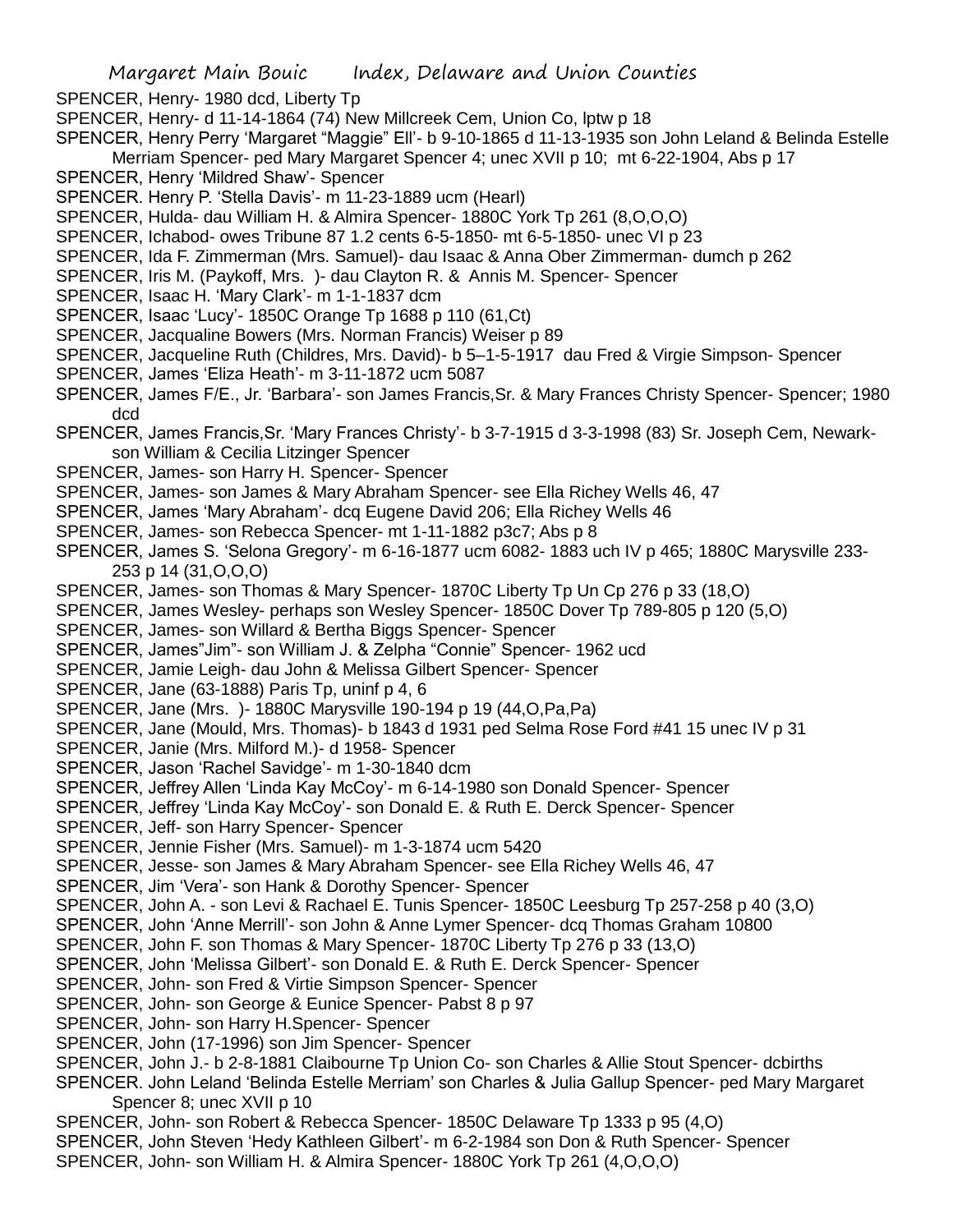- SPENCER, Joseph- 1820 dcga p 11, 16, Franklin Chronicle
- SPENCER, Joseph- unclaimed letter p 40, 67; land Allen Tp
- SPENCER, Joseph D. L. 1883 uch V p 162, 242, 382; 1850C Union Tp 1282-1300 p 192 (7,O); 1850C Union Tp 12291227 p 182 (5,O)
- SPENCER, Julia Gallup (Mrs. Charles)- ped Mary Margaret Spencer #438 17; unec XVII p 10

SPENCER, Julia (McFadden, Mrs.Dr. Harrison W.)- m 3-26-1867 d 12-30-1892 (55y4m) Oakdale - Spencer SPENCER, Julia- dau Mrs. Julia Axton- dg 4-27-1906, Cry Ab p 95

SPENCER, Julia S. (Smart, Mrs. Joseph D.)- m 4-12-1855 ucm 2274; unec V p 9, VIII p 35, XVII p 35

SPENCER, J. W.- father of W. H. Spencer- mt 4-12-1905 p1c5, Abs p 11

- SPENCER, Karen S. (Gross, ,Mrs. Dean)- dau James Francis,Sr. & Mary Frances Christy Spencer- Spencer
- SPENCER, Kate (23-1896) Claibourne Tp- uninf p 8
- SPENCER, Katharine Emoline Hughes (Mrs. Owen)- b 3-13-1908 m 12-17-1924 d 3-11-1934- dau Charley R. & Lovina Mattie Evans Hughes- Weiser p 89
- SPENCER, Kathrine- dau Harry H. Spencer- Spencer
- SPENCER, Kenneth A.- son Bernard H. & Lucille Friend Spencer- Spencer
- SPENCER, Kimberly Dee (Bycynski, Mrs. James Allen)- m 7-16- 1988 dau Dwight Spencer- Spencer
- SPENCER, LaJuan Eric 'Susan Bea Kauble'- m 6-27-1981 son Rev Henry Spencer- Spencer
- SPENCER, Laura- d 1875 (9) mt 3 p 29; mt 7-26-1876
- SPENCER, Lelia J.- dau Levi & Rachel E. Tunks Spencer- 1840C Leesburg Tp 187 (-5); 1850C Leesburg Tp 257-258 p 40 (10,O)
- SPENCER, Letha (Barker, Mrs. )- dau Levi & Catherine Moyer Spencer- Spencer
- SPENCER, Levi 'Catherine Moyer/Morer'- m 5-31-1890 ucm (Hearl); Spencer
- SPENCER, Levi 'Rachel E. Tunks- m 2-28-1833 ucm 289; Powell p 262; 1915 uch p 836; 1883 uch V p 421;
- 1840C Leesburg Tp 287 (20-30); 1850C Leesburg Tp 257-258 p 40 (37,O)
- SPENCER, Linda Kay McCoy (Mrs. Jeffrey Allen )- m 6-14-1980 dau Robert McCoy- Spencer
- SPENCER, Linda McKittrick (Mrs. David)- b 10-21-1946 dau James Aubry & Mabel Schrock McKittrick-McKitrick p 389
- SPENCER, Linda- b 1965 dau Robert B. & Nancy L, Spencer- 1980 dcd
- SPENCER, Lona Jane- dau Ernest & Mary Potter Spencer- Spencer
- SPENCER, Louisa- dau Thomas & Mary Spencer- 1870C Liberty Tp Un Co 276 o 33 (14,O)
- SPENCER, Lucille May Friend (Mrs.Bernard Herbert)- d 7-29-1984 (75) bur Fla. -Spencer
- SPENCER, Lucinda A.- 1870C Liberty Tp 86 p 11 (15,O)
- SPENCER, Lucinda (Ellsworth, Mrs. Frederick)- m 7-31-1870 ucm 4753
- SPENCER, Lucy (Mrs. Isaac)- 1850C Orange Tp 1688 p 110 (64,Ct)
- SPENCER, Lucy L. (Baker, Mrs. William)- m 9-10-1837 dcm
- SPENCER, Lydia- dau George & Eunice Spencer- Pabst 8 p 97
- SPENCER, Lulu L.- 1870C Berlin Tp p 236 (7)
- SPENCER, Mabel (Bellus, Mrs. Leonard)- b 1803 m 1820 d 2-8-1854, unec VII p 14
- SPENCER, Mabel (Mrs. Milford M.)- Spencer
- SPENCER, Mackenzie Jean- b 9-17- dau John & Melissa Gilbert Spencer- Spencer
- SPENCER, Margaret "Maggie" Ell (Mrs. Henry Perry)- b 11-5-1876 d 6-15-1904 Milford Center,- dau Michael & Elizabeth Leffler Ell- mt 6-22-1904 p5c1 Abs p 17; ped Mary Margaret Spencer 5; unec XIII p 28, XIV p 2,
- XVII p 10
- SPENCER, Mamie (Easterday, Mrs. George)(Huffman, Mrs. James) (Walk, Mrs. Harrison) d 2-8-1986 (89) Milford Cem- dau Levi & Catherine Moyer Spencer- Spencer
- SPENCER, Margaret Brown (Mrs. Charles Eugene)- Spencer
- SPENCER, Margaret (Mrs. Harry H,.)- div- Spencer
- SPENCER, Margaret (Heninger, Mrs. John)- m 10-9-1867 ucm 4277
- SPENCER, Margaret (Wiseman, Mrs. Charles)- dau William & Cecelia Litzinger Spencer- Spencer
- SPENCER, Martha J. (Mrs. Richard)- 1971 dcd
- SPENCER, Martin- 1870C Liberty tp 86 p 11 (9,O); 1880C Liberty Tp Un Co 59-60 (18,O,O,O)
- SPENCER, Mary A.- 1870C Berlin Tp p 236 (44)
- SPENCER, Mary A.- Cheshire Cem, Powell p 60
- SPENCER, Mary Abrams (Mrs. James)- dcq Eugene David 207; Ella Richey Wells 46
- SPENCER, Mary Adams (Mrs. William M.)- m 5-2-1848 Madison Co- unec XI p 8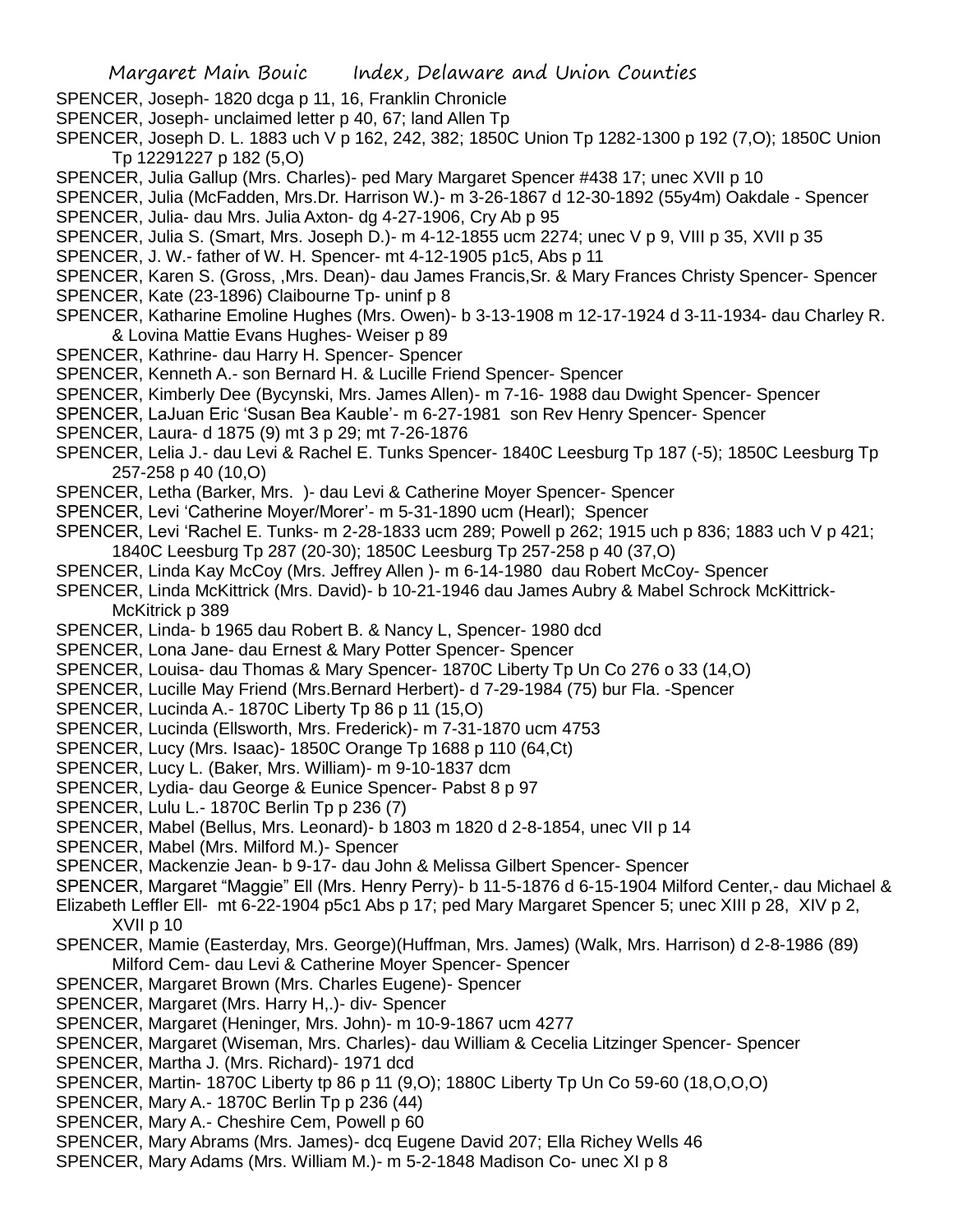- SPENCER, Mary Clark (Mrs. Isaac H.)- m 1-1-1837 dcm
- SPENCER, Mary (Mrs. E.)- d 9-28-1854 Powell Cem- Powell p 167
- SPENCER, Mary Frances Christy (Mrs. James Francis,Sr.)- Spencer
- SPENCER, Mary (Mrs. George)- 1949 ucd
- SPENCER, Mary H. (Reed, Mrs. James)- dau James Francis,Sr. & Mary frances Christy Spencer- Spencer
- SPENCER, Mary Jane Stratton (Mrs. Samuel)- b 6-1849 m 7-13-1865 ucm 3748 div. unec XXI p 66; 1900C
- Lliberty Tp 292-300 p 13A (50,O,O,NY) lived with Elias & Elsa Stratton
- SPENCER, Mary J. Pierce (Mrs. Allen)- m 9-12-1865 dcm
- SPENCER, Mary M.-#428 query burial of Margaret E. Spencer unec XIII p 38
- SPENCER, Mary Margaret- b 12-13-1925 NY #438 dau Donald Harvey Spencer- ped 1; unec XVII p 10; query Leffler, Dawn, Roush- unec XIV p 2, 24, 27, XVI p 50
- SPENCER, Mary (Maine, Mrs. William Pitt)- m 1-10-1938 d 2-5-1859- Asp (353)
- SPENCER, Mary Potter (Mrs. Ernest)- d 7-14-1998 Calif dau Herbert & Lona Potter Spencer-**Spencer**
- SPENCER, Mary (Mrs. Thomas)- 1870C Liberty Tp 276 p 33 (44,O)
- SPENCER, May- 1900C Paris Tp 26 p 2B (18,,O,unk,unk) domestic
- SPENCER, Melinda (Fouts, Mrs. James)- Spencer
- SPENCER, Melinda (McCaul, Mrs. )(Billingsley, Mrs. )- dau Dr. Benjamin Townley & Virginia Morrison Spencer- Spencer
- SPENCER, Melissa Gilbert (Mrs. John)- Spencer
- SPENCER, Meredith- son Harry H. Spencer- Spencer
- SPENCER, Michael 'Elizabeth'- son John & Anne Merrill Spencer- dcq Thomas Graham 5400
- SPENCER, Michael James- b 7-17-1996 son Jim & Vera Spencer- Spencer
- SPENCER, Mildred Shaw (Mrs. Henry)- Spencer
- SPENCER, Milford M. 'Janie' 'Mabel- d 1-25-1981 (82) Marlborough Cem- brother Alban F. Spencer- Spencer
- SPENCER, Nancy- 1850C Leesburg Tp 257-258 p 40 (6,O)
- SPENCER, Nancy A.- dau Robert & Rebecca Spencer- 1850C Delaware Tp 1333 p 95 (14,O)
- SPENCER, Nancy (Eagleburger, Mrs. Samuel)- m 4-1-1842 dcm
- SPENCER, Nancy G.- dau Harlie E. & Eula Kiper Spencer- Spencer
- SPENCER, Nancy L. (Mrs. Robert B.)- 1980 dcd
- SPENCER, Nancy (Maine, Mrs. John)- b 8-18-1792 m 12-25-1808 m 9-21-1873- Asp (249a)
- SPENCER, Nathaniel 'Augenett Stout'- m 7-5-1839 ucm 563; unec III p 38
- SPENCER, Nathaniel S. 'Rebecca Westlake'- m 2-11-1841 dcm; djlm p 104; 1870C Darby Tp 190-170 p 24 (53,Va); 1880C Marysville 26-33 p 4 (62,Va,NY,Va)
- SPENCER, Nicholas Chase- son John & Melissa Spencer- Spencer
- SPENCER, Norma J. (Hyde, Mrs. Samuel)- dau James Francis,Sr. & Mary Frances Christy Spencer- Spencer
- SPENCER, Noman Francis 'Jacqualine Bowers'- b 6-9-1932 son Owen & Katherine Emeline Hughes Spencer-Weiser p 89
- SPENCER, Olive d 3-25-1843(1d) Watkins Cem, djlm p 104-dau Nathaniel S. & Rebecca Spencer
- SPENCER, Olive Morris (Mrs. Alban F.)- d 1-19-1983 (89) Radnor Cem- Spencer
- SPENCER, Oscar- son Charles R. & Frances Roof Spencer- Spencer
- SPENCER, Owen 'Katherine Emeline Hughes'- b 1899 m 12-17-1924- Weiser p 89
- SPENCER, Paul Herbert- son Ernest & Mary Potter Spencer- Spencer
- SPENCER, Pauline (Clutter, Mrs. )- sister Harlie E. Spencer -Spencer
- SPENCER, ---------(Janes, Mrs. Russell)- sister Harlie E. Spencer- Spence
- SPENCER, Rachel E. Tunks (Mrs. Levi) m 2-28-1833 ucm 289 or 2-28-1833 (Hearl)- dau Thomas & Ann Wallingsford Tunks- unec II p 35, unec XVI p 31; 1840C Claibourne Tp 147 (20-30); 1850C Leesburg Tp 257-258 p 40 (40,O)
- SPENCER, Rachael- dau Levi & Rachael E. Tunks Spencer- 1850C Leesburg Tp 257-258 p 40 (2,O)
- SPENCER, Rachel Savidge (Mrs. Jason)- m 12-30-1840 dcm
- SPENCER, Randall Dean- b 10-24-1927 son Owen & Katherine Emoline Hughes Spencer- Weiser p 89
- SPENCER, Rebecca Jane Babcock (Bagley, Mrs. John W.)(Stark, Mrs. George H.)(Spencer, Mrs. Silas A.)- Bagley p 12
- SPENCER, Rebecca (Mrs. )- d (70) mt 1-11-1882 p3c7, Abs p 8
- SPENCER, Rebecca (Mrs. Robert)- 1850C Delaware Tp 1333 p 95 (34,O)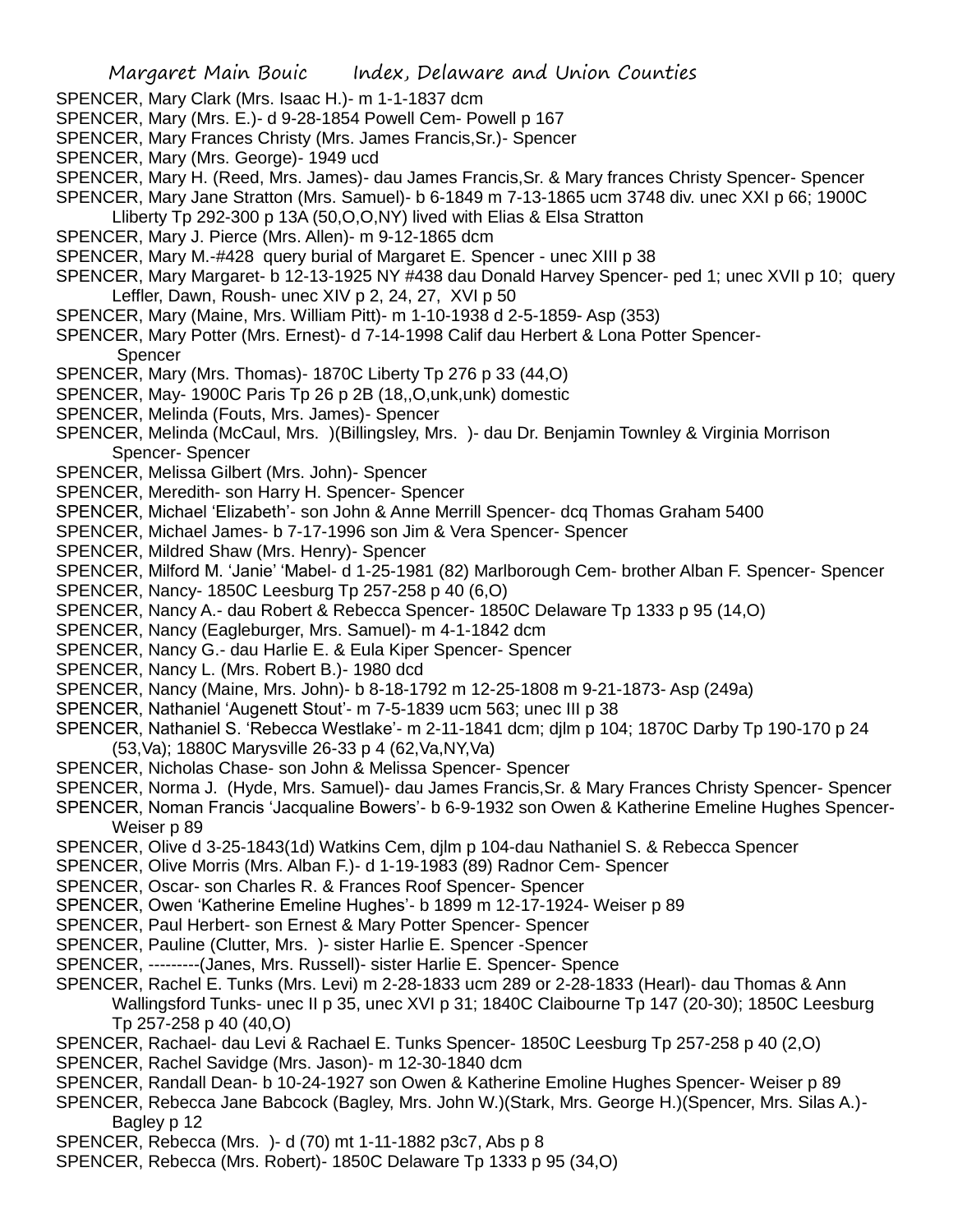SPENCER, Rebecca (Skinner, Mrs. Robert)- dau James & Mary Abraham Spencer- dcq Eugene David 103; Ella Richey Wells 23

SPENCER, Rebecca Westlake (Mrs. Nathaniel S.)- b 1812 m 2-11-1841 d 1-2-1882 (70) Oakdale I p 13 (E), 44; djlm p 104; 1870C Darby Tp 190-178 p 24 (59,O); 1880C Marysville 28-33 p 4 (75,O,Md,Md)

SPENCER, Rhoda- dau James & Mary Abraham Spencer- see Ella Richey Wells, 46, 47

- SPENCER, Richard- 12-9-1957 bur Columbus- Spencer
- SPENCER, Richard- son Charles Eugene & Margaret Brown Spencer- Spencer
- SPENCER, Richard- son George & Mary Spencer- 1949 ucd
- SPENCER, Richard 'Martha J.- 1971 dcd
- SPENCER, Robert B. 'Nancy L.'- 1980 dcd
- SPENCER, Robert- son Charles Eugene & Margaret Brown Spencer- Spencer
- SPENCER, Robert L- son Bernard Herbert & Lucille May Friend Spencer- Spencer
- SPENCER, Rev. Robert O.- dcga p 56; unvmec p 38
- SPENCER, Robert 'Rebecca'- 1850C Delaware Tp 1333 p 95 (56,Pa)
- SPENCER, Rodney D.- son Harlie E. & Eula Kiper Spencer- Spencer
- SPENCER, Ronald- son Charles Eugene & Margaret Brown Spencer- Spencer
- SPENCER, Rosetta- dau Thomas & Mary Spencer- 1870C Liberty Tp UnCo 276 p 33 (11,O)
- SPENCER, R. S.- 1883 uch IV p 494
- SPENCER, Ruth (Childers, Mrs. )- dau Fred & Virgie Simpson Spencer- Spencer
- SPENCER, Ruth E.Derck (Mrs. Donald E.)- m 8-21-1954- Spencer
- SPENCER, Ruth (Mrs. Gerald)(Simpson, Mrs. )- Spencer
- SPENCER, Ruth (Smith, Mrs. Roy)- Spencer
- SPENCER, Sallie- dau Charles Eugene & Margaret Brown Spencer- Spencer
- SPENCER, Samuel 'Ida F. Zimmerman'- dumch p 262; 1883 uch IV p 535
- SPENCER, Samuel 'Jennie Fisher'- m 1-3-1874 ucm 5420
- SPENCER, Samuel 'Mary Jane Stratton'- m 7-13-1865 ucm 3748; 1883 uch IV p 463; unec XXI p 66
- SPENCER, Samuel- son Thomas & Mary Spencer- 1870c Liberty Tp un Co 276 p 34 (7,O)
- SPENCER, Sara (Forbis, Mrs. )- dau Charles Eugene & Margaret Brown Spencer- Spencer
- SPENCER, Sarah (Case, Mrs. John)- dau William & Agnes Tucker Spencer- dcq Thomas Graham 675
- SPENCER, Sarah Elizabeth (Koger, Mrs. Frank I)- b 1861 d 1934 ped Gordon E. McClung #352 (23- unec XIII p 10
- SPENCER, Sarah- dau James & Mary Abraham Spencer- see Ella Richey Wells, 46, 47 dcq
- SPENCER, Sarah (Thurston, Mrs. Cyrus)(Porter, Mrs. Francis)- m 2-12-1809- Asp (191)
- SPENCER, Selona Gregory (Mrs. James S.)- m 6-16-1877 ucm 6082; 1880C Marysville 233-253 p 14 (19,O,Ky,NY)
- SPENCER, Sherman- son Thomas & Mary Spencer- 1870C Liberty Tp un Co 276 p 34 (4,O)
- SPENCER, Sheryl- dau Charles Eugene & Margaret Brown Spencer- Spencer
- SPENCER, Sibe (Embre, Mrs. James)- m 12-31-1823 Madison Co, unec IV p 64
- SPENCER, Silas A. 'Rebecca Jane Babcock'- Bagley p 12
- SPENCER, Sonja "Sonny' (Davis, Mrs. Donald C.)- Spencer
- SPENCER, Sophie Edwards (Cammann, Mrs. Donald Muhlenberg)- m 11-26-1901- Weiser p 209
- SPENCER, Stella Davis (Mrs. Henry P.)- m 11-23-1889 ucm (Hearl)
- SPENCER, Susan (Allen, Mrs. )- dau Rev. Frank W. & Bertha Romine Spencer- Spencer
- SPENCER, Susan Bea Kauble (Mrs. LaJuan Eric)- m 6-27-1981 dau Wayne H. Kauble- Spencer
- SPENCER, Susan (Broadway, Mrs,. )- dau Charles Eugene & Margaret Brown Spencer- Spencer
- SPENCER, Susie- dau William H. & Almira Spencer- 1880C York Tp 261 (10,O,O,O)
- SPENCER, Sylvia Sterling (Mrs. )- b Pa (40-1912) Jackson Tp), uninf p 15, (1921)18
- SPENCER, Teresa- dau Harry H. Spencer- Spencer
- SPENCER, Teresa Lynn (Stein, Mrs. )- dau Gerald Spencer & Ruth Simpson- Spencer, engaged to Willard E. Lones
- SPENCER, Thea- dau Rev. Henry Spencer- Spencer- engaged to Bill Anderson
- SPENCER, Thomas- 1870C Berlin Tp p 236 (\*44)
- SPENCER, Thomas- Powers Pat p 46
- SPENCER, Thomas- Cheshire Cem, Powell p 60
- SPENCER, Thomas- d 1-23-1896 (70-4-7) Berlin Tp son Asa Spencer- dcdeaths; dg 1-31-1896 Cry Ab p 56,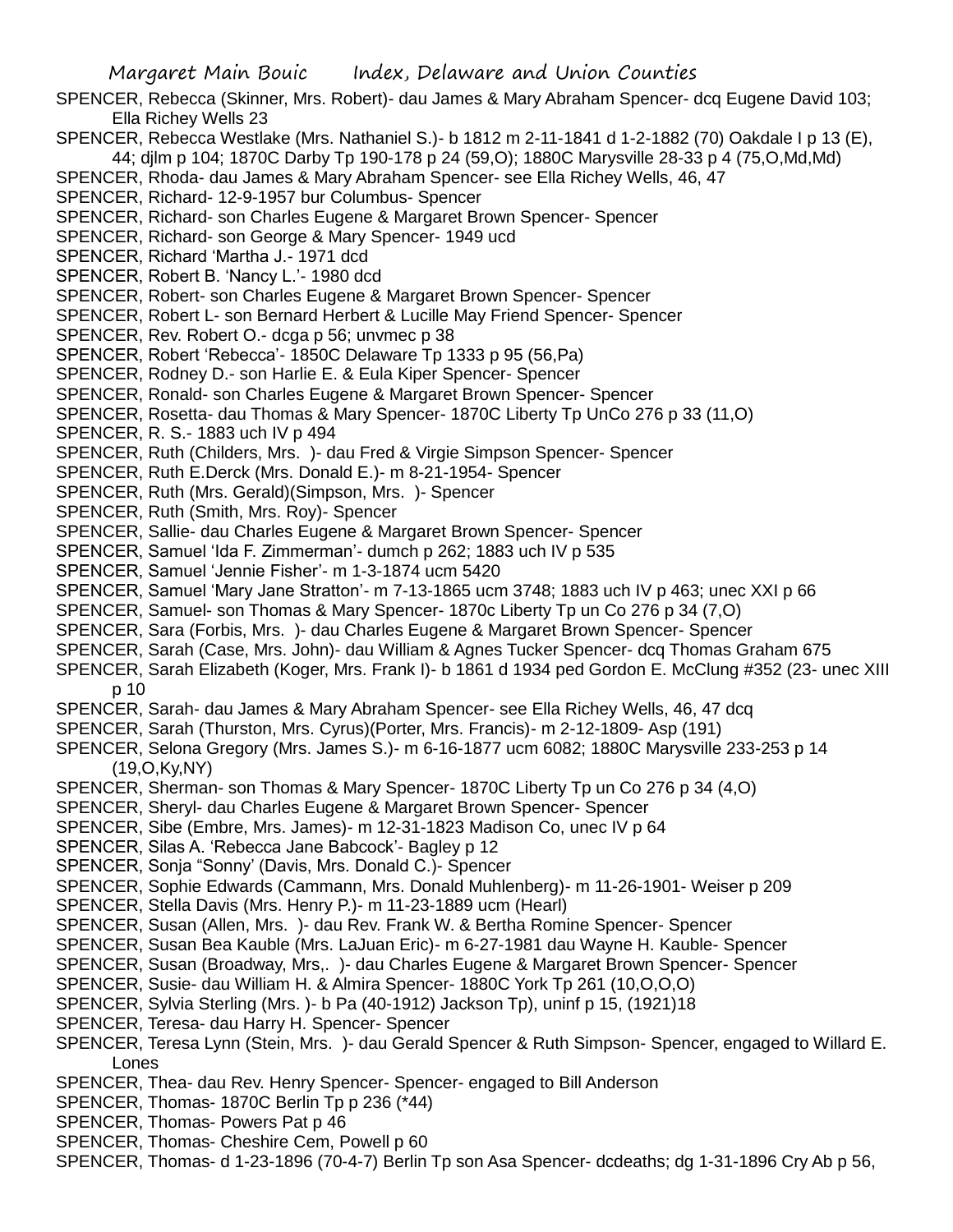placed in vault

- SPENCER, Thomas- son Levi & Rachel E. Tunis Spencer- 1840C Leesburg Tp 187 (5); 1850C Leesburg Tp 281-258 p 40 (14,O)
- SPENCER, Thomas 'Mary'- 1870C Liberty Tp Un Co 276 p 33 (46,Va)
- SPENCER, Thomas S.- Co C 17th Ohio infantry, military stone, New Millcreek Cem, lptw p 18
- SPENCER, Vera (Mrs. Jim)- dau Vera F. Wheeler- Spencer
- SPENCER, Victory- b 5-1870- dau Almira Spencer- 1870C York Tp 114-112 (2/12,O)
- SPENCER, Virginia Frazier- dau Samuel & Rebecca Brice Frazier- Shipps p 1
- SPENCER, Virginia (Marshall, Mrs. Marvin)- dau William & Cecelia Litzinger Spencer- Spencer
- SPENCER, Virginia Morrison (Mrs. Dr. Benjamin Townley)- m 7-28-1924 d 5-2/6-1988- Spencer
- SPENCER, Virgie L.- 1959 ucd
- SPENCER, Virgie Simpson (Mrs. Fred)- Spencer
- SPENCER, Vivian (Spencer, mrs. Albert)- dau Charles & Frances Roof Spencer- Spencer
- SPENCER, Vivian Wanda (Moore, Mrs. Ronald, div)(DSimmons, Mrs. Julian- b 11-23-1925 m(2) 4-12-1952 dau Owen & Katherine Emoline Hughes Spencer- Weiser p 89
- SPENCER, Vivian (Whited, Mrs. Homer)- dau Charles R. Spencer- Spencer
- SPENCER, Waldo Max 'Helen King'- b 1-30-1930 son Owen & Katherine Emoline Hughes Spencer- Weiser p 89
- SPENCER, Wesley- 1850C Dover Tp 769-805 p 120 (24,O)
- SPENCER, W. H. d Sunday bur Mt. Tabor- son J. W. Spencer- mt 4-12-1905 p1c5 Abs p 11
- SPENCER, Willard 'Bertha Biggs'- Spencer
- SPENCER, William- Powers Pat p 25, 46
- SPENCER, William 'Agnes Tucker'- son Gerrard & Alice Whitbread Spencer- dcq Thomas Graham 11350
- SPENCER, William Andrew- son Milford M. Spencer- Spencer
- SPENCER, William Charles- heir of William Carter- dcw Bk 2 p 229
- SPENCER, William- son George & Eunice Spencer- Pabst 8 p 97
- SPENCER, William H. 'Almira'- 1880C York Tp 261 p 25 (32,O,Pa,Pa)
- SPENCER, William- son James & Mary Abraham Spencer- see Ella Richey Wells 46, 47,dcq
- SPENCER, William- son James & Selona Gregory Spencer- 1880C Marysville 233-253 p 14 (2,O,O,O)
- SPENCER, William J. "Connie"'Zelpha M.':- b 5-13-1913 Canada m 10-27-1938 d 1-30-2000 (86)Forest Grove Cem- Spencer; 1962 1967, 1971, 1973, 1977, 1979, 1981, 1983 ucd
- SPENCER, William- son Levi & Rachael E. Tunks Spencer- 1850C Liberty Tp Un Co 259-258 p 40 (8,O)
- SPENCER, William M. 'Mary Adams'- m 5-2-1848 Madison Co, unec XI p 8
- SPENCER, Zelpha M. "Connie" (Mrs. William J.)- 1962, 1967, 1971, 1973, 1975, 1979, 1981, 1983 ucd SPENCER, Zipporah (Gates, Mrs. Simon J.)- m 9-26-1819- 1985 uch p 18; unec IV p 24
- SPENGLER, Anna- b 3-3-1686- dau Hans Rudolph & Judith Haegis Spengler- McKitrick p 62
- SPENGLER, Anna Elizabeth- b 3-19-1710 dau Hans Rudolph & Judith Haegis Spengler- McKitrick p 62
- SPENGLER, Anna Margaret- b 3-5-1682 dau Hans Rudolph & Judith Haegis Spengler- McKitrick p 62
- SPENGLER, Anna Marie- b 5-28-1693 dau Hans Rudolph & Judith Haegis Spengler- McKitrick p 62
- SPENGLER, Denise (Mrs. Bob)- Spengler
- SPENGLER, Hans George 'Kathrine Laub'- b 2-2-1701 son Hans Rudolph & Judith Haegis Spengler- McKitrick p 62
- SPENGLER, Hans Rudolph 'Judith Haegis''Marie Saeger'- b about 1657 son Jacob Spengler- McKitrick p 62 SPENGLER, Jacob- McKitrick p 6l2
- SPENGLER, Jacob- b 9-22-1698 son Hans Rudolph & Judith Haegis Spengler- McKitrick p 62
- SPENGLER,Johannes- b 9-14-1679 son Hans Rudolph & Judith Haegis Spengler- McKitrick p 62
- SPENGLER, John Balthaser 'Magdalena Ritter'- b 11-29-1706 m 4-29-1732 son Hans Rudolph & Judith Haegis Spengler- McKitrick p 62
- SPENGLER,John Henry- b 7-1-1703 son Hans Rudolph & Judith Haegis Spengler-McKitrick p 62
- SPENGLER, Jorg Heinrich 'Susanna Muller'- b 6-8-1704 m 1-17-1730 d 7-6-1775 son Hans Rudolph & Judith Haegis Spengler- McKitrick p 62
- SPENGLER, Judith Haegis (Mrs. Hans Rudolph)- dau Jacob Haegis- McKitrick p 62
- SPENGLER, Kathrine Laub (Mrs. Hans George)- McKitrick p 62
- SPENGLER, Kathryn Denise- b 8-8-1986 dau Bob & Denise Spengler- Spengler
- SPENGLER, Magdalena Ritter (Mrs. John Balthasar)- McKitrick p 62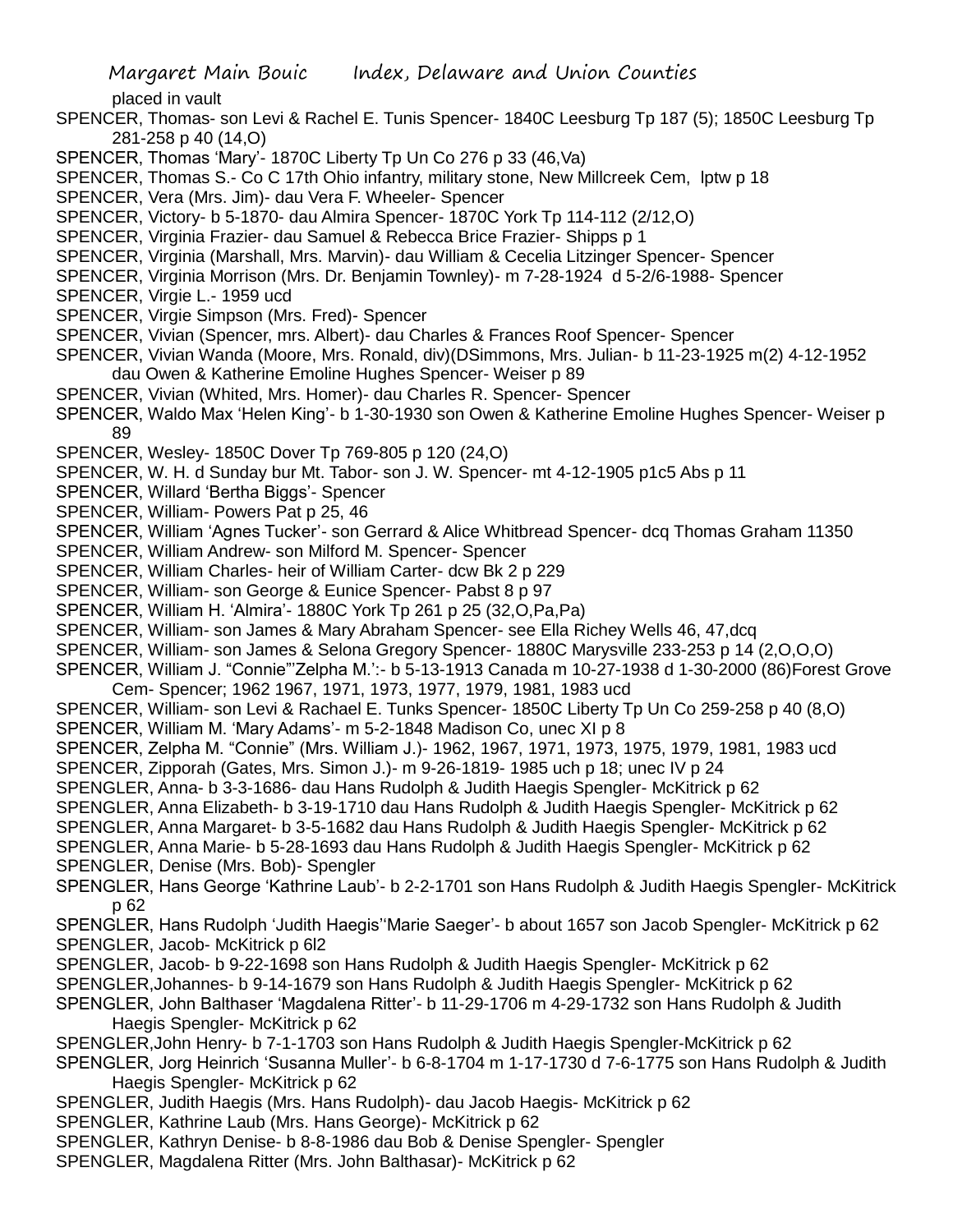- SPENGLER, Marie Saeger (Mrs. Hans Rudolph)- McKitrick p 62
- SPENGLER, Martie Moser (Mrs. Peter)- McKitrick p 62
- SPENGLER, Peter 'Martie Moser'- b 5-19-1712 son Hans Rudolph & Judith Haegis Spengler- McKitrick p 62 SPENGLER, Bob 'Denise'- Spengler
- SPENGLER, Rudolph b 9-24-1696 son Hans Rudolph & Judith Haegis Spengler- McKitrick p 62
- SPENGLER, Susanna Muller (Mrs. Jorg Heinrich)- m 1-17-1730- McKitrick p 62
- SPENING, Abby B. Wilkinson (Mrs. Cyrus M.)- slip unec VIII p 20
- SPENING, Cyrus M. 'Abby B. Wilkinson'- slip, unec VIII p 20
- SPENKO, Helen (Mervar, Mrs. )- dau Joseph & Marie Ciber Spenko- Spenko
- SPENKO, Joseph 'Marie Ciber'- Spenko
- SPENKO, Josephine M. (Zurc, Mrs. August)- b 3-19-1903 d 12-3-1995 (92) bur Mayfield Heights- dau Joseph & Marie Ciber Spenko- Spenko
- SPENKO, Marie Ciber (Mrs. Joseph)- Spenko
- SPENNER, Eric- son Michael & Linda Spenner- 1981, 1983 ucd
- SPENNER, Linda (Mrs. Michael)- 1981, 1983 ucd
- SPENNER, Michael 'Linda'- 1981, 1983 ucd
- SPENNER, Michael 'Linda'- 1981, 1983 ucd
- SPENNEY, Abby B. Wilkinson (Mrs. Cyrus M.)- m 3-5-1854 ucm 2089- mt 3-8-1854; mt 3-8-1954 mt 3-21- 1855, Abs p 14, 18; unec XVI p 42
- SPENNEY, Cyrus M. 'Abby B. Wilkinson'- m 3-5-1854 mt 3-8-1854; mt 3-21-1855, Abs p 14, 18; unec XVI p 42
- SPENNEY, Mary Frank- d inf dau of Cyrus M. & Abby B. Wilkinson Spenney- mt 3-21-1855; Abs p 18
- SPENSER, Nathaniel- 1885, uninf p 2
- SPENUS, Rebecca- dg ,uccp p 25, JB3 p 23
- SPENZER, Dr. John George- 1908 dch p 234
- SPERGEN- see Spergin, Spurgeon
- SPERGIN, Amos- appr estate Emery Wilson 11-2-1839 JB1 p 207, 208 uccp p 11; appr estate Mary Bowder 11-21-1839 JB 1 p 183, uccp p 19
- SPERGIN, James- appr estate Mary Bowder 11-21-1839 JB 1 p 183, uccp p 19, 7-7-1840 JB 32 p 247, uccp p 19; 11-3-1841 JB 3 p 535, uccp p 48
- SPERGIN, Jesse 'Susan Willson'- m 4-9-1829 ucm (Hearl)
- SPERGIN, Susan Willson (Mrs. Jesse)- m 4-9-1829 ucm (Hearl)
- SPERLING, Carl W. 'Julia'- d 11-12-1959 (92) bur Oak Harbor- father of Mrs. Francis M. Marriott- Sperling
- SPERLING, Chas. E.- d 8-22-1897 (16-5-4) Brown Tp, b Maryland, dcdeaths
- SPERLING, James L.- 1870C Delaware Town p 316 (1)
- SPERLING, James Leo 'Martha Violet'- d 1950; 1908 dch p 423; Sperling
- SPERLING, J;. L.- pallbearer for Mrs. Mary Kirkpatrick- dg 10-18-1910, Cry Ab p 165
- SPERLING, Julia A. (Mrs. Carl W.)- d 5-1-1960 (83) bur Oak Harbor- mother Mrs. Francis M. Mariott- Sperling SPERLING— (Boon, Mrs. George H.)- dau Carl W. & Julia A. Sperling- Sperling
- SPERLING, Leo- pallbearer for Henry Clayton Miller, dg 8-26-1913, Cry Ab p 55, for Mrs. Ray McAdams- dg 3- 6-1914, Cry Ab p 99, for Mrs. Wm. Klingel- dg 3-8-1910, Cry Ab p 103
- SPERLING, Martha Violet (Mrs. James Leo)- d 11-19-1968 Oak Grove Cem- Sperling
- SPERLING, Rhoda- 1870C Delaware Town p 316 (\*37)
- SPERO, Catherine- 1870C Concord Tp p 264 (58)
- SPERO, Chancey- 1870C Concord Tp p 257 (11)
- SPERO, Corry- 1870C Concord Tp p 257 (7)
- SPERO, Dawn Ellen- b 8-1957 dau R. Thomas & Eleanor C. McKittrick Spero- McKitrick p 441
- SPERO, Eleanor C. Mckittirck (Mrs. R. Thomas)- b 5-1933 m 10-9-1954 dau John Patri & Sarah Ellen Shaughnessy McKittrick- McKitrick p 411
- SPERO, Jefferson- 1870C Concord Tp p 264 (16)
- SPERO, John- 1870C Concord Tp p 264 (\*60)
- SPERO/SPERAN, John- d 9-15-1881 (15y) b Va- dcdeaths; 1870C Concord Tp p 257 (4)
- SPERO, Jos Ellis- 1870C Concord Tp p 257 (2)
- SPERO, Mary- 1870C Concord Tp p 264 (14)
- SPERO, Mary- 1870C Concord Tp p 257 (9)
- SPERO, Patrick Thomas- b 5-1966 son R. Thomas & Eleanor C. McKittrick Spero- McKitrick p 441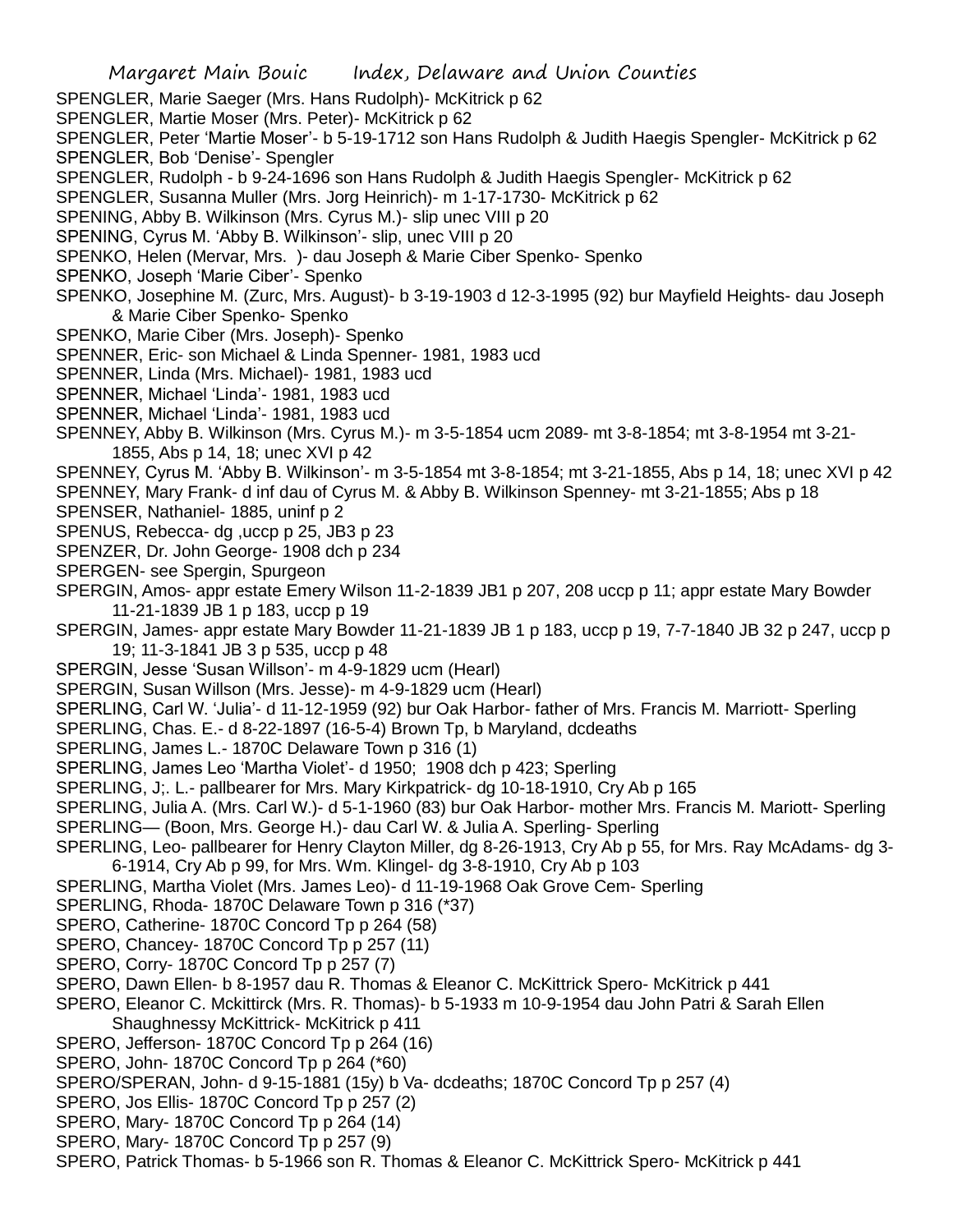SPERO, Rebecca- 1870C Concord Tp p 257 (37)

- SPERO, Rebecca- d 3-20-1874 (2d) Concord Tp- dau David McClay- dcdeaths
- SPERO, R. Thomas 'Eleanor C. McKittrick'- b 6-1931 m 10-9-1954 McKitrick p 441
- SPERO, William- 1870C Concord Tp p 257 (32\*)
- SPEROW, Alix P.- b 8-19-1871 Concord Tp son Harry J. & Mary A. Haynes Sperow- dcbirths
- SPER(R)OW, Anna (Mrs. William B.)- d 8-4-1887 (40-11-30 Oller Cem p 6- dau Nelson E. & Eliza Edelman Talley- Powell p 82; 1908 dch p 617
- SPEROW (Smith, Mrs. )- sister C. E. Sperow- Sperow
- SPEROW, Byron Auburn. 'Mary'- d 2-24-1984 (84) Fla.,- brother Elmer R. Sperow- Sperow
- SPEROW, Catherine- d 7-28-1891 (72y8m) Concord Tp, b Va- dcdeaths
- SPEROW, C. E.- b 2-7-1859 Concord Tp d 4-1944 Del Mausoleum- Sperow
- SPEROW, Edd, Mrs. )- d 6-2-1892 (30) Scioto Tp- dcdeaths
- SPERROW, –(Mrs. Ed)- dau William H. & Currilla Murfield Webster- dg 5-19-1914, Cry Ab p 119; dg 3-16- 1915, dg 3-26-1915, dg 4-13-1915, Cry Ab p 28, 31, 40
- SPERROW, Edward- pallbearer for Mrs. A. H. Rutherford- dg 2-11-1916, Cry Ab p 23
- SPEROW, Eliza (Mrs. C. F.)- d 6-1-1892 (28-7-1) New Millcreek Cem p 34
- SPEROW, Ellis- brother Elmer R. , Byron Auburn Sperow- Sperow
- SPEROW, Wllis Jay- b 7-3-1897 Concord Tp twin son J. M. & Minnie Hecker Sperow- dcbirths
- SPEROW, Elmer Ray- b 7-3-1897 Concord Tp d 2-7-1971 (73) Oller Cem, twin son J. M.. & Minnie Hecker Sperow- dcbirths- nephew of C. E. Sperow- Sperow; 1961, 1964 dcd
- SPEROW, Evaana Ruth- b 11-1-1904 Concord Tp dau John Mitchel & Wilhelma Hecker Sperow- dcbirths SPERO(W), Frederick B/R- d 8-13-1874 (6m5d) Oller Cem p 6; Powell p 82- son W. B. & R. Sperow; dcdeaths SPEROW, Grandmother, funeral Friday, (81) dg 8-31-1891 Cry Ab p 64
- SPEROW, Grover C.- d 11-27-1887 (4m10d) Oller Cem p 6, Powell p 82 son W. B. & R. Sperow
- SPERROW, Inez (Thomas, Mrs. )- dau Joshua E. & Laura May Mackan Sperrow- dg 5-19-1914, Cry Ab p 119 SPEROW, John M.'Minnie Hecker'- b 1866 d 1943- Oller Cem p 27
- SPERROW, b 4-2-1899 Concord Tp son John M. & Minnie Hecker Sperrow- dcbirths
- SPERROW, Joshua' Laura May Mackan;- dg 5-19-1914, Cry Ab p 120
- SPEROW, Joyce E. ( Mackan, Mrs. Laura) '- b 1868 m 7-26-1888 ucm (Hearl) Oller Cem p 26; brother C. E. Sperow- Sperow; unec IV p 53
- SPER(R)OW, Laura May Mackan (Mrs. Joshua E.)- b 12-3-1867 m 7-26-1888 ucm (Hearl) d 4-27-1914, Oller Cem, Powell p 82 dau Peter & Charlotte Hutchisson Mackan- Hutchisson p 35; dg 5-19-1914, Cry Ab p 120
- SPERROW, Laura Watson (Mrs. )- d Mondary, sister C. Watson- dg 4-28-1914, dg 5 1-1914, Cry Ab p 115
- SPEROW, Margaret E.- b 1868 d 1938, Oller Cem p 26
- SPEROW, Mary (Mrs. Byron Auburn)- Sperow
- SPEROW, Minnie- b 1872 d 1914 Oller Cem p 27
- SPERROW, Mona (Fraker, Mrs. )- dau joshua E. & Laura May Mackan Sperrot- dg 5-19-1914, Cry Ab p 119
- SPEROW, Paul- son Byron Auburn & Mary Sperow- Sperow
- SPEROW, Rebecca Plunkett (Mrs. William B.)- m 3-4-1858 dcm d 6-3-1874 (35-8-13) Oller Cem p 6; Powell p 82
- SPEROW, Ruth (Marsh, Mrs. )- sister Elmer R. Sperow- Sperow
- SPEROW, Sarah Jane (Kooken, Mrs. George R.)- m 10-21-1852 dcm
- SPEROW, William B. 'Anna Talley'- b 1837 d 1927 Oller Cem p 5, Powell p 82; 1908 dch p 428
- SPEROW, William B. 'Rebecca Plunkett'- m 3-4-1858 dcm
- SPEROW, William B.- consent for Joyce, unec IV p 53
- SPEROW, William Carl- d 7-30-1896 (4m8d) Concord Tp, dcdeaths
- SPEROW, William Ivan-b 7-23-1891 Concord Tp d 10-3-1977 (86) Oller Cem- son J. M. & Minnie Hecker
	- Sperow; brother Elmer R. Sperow- Sperow; dcbirths; 1961, 1964, 1969, 1971 dcd, 1973, 1975, 1977, 1979 ucd
- SPEROW, William K.- b 3-22-1896 Concord Tp d 7-30-1896 (4m8d) Oller Cem p 16, Powell p 87 son Charles E. & Sarah B. Webster. Sperow; dcbirths
- SPERRY, Albert 'Marilda Vernon'- 1880 dch p 694
- SPERRY, Amanda C.- hadc p 91
- SPERRY, Armada Rees (Mrs. J. V.)- dau Theophilus Rees- 1880 dch p 695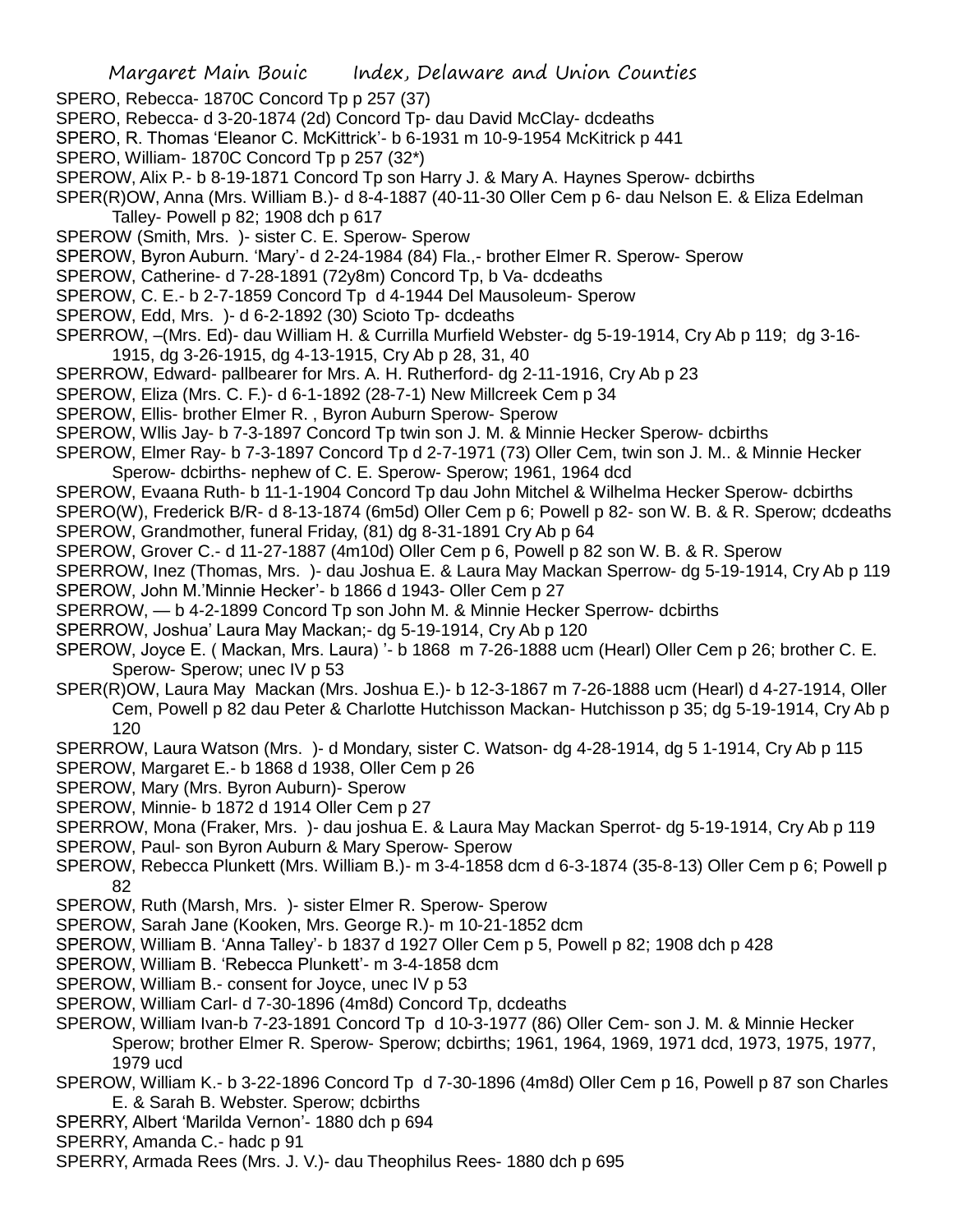SPERRY, Arthur Leon- son Charles Fremont & Mame B. Chapman Sperry- 1908 dch p 661

SPERRY, Asher B.- son William B. & Melva Ramey Sperry- Sperry

SPERS, Benj. C.- 1870C Scioto Tp p 486 (22\*)

SPERRY, -------------1908 dch p 159

SPERRY, Catharine Augusta (Willing, Mrs. Richard)- b 1797 m 5-24-1821 dau Jjacob & Margaret Catherine Muhlenberg Sperry- Weiser p 188

SPERRY, Charles Fremont 'Mame B. Chapman'- son Peter W. & Jerusha Wilson Sperry- 1908 dch p 553, 660 SPERRY, Curtis 'Dee'- div 11-1973- Sperry

- SPERRY, Daisy Estella (Burrer, Mrs. Earl Ormand)- b 1878 d 198- dau George F. or Isaac T. & Sophronia Cummins Sperry- dg 4-4-1916, Cry Ab p 42; 1976 dch p 269; Sunbury p 139
- SPERRY, Dawn Sherman (Mrs. Edwin Ray)(McGaugh, Mrs. )- dau Robert & Rosa Seeds Sherman- 1908 dch p 661, 781
- SPERRY, Dee (Mrs. Curtis)- div 11-1973 Sperry
- SPERRY, Dee- son William B. & Melva Ramey Sperry- Sperry; 1949, 1962, 1967 ucd
- SPERRY, Dinah (Beach, Mrs. Moses)- m 3-19-`756 d 4-8-1768- unec XIV p 71
- SPERRY, Earl Chapman- son Charles Fremont & Mame B. Chapman Sperry- 1908 dch p 661
- SPERRY, Edwin- son Edwin Ray & Dawn Sherman Sperry- 1908 dch p , 781
- SPERRY, Edwin Ray 'Dawn Sherman'- son Charles F. & Mame B. Chapman Sperry- 1908 dch p 661, 781; Pabst 7 p 29
- SPERRY G. A.- b 6-15-1876 Berkshire Tp dau J. V. & Amanda Ross Sperry- dcbirths
- SPERRY, George F.- d inf. Son George F. & Sophronia Cummins Sperry- dg 4-4-1916 Cry Ab p 42
- SPERRY, Gertrude M. Whipple (Mrs. Robert T.)- b 8-223-1901 d 1-25-1989 (87) bur Clearwater, Fla.- sister Carl, Cloyd, Grace Whipple- Sperry
- SPERRY, Grace Marguerite- b 9-16-1890 Oxford Tp dau Charles F. & Mame B. Chapman Sperry- 1908 dch p 661; dcbirths
- SPERRY, Gracie A.- dau J. B. & Armada Rees Sperry- 1880 dch p 694
- SPERRY, Harriet Josephine Irick (Mrs. William)- b 4-26-1837- Weiser p 188
- SPERRY, Henry Muhlenberg- b 8-4-1861 son William & Harriet Josephine Irick Sperry- Weiser p 188
- SPERRY, Hiram- 1840C Concord Tp p 14 (30-40)
- SPERRY, I. S.- 1908 dch p 437
- SPERRY, Isaac- pallbearer for Mrs. Sarah Mead, dg 5-31-1907, Cry Ab p 46; hadc p 91 (Berkshire Tp)
- SPERRY, Isaac T. 'Sophronia Cummins'- Sunbury p 139; pallbearer for Charles o. Peckham- dg 3-5-1915, Cry Ab p 23
- SPERRY, Jacob 'Margaret Catherine Muhlenberg'- b 1773 m 11-27-1794 d 1-2-1830- Weiser p 187
- SPERRY, Jacob 'Mary Wilson'- b 4-24-1789 m 1-6-1813 d 8-2-1873 son Peter & Mary Hannock Sperry- dcc David Williams 46
- SPERRY, James C.- son William B. & Melva Ramey Sperry- Sperry
- SPERRY, Jerusha Wilson (Mrs. Peter W.)- 1908 dch p 660
- SPERRY, John 'Margaret Kenny'- Sperry
- SPERRY, J. V. 'Armada Rees'- son Albert & Matilda Vernon Sperry- 1880 dch p 694
- SPERRY, Lillian- dau Edwin Ray & Dawn Sherman Sperry- 1908 dch p 781
- SPERRY, Mame B. Chapman (Mrs. Charles Fremont)- dau Sidney A. & Eliza Fuller Chapman- 1908 dch p 661 SPERRY, Margaret Catherine Muhlenberg (Mrs. Jacob)- b 7-12-1778 m 11-27-1794 d 5-1-1874 dau Frederick
- Augustus Conrad & Catharine Schaefer Muhlenberg- Weiser p 187
- SPERRY, Margaret Kenny (Mrs. John)- Sperry
- SPERRY, Mary Ann (Castagna, Mrs. Michael)- dau Robert T. & Gertude M. Whipple Sperry- Sperry
- SPERRY, Mary Elizabeth (Hart, Mrs. William H.)- dau Jacob & Margaret Catherine Muhlenberg Sperry- Weiser p 188
- SPERRY, Mary Ella (Wornstaff, Mrs. Chesley)- dau Peter W. & Jerusha Wilson Sperry- 1908 dch p 553
- SPERRY, Mary (Forry, Mrs. Daniel)- b 3-16-1814 m 1-8-1835 d 6-3-1863 dau Jacob & Mary Wilson Sperry- dcc David Williams 23
- SPERRY, Mary Hannock (Mrs. Peter) d 11-24-1836 dcc David Williams 93 ; dcc Helen Wornstaff Kern 35 SPERRY, Mary Wilson (Mrs. Jacob)- b 12-2-1791 m 1-6-1813 d 7-14-1873 dau James & Harriet Jamison Wilson- dcc David Williams 47
- SPERRY, Matilda Vernon (Mrs. Albert)- 1880 dch p 894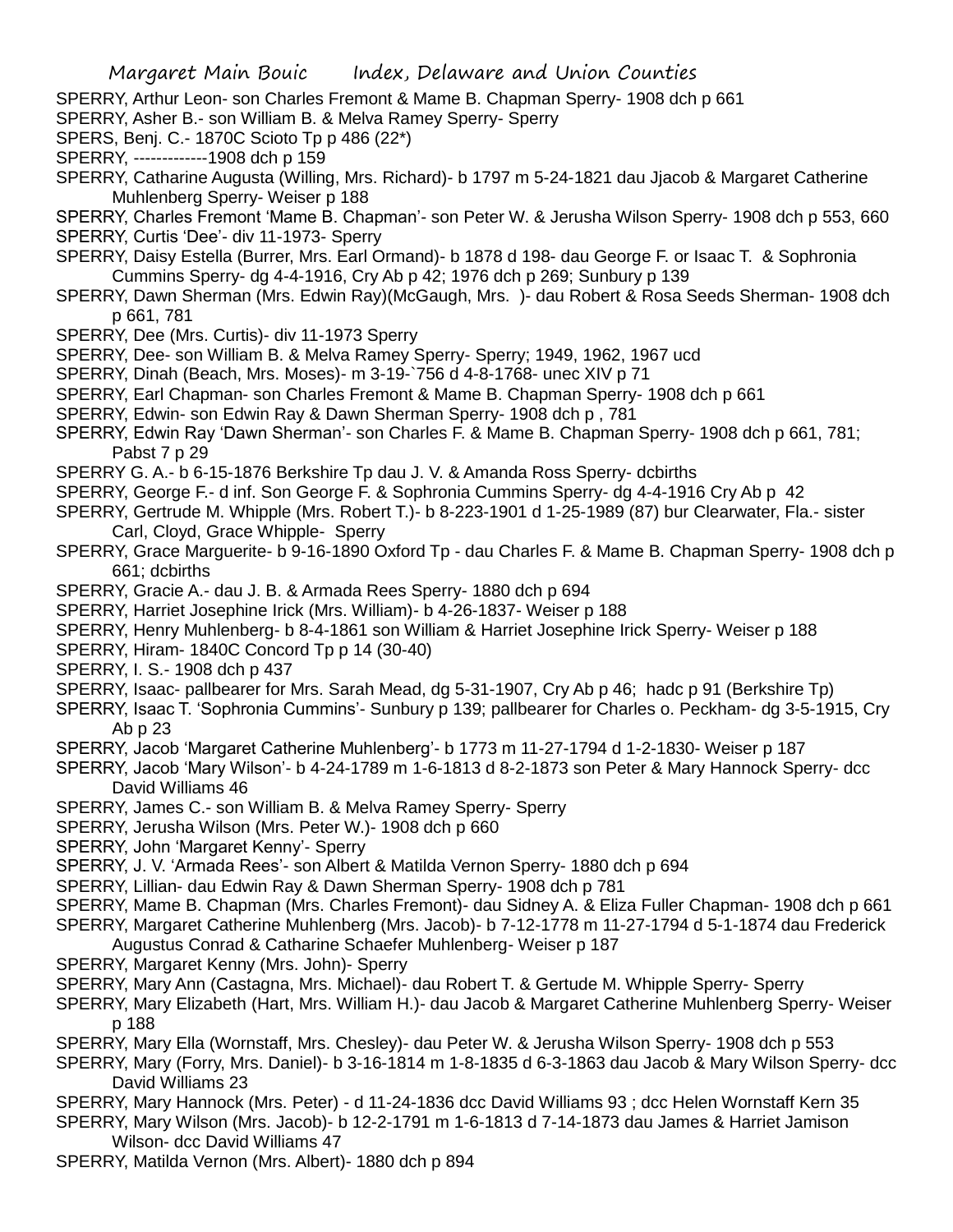SPERRY, Melva Ramey (Mrs. William B.)- Sperry; 1949, 1962 ucd

SPERRY, Peter 'Mary Hannock'- b 1-24-1760 d 5-29-1838 son Thomas & Sarah Sperry- dcc David Williams 92; dcc Helen Wornstaff Kern 34

- SPERRY, Peter W., 'Jerusha Wilson'- 1908 dch p 660
- SPERRY, —(Mrs. Ray)- sister Mrs. Rose Sherman- dg 7-23-1912, Cry Ab p 144
- SPERRY, Rees- son J. B. & Armada Rees Sperry- 1880 dch p 695
- SPERRY, Rex 'Mary Cox'- d 7-5-1959 bur Utica- Sperry

SPERRY, Rhoda (Wornstaff, Mrs. Daniel)- b 2-22-1798 d 5-15-1853 (55-2-21) Winsor Corners Cem, dau Peter & Mary Hannock Sperry- dcc Helen Wornstaff Kern 17; Powell p 194

- SPERRY, Robert Theodore 'Gertrude'- b 9-14-1901 Oxford Tp d 1-15-1974 (72) bur Clearwater, Fla- son Charles F. & Mame Bell. Chapman Sperry- 1908 dch p 661; dcbirths
- SPERRY, Sarah (Claypool, Mrs. William)- Powell p 366
- SPERRY, Sarah (Mrs. Thomas) dcc David William 184; dcc Helen Wornstaff Kern 69
- SPERRY, Sophronia Cummins (Mrs. Isaac T.)- b 6-30-1851 m 10-8-1873 d 3-25-1916 (64-8-25) dau George F. & Rachel Cummins- dg 4-4-1916, Cry Ab p 42; Sunbury p 137
- SPERRY, Teresa E. (Barnes, Mrs. W. A.)- dau Charles F. & Mame B. Chapman Sperry- 1908 dch p 611 SPERRY, Thomas 'Sarah'- dcc Helen Wornstaff Kern 68
- SPERRY, William B. 'Melva Ramey'- b 2-9-1887 d 7-7-1965 bur Michigan- son John & Margaret Kenny Sperry- Sperry; 1949, 1962 ucd
- SPERRY, ----(Miller, Mrs. Daniel)- dau William B. & Melva Ramey Sperry- Sperry
- SPERRY, (Miller, Mrs. Luther)- dau dau William B. & Melva Ramey Sperry- Sperry
- SPERRY, —(McCann, Mrs. Cecil)- dau William B. & Melva Ramey Sperry- Sperry
- SPERRY, —(Gilkeson, Mrs. )- dau dau William B. & Melva Ramey Sperry- Sperry
- SPERRY, —(Wolfe, Mrs. Miltford,)- dau William B. & Melva Ramey Sperry- Sperry
- SPERRY, —(Azlenski, Mrs. Hank)- dau William B. & Melva Ramey Sperry- Sperry
- SPERRY, —(Gilliam, Mrs. Burl)- dau William B. & Melva Ramey Sperry- Sperry
- SPERRY, —(Terak, Mrs. Louis)- dau William B. & Melva Ramey Sperry- Sperry
- SPERRY, —(Zanet, Mrs. Thomas)- dau William B. & Melva Ramey Sperry- Sperry
- SPERRY, William 'Harriet Josehine Irick'- b 5-1-1818 d 9-1-1881 son Jacob & Margaret Catherine Muhlenberg Sperry- Weiser p 188
- SPERRY, Wm.- pallbearer for Wm. Holley- dg 4-19-1910, Cry Ab p 118
- SPERRY, Zoe May (Mrs. )- d 5-22-1960 (71) bur Mt. Gilead- Sperry
- SPERRY, ----(Schneck, Mrs. Byron D.)- dau Zoe May Sperry- Sperry
- SPERS, Edward- 1870C Scioto Tp p 486 (9)
- SPERS, Elmer A.- b 5-26-1880 Scioto Tp son Samuel G. & Cordelia Macy Spers- dcbirths
- SPERS, Frank- 1870C Scioto Tp p 486 (1)
- SPERS, Margaret- 1870C Scioto Tp p 486 (48)
- SPERS, Mary- 1870C Scioto Tp p 486 (22)
- SPERS, Samuel- 1870C Scioto Tp p 486 (16)
- SPERS, Samuel Il- 1870C Scioto Tp p 486 (\*54)
- SPERY, C. F.- bro-in-law of Chesley Wornstaff- dg 5-19-1914, Cry Ab p 121
- SPERY, Daisy (Burrer, Mrs. )(Van Horn, Mrs. )- b 1878 d 1980 dau Isaac T. & Sophronia Sp
- SPESSARD, Heather Anna-b 1973 dau Ronald M. & Carol Sue Spessard- Spessard-1973, 1975, 1977 1979, 1981, 1983 ucd; engaged to Brett Allen Eades
- SPESSARD, Heidi Alison- b 1976 dau Ronald M. & Carol Sue Spessard- Spessard. 1977, 1979, 1981, 1983 ucd- engaged to Cody James Young
- SPESSARD, Ronald M. 'Carol Sue'- Spessard; 1971, 1973, 1975, 1977, 1979, 1981, 1983 ucd
- SPESSARD, Carol Sue (Mrs. Ron)- Spessard; 1973, 1975, 1977, 1979, 1981, 1983 ucd
- SPETNAGEL, Charles S. 'Maxine'- 1981, 1983 ucd
- SPETNAGEL, Maxine (Mrs. Charles S.)- 1981, 1983 ucd
- SPEYER, Alfertia- b 2-1883 dau Thomas & Alletta Trafzer
- SPEYER, Anna Marie (Mrs. Peter John)- 1910C Richwood 164-171 p 17B (36,o,Ger,Ger)- m 16y
- SPEYER, Anna May Paul (Mrs. Peter Joseph/John)- b 2-25-1874 m 1892 d 8-16-1965 bur Springfield- dau Adam & Anna Marie martin Paul-1985 uch p , 66, 130, 132; 1900C Richwood 190-200 p 8A (26,O,Ger,Ger) m 6y, 1 ch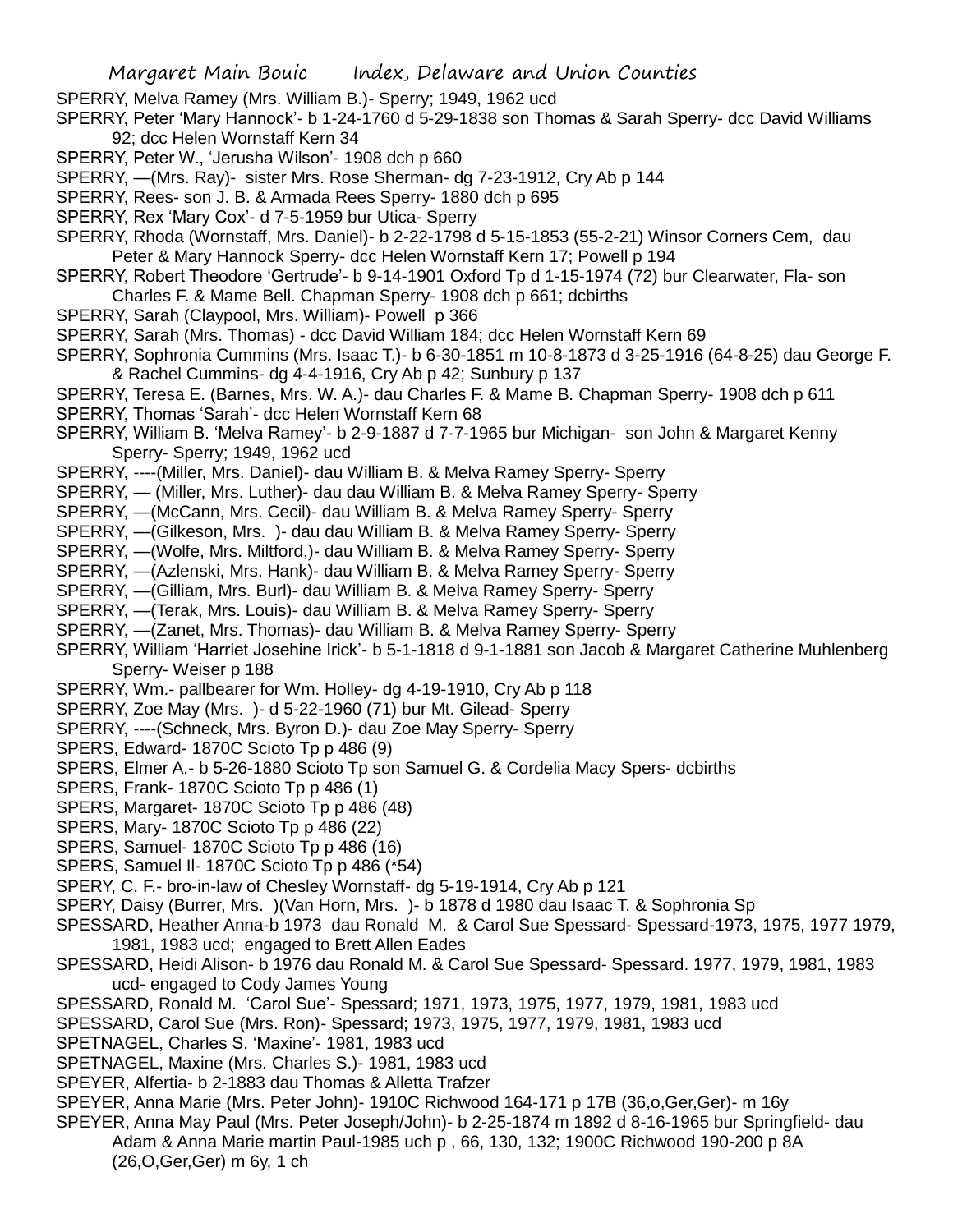SPEYER, Appolonia Sherer (Mrs. George)- 1985 uch p 132

SPEYER, Elizabeth- b 1979 dau Joseph P. & Martha Speyer- 1983 ucd

SPEYER, Ellen Hoffman (Mrs. Paul James)- b 8-13-1932 m 12-30-1950 d 12-19-1998 (66) Price Cem- dau Jonathan Guy & Pearl Ocie Hoffman- 1985 uch p 67, 132; 1967, 1971, 1973, 1975, 1979, 1981, 1983 ucd

SPEYER, Eugene Lynn-"Gene" b 3-2-1952 d 12-23-1989 (37) son Paul James & Ellen Hoffman Speyer- 1985 uch p 67; 1962, 1967, 1971 ucd

SPEYER, George 'Appolonia Sherer'- d 1902; 1985 uch p 130

- SPEYER, George P.- son Peter John & Anna Marie Paul Speyer- 1910C Richwood 164-171 p 17B (5,O,O,O) SPEYER, Heather (Mrs. James Matthew)- Speyer
- SPEYER, Ila Madonna Maddex (Mrs. Paul George)- b 9-18-1904 m 10-1-1924 d 4-21-1993 (88) Price Cemdau James Jackson & Anna Idella Hard Maddex- 1985 uch p 66, 130, 132, 182; 1949, 1959, 1962, 1967, 1971, 19173, 1975, 1977, 1979, 1981, 1983 ucd
- SPEYER, James Matthew 'Heather'- b 8-24-1972 son Paul J.. & Ellen Hoffman Speyer- 1985 uch p 67; 1973, 1975, 1977, 1979, 1981 ucd
- SPEYER, Joseph Paul 'Martha'- b 5-18-1955 son Paul James & Ellen Hoffman Speyer- Speyer; 1985 uch p 67; 1962, 1967, 1971, 1973, 1975, 1983 ucd
- SPEYER, Julie Kay (Thogmartin, Mrs. Don Adam)- b 5-13-1954 son Paul James & Ellen Hoffman Speyer-1985 uch p 67; Speyer; 1962, 1967, 1971 ucd
- SPEYER, Katherine M.- b 5-1894 d 1966 dau Peter John & Anna Mary Paul Speyer- 1900C Richwood 190- 200 p 8A (6,O,O,O)
- SPEYER, Kathryn Marie (Zuspan, Mrs. )- dau Peter John & Anna Paul Speyer- Speyer; 1985 uch p 129, 132- 1910C Richwood 164-171 p 17B (15,O,O,O)
- SPEYER, Kathryn Ann (Hook, Mrs. William Woodrow)- b 5-13-1926 m 6-24-1944 Va. dau Paul G. & Madonna Maddex Speyer- Speyer; 1985 uch p 129, 132; 1949 ucd
- SPEYER, Margaret- b 1981- dau Joseph P. & Martha Speyer- 1983 ucd
- SPEYER, Martha (Mrs. Joseph P.)- Speyer; 1983 ucd
- SPEYER, Paul George 'Ila Madonna Maddex'- b 7-6-1904 m 10-1-1924 son Peter John & Anna Paul Speyer-Speyer; 1985 uch p 132, 180; 1959, 1962, 1967, 1971, 1973, 1975, 1977, 1979, 1981, 1983 ucd
- SPEYER, Paul James 'Ellen Hoffman'- b 5-18-1931 m 12-30-1950- son Paul G. & Madonna Maddex Speyer-Speyer; 1985 uch p 66, 67, 132,,175; 1949; 1962, 1967, 1971, 1973, 1975, 1977, 1979, 1981, 1983 ucd
- SPEYER, Peter John 'Anna Marie Paul'- b 2-1870; m 1892 d 1927 son George & Appolonia Sherer Speyer-1985 uch p 130-132; Speyer; 1900C Richwood 190-200 p 8A (30,O,Ger,Ger); 1910C Richwood 164- 171 p 17B (40,O,Ger,Ger); saloon keeper
- SPEYER, Phyllis (Mrs. Samuel J.)- Speyer
- SPEYER, P. J.- 1915 uch p 500
- SPEYER, Sally Ann (Corbett, Mrs. Charles)- b 5-4-1963 dau Paul James & Ellen Hoffman Speyer- 1985 uch p 67; Speyer
- SPEYER, Samuel J,'Phyllis'- b 5-20-1958 son Paul James & Ellen Hoffman Speyer- 1985 uch p 67; 1962, 1967, 1971, 1973, 1975, 1979 ucd
- SPEYER, Sarah Jane (Habinak, Mrs. Albert John)- b 7-31-1933 dau Paul G. & Ila Madoona Maddex Speyer-Speyer; 1985 uch p 66, 67, 132; 1949 ucd
- SPEYLEY, Jessie,( Mrs. ) sister N. Coulson Linville- dg 5-5-1914, Cry Ab p 116
- SPEZZAFERRO, John A. (56-1978) son Stephen Spezzaferro- Spezzaferro
- SPEZZAFERRO, Stephen- Spezzaferro
- SPEZZAFERRO, Teresa Lynn (Stillings, Mrs. Charles)- dau John A. Spezzaferro- Spezzaferro
- SPICE, Edna (Robart, Mrs. Foster Johnson)- Pounds 4
- SPICER, Absalom 'Mahala Moore'- 1883 uch V p 435
- SPICER, Adelina (Harriman, Mrs. John)- dau Jonathan & Levinah Spicer- dumch p 205; 1883 uch V p 554
- SPICER, Alexander J.- son Daniel W. & Kesiah Rose Spicer- dumch p 205; 1883 uch V p 554; unec I p 16, Pres. Ch; 1870C York Tp 226-232 p 30 (5,O)
- SPICER, Alfertia- b 2-1883 dau Thomas & Alletta Trafzer Spicer- 1900C Taylor tp 249-255 p 11B (17,O,O,O) SPICER, Alice- b 1843 d 1916 Claibourne Cem p 43; 1860C York Tp 1276-1304 p 175 (15,O); 1870C Allen Tp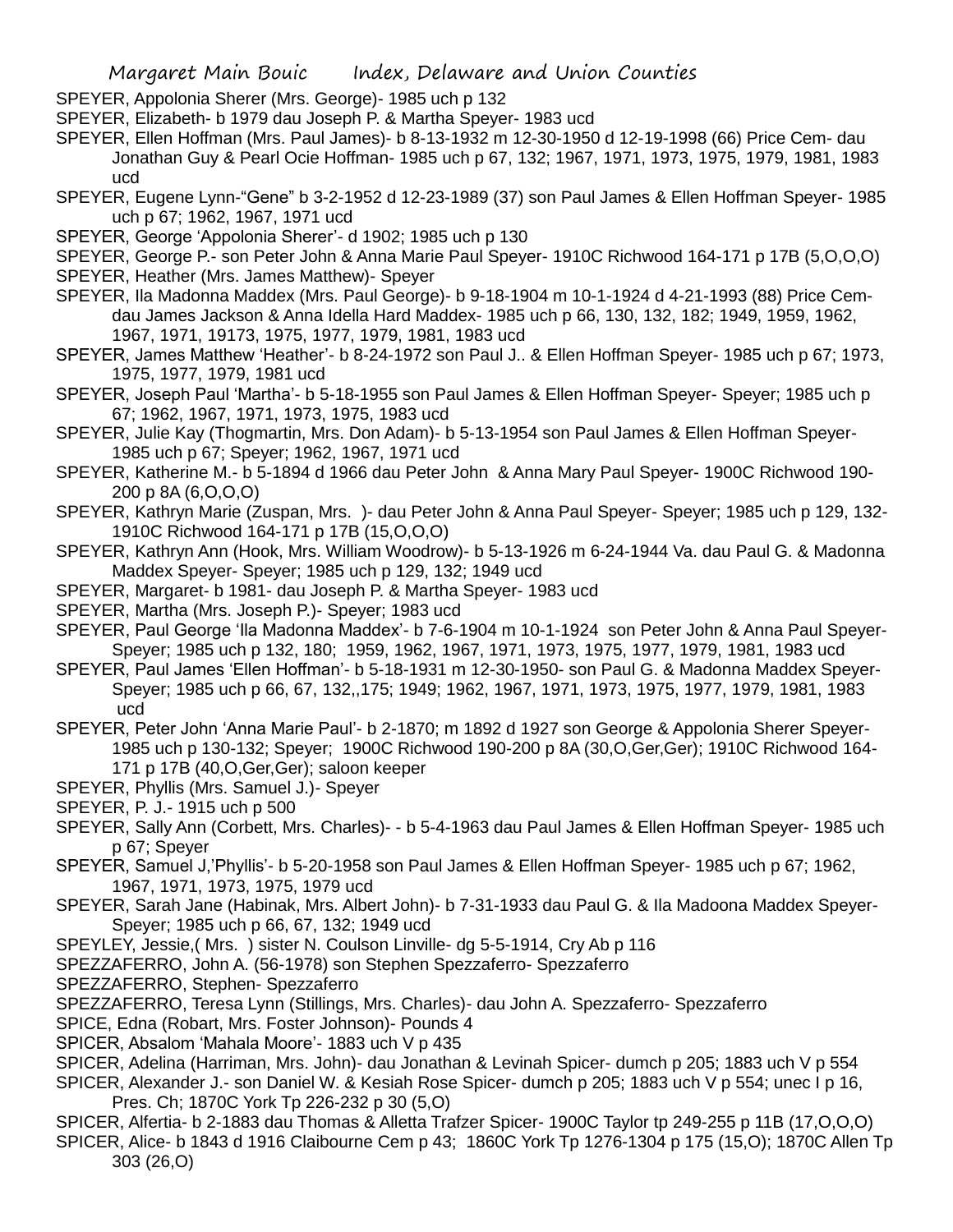- SPICER, Alice Clarissa (Harris, Mrs. )- b 5-1879 Claibourne Cem p 39- dau Henry & Lillian Kohl Spicer- obit Henry V., mlib; 1900C Richwood 212-225 p 8A (1,O,O,O); 1910C Richwood 62-63 p 2B (10,O,O,O)
- SPICER, Alla- dau Andrew A. & Elisabeth Spicer- 1850C York Tp 456-464 p 70 (6,O); 1870C York Tp 246-250 p 22 (26,O)
- SPICER, Alletta- 1900C Taylor Tp 249-255 p 11B (66,O,Europe,O)
- SPICER, Almira M. (Robertson, Mrs. Francis M.)- m 12-9-1875 ucm 5797; mt 3 p 20; mt 1-12-1876
- SPICER, Amanda McKinnon (Mrs. Joseph)- b 8-12-1832 Logan Co d 5-16-1904 (71-9-49)- mt 6-8-1904 p6c2, Abs p 16; 1915 uch p 747
- SPICER, Amanda M.- 1870C York Tp 250-256 p 33 (35,O)
- SPICER, Andrew A. 'Elisabeth Stamats'- b 1810 d 1878 Pa- ped Alice Yarrington Golden #56 26; unec V p 18; mt 1-12-1876, 6-28-1876; mt 3 p 20, 26; 1850C York Tp 456-464 p 70 (40,Pa); 1860C York Tp 1296- 1304 p 175 (50,Pa); 1870C York Tp 246-150 p 32 (60,Pa)l mt 7-30-1979 p 2c3; Abs p 6
- SPICER, Andrew J.- mt 3 p 20
- SPICER, Anna Lukenbeel (Mrs. Charles W.)- dau Mary Jane Lukenbeel- dg 2-13-1912, Cry Ab p 98
- SPICER, Arcia (Mrs. Lake B.)- 1910C Marysville 267-226 p 9A (31,O,O,O) m 4y, no ch
- SPICER, Bertha F. Bowen (Mrs. W. B.)- b 10-10-1878 m 9-19-1901d 12-10-1905 dg 12-15-1905, 12-19-1905, Cry Ab p 68,.69
- SPICER, Beverly Jane (Clevenger, Mrs. Karl Edward)- b 6-12-1940 m 3-15-1958- Weiser p 289
- SPICER, Calvin- b 5-1876 son Thomas & Alletta Trafzer Spicer- 1900C Taylor Tp 249-255 p 11B (24,O,O,O)
- SPICER, Catharine (Howell, Mrs. William)- dau Jonathan & Levinah Spicer- dumch p 205
- SPICER, Charles E. 'Dorothy B.'- b 9-1879 1900C Taylor Tp 191-196 p 9A (20,O,O,O) m 9/12
- SPICER, Charles E. 'Minnie L.. Argo'- m 12-29-1886 ucm (Hearl)
- SPICER, Choziah- York Pres. Ch- unec I p 16
- SPICER, Clara Lucille- dau Henry V. & Lillian K. Spicer- obit Henry V., mlib; 1910C Richwood 62-68 p 2B (7,O,O,O)
- SPICER, Clementine D, (Godfrey, Mrs. John B.)- m 2-7-1858 ucm 2677 dau Andrew A. & Elisabeth Spicer-Maugans Anc p 179; unec XVIII p 56; 1850C York Tp 456-464 p 70 (11,O)
- SPICER, Cora (Wynn, Mrs. Isaac E.)- m 12-30-1891 ucm (Hearl)
- SPICER, Daniel W. 'Kesiah Ross'- b 9-13-1822 m 6-22-1848 d 7-26-1892- E. York Cem, p 7-son Jonathan & Levinah Spicer- dumch p 205; 1883 uch V p 554; 1860C York Tp 1327-1337 p 179 (37,O); 1870C York Tp 226-232 p 30 (50,O)
- SPICER, David- York Pres. Ch- unec I p 16
- SPICER, David F.- son Daniel W. & Kesiah Spicer- 1870C York Tp 226-232 p 30 (8,O)
- SPICER, David W,.- grandson John Spicer- Claibourne Cem p 39
- SPICER, Della S.- dau Thomas & Alletta Trafzer Spicer- Spicer
- SPICER, Don E.- brother Larry A. Spicer- Spicer
- SPICER, Dr. Donald M. 'Helen M. Quail'- m 12-24-1944 d 10-5-1990- Spicer
- SPICER, Donald Neal- son Dr. Donald M. & Helen M. Quail Spicer- Spicer
- SPICER, Dorothy B. (Mrs. Charles E.)- b 4-1883; 1900C Taylor Tp 191-196 p 9A (17,O,WVa,WVa) m 9/12
- SPICER, Edward- Powers Pat p 143
- SPICER, Elisabeth Stamats (Mrs. Andrew S.)- b 1811 d 1903 ped Alice Yarrington Golden #5627; unec V p 18; 1850C York Tp 456-464 p 70 (39,Pa); 1860C York Tp 1296-1304 p 175 (49,Pa); 1870C York Tp 246- 250 p 32 (59,Pa)
- SPICER, Elizabeth B. Bell (Mrs. Orin L.)- m 11-29-1865 ucm 3858; unec XXII p 21
- SPICER, Elizabeth Jane (McAllister, Mrs. Olinthus E.)- m 5-4-1871 ucm 4934
- SPICER, Elisabeth J.- dau Daniel W. & Kesiah Rose Spicer- 1870C York Tp 226-232 p 30 (20,O)
- SPICER, Elisabeth (Mrs. Orald S.)- 1870C York Tp 247-251 p 32 (26,O)
- SPICER, Elizabeth (Mrs. William)- b 4-1850 1900C Taylor Tp 134-138 p 6B (50,O,O,O) m 30y, 6 ch
- SPICER, Ellison- ch Jonathan & Levinah Spicer- dumch p 205
- SPICER, Elmas Edward- brother John Spicer- unec I p 23;
- SPICER, Elmath- twin son Andrew A. & Elizabeth Spicer- 1860C York Tp 1296-1304 p 175 (8,O)
- SPICER, Elmire/a- twin dau Andrew A. & Elizabeth Spicer- 1860C York Tp 1296-1304 p 175 (8,O); 1870C York Tp 267-250 p 32 (18,O)
- SPICER, Elmus- son Andrew A. & Elisabeth Spicer- 1860C York Tp 246-250 p 32 (18,O)
- SPICER, Emily C.- dau David M. & Kesiah Rose Spicer- dumch p 205; 1883 uch V p 554; 1860C York Tp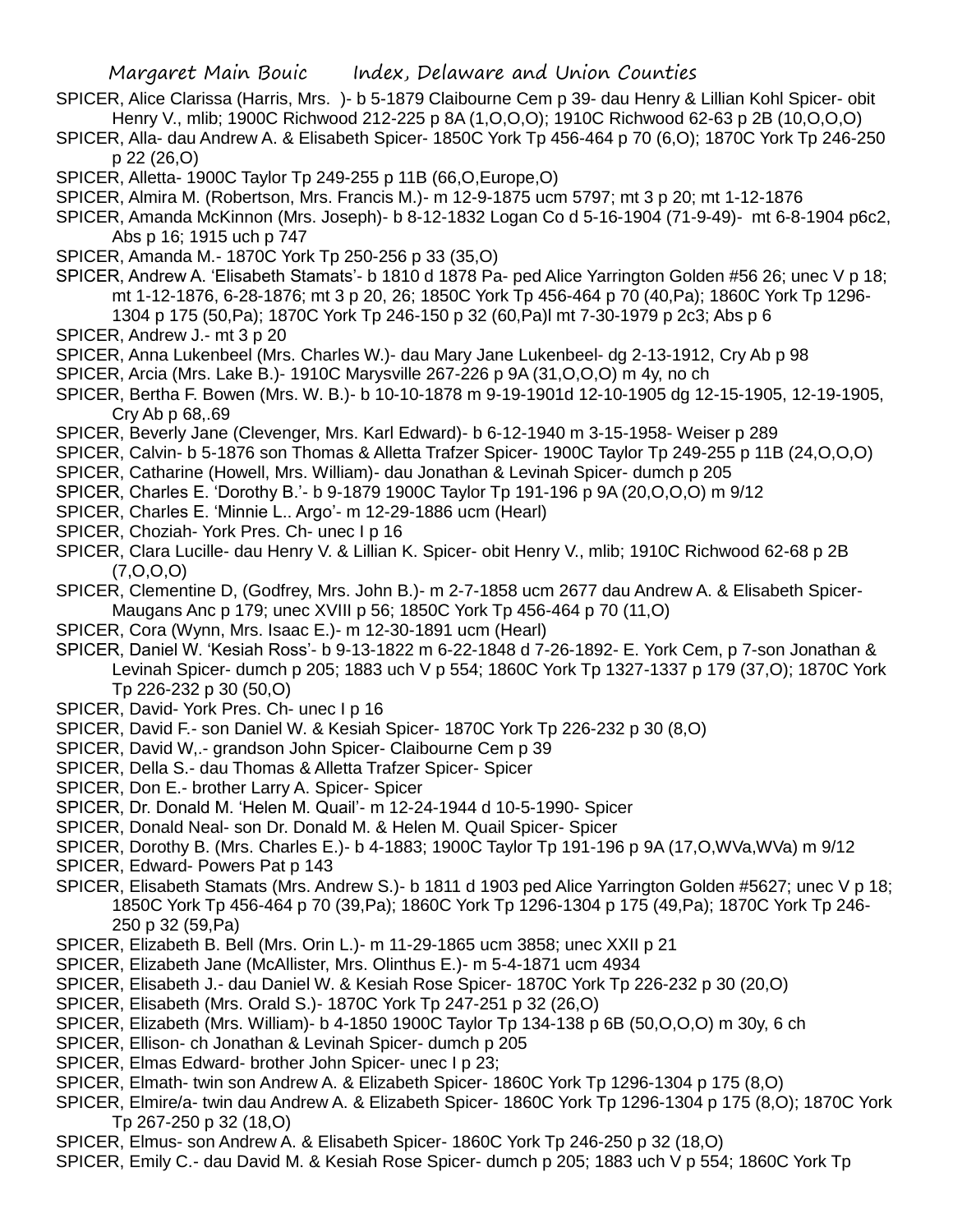1329-1337 p 179 (9,O); 1870C York Tp 226-232 p 30 (18,O)

SPICER, Emily (Lawrence, Mrs. Jesse)- m 5-26-1867 ucm 4192 dau Andrew A. & Elizabeth Spicer- 1850C York Tp 456-464 p 70 (5,O); 1860C York Tp 1296-1304 p 75 (13,O)

- SPICER, Emma D/C. (Middlesworth, Mrs. Andrew J.)- m 2-9-1880 ucm 6656 d 1907; 1985 uch p 96
- SPICER, Etenelda- b 4-1885 dau Thomas & Alletta Trafzer Spicer- 1900C Taylor Tp 249-255 p 11B (15,O,O,O)
- SPICER, Florattie A.- b 3-1888 dau Thomas & Alletta Trafzer Spicer- Spicer; 1900C Taylor Tp 249-250 p 11B  $(12,0,0,0)$
- SPICER, Franklin D.- son David W. & Keziah Ross Spicer- dumch p 205; 1883 uch V p 554
- SPICER, I. Fremont- d 8-6-1862 (4y8d) York Cem p 9- son William & M. E. Spicer
- SPICER, Gary A. 'Jeanne'- son Dr. Donald M. & Helen M. Quail Spicer- Spicer
- SPICER, G. S.- 1880 dch p 511
- SPICER, Hannah (Powers, Mrs. John)- dau Capt. John Spicer- Powers Pat p 142
- SPICER, Harold- Aldrich 1
- SPICER, Helen M. Quail (Mrs. Dr. Donald M.)- b 9-17-1910 m 12-24-1944 d 4-20-2000 Spencerville Cem- dau Victor & Audie Quail- Spicer
- SPICER, Henry V.'Lillian Kohl'- b 1-10-1863 m 1-18-1894 d 7-12-1954 Claibourne Cem p 38, 39- son Daniel/David W. & Kesiah Ross Spicer- dumch p 205; 1883 uch V p 554; obit, mlib; 1870C York Tp 226-232 p 30 (7,O); 1900C Richwood 212-225 (37,O,unk,O); 1910C Richwood 62-63 p 2B (47,O,O,O) m 16y, lawyer; unec I p 16
- SPICER, Herbert 'Lottie'- 1910C Marysville 53-55 p 3A (24,Ky,ILL,Ky) m in year
- SPICER, Hester- 1967, 1971 ucd
- SPICER, Isabella C.- dau David W. & Keziah Ross Spicer- dumch p 205; 1883 uch V p 554; 1860C York Tp 11327-1337 p 179 (2,O)
- SPICER, James A.- b 1868 d 1892 Claibourne Cem p 43
- SPICER, Jane E. (Mrs. D. E. McAllister)- dau David W. & Keziah Ross Spicer- dumch p 205; 1883 uch V p 554; 1860C York, Tp 1329-1337 p 179 (11,O)
- SPICER, Jane (Whaley, Mrs. Levi)- dau Jonathan & Levinah Spicer- dumch p 205; 1883 uch V p 554
- SPICER, Jeannette- 2-3-1898 infant dau Henry V & Lillian K.- Claibourne Cem p 38, 39
- SPICER, Jeanne (Mrs. Gary A.)- Spicer
- SPICER, Jemima Camman (Mrs. Orin)- ucm 11-29-1865
- SPICER, Capt. John- Powers Pat p 142, 143
- SPICER, John -War of 1776, Claibourne Cem p 38
- SPICER, John- brother Elmas Edward- unec I p 23
- SPICER, John- son of John Spicer- War of 1812, Claibourne Cem p 38
- SPICER, Jonathan- son Andrew A. & Elisabeth Spicer- 1860C Yor Tp 1296-1304 p 175 (11,O)1870C York Tp 246-250 p 32 (23,O)
- SPICER, Jonathan 'Levinah'- dumch p 205; 1883 uch V p 554
- SPICER, Joseph 'Amanda McKinnon''- d 1-12-1865- Civil war- 1915 uch p 747; 1883 uch IV p 518; mt 6-8- 1904 p6c2; Abs p 16
- SPICER, Joseph L.- b 1853 d 1931 E. York Cem p 7 son Daniel'David W. & Kesiah Ross Spicer- dumch p 205; 1883 uch V p 554; 1860C York Tp 1327-1337 p 179 (7,O); 1870C York Tp 226-232 p 30 (16,O)
- SPICER, Julia A.- dau Henry V. & Lillian K. Spicer- Claibourne Cem p 39
- SPICER, Julia A. (Kearns, Mrs. John W.)- m 12-5-1878 ucm 6378- dau Joseph & Amanda McKinnon Spicermt 6-8-1904 p5c2 Abs p 16; 1915 uch p 747
- SPICER, Julia A.- dau Amanda M. Spicer- 1870C York Tp 250-256 p 33 (11,O)
- SPICER, Kate Hutchison (Mrs. )- dau Joseph Calhoun & Blanche Hutchisson Hutchisson p 69
- SPICER, Kathy Ann- b 4-1968- dau Larry & Marilyn Zell Spicer- Spicer
- SPICER, Keziah Rose (Mrs. David M.)- b 5-20-1826 d 8-11-1896 (69-2-22) E. York Cem p 7; 1860C York Tp 1327-1337 p 179 (34,O): 1870C York Tp 226-232 p 30 (44,O)
- SPICER, Larry A.- d 6-22-1985 (46) LaGrange Cem- brother Don E. Spicer- Spicer
- SPICER, Larry 'Marilyn Zell'- Spicer
- SPICER, Lavina (Murphy, Mrs. John)- m 5-10-1867 ucm (Hearl)
- SPICER, Lillian Kohl (Mrs. Henry)- 1900C Richwood 212-225 p 8B (31,O,Pa,O) m 6ym 2 ch, 1 living; 1910C Richwood 62-63 p 2B (41mO,Pa,O) m 16y, 3 ch, 2 living
- SPICER, Lottie (Mrs. Herbert)- 1910C Marysville 53-55 p 3A (20) m in year, no ch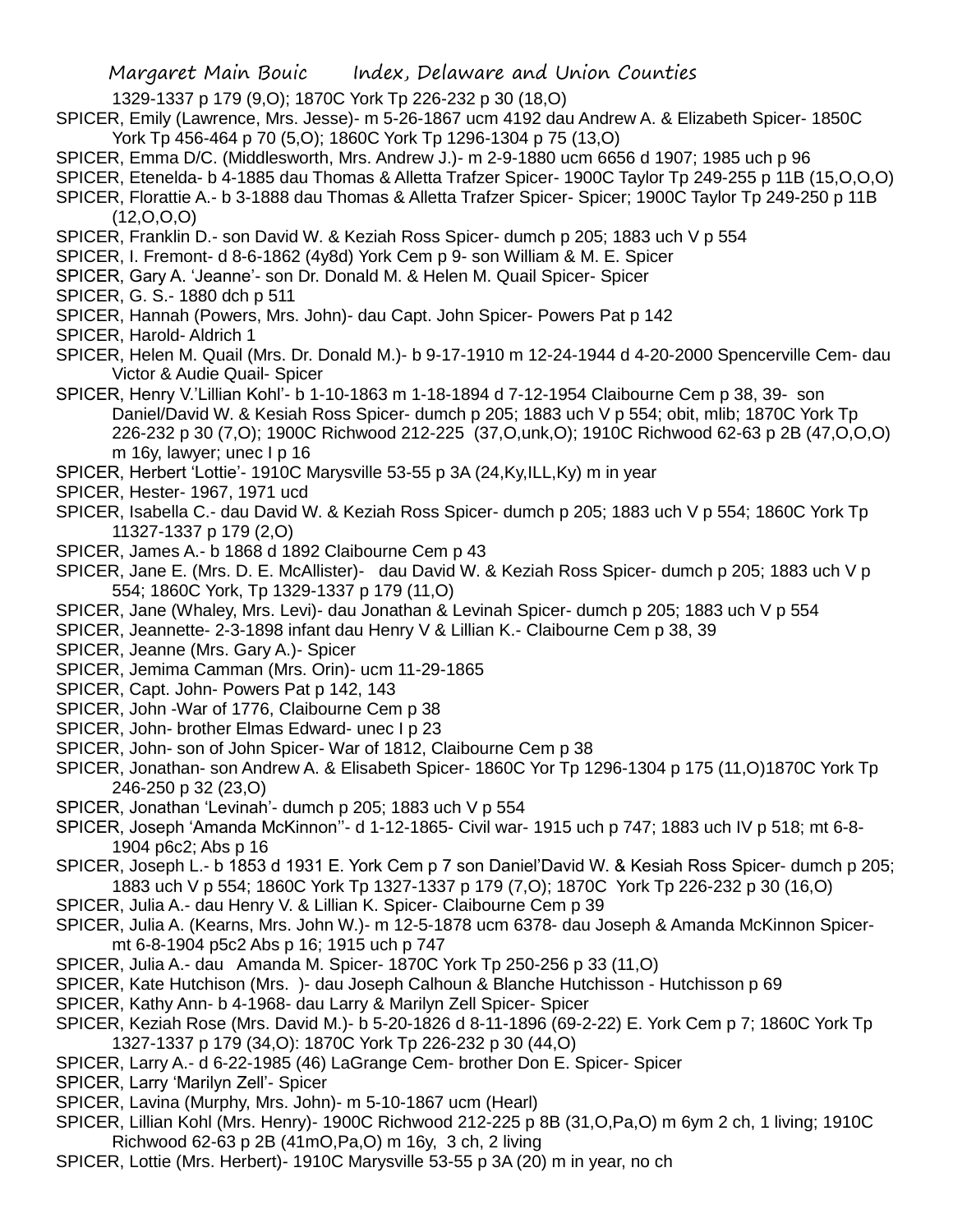- SPICER, Lovina (Murphy, Mrs. John)- b 1838 m 5-10-1857 ucm 2558 d 1923 dau Andrew A. & Elizabeth
- Stamats Spicer- ped Alice Yarrington Golden #56 13; unec V p 17, XI p 15, XVIII p 19
- SPICER, M. (Mrs. William)- E,. York Cem op 7
- SPICER, Maggie- dau Orald S. & Elisabeth Spicer- 1870C York Tp 247-251 p 32 (2,O)
- SPICER, Manervie J.- dau David & Keziah- d 1-25-1861 E. York Cem p 7
- SPICER, Margaret- b 1821 d 1909 Claibourne Cem p 43
- SPICER, Margaret M. (Landon, Mrs. Joseph B.)- m 8-27-1891 ucm (Hearl)
- SPICER, Marilyn Zell (Mrs. Larry)- dau Fred & Evelyn Zell- Spicer
- SPICER, Mary E. (Mummey, Mrs. Thomas)- m 10-30-1883 ucm (Hearl)
- SPICER, Mary J.- b 1-1881 dau Thomas & Alletta Trafzer Spicer- 1900C Taylor Tp 249-255 p 11B (19,O,O,O)
- SPICER, Matilda L.- dau Amanda M. Spicer- 1870C York Tp 250-256 p 53 (5,O)
- SPICER, Mattie (Curl, Mrs. Clement)- m 7-4-1885 ucm (Hearl)- dau Joseph & Amanda McKinnon Spicer- mt 6- 8-1904, Abs p 16
- SPICER, Mattie (Warrick, Mrs. Gene A.)- m 10-19-1893 ucm (Hearl); unec V p 9
- SPICER, Mildred (Daymude, Mrs. )- b 1825 d 1910 Claibourne Cem p 29; 1900C Richwood 192-202 p 8A (60,Va,Va,Va); aunt of William Daymude
- SPICER, Minnie Adella (Wurtzbaugh, Mrs. Thomas F.)- m 12-24-1897 ucm (Hearl)
- SPICER, Minnie B.- dau Daniel W. & Kesiah Spicer- 1870C York Tp 226-232 (20,-); unec I p 16
- SPICER, Minnie D. (McGinnis, Mrs. John S.)- m 6-20-1894 ucm (Hearl)
- SPICER, Minnie L. Argo (Mrs. Charles E.)- m 12-29-1886 ucm (Hearl)
- SPICER, Mystic (Midlam, Mrs. James E.)- m 7-1-1897 ucm (Hearl)
- SPICER, Orald S. 'Elisabeth'- 1870C Yor, Tp 247-251 p 32 (31,O)
- SPICER, Orin L. "Elizabeth B. Bell'- 11-29-1865 ucm 3858; unec XXII p 21
- SPICER, Orwell- son David S. & Elisabeth Spicer- 1870C York Tp 247-251 p 52 (6/12,O)
- SPICER, Ray- b7-1883 son William & Elizabeth Spicer- 1900C Taylor Tp 134-138 p 6B (16,O,O,O)
- SPICER, Rollo- son Orald S. & Elisabeth Spicer- 1870C York Tp 247-251 p 32 (4,O)
- SPICER, Ruth M. (Kinnear, Mrs. John W.)- m 10-8-1865 ucm 3805; unec XXII p 8
- SPICER, Sarah A.- b 12-1878 dau Thomas & Elletta Trafzer Spicer- 1900C Taylor Tp 249-255 p 11B (21,O,O,O)
- SPICER, Thomas C. 'Alletta Trafzer'- b 1844 d 1923 Claibourne Ce, p 43; Spicer; 1900C Taylor Tp 249-255 p 11B (26,O,O,O)
- SPICER, Thomas- son Jonathan & Levinah Spicer- dumch p 205
- SPICER, Walter, query- unec I p 12
- SPICER, —(Mrs. W. B.)-d 12-10-1905 Radnor Cem- dg 12-15-1905, 12-19-1905, Cry Ab p 68, 69
- SPICER, William- adm notice- 1826 dcga p 35, Delaware Patriot & Frank Chron
- SPICER, William- son Andrew A. & Elisabeth Spicer- mt 7-30-1879 p2c3, Abs ; 6; 1870C York Tp 246-250 p 32 (33,O) not m
- SPICER, William- d 7-1879 York Cem ; 1883 uch IV p 465, 535, 541;
- SPICER, Wm. B.- brother David Evan Watkins- dg 4-18-1916, Cry Ab p 52
- SPICER, William 'Bertha F. Bowen'- m 9-19-1901, dg 12-19-1905 Cry Ab p 68
- SPICER, William H.- son Amanda M. Spicer- 1870C york Tp 250-256 p 33 (9,O)
- SPICER, William- son Jonathan & Levinah Spicer- dumch p 205
- SPICER, William 'M'- Co H. 23rd Ohio Inf. E. York Cem p 7
- SPICER, William- son David & Keziah Ross Spicer- dumch p 205; 1883 uch V p 554; 1860C York Tp 1327- 1337 p 179 (4,O)
- SPICER, William 'Elizabeth'- b 9-1847- 1900C Taylor Tp 134-136 p 6B (52,O,Va,O); m 30y
- SPICER, William W. -1883 uch IV p 518
- SPICER, Zulu S.- b 12-1885 dau William & Elizabeth F. Spicer- 1900c Taylor Tp 134-138 p 7A (14,O,O,O)
- SPICHER/SPYCHER, Elizabeth (Mrs. John)- unec III p 25
- SPICHER/SPYCHER, John 'Elizabeth'- unec III p 25
- SPICKER, Lena(Cowan, Mrs. Edgar H.)-b 11-16-1865 d 5-9-1934- dcc Judith Ellis Wrinkle see 6 SPICKLEMIRE, Martha C. (Warner, Mrs. William Alexander)- 1985 uch p 142
- 
- SPICKLER, Linda Lee (Egan, Mrs. Dennis William) b 4-23-1950 m 6-28-1969- McKitrick p 358
- SPICKNELL, Rachael (Hatton, Mrs. Robert)- b 10-20-1824 Va m 2-7-1850 d 10-27-1903 mt 8-23-1897 p8c2 Abs p 60; mt 11-4-1903 p4c2; Abs p 21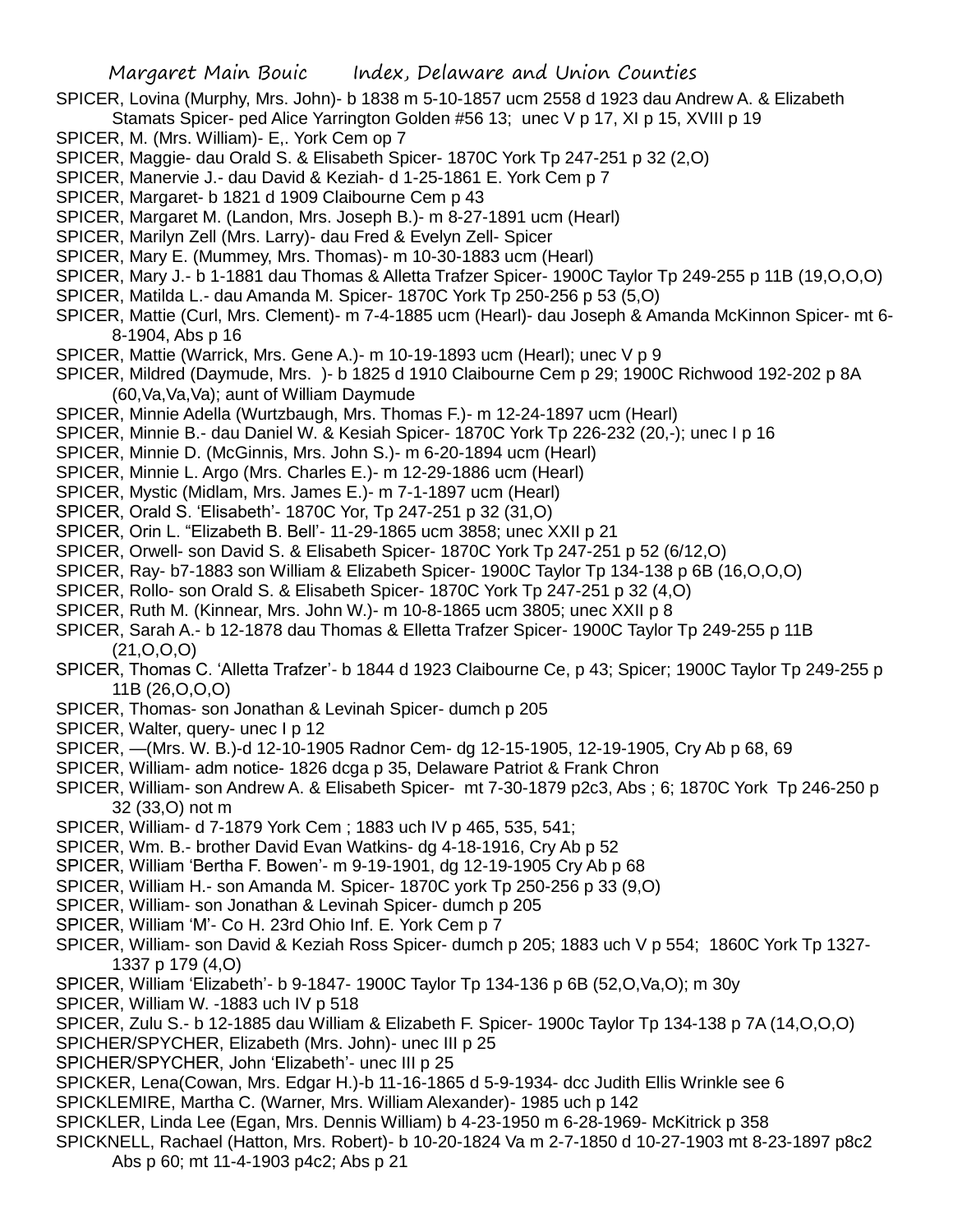- SPIEGEL, Elizabeth- #690, research DOYLE- unec XX p 58, 67; research Seaman, unec XII p 58, XXI p 30, research Hipsher, unec XXI p 45
- SPIGON, Ellen E.- 1870C Concord Tp p 265 (36)
- SPIGON, Frank- 1870C Concord Tp p 265 (8)
- SPIGON, Millie- 1870C Concord Tp p 265 (10)
- SPIGON, Samuel- 1870C Concord Tp p 265 (38\*)
- SPIKER, Margaret- b 4-1813- 1900C Richwood 163-171 p 7A (87,O,Md,Md) wid, 2 ch, 1 living
- SPEIGEL, Tressie (Starner, Mrs. Charles)- b 8-2-1910- Weiser p 513
- SPIEGELBERG, Anthony James- b 5-28-1963 son John George & Judith Ann Zook Spiegelberg- McKitrick p 357
- SPIEGELBERG, George Frank 'Helen Lisetta McKittrick'- b 3-21-1903 m 9-16-1932- McKitrick p 357
- SPIEGELBERG, Helen Lisetta McKittrick (Mrs. George Frank)- dau Joseph Leland & Martha Desdia Alderson McKittrick - McKitrick p 357
- SPIEGELBERG, John George 'Judith Ann Zook'- b 12-16-1944 m 8-1962 son George Frank & Helen Lisetta McKittrick Spiegelberg- McKitrick p 357
- SPIEGELBERG, Judith Ann Zook (Mrs. John George)- b 6-8-1945 m 8-1962- McKitrick p 357
- SPIEGELBERG, Martha Helen (Johnson, Mrs. Millard C.)- b 6-20-1933 m 12-22-1962 dau George Frank & Helen Lisetta Mckittrick Spiegelberg- McKitrick p 387
- SPIEGELBERG, Vaughn Aaron- b 8-22-1965 son John George & Judith Ann Zook Spiegelberg- McKitrick p 387
- SPEIGEL, Elizabeth- unec XXI p 30
- SPIERLING, Albert- brother William Edward Spierling,Sr.- Spierling
- SPIERLING, Barbara- b 1952 dau William Edward,Jr. & Margaret A. Slayor Spierling- Spierling; 1961, 1964, 1969, 1971, 1980 dcd
- SPIERLING, Helen Kate Palmer (Mrs. William Edward,Sr.)- d 5-14-1975 (83) Spierling; 1961, 1964, 1969, 1971 dcd
- SPIERLING, Margaret A. Slayor (Mrs. William Edward,Jr.)- b 12-22-1920 d 5-26-1991 (70) dau John & Ethel McPherson Slayor- Spierling; 1961, 1964, 1969, 1971, 1980 dcd
- SPIERLING, Robert P.- son William Edward & Helen Kate Palmer Spierling,Sr.- Spierling
- SPIERLING, William Edward,Sr. 'Helen Kate Palmer- d 8-16-1965 (72) cremated; Spierling; 1961, 1964 dcd
- SPIERLING, William Edward "Bill", Jr. 'Margaret A. Slayor'- b 10-18-1922 d 12-17-2001 son William
- Edward,Sr. & Helen Kate Palmer Spierling- Spierling; 1961, 1964, 1969, 1971, 1980 dcd
- SPIERLING, William- b 1953 son William Edward,Jr. & Margaret A. Slayor Spierling- 1961, 1964, 1969, 1971, 1980 dcd
- SPIERS, Dianne (Mrs. Paul)(Taylor, Mrs. Jim)- Spiers; 1964 dcd
- SPIERS, Dorothy M.(Mrs. Richard H.,Jr.)- 1961, 1964, 1969, 1971 dcd; Spiers
- SPIERS, Edward A. 'Roxanne'- son Paul & Dianne Spiers- Spiers
- SPIERS, Paul R. 'Dianne'- son Richard H.Jr. & Dorothy Spiers- Spiers; 1964, 1980 dcd
- SPIERS, Richard H.,Jr.'Dorothy M.'- b 1-15-1915 son Richard H. & Vera H.Spiers- Spiers; 1961, 1964, 1969, 1971, 1980 dcd
- SPIERS, Richard H.Sr. 'Vera H.'- d 10-14-1972 (79)- Spiers- 1961, 1964, 1969, 1971 dcd
- SPIERS, Roxanne (Mrs. Edward A.) -dau Gloyd & Jean Dearth- Spiers
- SPIERS, Vera H. (Mrs. Richard,Sr.)- 1964 dcd
- SPIESS, Arthur 'Maria'- 1980 dcd
- SPIESS, Maria (Mrs. Arthur)- 1980 dcd
- SPIGLEMEYER, Carris M. (Basaler, Mrs. Charles Weiser)- b 11-2-1877 m 12-6-1899 d 2-4-1940- Weiser p 55
- SPIKE, Alda Renee Atherton (Mrs.Andrew Warren)- m 6-28-1997 Herbert & Beverly Atherton- Spike
- SPIKE, Andrew Warren 'Alda Renee Atherton'- son Peter & Jean Spike- Spike
- SPIKE, Jean (Mrs. Peter)- Spike
- SPIKE, Peter 'Jean'- Spike
- SPIKE, Robin Darlene Burns (Mrs. Steven Wayne)- m 10-24-1992 dau Robin & Sandra Burns- Spike
- SPIKE, Steven Wayne 'Robin Darlene Burns'- m 10-24-1992 son Peter & Jean Spike- Spike
- SPIKER, Annie Graham (Mrs. Robert)- Spiker
- SPIKER, Inez (Mrs. John)- 1971 dcd
- SPIKER, John W.'Inez'- d 8-25-1973 (75) bur Mansfield- 1971, 1980 dcd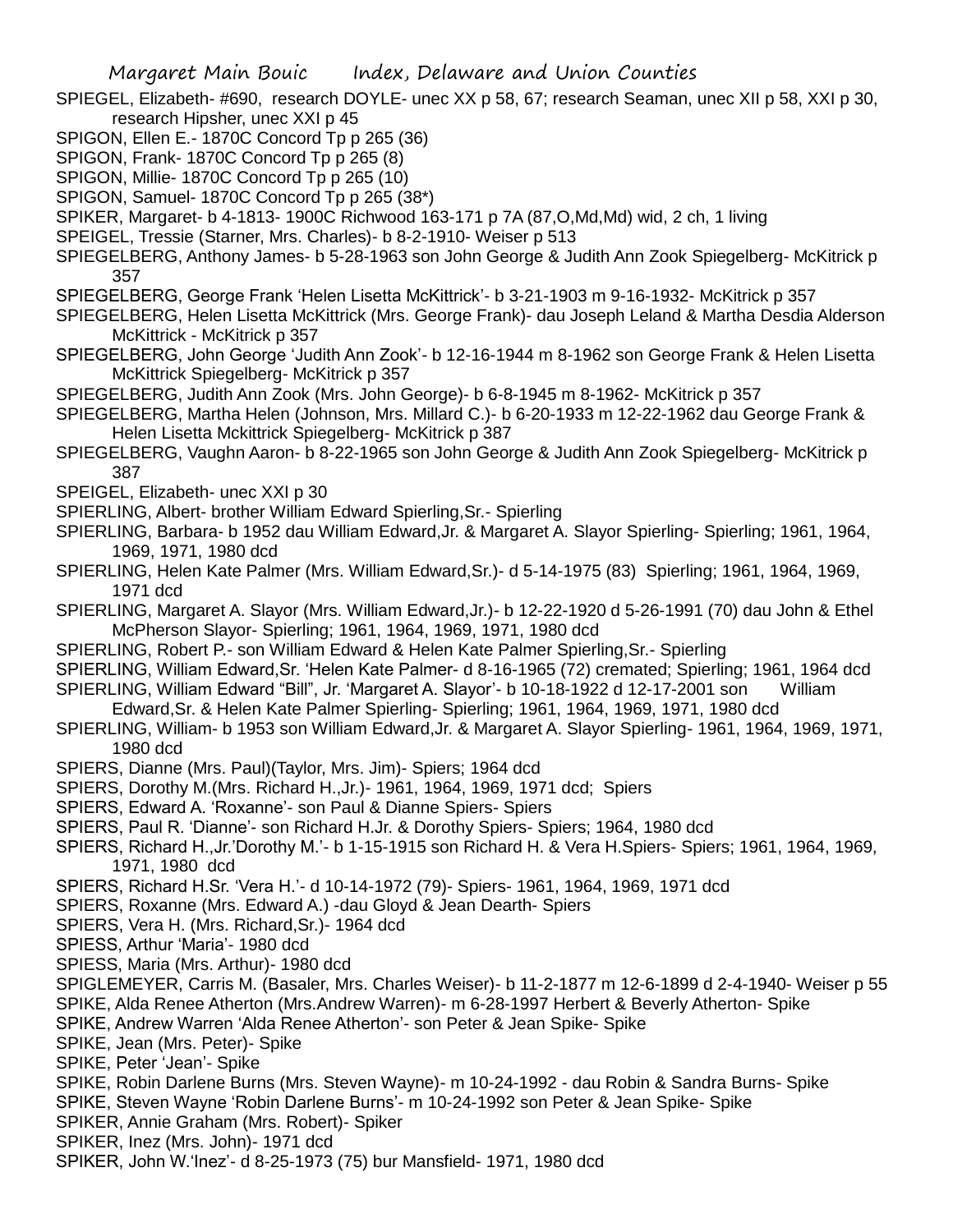- SPIKER, Mabel (Wymer, Mrs. )- dau Robert & Annie Graham Spiker- Spiker
- SPIKER, Macy- son Robert & Annie Graham Spiker- Spiker
- SPIKER, Margaret- b 4-1813; 1900C Richwood 163-171 p 7A (87,O,Md,Md) wid, 2 ch, 1 living
- SPIKER, Mary Louise (Hinz, Mrs. )- dau John W. & Inez Spiker- Spiker
- SPIKER, Pauline (Spitler, Mrs. Clarence)- b 4-2-1905 d 11-11-1987 (82) Hathaway Cem, W. Mansfield- dau Robert & Annie Graham Spiker- Spiker
- SPIKER, Robert 'Annie Graham'- Spiker
- SPILBRIE, Laymon, member Chruch of Christ, Liberty Tp unec XXII p 29
- SPILLAN, Jennie- 1880C union Tp 101 p 19 (17, O, Ireland, Ireland)
- SPILLA/ER, Benjamin 'Mary Williams'- m 1846; mt 2-15-1899, Abs p 49; 1883 uch V p 684; constable, Taylor Tp, unec III p 53
- SPILLER, Catharine (Driscott, Mrs. William)- m 3-5-1864 ucm 3558- dau Benjamin & Mary Williams Spiller- mt 2-15-1899 p5c3
- SPILLARS, —(Jenkins, Mrs. William)- 1915 uch p 1077
- SPILLERS, Benjamin 'Mary'- b 5-7-1807 d 11-24-1891 Raymond Cem, lptw p 26; 1860C Taylor Tp 895 (53,Va); 1880C Taylor Tp 205-207 p 20 (70,Va,Va,Va); unec III p 34
- SPILLERS, Catherine- dau Benjamin & Mary Spillers- 1860C Taylor Tp 895 (11,O)
- SPILLERS, Louisa- no dates, Raymond Cem, lptw p 26; dau Benjamin & Mary Spillers; 1860C Taylor Tp 895 (9,O)
- SPILLER(S), Mary Williams (Porter, Mrs. Robert)(Mrs. Benjamin)- b 6-16/15-1816 m(1) 1832 (2) 1846 d 2-4- 1898 Raymond Cem, lptw p 26; mt 2-15-1899 p5c3 Abs p 49; 1860C Taylor Tp 895 (44,O); 1880C Taylor Tp 205-207 p 20 (64,O,Md,Md)
- SPILLMAN, Albert- son Jacob & Minnie May Spillman- Spillman
- SPILLMAN, Almay (Parsons, Mrs. )- dau John W. & Mary Diamond Spillman- Spillman
- SPILLMAN, Bill R. 'Leeann'- 1973, 1975, 1977, 1979, 1981, 1983 ucd
- SPILLMAN, Bobby R. 'Shirley J.'- div 11-1973
- SPILLMAN, Bonita June Schuler (Mrs. Luther H.)- Spillman; 1983 ucd
- SPILLMAN, Charley- son Isaac & Sarah Spillman- 1910C Millcreek Tp 68-72 p 3B (5,O,O,O)
- SPILLMAN, Crissie- b 1977- dau John B. & Rita A. Spillman- 1980 dcd
- SPILLMAN, David- 1980 dcd
- SPILLMAN, Dixie (Evans, Mrs. )- dau John W. & Mary Diamond Spillman- Spillman
- SPILLMAN, Edward- d 1-26-1939 (37-1922); uninf p 18; son Isaac & Sarah Spillman- 1910C Millcreek Tp 68- 72 p 3B (8,O,O,O)
- SPILLMAN, Fannie (Adkins, Mrs. )- dau John W. & Mary Diamond Spillman- Spillman
- SPILLMAN, Frances (Kennedy, Mrs. )- dau Jacob & Minnie May Spillman- Spillman
- SPILLMAN, H. 'Sarah Watson'- imec VIII p 71
- SPILLMAN, Helen (Richards, Mrs. John)- dau Jacob & Minnie May Spillman- Spillman
- SPILLMAN, Henry (75-1931) d 2-27-1934 Jerome Tp, bur Watkins' dg 12-20-1907, Cry Ab p 91
- SPILLMAN, Isaac 'Sarah'- 1910C Millcreek Tp 68-72 p 3B (62,O,O,O) m 10y
- SPILLMAN, Jacob,Jr.- son Jacob & Minnie May Spillman- Spillman
- SPILLMAN, Jacob 'Minnie May'- Spillman
- SPILLMAN, James- son John W. & Mary Diamond Spillman- Spillman
- SPILLMAN, Jennifer- dau David & Pam Spillman- Spillman- engaged to Mike Winkle
- SPILLMAN, John B. 'Rita A.'- 1980 dcd
- SPILLMAN, Johnny Roger- b 5-11-1977 son Luther H. Spillman- Spillman
- SPILLMAN, John W. 'Mary Diamond'- Spillman
- SPILLMAN, Leeann (Mrs. Bill R.)- 1973, 1975, 1977, 1979, 1981, 1983 ucd
- SPILLMAN, Louann (Hendricks, Mrs. )- dau Jacob & Minnie May Spillman- Spillman
- SPILLMAN, Lovina- dau Henry Spillman- d at Watkins, dg 12-20-1907, Cry Ab p 91
- SPILLMAN, Luther H. 'Bonita June Schuler'- b 2-21-1930 Ky d 7-30-1992 Ga bur Ky.- son John W. & Mary Diamond Spillman- Spillman; 1983 ucd
- SPILLMAN, Mary Diamond (Mrs. John W.)- Spillman
- SPILLMAN, Michael- b 1975 son Luther H. & Bonita June Schuleer Spillman- Spillman; 1983 ucd
- SPILLMAN, Michelle- b 1972 dau John B. & Rita A. Spillman- 1980 dcd
- SPILLMAN, Michelle- b 1972 dau Luther H. & Bonita June Schuler Spillman- Spillman; 1983 ucd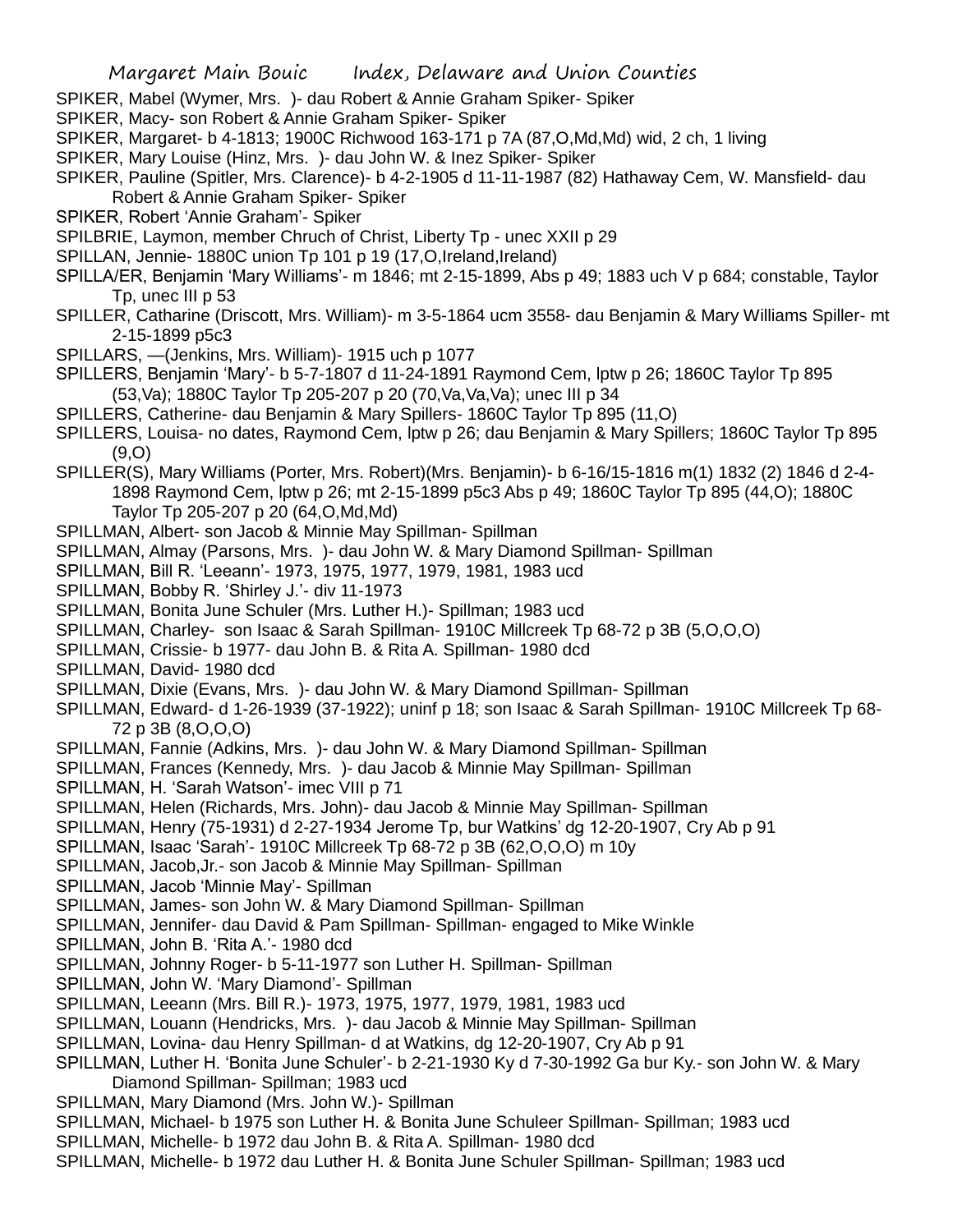- SPILLMAN, Minnie May (Mrs. Jacob)- d 5-4-1969 (82) Spillman
- SPILLMAN, Orville- son John W. & Mary Diamond Spillman- Spillman
- SPILLMAN, Ott- son John W. & Mary Diamon Spillman- Spillman
- SPILLMAN, Pam (Mrs. David)(Thompson, Mrs. Bob)- Spillman
- SPILLMAN, Phoebe Ann- dau Isaac & Sarah Spillman- 1910C Millcreek Tp 68-72 p 3B (2,O,O,O)
- SPILLMAN, Ralph- son son Isaac & Sarah Spillman- 1910C Millcreek Tp 68-72 p 3B (7,O,O,O)
- SPILLMAN, Richard- b 1968 son Luther H. & Bonita June Schuler Spillman- Spillman; 1983 ucd
- SPILLMAN, Rita A. (Mrs. John B.)- 1980 dcd
- SPILLMAN, Sarah (Mrs. Isaac)-1910C Millcreek Tp 68-72 p 3B (38,O,O,O) m 10y
- SPILLMAN, Sarah Watson (Mrs. H.)- unec VIII p 71
- SPILLMAN, Sherrie- b 1970 dau Bill R. & Leeann Spillman- 1973, 1974, 1977, 1979, 1981, 1983 ucd
- SPILLMAN, Shirley J. (Mrs. Bobby R.)- div 11-1973
- SPILLMAN, Steven- b 1976 son Bill R. & Leeann Spillman- 1977, 1979, 1981, 1983 ucd
- SPILLMAN, Viola- d 1-24-1914 (12y27d) dau H. & Sarah Watson Spillman, Millcreek Tp. deaths; unec VIII p 71
- SPILLMAN, Violet- dau Isaac & Sarah Spillman- 1910C Millcreek Tp 68-72 p 3B (7,O,O,O)
- SPILLMAN, Watt- son John W. & Mary Diamond Spillman- Spillman
- SPINDLAR, David H. 'Hannah Dewey'- m 11-9-1854 dcm
- SPINDLAR, Hannah Dewey (Mrs. David H.)- m 11-9-1854 dcm
- SPINDLE, Amos- 1883 uch IV p 535
- SPINDLER, —family of Martha Boyce #24; unec V p 1, VII p 7, X p 1
- SPINDLER, Albert J. 'Dorabelle O. McCollugh '- Spindler
- SPINDLER, Alice (Mrs. Richard)- Spindler
- SPINDLER, Alva Reed 'Mary Pearl McDonald'- m 8-8-1916, unec IV p 42
- SPINDLER, Andrew- son of Mathias & Elizabeth Zimmerman Spindler- unec III p 5
- SPINDLER, Anville- ch D. H. & Sophronia Spindler- 1850C Trenton Tp 856 p 71 (11,O)
- SPINDLER, Barbara Elizabeth (Nuetzel, Mrs.Rev. Freidrich)- b 1827 d 1913 1985 uch p 106 dau of Mathias & Elizabeth Zimmerman Spindler- unec III p 5, 13; oed Martha Anna Marie Nuetzel Boyce #24 8;
- SPINDLER, Barbara J. (Mrs. Tim D.)- Spindler
- SPINDLER, Becky- dau Albert J. & Dorabelle O. McCollugh Spindler- Spindler
- SPINDLER, Betty (Hutchinson, Mrs )- dau Albert J. & Dorabelle O. McCollugh Spindler- Spindler
- SPINDLER, Cacy (Mrs. John)- 1850C Porter Tp 3101 p 167 (43,Va)
- SPINDLER, Cassandra Scoggin (Mrs. John)- m 8-30-1840 dcm
- SPINDLER, David H.-son John & Cassandra Scoggin Spindler-1850C Porter Tp 310 p 167 (22,Pa)
- SPINDLER, David- son of Mathias & Elizabeth Zimmerman Spindler- unec III p 5
- SPINDLER, D. H. 'Sophronia'- 1850C Trenton Tp 856 p 71 (43,Md)
- SPINDLER, Elizabeth Zimmerman (Mrs. Mathias)- ped Martha Anna Marie Nuetzel Boyce #24 19; query unec III p 5, 13
- SPINDLER, Elizabeth- dau of Mathias & Elizabeth Zimmerman Spindler- unec III p 5
- SPINDLER, Ella (Woodfill, Mrs. Andrew J.)- White II (57)
- SPINDLER, Esther Blankner (Mrs. Jacob)- m 6-5-1855 ucm 2292; unec VIII p 35, ,XVII p 35
- SPINDLER, Faith (Terrell, Mrs. Jack)- dau Albert J. & Dorabelle O. McCollugh Spindler- Spindler
- SPINDLER, Rev. Frank- #105, unec III p 43, IV p 2, 41, VIII p 2
- SPINDLER, George- son John Spindler- 1850C Porter Tp 3101 p 167 (12,O)
- SPINDLER, Isaac- son of Mathias & Elizabeth Zimmerman Spindler- unec III p 5
- SPINDLER, Jacob 'Esther Blankner'- m 6-5-1855 ucm 2292; unec VIII p 35, XVII p 35
- SPINDLER, Jacob- son of Mathias & Elizabeth Zimmerman Spindler- unec III p 5
- SPINDLER, Jack 'Maude'- son Albert J. & Dorabelle O. McCollugh Spindler- Spindler
- SPINDLER, Jane- dau D. H. & Sophronia Spindler- 1850C Trenton Tp 856 p 71 (9,O)
- SPINDLER, John 'Cacy'- 1850C Porter Tp 3101 p 167 945,Md); 1835 men p 50 # 43 p 92 Porter Tp ; hadc p 46
- SPINDLER, John 'Cassandraq Scoggin'- m 8-30-1840 dcm; 1908 dch p 555
- SPINDLER, John- son D. H. & Sophronia Spindler- 1850C Trenton Tp 856 p 71 (6,O)
- SPINDLER, John,Jr.- son John Spindler- 1850C Porter Tp 3101 p 167 (11,O)
- SPINDLER, John- son of Mathias & Elizabeth Zimmerman Spindler- unec III p 5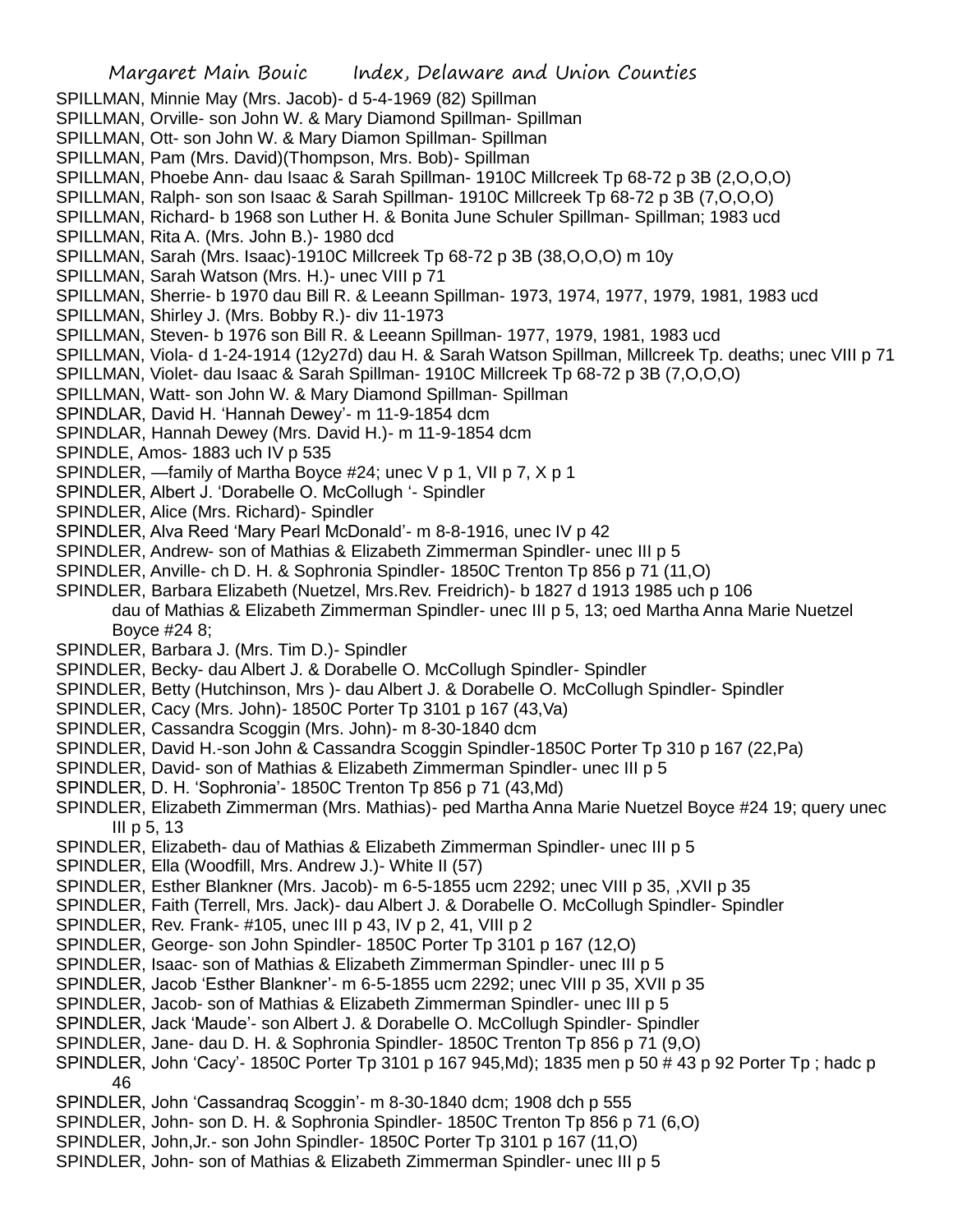Margaret Main Bouic Index, Delaware and Union Counties SPINDLER, Joseph- 1883 uch IV p 509; 1860C Allen Tp 701-701 p 96 (21,O) SPINDLER, Joseph- son of Mathias & Elizabeth Zimmerman Spindler- unec III p 5 SPINDLER, Leona- dau Albert J. & Dorabelle O. McCollugh Spindler- Spindler SPINDLER, Malinda (Potts, Mrs. William)- dau John Spindler- 1908 dch p 555; 1850C Porter Tp 3101 p 167 (20,Pa) SPINDLER, Margaret- dau D. H. & Sophronia Spindler- 1850C Trenton Tp 856 p 71 (1,O) SPINDLER, Martha M.- d 6-3-1850 Trenton Cem- dau D. H. & Sophronia Spindler- Powell p 271 SPINDLER, Mary Ann- dau John & Cassandra Scoggin Spindler- 1850C Porter Tp 3101 p 167 (2,O) SPINDLER, Mary- dau of Mathias & Elizabeth Zimmerman Spindler- unec III p 5 SPINDLER, Mary Pearl McDonald (Mrs. Alva Reed)- m 8-8-1916; unec IV p 42 SPINDLER, Mathias 'Elizabeth Zimmerman'- b 1782 d 1861 ped Martha Anna Marie Nuetzel Boyce #24 18 ; query, unec III p 5, 13; SPINDLER, Maude (Mrs. Jack)- Spindler SPINDLER, Mildred (Bulen, Mrs. Jim)- dau Albert J. & Dorabelle O. McCollugh Spindler- Spindler SPINDLER, Paul 'Wanda'- son Albert J. & Dorabelle O. McCollugh Spindler- Spindler SPINDLER, Richard 'Alice'- son Albert J. & Dorabelle O. McCollugh Spindler- Spindler SPINDLER, Samuel P.- son John Spindler- 1850C Porter Tp 3101 p 167 (15,O) SPINDLER, Sarah- Pabst 5 p 8, 17 SPINDLER, Sarah- dau D. H. & Sophornia Spindler- 1850C Trenton Tp 856 p 71 (15,Pa) SPINDLER, Sarah J.- dau John & Cassandra Scoggin Spindler- 1850c Porter Tp 3101 p 167 (9,O) SPINDLER, Sophronia (Mrs. D. H.)- 1850C Trenton Tp 856 p 71 (41,Pa) SPINDLER, Susan- dau of Mathias & Elizabeth Zimmerman Spindler- unec III p 5 SPINDLER, Thornton- son D. H. & Sophronia Spindler- 1850C Trenton Tp 856 p 71 (19,Pa) SPINDLER, Tim D. 'Barbara J.'- d 2-23-1994 (47) son Albert J. & Dorabelle O. McCollugh Spindler- Spindler SPINDLER, Wanda (Mrs. Paul)- Spindler SPINDLER,William A.-son John & Cassandra Scoggin Spindler-1850C Porter Tp 3101 p 167 (4,O) SPINDLER, William- son D. H. & Sophronia Spindler- 1850C Trenton Tp 856 p 71 (5,O) SPINDLER, Wilson- son John & Cassandra Scoggin Spindler- 1850C Porter Tp 3101 p 167 (7,O) SPINELLA, Matthew #398; unec XIII p 3 SPINKS, Bernard W. 'Imogene K.'- 1980 dcd SPINKS, Corinne (10-1979)- dau Mary Ellen Spinks- Spinks SPINKS, Felicia- b 1967 dau Bernard W. & Imogene Spings- 1980 dcd SPINKS, Gordon (4-1979) son Mary Ellen Spinks- Spinks SPINKS, Imogene K. (Mrs. Bernard W.)- 1980 dcd SPINKS, Jack L. 'Martha'- 1981 ucd SPINKS, Jerry ((-1979) son Mary Ellen Spinks- Spinks SPINKS, Lizzie (McKeever, Mrs. Warren A.)- m 3-8-1881 ucm 6933 SPINKS, Martha (Mrs. Jack L.)- 1981 ucd SPINKS, Mary Ellen (Mrs. )- div- Spinks SPINKS, Mary (11-1979) dau Mary Ellen Spinks- Spinks SPINKS, Raina- b 1979 ch Jack L. & Martha Spinks- 1981 ucd SPINNING, Frank- 1850C Delaware Town 948 p 76 (19,O) SPINNING, Pearson- 1880 dch p 588; 1908 dch p 488; Powell p 281 SPINOSI, Carol (Mrs. Phillip D.)- 1980 dcd SPINOSI, Danny- b 1972 son Phillip D. & Carol Spinosi- 1980 dcd SPINOSI, Darrel G.- son Ralph & Dorothy Spinosi- 1961 (16), 1964, dcd SPINOSI, Dorothy (Mrs. Ralph)- 1961, 1964, 1969, 1971, 1980 dcd SPINOSI, Dorothy- b 1956 dau Ralph & Dorothy Spinosi- 1961, 1964, 1969, 1971 dcd SPINOSI, Lisa- b 1967 dau Phillip D. & Carol Spinosi- 1980 dcd SPINOSI, Phillip D. 'Carol'- son Ralph & Dorothy Spinosi- 1961(14), 1964, 1971, 1980 dcd SPINOSI, Phyllis- b 1954 dau Ralph & Dorothy Spinosi- 1961, 1964, 1969, 1971 dcd SPINOSI, Ralph 'Dorothy'- 1961, 1964, 1969, 1971, 1980 dcd SPINOSI, Ralph- son Ralph & Dorothy Spinosi- 1961 (10), 1964 dcd SPIRES, Alexandria Dnaielle- b 9-30-1992 dau Greg Spires- Spires SPIRES, Anna Mae (Eddy, Mrs. )- dau Howard & Mae Thomas Spires- Spires; obit Mae, mlib (brown)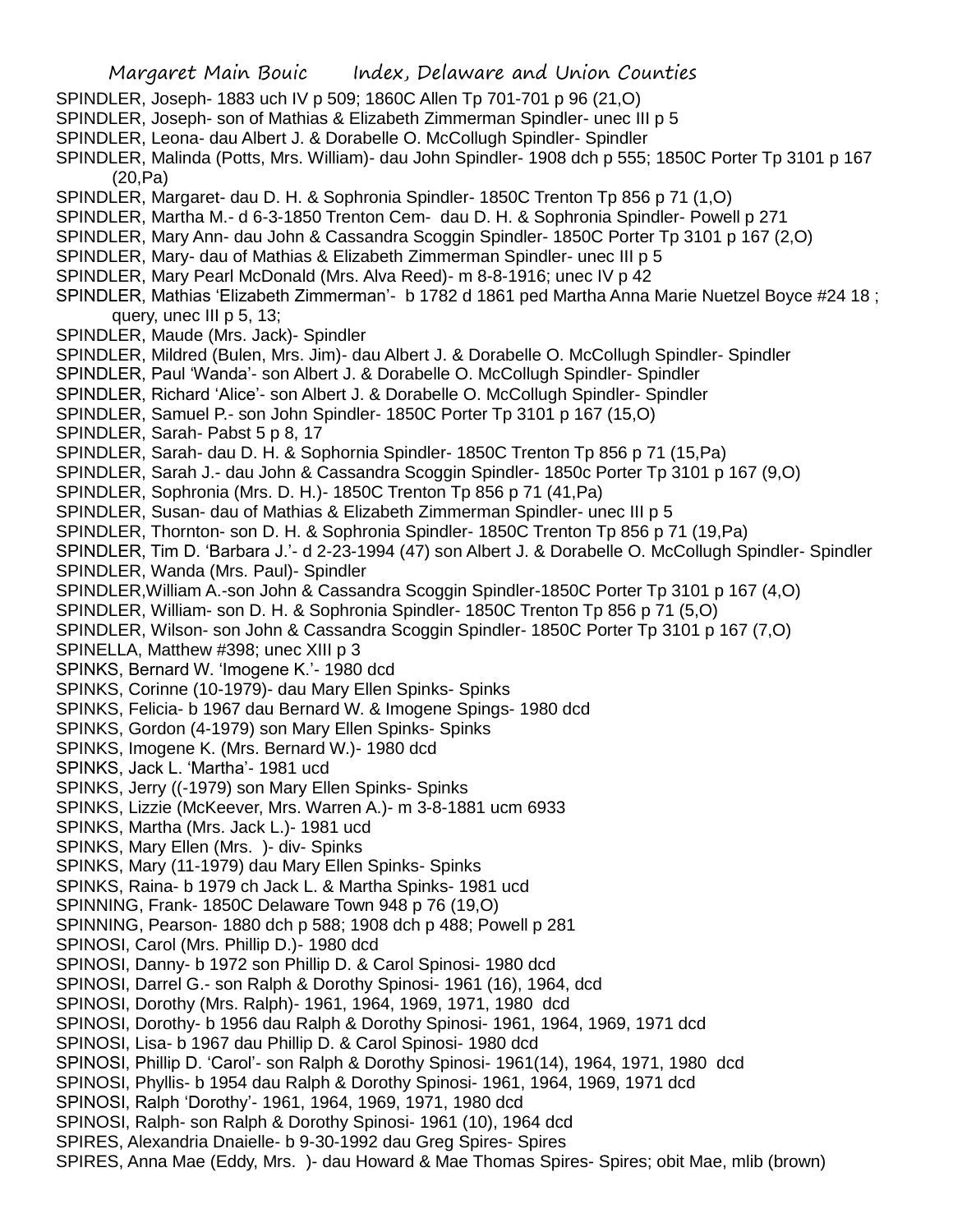- SPIRES, Bill- son Harvey J. & Ruth Garnet Rupe Spires- Spires
- SPIRES, Brad- son Ernest L. & Ella Mae Spires- Spires
- SPIRES, Dorothy (Lambert, Mrs. Raymond)- dau Harvey J. & Ruth Garnet Rupe Spires- Spires
- SPIRES, Dorothy (Turneer, Mrs. Frank)- dau Ivan D. & Mary Phillips Spires- obit Ivan D. mlib
- SPIRES, Edward O. 'Emogene Conley'- b 3-27-1922 d 8-25-1971 bur Darbyville- son Howard E. & Mae Thomas Spires- Spires; obit Mae, mlib (brown);
- SPIRES, Ellen Marie Smith (Mrs. Robert E. II) m 7-23-1988 dau John C. Smith- Spires
- SPIRES, Emogene Conley (Mrs.Edward O.)- Spires
- SPIRES, Ernest L.'Ella Mae' d 9-10-1981 (51) Forest Grove Cem- son Howard E. & Mae Thomas Spires-Spires; obit Mae, mlib (brown)
- SPIRES, Esta (Queen, Mrs. Stephen)- sister Ivan D. Spires- obit Ivan D., mlib
- SPIRES, Eva- sister Harvey J. Spires- Spires
- SPIRES, Florence (Starr, Mrs. Willard)- sister Ivan D. Spires- obit Ivan D., mlib
- SPIRES. Frank- son Howard E. & Mae Thomas Spires- Spires
- SPIRES, Greg son Keith & Linda Spires- Spires
- SPIRES, ----(Mrs. Greg)- dau Mike and Beckie Congrove and Steve & Linda Davisson- Spires
- SPIRES, Harvey J. 'Ruth Garnet Rupe'- b 6-15-1902 d 10-3-1988 (86) Maplewood Cem- 1969, 1971, 1980 dcd
- SPIRES, Homer- brother Harvey J. Spires- Spires
- SPIRES, Ina (Edward, Mrs. Charles)- dau Ivan D. & Marie Phillips Spires- obit Ivan D., mlib
- SPIRES, Irma (Parthemer, Mrs. George D.)- d 1975 dau Howard E. & Mae Thomas Spires- Spires; obit, obit Mae, mlib (brown)
- SPIRES, Ivan D.'Marie Phillips'- d 7-12-1981 bur Chapel Heights Mem. Gar. ; obit, mlib
- SPIRES, James 'Maxine'- son Howard E. & Mae Thomas Spires- Spires; obit Mae, mlib (brown)
- SPIRES, Jim- son Harvey J.. & Ruth Garnet Rupe Spires- Spires
- SPIRES, Joe- 1979, 1981 ucd
- SPIRES, John I.- son Ivan D. & Marie Phillips Spires- obit, Ivan D., mlib
- SPIRES, John r.- brother Ivan D. Spires- obit Ivan D., mlib
- SPIRES, Juanita (Cornett, Mrs. Burchel)- dau Ivan d. & Marie Phillips Spires- obit Ivan D., mlib
- SPIRES, June (Mrs. Walter)- Spires
- SPIRES, Karen- dau Edward O. & Emogene Conley Spires- Spires
- SPIRES, Karl- son Edward O. & Emogene Conley Spires- Spires
- SPIRES, Leanne- dau Walter & June Spires- Spires
- SPIRES, Leland- brother Harvey J. Spires- Spires
- SPIRES, Linda (Gordon,, Mrs. Tom)- dauj Ernest L. & Ella Mae Spires-Spires
- SPIRES, Lloyd- brother Harvey J. Spires- Spires
- SPIRES, Louise (Brown, Mrs. Richard)- dau Ivan D. & Marie Phillips Spires- obit Ivan D., mlib
- SPIRES, Mabel- sister Harvey J. Spires- Spires
- SPIRES, Mae (Mrs. )- d 1-22-1971 (69) obit, mlib (brown)
- SPIRES, Margaret (Turner, Mrs. John)- dau Ivan d. & Marie Phillips Spires- obit Ivan D., mlib
- SPIRES, Marie Phillips (Mrs. Ivan D.)- d 7-18-1975, obit Ivan D., mlib
- SPIRES, Mary Ellen (Kaufman, Mrs. Alvin)- b 12-2-1934 m 9-18-1952 d 4-5-1997 (62) dau Howard E. & Mae Thomas Spires- Spires; obit Mae, mlib (brown);
- SPIRES, Mary- twin sister Harvey J. Spries- Spires
- SPIRES, Mae(May) Thomas (Mrs. Howard E.)- d 1-22-1971 (69) Spires; obit, mlib (brown)
- SPIRES, Maxine (Mrs. James)- Spires
- SPIRES, Nettie (Shooks, Mrs. )(Bailey, Mrs. Robert C.)-m(2) 7-2-1977- dau Howard E. & Mae Thomas Spires-Spires; obit Mae, mlib (brown);
- SPIRES, Richard- b 1973 son Robert & Sheila Spires- 1975, 1977, 1979 ucd
- SPIRES, Robert- son Ernest L. & Ella Mae Spires- Spires
- SPIRES, Robert- b 1971 son Robert & Sheila Spires- 1975, 1977, 1979, 1983 ucd
- SPIRES, Robert E. II 'Ellen Marie Smith'- m 7-23-1988 son Robert E. Spires- Spires
- SPIRES, Robert 'Sheila'- 1975, 1977, 1979, 1981 ucd
- SPIRES, Ruth (Blakely, Mrs. )- dau Harvey J. & Ruth Garnet Rupe Spires- Spires
- SPIRES, Ruth Garnet Rupe (Mrs. Harvey J.)- d 9-28-1983 (76) Maplewood Cem, New Albany- Spires; 1969, 1971, 1980 dcd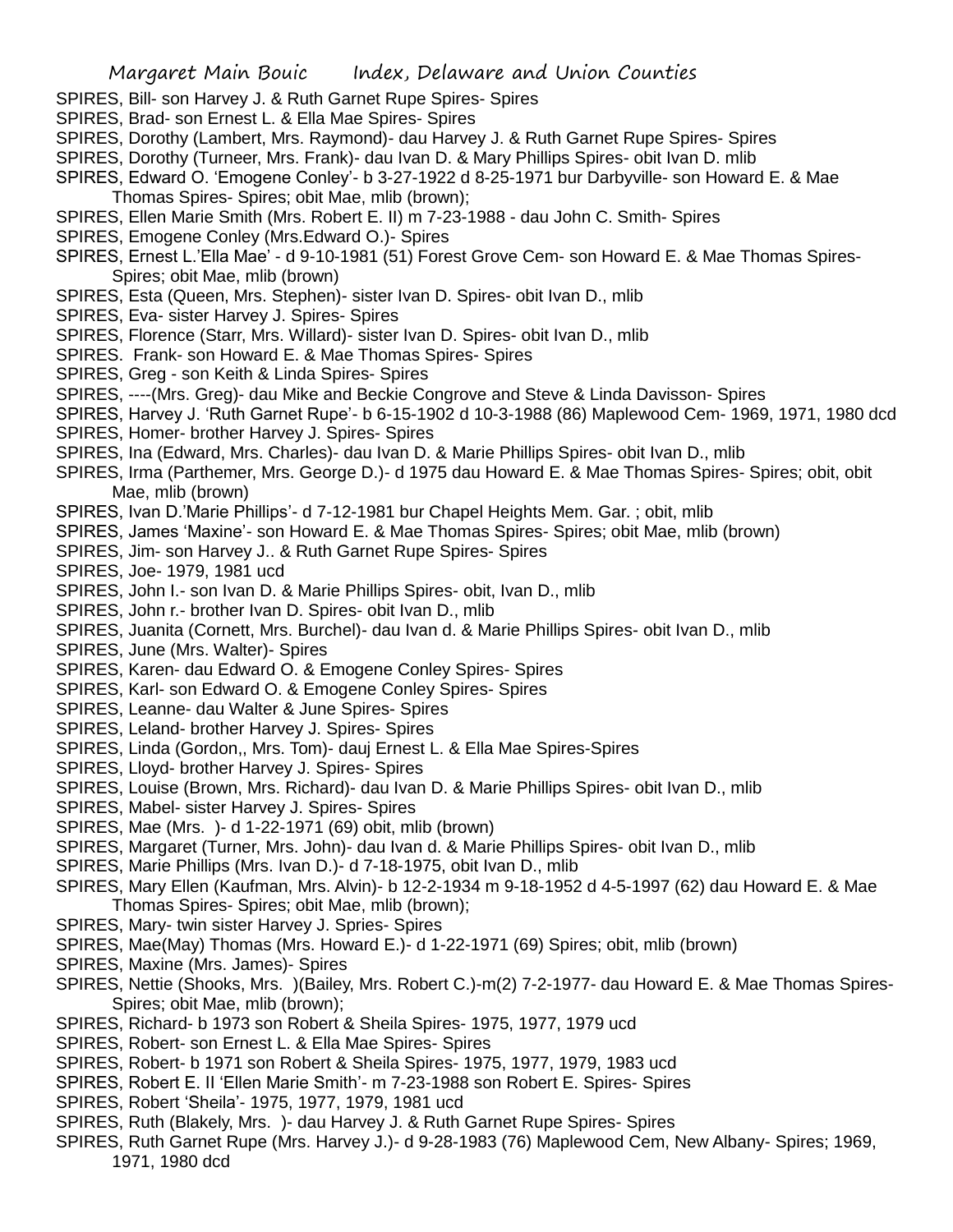- SPIRES, Sheila (Mrs. Robert)- 1975, 1977, 1979 ucd
- SPIRES, Timothy- b 1959 son Harvey J. & Ruth Garnet Rupe. Spires Spires; 1969, 1971 dcd
- SPIRES, Tom- son Harvey J. & Ruth Garnet Spires- Spires
- SPIRES, Virginia (Albright, Mrs. William)- dau Ivan D. & Marie Phillips Spires- obit Ivan D., mlib
- SPIRES, Walter 'June'- b 2-10-1932 d 3-26-1984 (52) son Howard E. & Mae Thomas Spires- Spires; obit Mae, mlib (brown)
- SPISER, Clemintine (Godfrey, Mrs. John B.)- slip, unec XII p 29
- SPITLER, Adam- b 10-16-1778 d 1-2-1879 son Martin & Catharine Faber Spitler- Weiser p 493
- SPITLER, Ann (Seslar, Mrs )- dau Charles & Catherine Cowman Spitler- Spitler
- SPITLER, Anna Helen Schemel (Mrs. David L.)- b 11-13-1857 m 10-8-1904 d 6-28-1961 dau Lawrence & Louise Mette Schemel- Spitler
- SPITLER, Anna Louise (Schwartz, Mrs. )- dau Charles Laurence & Annie Catherine Cowman Spitler- Spitler; obit Charles L., mlib (brown)
- SPITLER, Anna Rosina- b 4-24-1790 dau Martin & Maria Margaret Winkelblech Spitler- Weiser p 493
- SPITLER, Annette Demorest (Anderson, Mrs. Kenneth K)(Mrs.Charles)- m(1) 5-8-1964 dau Francis M. Demorest- Anderson; Spitler
- SPITLER, Annie (Michaels, Mrs. )- dau Clarence & Pauline Spiker Spitler- Spitler
- SPITLER, Betty Mae Marvin (Allender, Mrs. Robert)(Fay, Mrs. )(Mrs. Kenneth)- b 12-8-1927 d 1-13-1985 bur New Mexico- dau Burton & Alra Marvin- 1985 uch p 95
- SPITLER, Beverly- ch Loren E. & Ruby V. Spitler- 1961(130, 1964 dcd
- SPITLER, Blanche (Day, Mrs. )- dau Clarence & Pauline Spiker Spitler- Spitler
- SPITLER, Annette Demorest (Mrs. Charles Laurence)- obit Charles L. mlib (brown)
- SPITLER, Annie Catherine Cowman (Mrs. Charles Laurence)- b 6-1-1908 m 5-1937 d 6-12-1963 bur Springfield- dau Herbert E. & Lena Gibson Cowman- Spitler; obit Charles L, mlib (brown)
- 
- SPITLER, Catharine Faber (Mrs. Martin)- b 12-9-1774 d 8-31-1953 dau Adam Faberr- Weiser p 486, 493
- SPITLER, Catharine (Hoke, Mrs. Solomon)- b 10-1-1806 dau Martin & Catharine Faber Spitler- Weiser p 493
- SPITLER, Catharine- b 6-12-1788 d 12-7-1797 dau Jacob & Maria Margaret Winkelblech Spitler- Weiser p 493
- SPITLER, Catharine (Mrs. John)- Weiser p 493
- SPITLER, Charlene May (Jolliff, Mrs. )- dau Charles Laurence & Annie Catherine Cowman Spitler- Spitler; obit Charles L. mlib (brown);
- SPITLER, Charles Laurence 'Annie Catherine Cowman''Annette Demorest- b 5-3-1907 m 5-1937- (2) 5-8- 1964 d 12-1-1969 bur Springfield- son David L. & Anna Schemel Spitler- Spitler- Spitler; obit mlib (brown);
- SPITLER, Christian 'Maria Schauer'- b 10-14-1766 m 4-29-1794 son Martin & Catharine Faber Spitler- Weiser p 493
- SPITLER, Christiana "Jane" b 4-17-1809 dau Martin & Catherine Faber Spitler- Weiser p 493
- SPITLER, Clarence 'Pauline Spiker'- d 1965- Spitler; Spiker
- SPITLER, Daniel- b 5-16-1785 son Martin & Maria Margaret Winkelblech Spitler- Weiser p 493
- SPITLER, David L.- Spitler
- SPITLER, David L. 'Anna Schemel'- b 2-26-1878 m 10-8-1904 d 6-27-1961 bur Springfield- son David & Mary Shuman Spitler- Spitler
- SPITLER, Elizabeth (Weaver, Mrs. Jacob)- b 3-4-1804 dau Martin & Catharine Faber Spitler- Weiser p 493
- SPITLER, Emmie (Good, Mrs. )- dau Clarence & Pauline Spiker Spitler- Spitler
- SPITLER, Heinrich- b 1-21-1776 son Jacob & Catharine Faber Spitler- Weiser p 493
- SPITLER, Jacob 'Catharine Faber''Maria Margaret Winkelblech'- b 8-25-1722 m(1) 121-22-1767 (2) 10-30- 1779 son John & Catharine Spitler- Weiser p 493
- SPITLER, Jacob- b 12-6-1769 son Jacob & Catharine Faber Spitler- Weiser p 493
- SPITLER, Joanne (Dayton, Mrs. )- dau Charles Laurence & Annie Catherine Cowman Spitler- Spitler; obit Charles L., mlib (brown);
- SPITLER, JoAnn (Krohn, Mrs. John Martin)- St. Paul p 70
- SPITLER, Johannes 'Maria Klener'- b 6-6-1771 son Jacob & Catharine Faber Spitler- Weiser p 493
- SPITLER, John Adam- b 6-10-1774 d 10-6-1775 son Jacob & Catharine Faber Spitler- Weiser p 493
- SPITLER, John 'Catharine'-Weiser p 493
- SPITLER, John- b 1-18-1803 son Martin & Catharine Faber Spitler- Weiser p 493
- SPITLER, Judith A. (Mathews, Mrs. Jerry)- b 4-11-1939 d 8-17-1991 (52) Oakdale dau Charles Laurence &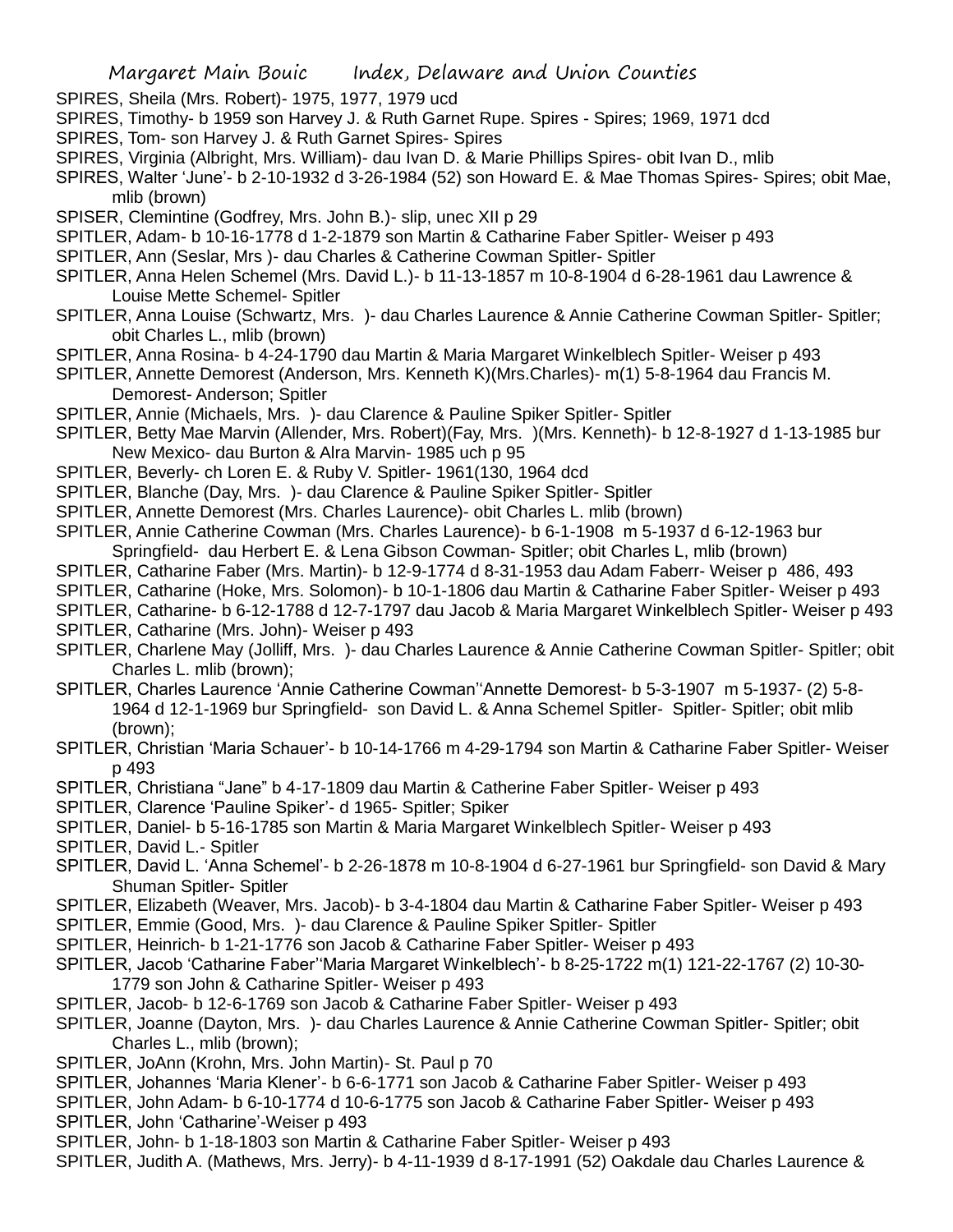Annie Catherine Cowman Spitler- Spitler; obit Charles L., mlib (brown);

- SPITLER, Kenneth 'Betty Mae Marvin'- 1985 uch p 95
- SPITLER, Loren E. 'Ruby V.'- 1961, 1964 dcd
- SPITLER, Maria Schauer (Mrs. Christian)- m 4-29-1794 dau Adam & Catharine Elizabeth Dundore Schauer-Weiser p 493
- SPITLER, Marie- dau Clarence & Pauline Spiker Spitler- Spitler
- SPITLER, Margaret- 1870C Trenton Tp p 513 (83\*)`
- SPITLER, Margaret (Mrs. Peter)- 1850CTrenton Tp 894 p 73 (63,Pa)
- SPITLER, Maria (Beck, Mrs. Peter)- b 10-20-1801 dau Martin & Catharine Faber Spitler- Weiser p 493
- SPITLER, Martin 'Catharine Faber'- b 12-22-1772 d 5-1809 son Jacob Spitler- Weiser p 493
- SPITLER, Pauline Spiker (Mrs. Clarence)- b 4-2-1905 d 11-11-1987 (82) Hathaway Cem- dau Robert & Annie Graham Spiker- Spiker; Spitler
- SPITLER, Penny- dau Kenneth & Betty Mae Marvin Spitler- 1985 uch p 95
- SPITLER, Peter 'Margaret'- 1850C Trenton Tp 894 p 73 (66,Va)
- SPITLER, Philip- b 8-10-1781 son Jacob & Maria Margaret Winkelblech Spitler- Weiser p 493
- SPITLER, Posie (Keerns, Mrs. )- dau Clarence & Pauline Spiker Spitler- Spitler
- SPITLER, Roy- son Clarence & Pauline Spiker Spitler- Spitler
- SPITLER, Ruby V. (Mrs. Loren E.)- 1961, 1964 dcd
- SPITLER, Ruth (Funk, Mrs. )- dau Clarence & Pauline Spiker Spitler- Spitler
- SPITLER, Sarah (Weiser, Mrs. John)- b 10-4-1799 m 5-23-1815 dau Martin & Catharine Faber Spitler- Weiser p 493
- SPITLER, Susannah (Cook, Mrs. Josiah)- b 1831 d 1890 ped Gertrude Cook Bagwell #244; unec XII p 29
- SPITLER, William- son Peter & Margaret Spitler- 1850C Trenton Tp 894 p 73 (21,O)
- SPITNALE, Jake 'Marilyn Keck'- Graham (18(11)533)
- SPITNALE, Marilyn Keck (Mrs. Jake)- dau Clifford & Gertude Fuller Keck- Graham 18(11)533
- SPITZER, Alice (Gibbon, Mrs )- sister Cyrus E. Spitzer- Spitzer
- SPITZER, Allen 'Martha Crisman'- m 2-15-1840 ucm 614; unec V p 23
- SPITZER, Alton- b 1974 son Carirum & Nancy Spitzer- 1980 dcd
- SPITZER, Andrea- b 1971 dau Joseph L. & Deborah L. Spitzer- 1979 ucd
- SPITZER, Carirum 'Nancy'- 1980 dcd
- SPITZER, Chad- b 1974 son Joseph L. & Deborah L. Spitzer- 1979 ucd
- SPITZER, Cyrus E.'Mary'- d 11-1-1976 (64) Fancher Cem- Spitzer
- SPITZER, Danielle- b 1969 dau Joseph L. & Deborah L. Spitzer- 1979 ucd
- SPITZER, Deborah L. (Ms. Joseph L.)- 1979, 1981 ucd
- SPITZER, Ida Naomi (Mckittrick, Mrs. Lloyd Russell)- b 8-8-1915- McKitrick p 422
- SPITZER, Irene Talbot (Mrs. )- dau Ed & Ella Sherman Talbot- Maugans Anc p 159
- SPITZER, James C. 'Rita'- Spitzer
- SPITZER, Jolene- b 1972 dau Carirum & Nancy Spitzer- 1980 dcd
- SPITZER, Joseph L. 'Deborah L.'- 1979, 1981 ucd
- SPITZER, Judd- b 1974 son Joseph L. & Deborah Spitzer- 1981 ucd
- SPITZER, Lena (Mitchell, Mrs. )-sister Cyrus E. Spitzer- Spitzer
- SPITZER, Margaret (Simpson, Mrs. John)- b 1819, ped Virginia Mae Scott Hayden 31; unec XVII p 47, 55
- SPITZER, Martha Crisman/Criswell (Mrs. Allen)- m 2-15-1840 ucm 614; unec V p 23
- SPITZER, Mary E. Agler (Mrs. Cyrus E.)- d 7-1-1978 (66) Fancher Cem- Spitzer
- SPITZER, Mary (Mrs. Sylvester E.)- 1969, 1971 dcd
- SPITZER, Peggy (Hardin, Mrs. George)- b 1827 ped Virginia Mae Scott Hayden 29; unec XVII p 47, 55
- SPITZER, Rita (Mrs. James C)- Spitzer
- SPITZER, Sean- b 1968 ch Joseph L. & Deborah L. Spitzer- 1979 ucd
- SPITZER, Sondra- 1979 ucd
- SPITZER, Sylvester E. 'Mary'- 1969, 1971 dcd
- SPITZER, Vadis (Lindsey, Mrs. )- sister Cyrus E. Spitzer- Spitzer
- SPITZLER, Beverly- dau loren E. & Ruby Spitzler- Spitzler
- SPITZLER, Edward- brother Loren E. Spitzler- Spitzler
- SPITZLER, Loren E. 'Ruby'- d 4-4-1965 Fairview Memorial Pk- Sptizler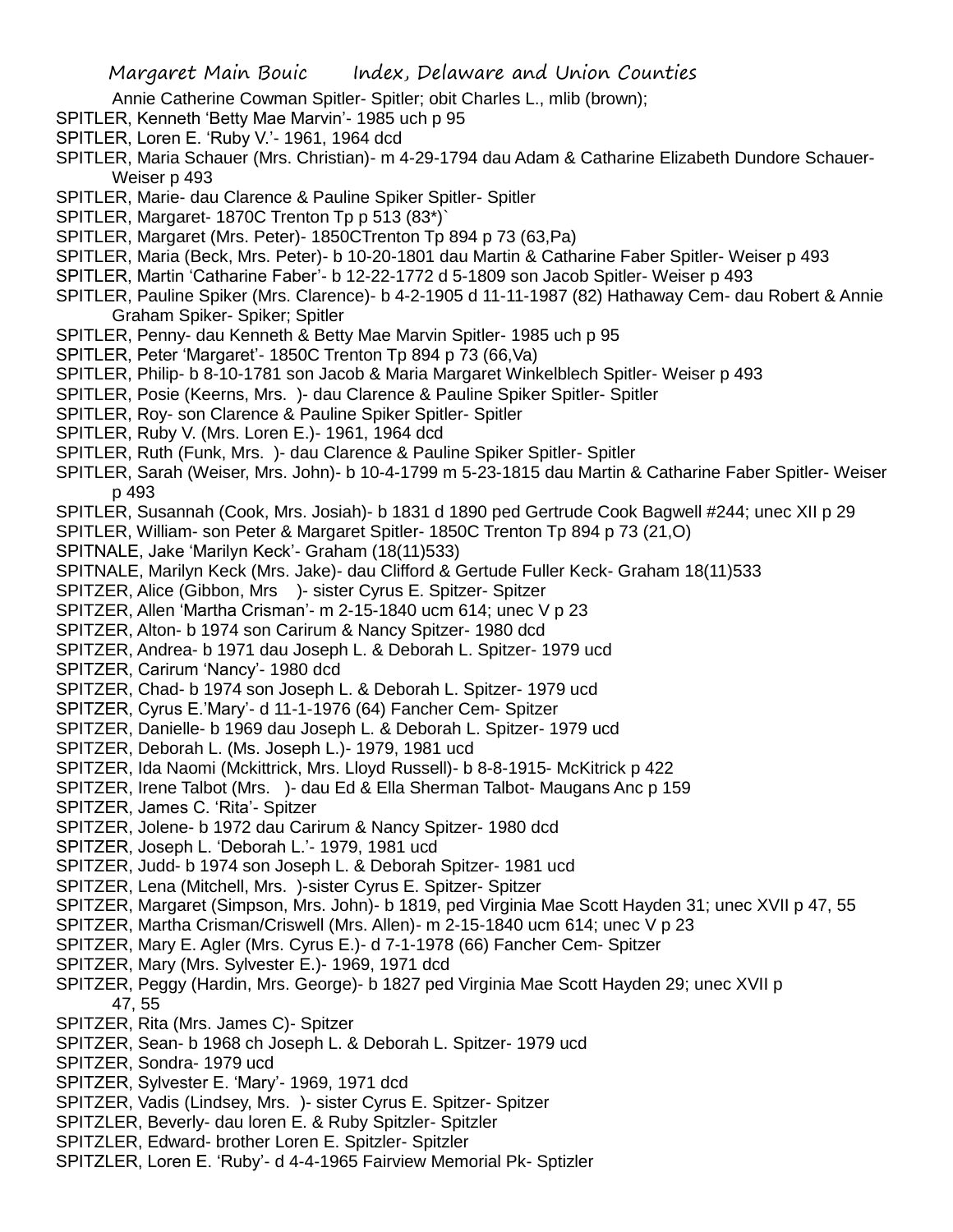- Margaret Main Bouic Index, Delaware and Union Counties SPITZLER, -----(Pooley, Mrs. R. E.)- sister Loren E. Spitzler- Spitzler SPITZLER, -----(Murphy, Mrs. J. R.)- sister Loren E. Spitzler- Spitzler SPITZLER, Rollin- brother Loren E. Spitzler- Spitzler SPITZLER, Ruby (Mrs. Loren E.)- Spitzler SPIVA, Harriet (Mrs. John)- dumch p 427 SPIVA, John 'Harriet'- dumch p 427 SPIVA, Lucinda (Wurtsbaugh, Mrs. David Harrison)-b 1824 dau John & Harried Spiva- dumch p 427 SPLACY, Mr. d on railroad, mt 6-7-1892, Abs p 38 SPLAIN, Erd 'Ida'- b 2-22-1918 son William E. & Esther Kramer Splain- Weiser p 556 SPLAIN, Esther Kramer (Mrs. William E.)- b 11-11-1894 m 2-2-1917 d 12-7-1928 dau Joseph & Mary Jane Renn Kramer- Weiser p 556 SPLAIN, Ida (Mrs. Erd)- Weiser p 556 SPLAIN, Joe Daniel- b 12-27-1919 d 1-29-1935 son William E. & Esther Kramer Splain- Weiser p 556 SPLAIN, Ned Kramer- b 2-28-1928 d 7-24-1930 son William E. & Esther Kramer Splain- Weiser p 556 SPLAIN, Neil- son Erd & Ida Splain- Weiser p 556 SPLAIN, Neil- b 9-18-1925 d 4-26-1946 son William E. & Esther Kramer Splain- Weiser p 556 SPLAIN, Vivian (Scott, Mrs. William)- b 11-1921 dau William E. & Esther Kramer Splain- Weiser p 556 SPLAIN, William E. 'Esther Kramer'- b 9-8-1894 m 2-2-1917- Weiser p 556 SPLINTER, Bradley C.- son Francis J. & Chaaris M. Splinter- Splinter SPLINTER, Chris M. (Mrs. Francis J.)- Splinter SPLINTER, Francis J. 'Chris M.'- d 9-1978 son Marie Splinter- Splinter SPLINTER, Karen (Fleming, Mrs. A. S.)- dau Francis J. & Chris M. Splinter- Splinter SPLINTER, Marie- Splinter SPLINTER, Ricard- son Francis J. & Crhis M. Splinter- Splinter SPLINTER, Robert- son Marie Splinter- Splinter SPOCKS, Roger L. 'Virginia M.'- 1964 dcd SPOCKS, Timmy- son Roger L. & Virginia M. Spocks- 1964 (3) dcd SPOCKS, Tina- dau Roger L. & Virginia M. Spocks- 1964 (1) dcd SPOCKS, Virginia M. (Mrs.Roger L.)- 1964 dcd SPOFFORD, Elizabeth Scott (Mrs. John)- b 11-19-1623 m about 1645 d 1696 dau Thomas & Elizabeth Strutt Scott- Powers Pat p 77, 253 SPOFFORD, Emily (Barcus, Mrs. Samuel)- m 4-23-1846 ucm 1130 SPOFFORD, John 'Elizabeth Scott'- b 1612 m about 1645 d 1676- Powers Pat p 77, 253 SPOFFORD, Mary A. (Maine, Mrs. Lyman Franklin)- (26-1850) Asp (1182) SPOHN, Arthur Allen 'Thelma'- Spohn; 1961, 1964, 1969, 1971 dcd SPOHN, Barbara D. d 2-6-1943 (81) bur New Reading, obit, mlib SPOHN, Barbra- b 9-1861- 1900C Marysville 4th ward 341-351 p 14A (38,O,O,O) SPOHN, Christopher Michael- son Edward A. & Nancy Spohn- Spohn SPOHN, Elizabeth- 1870C Porter Tp p 457 (53) SPOHN, Elizabeth "Beth" L(Yarhouse, Mrs. Christopher)- b 1952 dau Arthur Allen . & Thelma Spohn- 1961, 1964, 1969, 1971 dcd SPOHN, Edward A, "Eddie"'Nancy'- b 1-19-1949 d 4-29-2002 (53) Africa Cem-son Arthur Allen & Thelma Spohn- 1961 (12), 1964 dcd SPOHN, Harry- 1961 dcd SPOHN, John- b 1953 son Arthur Allen & Thelma Spohn- Spohn; 1961, 1964, 1969, 1971 dcd SPOHN, Kimberly Daniela (Adamson, Mrs. Kevin)- dau Edward A. & Nancy Spohn- Spohn SPOHN, Larry F.- son Arthur Allen & Thelma Spohn- Spohn; 1961 (11), 1964 dcd SPOHN, Laura- 1961 dcd SPOHN, Lovina (Bliss, Mrs. Leonard)- unec XV p 40 SPOHN, Nancy (Mrs. Edward A.)- Spohn SPOHN, Sarah E.- 1870C Porter Tp p 457 (17) SPOHN, Solomon- b Pa d 5-28-1888 (75-10-16) Porter Tp, dcdeaths; 1870C Porter Tp p 457 (57\*) SPOHN, Thelma (Mrs. Arthur Allen)- Spohn; 1961 1964, 1969, 1971 dcd SPOHR, Arthur- father of Warren Herbert- dg 3-8-1910, Cry Ab p 103
- SPOHR, Warren Herbert d (4m) bur Lorraine- son Arthur Spohr- dg 3-8-1910, Cry Ab p 103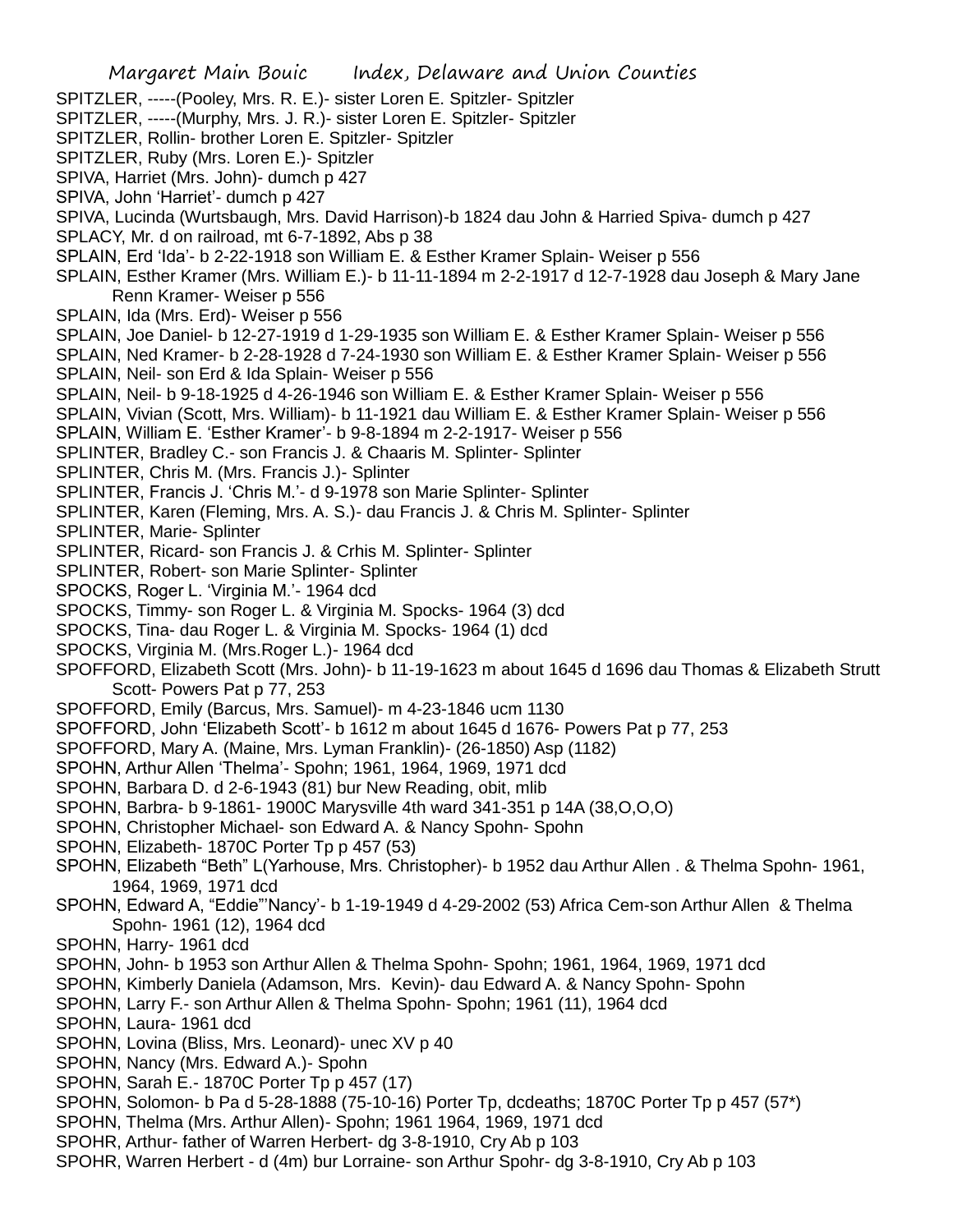SPONAUGLE, Kenneth R. 'Virginia'- Sponaugle

- SPONAUGLE, Shelley Denise (Johnston, Mrs. Ronald Charles)- m 4-6-1985 dau Kenneth R. & Virginia Sponaugle- Sponaugle
- SPONAUGLE, Virginia (Mrs. Kenneth R.)- Sponaugle
- SPONG, —hadc p 22 (1849 Concord Tp)
- SPONG, Absalom 'Mary Beckley'- b Md m 7-18-1833 d 2-6-1888 (81-1-6) Oller Cem p 14; dcdeaths; son Joseph Spong; Beckley 1; brother Samuel Spong; dcw Bk 1 p 135; dg 10-20-1893, Cry Ab p 136; 1835 men 19 #77 p 30; 1840C Concord Tp p 123 (30-40); 1850C Concord Tp 209 p 125 (43,Md)

SPONG, ----Infant son of Absalom & Mary Spong- b 10-17-1835, Oller Cem p 14; Powell p 85

- SPONG, Elizabeth- Pabst 8 p 7
- SPONG, Katharine- d 10-4-1831 (10m) Oller Cem p 10; Powell p 84 dau Samuel & Mary E. Spong
- SPONG, Mary "Polly" Beckley (Mrs. Absalom)- b 8-18-1815 Chillicothe m 7-18-1833 d 10-2-1893 (78-1-16)

Oller Cem p 14, Powell p 86- dau Samuel & Susan Beckley- dcdeaths; dg 10-20-1893, Cry Ab p 136 Beckley 1; 1850C Concord Tp 209 p 125 (36,O)

- SPONG, Mary Eva (Mrs. Samuel)- Pabst 8 p 6; Powell p 89; dcw Bk 1 p 135
- SPONG, ------. (Downs, Mrs. Daniel)- m 6-26-1836 dcm
- SPONG, Mathias- d 8-26-1878/9 (45-4-23) Oller Cem p 13; Powell p 86- son Absalom & Mary Beckley Spong-1850C Concord Tp 2091 p 125 (16,O)
- SPONG, Matilda- d 2-25-1840 (2m6d) Oller Cem p 13; Powell p 85- dau Absalom & Mary Beckley Spong
- SPONG, Samuel 'Mary Eve'- b 10-30-1799 d 10-14-1834; Oller Cem p 10, Powell p 84, 89; will dcw Bk 1 p 135; dcga p 65, Ohio State Gazette
- SPONG, Sarah A. (Jenkins, Mrs. )- sister Uriah Spong- dg 4-18-1913, Cry Ab p 32
- SPONG, Susan- dau Samuel & Mary Eve Spong- Oller Cem p 10; Powell p 84
- SPONG, Susan (Taylor, Mrs. Jerome)- m 10-20-1870 dau Absalom & Mary Beckley Spong- dg 10-20-1893 Cry Ab p 136; dg 7-17-1914, Cry Ab p 137
- SPONG, Uriah- son Samuel Spong- dcw Bk 1 p 135
- SPONG, Uriah- b 8-5-1832 Concord Tp d 4-8-1913 Texas, Confederate soldier- brother Mrs. Sarah A. Jenkinsdg 4-18-1913, Cry Ab p 32
- SPONGLER, John B.- b 11-24-1880 Porter Tp son Frank & Hannah Loop Spongler- dcbirths
- SPONSELLER, Deana Kay (Spurling, Mrs. William Charles)- m 10-23-1982 dau Gordon D. Sponseller-**Sponseller**
- SPONSELLER, Edith (Thomson, Mrs. Hugh)- dcq Walter Dunlap Thomson 9
- SPONSELLER, Gordon D.- Sponseller
- SPONSLER, Adam- funeral Sunday- dg 10-29-1907, Cry Ab p 77; 1908 dch p 406
- SPONSLER, Elizabeth (Thomson, Mrs. Hugh)- Powers Pat p 280
- SPONSLER, Florence- d 1-26-1923- York Cem p 104
- SPONSLER, George- attended funeral of Adam Sponsler; dg 10-29-1907, Cry Ab p 77; Sponsler
- SPONSLER, Ida- d 10-18-1961 (83) Oak Grove Cem- sister George Sponsler- Sponsler
- SPONSLER, John- son George Sponsler- dg 10-29-1907 Cry Ab p 77
- SPONSLER, Leona (Mrs. Carl)- d 2-15-1977 (89) bur Kenton- Sponsler
- SPONSLER, Vicki (Matthewson, Mrs. )- dau Carl & Leona Sponsler- Sponsler
- SPOON, Sarah M. Wait (Mrs. Thomas)- m 4-12-1837 ucm 408; unec III p 29
- SPOON, Thomas 'Sarah M. Wait'- m 4-12-1837 ucm 408; unec III p 29
- SPOONER, Anne- Nash p 383
- SPOONER, Anne Elizabeth Maine (Mrs. John Coit)- b 11-9-1842 m 9-10-1868 dau Alfred & Samantha Stillman Maine- Asp 861
- SPOONER, Cedric P. 'Nancy W.'- 1961 dcd
- SPOONER, Charles- nash p 383
- SPOONER, Charles 'Mary T. Hammond'- b 11-29-1784 d 9-23-1853 son Philip & Lydia Baker Spooner- Asp p 108
- SPOONER, Charles Philip 'Susie Maine'- b 6-5-1869 m 1896 son John Coit & Anne Elizabeth Maine Spooner-Asp 1749, (1736)
- SPOONER, Experience Wing (Mrs. Samuel)- b 8-4-1668 dau Daniel & Anna Ewer Wing- Asp p 108
- SPOONER, George 'Mary McCune'- m 11-22-1849 ucm 1477; unec VII p 59, XIII p 20; 1850C Jerome Tp 1832-1853 p 268 (25,-)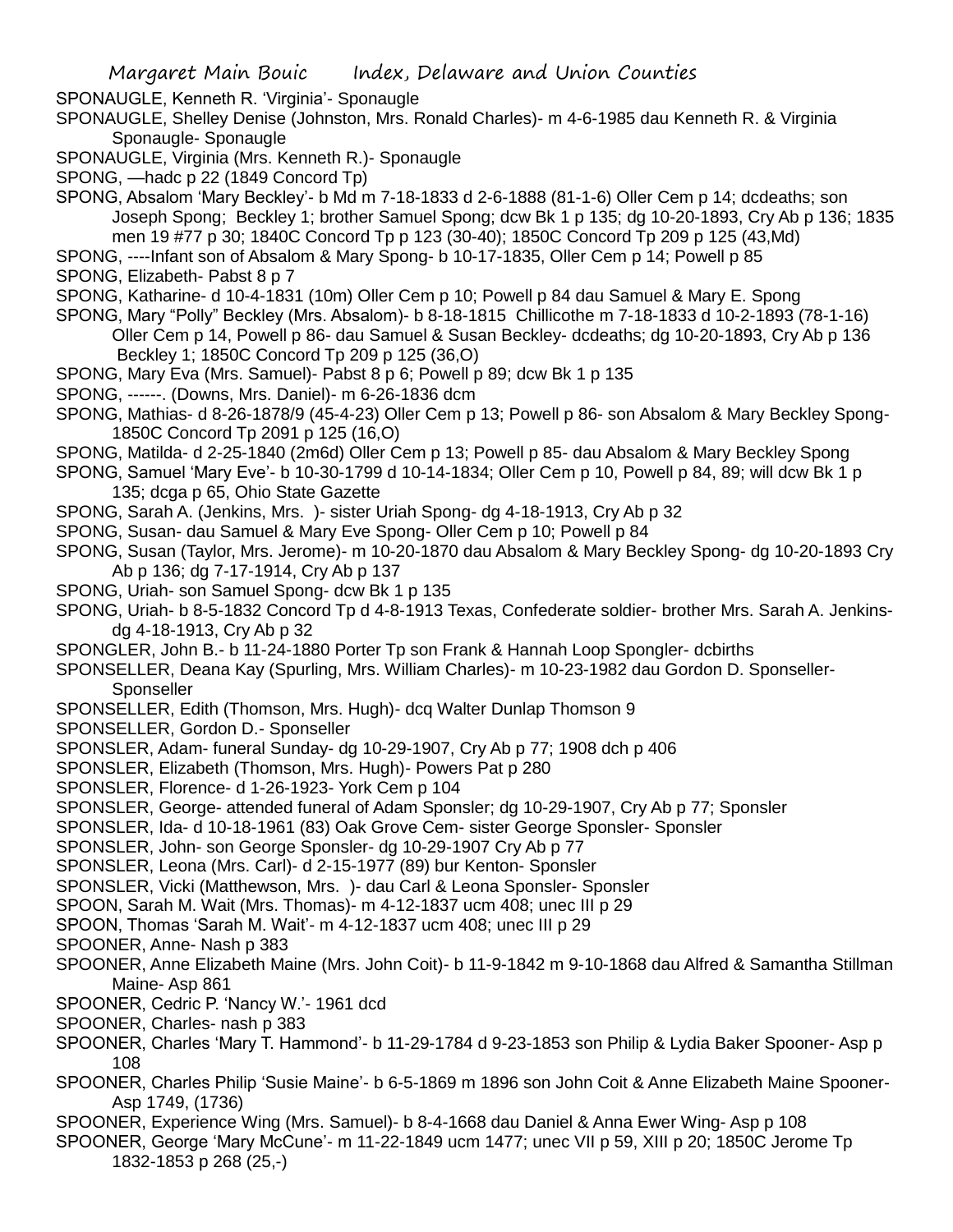- SPOONER, Hannah Blackwell (Mrs. Nathaniel)- b 2-21-1719 m 6-29-1749 d 2-22-1795- Asp p 108
- SPOONER, Hannah (Mrs. Pardon)- 1850C Porter Tp 3129 p 168 (46,Vt)
- SPOONER, Hannah Pratt (Mrs. William)- m 3-18-1652- Asp p 108
- SPOONER, Hiram- son Pardon & Hannah Spooner- 1850C Porter Tp 3129 p 168 (19,O)
- SPOONER, James 'Martha Ann Wells'- m 2-7-1855 dcm
- SPOONER, James 'Mary'- 1850C Orange Tp 1673 p 109 (30,NY)
- SPOONER, James- son Pardon & Hannah Spooner- 1850C Porter Tp 3129 p 168 (16,O)
- SPOONER, John- Nash p 378, 383
- SPOONER, John Coit 'Anne Elizabeth Maine'- b 1-6-1843 m 9-10-1868 son Philip Loring & Lydia Lord Spooner- Asp (861); Asp p 108
- SPOONER, John C.- son John Coit & Anne Elizabeth Maine Spooner- Asp 1751
- SPOONER, Judith (Mrs. Steven P.)- 1969, 1971 dcd
- SPOONER, Lucinda- dau James & Mary Spooner- 1850C Orange Tp 1673 p 109 (4,O)
- SPOONER, Lydia Baker (Mrs. Philip)- b 11-15-1762 m 12-18-1783 d 11-24-1805 dau Joshua & Lydia Clark Baker- Asp p 108
- SPOONER, Lydia Lord (Mrs. Philip Loring)- b 8-9-1814 m 9-11-1839 dau Roger & Frances Coit Lord- Asp p 108
- SPOONER, Marcella- dau James & Mary Spooner- 1850C Orange Tp 1673 p 109 (1,O)
- SPOONER, Martha Ann Wells (Mrs. James)- m 2-7-1855 dcm
- SPOONER, Mary (Mrs. James)- d 8-9-1853 (38y) Africa Cem- Powell p 181; 1850C Orange Tp 1673 p 109 (28,O)
- SPOONER, Mary (McCloud, Mrs. James)- m 10-1-1854 dcm
- SPOONER, Mary McCune (Mrs.George)- m 11-22-1849 ucm 1477; unec VII p 59. XIII p 20; 1850C Jerome Tp 1832-1853 p 268 (21,-)
- SPOONER, Mary T. Hammond (Mrs. Charles)- dau Christopher Desire Tobey Hammond- Asp p 108
- SPOONER, Mercy Delane (Mrs. William)- m 11-25-1713- Asp p 108
- SPOONER, Mercy (Randall, Mrs. Lazarus)- Maugans Anc p 115
- SPOONER, Michael- b 1970 son Steven P. & Judy Spooner- 1971 dcd
- SPOONER, Mike- son Cedric P. & Nancy W. Spooner- 1961 (12) dcd
- SPOONER, Nancy W. (Mrs. Cedric P.)- 1961 dcd
- SPOONER, Nathaniel 'Hannah Blackwell'- b 9-10-1716 m 6-29-1749 d 3-6-1799 son William & Mercy Delano Spooner- Asp p 108
- SPOONER, Pardon 'Hannah'- 1850C Porter Tp 3129 p 168 (57,Vt)
- SPOONER, Penny- ch Cedric P. & Nancy W. Spooner- 1961 (10) dcd
- SPOONER, Philip C.- son John Coit & Anne Elizabeth Maine Spooner- Asp 1752
- SPOONER, Philip Loring 'Lydia Lord'- m 9-11-1839 son Charles & Mary T. Hammond Spooner- Asp p 108
- SPOONER, Philip 'Lydia Baker'- b 8-14-1756 m 12-18-1783 d 9-8-1820 son Nathaniel & Hannah Blackwell Spooner- Asp p 108
- SPOONER, Richard- son Cedric P. & Nancy W. Spooner- 1961 (15) dcd
- SPOONER, Samuel 'Experience Wing'- b 1-114-1655 d 1739 son William & Hannah Spooner- Asp p 108
- SPOONER, Stephen- Plain City- unec VIII p 53
- SPOONER, Steven P. 'Judy'- son Cedric P. & Nancy W. Spooner- 1961 (18), 1969, 1971 dcd
- SPOONER, Steven- b 1968 son Steven P. & Judy Spooner- 1971 dcd
- SPOONER, Susie Maine (Mrs. Charles Philip)- m 1896 dau Willett Stillman & Sophia l. Smith Maine- Asp 1736, (1749)
- SPOONER, Virginia- dau James & Mary Spooner- 1850C Orange Tp 1673 p 109 (8,O)
- SPOONER, Willet M.- b 12-25-1871- son John Coit & Anne Elizabeth Maine Spooner- Asp 1750
- SPOONER, William- Nash p 383
- SPOONER, William 'Hannah Pratt'- m(2) 3-18-1652 d 3-1864 Asp p 108
- SPOONER, William Henry- son James & Mary Spooner- 1850C Orange Tp 1673 p 109 (6,O)
- SPOONER, William 'Mercy Delano'- b 2-13-1689 m 11-25-1713 d 1750 son Samuel & Experience Wing Spooner- Asp p 180
- SPOOR, Dr. J. W.- Pabst 1 p 24
- SPOOR, Nicholas- 1820C Union Tp 132 (16-26)
- SPORE, Libby LaDow (Mrs. W. H.)- dau Seley & MaryCummins LaDow- 1915 uch p 565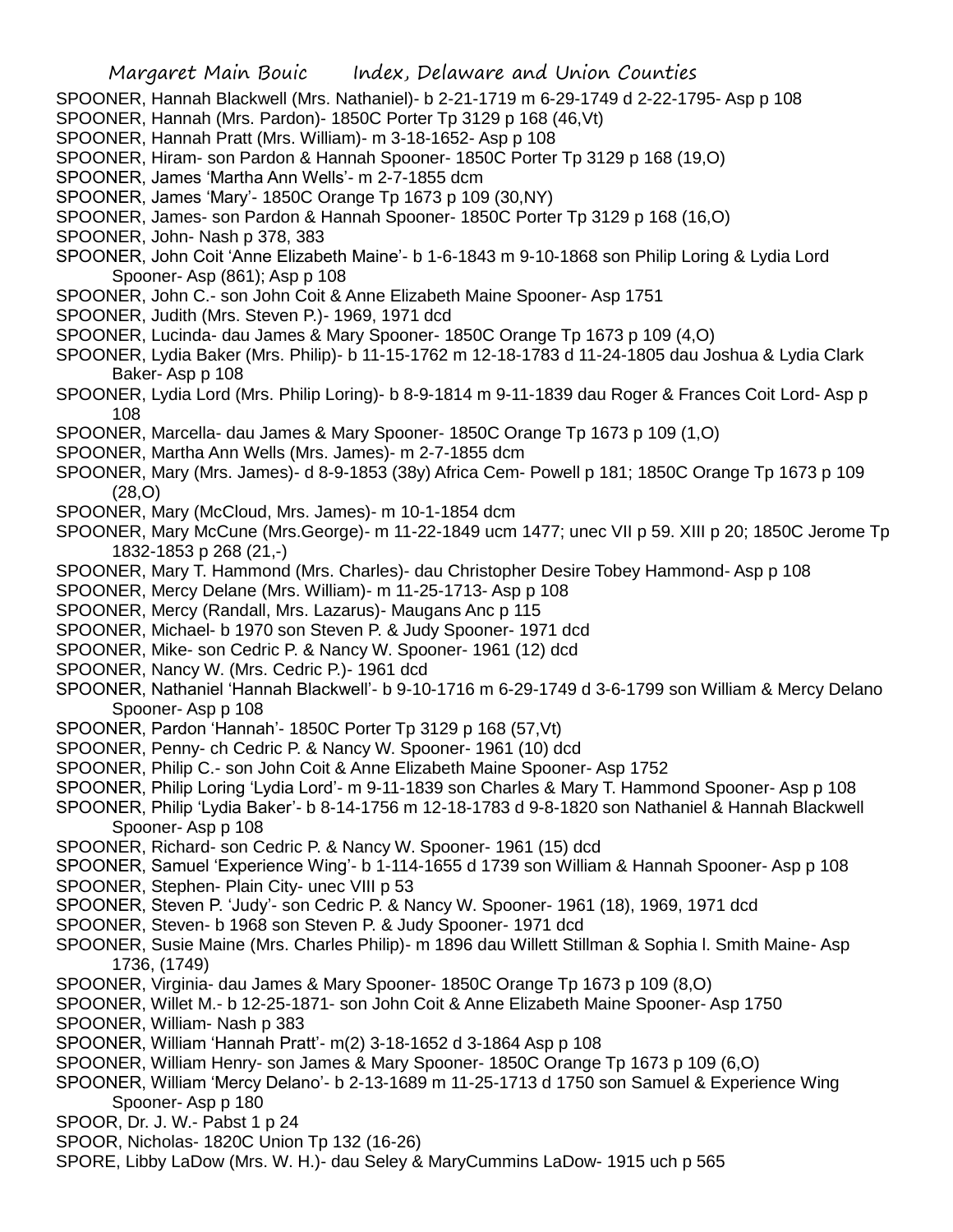- SPORE, Lovisa (Bliss, Mrs. Leonard)- b 8-13-1812 Vt. M 3-4-1835 d 9-24-1876 Unionville Cem, DJ p 33; ped Ivan Wesley Knock, compiled by Susan Linville- unec XVI p 8
- SPORE, W. H. 'Libby La Dow'- 1915 uch p 565
- SPOTTON, John 'Susannah Cockrell'- m 8-16-1841 dcm
- SPOTTON, Susannah Cockrell (Mrs. John)- m 8-16-1841 dcm
- SPOUT- see Shoul, Matilda (Gamble, Mrs. Benjamin)- 1883 uch V p 446
- SPRACKLEN, John 'Miriam McWilliams'- m 4-19-1851 dcm
- SPRACKLEN, Miriam McWilliams (Mrs. John)- m 4-19-1851 dcm
- SPRADLIN, Arville- Spradlin
- SPRADLIN, Ben 'Nora Leaks'- Spradlin
- SPRADLIN, Debra Lynn- dau Arville Spradlin- Spradlin
- SPRADLIN, Elmer 'Phyllis Reed Story'- b 12-1-1905 m 7-17-1948 d 2-22-1981 Milford Cem- son Ben & Nora Leaks Spradlin- Spradlin; 1961 dcd; 1973, 1975, 1977, 1979 ucd
- SPRADLIN, Erica Robin (Arnold, Mrs. David Allen)- dau Rodney Spradlin- Spradlin
- SPRADLIN, Etta Rhea (Mrs. Rodney Gene)- obit, Rodney Euel, mlib (brown); 1967, 1971, 1973 ucd
- SPRADLIN, Genoa (Ritchy, Mrs. )- dau Ben & Nora Leaks Spradlin- Spradlin
- SPRADLIN, Gordon- b 1960 son Rodney G. & Etta Spradlin- 1967, 1971, 1973 ucd
- SPRADLIN, Hurley 'Helene'- Spradlin
- SPRADLIN, Helene (Mrs. Hurley)- Spradlin
- SPRADLIN, Jeanne- b 1963 dau Rodney G. & Etta Spradlin- 1967, 1971, 1973 ucd
- SPRADLIN, Linda (Mrs. Richard)- Spradlin
- SPRADLIN, Melissa Kay (Ogan, Mrs. John William II)- m 6-16-1990 dau Hurley & Helen Spradlin- Spradlin
- SPRADLIN, Nora Leaks (Mrs. Ben)- Spradlin
- SPRADLIN, Phyllis Reed Story (Mrs. Elmer)- b 2-7-1907 m 7-17-1948 d 4-1-1998 (91) Milford Cem- dau Frank A. & Dora Marsh Reed- Spradlin; 1961 dcd; 1973, 1975, 1977, 1979, 1981, 1983 ucd
- SPRADLIN, Rachel (Daniels, Mrs. Bert)- dau Ben & Nora Leaks Spradlin- Spradlin
- SPRADLIN, Richard 'Linda'- Spradlin
- SPRADLIN, Robin- b 1965 ch Rodney Gene & Etta Rhea Spradlin- 1967, 1971, 1973 ucd
- SPRADLIN, Rodney 'Edna" nephew of Phyllis Reed Spradlin- Spradlin
- SPRADLIN, Rodney Gene 'Etta Rhea'- obit Rodney Euel, mlib (brown);
- SPRADLIN, Rodney Ruel- stillborn 6-13-1975 Oakdale I p 61 (O-R2) son Rodney Gene & Etta Rhea Spradlin-Spradlin; obit, mlib (brown)
- SPRADLIN, Rosemary- b 1969 dau Rodney Gene & Etta Rhea Spradlin- 1971, 1973 ucd
- SPRADLIN, Russell- son Ben & Nora Leaks Spradlin- Spradlin
- SPRADLIN, Sarah Alice (Rohn, Mrs. Carl Henry)- b 9-29-1935 m 8-10-1958- Weiser p 595
- SPRADLIN, Scott Allen 'Sharon Rebee Docie''- m 8-15-1993 son Richard & Linda Spradlin- Spradlin
- SPRADLIN, Sharon Renee Docie (Mrs. Scott Allen)- m 8-15-1993 dau Alex & Gwen Docie- Spradlin
- SPRADLIN, Sheryl Ann- dau Arville Spradlin- Spradlin
- SPRADLIN, Spencer Owen- b 12-6-2000 son Scott & Sharon Spradlin- Spradlin
- SPRADLIN, Tina- b 1962 dau Rodney Gene & Etta Rhea Spradlin- 1967, 1971, 1973 ucd
- SPRADLING, Toby- dpc p 111
- SPRAG. Sarah Wilcox- dau Isaac Wilcox- dcw Bk 1 p 65
- SPRAGE, Melison- 1870C Porter Tp p 453 (62\*)
- SPRAGG, Amy Louise- b 1930 dau Hillard & Ivaloo Brelsford Spragg- White 214
- SPRAGG. C. Bell(Mrs. George W.)- 1910C Jerome Tp 277-283 p 12B (34,Pa,Pa,Pa) m 11y, no ch
- SPRAGG, Clara-b 1876 Pa-d 10-2-1927 (52) Oakdale 3968 (H66) II p 101 (H-RG-5)
- SPRAGG, George W. 'C. Bell'- 1910C Jerome Tp 277-283 p 12B (42,Pa,Pa,Pa) m 11y
- SPRAGG. George W 'Malissa J.'- b 7-4-1867 d 6-27-1934 Oakdale II p 101 (H-RG-5)
- SPRAGG, Grace- dau Malissa Conklin Spragg- 1985 uch p 31
- SPRAGG, Harold Robert- b 1922 son Hillard & Ivaloo Brelsford Spragg- White 210
- SPRAGG, Hillard 'Ivaloo Brelsford'- m 1916- White (205)
- SPRAGG, Hillard Leroy- b 1923 -son Hillard & Ivaloo Brelsford Spragg- White 211
- SPRAGG, Ivaloo Brelsford (Mrs. Hillard)- b 1893 m 1916 dau George & Katie Fegley Brelsford- White 205 SPRAGG, James G.- Orange Tp, 1980 dcd
- SPRAGG, John Wesley- b 1925 son Hillard & Ivaloo Brelsford Spragg- White 212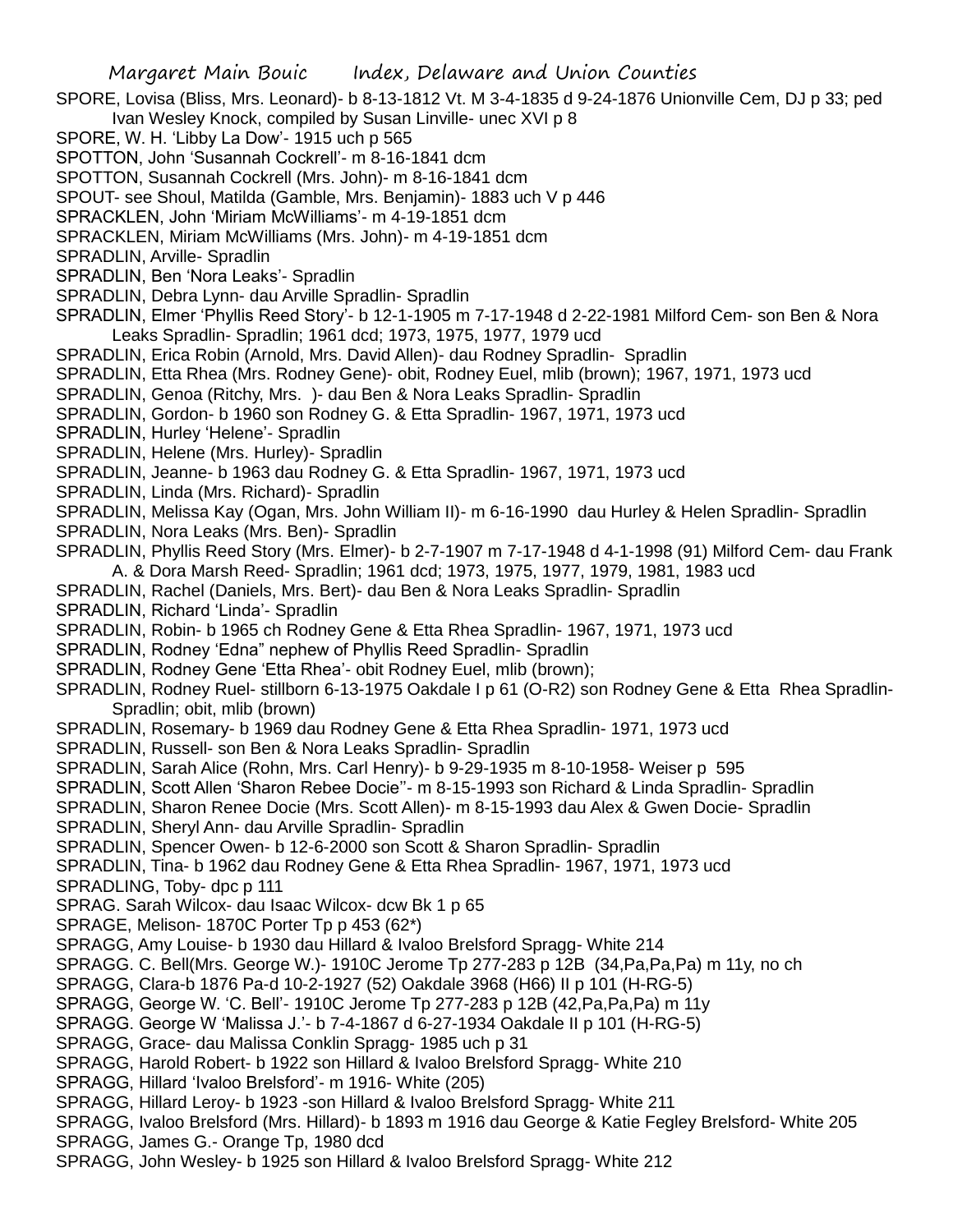SPRAGG. Malissa J. (Mrs.George W.)- b 1873 d 1948 Oakdale II p 101 (H-RG-5)

SPRAGG, Marie Ivaloo- b 1920 dau Hillard & Ivaloo Brelsford Spragg- White 209

SPRAGG, Richard Orr- b 1928 son Hillard & Ivaloo Brelsford Spragg- White 213

SPRAGUE,---- 1915 uch p 471, 532; 1883 uch V p 495; Marysville p 5; Sunbury p 23

SPRAGUE, –family of Marguerite Moon #123 - unec VI p 2, VII p 8; of Willis Holloway #311, unec XI p 2

SPRAGUE, Judge- with Charles D. Perfect, erected flour mill in Marysville- dg 2-2-1912, Cry Ab p 92

SPRAGUE, Ada- 1870C Scioto Tp p 477 (14)

SPRAGUE, Ada (McDow, Mrs. W. H.)- d 12-5-1888 Fairview Cem., Powell p 246 dau Cyrus & Mary A. Sprague

- SPRAGUE, Ada M. Payne (Mrs. C. P.)- dau N. H. Payne- 1880 dch p 694
- SPRAGUE, Adam 'Lydia Pettit'- 1915 uch p 1071
- SPRAGUE, Aimyne (Haines, Mrs. Harry M.)- unec XII p 12, slip
- SPRAGUE, Alex G. 'Andrea Renee Cook'- m 8-11-2001- son Tom & Cindi Sprague- Sprague
- SPRAGUE, Alexander- Vol II American Patriot or Hessian Mercenary unec XXII p 38
- SPRAGUE, Alfred- son Thomas Sprague- uccp p 42, part JB4 p 290; uccp p 14 J 4 p 369;' partition, unec V p 53; unclaimed letter, unec X p 55
- SPRAGUE, Alice- b 1823 d 1924 Oak Grove Cem- Powell p 440
- SPRAGUE, Almira (Haines, Mrs. Harvey)- m 10-15-1857 ucm 2614; unec XVIII p 33; mt 10-28-1857; Abs p 26

SPRAGUE, Alpha M. 'Nettie May Easton'- b 12-1872 m 11-10-1898 ucm (Hearl); Sprague; obit Harold D., mlib (brown); 1900C Allen Tp 62-65 p 3B (27,O,O,O) m 1y

SPRAGUE, Alpheus 'Jane Courtright'- Powell p 317; 1835 men p 12 #118 p 15 Bennington Tp

- SPRAGUE, Alpheus- son Braley & Eliza(beth) Robinson Sprague- 1880C Allen Tp 33-36 p 4 (6,O,O,O)
- SPRAGUE, Alvira (Mrs. David)- 1840C Marysville 810 p 38 (30-40); 1850C Paris Tp 567-580 p 87 (41,NY)
- SPRAGUE, Andrea Renee Cook (Mrs. Alex G.)- m 8-11-2001- dau Delmar & Stephenie Cook- Sprague
- SPRAGUE, Ann D.- 1883 uch V p 497
- SPRAGUE, Anson 'Sarah Labaree'- m 9-11-1844 dcm- son Thomas Sprague; uccp p 42 JB4 p 290, 369; unec V p 53
- SPRAGUE, Anthony 'Elizabeth Bartlett'- b 5-23-1636 m 12-26-1661 d 5-23-1636 dcc Helen Wornstaff Kern 668
- SPRAGUE, Apphia (Towne, Mrs. Elihy)- m 2-17-1808 d 1871- Asp p 123
- SPRAGUE, Col. P. Arden- b 1828 Oak Grove Cem, Powell p 440
- SPRAGUE, Arthur- son Franklin B. & Joanna Leeds Sprague- 1915 uch p 1055; obit F. B., mlib; unec XV p 23
- SPRAGUE, Arthur L.- 1870C Berkshire Tp p 204 (8)
- SPRAGUE, A. S.- d 6-27-1864; 1883 uch IV p 505
- SPRAGUE, Audella Simons (Mrs. Ray)- dau Jewett Burdette & Alice Cady Simons- 1915 uch p 670
- SPRAGUE, Austin H.- son Cyrus & Mary Ann Sprague- 1850C Scioto Tp 2436 p 1147 (3,O)
- SPRAGUE, B.- 1883 uch IV p 501
- SPRAGUE, Rev. B.- Essex M. E. church; 1985 uch p 160
- SPRAGUE, Barbara (Mrs. Festus)- 1850C Porter Tp 3079 p 166 (48,RI)
- SPRAGUE, Bell (Mrs. George Washington)- 1985 uch p 31
- SPRAGUE, Betty (Mrs. Clarence H.)- 1961, 1964, 1969 dcd
- SPRAGUE, Bowen- 1850C Claibourne Tp 128 p 20 (28,O)

SPRAGUE, Braley/Bradley/Braily 'Elizabeth Robinson''Elizabeth Poling'- m 11-12-1868 ucm 4464 (2) m 3-15- 1880 ucm 6677- d Friday, mt 7-19-1899 p3c1, also p 8 c3; Abs p 58; 1883 uch V p 471; mt 9-27-1893 p

- 7c3, Abs p 42; 1870C Allen Tp 169-162 p 11 (29,O); 1880C Allen Tp 33-36 p 4 (39,O)
- SPRAGUE, Budd L. 'Patricia M.'- 1962 ucd
- SPRAGUE, Burson Walace- b 8-28-19960 son Scott & Kerry Sprague- Sprague
- SPRAGUE, Mrs. C.- d yesterday, Ostrander- dg 3-24-1891, Cry Ab p 50
- SPRAGUE, Calvin- son Francilles & Josephine Sprague- 1850C Liberty Tp Un Co 881-898 p 131 (13,O)
- SPRAGUE, Caroline Bailey (Mrs. Celatis/Galatia) m 2-23-1843 ucm 871; unec VI p 3; 1850C Milford Center 1208-1226 p 179 (26,O)
- SPRAGUE, Carrie A. (Mrs. James W.)-b 5-1861 1900C York Tp 190 p 8B (39,Ind,O,O)- m 8y, no ch
- SPRAGUE, Catherine- heir of John Weaver, Andrew Heminger- dcw Bk 3 p 4
- SPRAGUE, Catherine (Mrs. Truman)- 1850C Porter tp 3145 p 169 (37,Me)
- SPRAGUE, Charles 'Edna Nichols'- Sprague
- SPRAGUE, Charles H.- son Picus & Delila Sprague- 1850C Paris Tp 694-709 p 105 (2,O)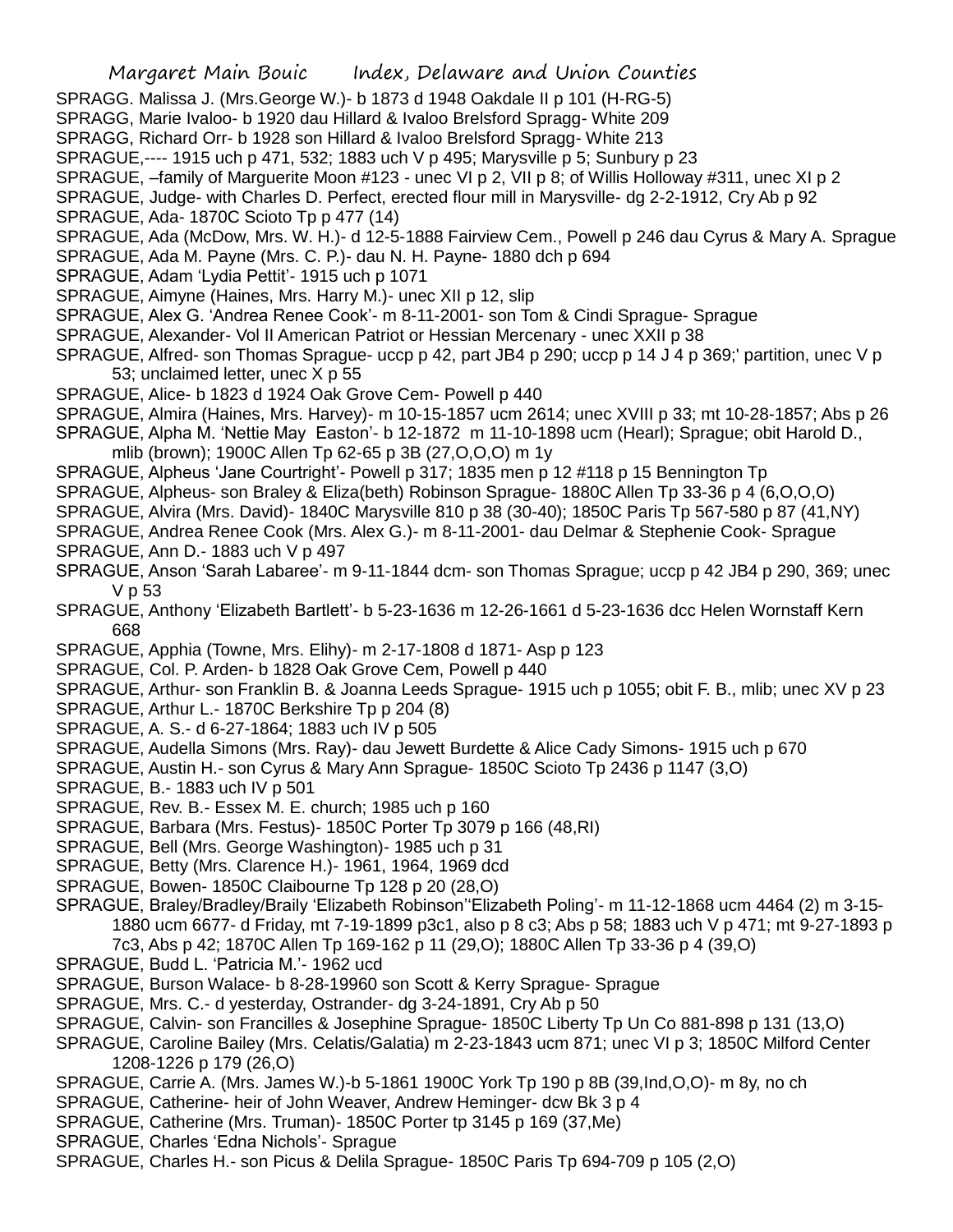- SPRAGUE, Charlotte- 1870C Porter Tp p 450 (72\*)
- SPRAGUE, Christiana Holland (Mrs. Edward)- dcc Helen Wornstaff Kern 2673
- SPRAGUE, Christine (Ciminello, Mrs.Louis C.)- dau Clinton C. & Ethel M. Johson Sprague- Sprague
- SPRAGUE, Christine (Metts, Mrs. -) dau Clinton C. & Shirley Mae Sprague- Sprague; 1959 (1) ucd
- SPRAGUE, Cindi (Mrs. Tom)- Sprague
- SPRAGUE, Cindy dau Rex & Jane Sprague- Sprague
- SPRAGUE, Clara E.- 1870C Berkshire Tp p 204 (11)
- SPRAGUE, Clara- dau F. B. & Joanna Leeds Sprague- 1915 uch p 1055
- SPRAGUE, Clarence A. 'Juanita'- b 11-4-1908 d 5-12-1997 (88) Forest Lawn Cem, Cols.- son Charles & Edna Nichols Sprague- Sprague
- SPRAGUE, Clarence P- son Judge Franklin B. & Joanna Leeds Sprague- 1915 uch p 1055; obit F. B., mlib; obit Joanna, mlib; unec XV p 23
- SPRAGUE, Clarence H. 'Betty'- 1961, 1964, 1969 dcd
- SPRAGUE, b 3-21-1881 Berkshire Tp son Clarence T. & Ada M. Payne Sprague- dcbirths
- SPRAGUE, Clarence P.- 1870C Berkshire Tp p 204 (18)
- SPRAGUE, Clarinda Wells Maine (Mrs. Elias)(Hunt, Mrs. William)- dau Jabish Breed & Freelove Edwards Maine- Asp 434
- SPRAGUE, Clinton C. "Jack"'Shirley'- d 2-11-1980 (49) son Clinton T. & Ethel M. Johnson Sprague- Sprague; 1959, 1962 ucd
- SPRAGUE, Clinton T. 'Ethel M. Johnson'- d 12-25-1980- Forest Grove Cem.- Sprague; 1949, 1959, 1962, 1967, 1971, 1973, 1975, 1977, 1979, 1981, 1983 ucd
- SPRAGUE, Clora A.- dau Jackson & Sophronia Sprague- 1850c Marysville 563-576 p 85 (7,O)
- SPRAGUE, Cornelius 'Elizabeth'- 1883 uch V p 678; 1915 uch p 510; 1850C Taylor Tp 1125-1143 p 167 (31,O)
- SPRAGUE, C. P. 'Ada M. Payne'- son Judge F. B. & Joanna Leeds Sprague- 1880 dch p 694; dg 8-25-1908, Cry Ab p 152 (Emmons Courter d at his home)
- SPRAGUE, Cynthia A. (Lyons, Mrs. Paul E.)- m 10-16-1988 dau Rex & Jane Sprague- Sprague
- SPRAGUE, Cynthia- dau Francilles & Josephine Sprague- 1850C Liberty Tp Un Co 881-898 p 131 (7,O)
- SPRAGUE, Cyrus 'Mary A. Reed'- b NY m 12-3-1846 d 11-14-1893 (86-8-29/20) Fairview Cem p 6, Powell P 296; son Hiram Sprague; dcdeaths; unec XVIII p 65; 1850C Scioto Tp 2436 p 147 (43,NY); 1870C Sc Tp p 477 (54\*); 1880C Scioto Tp 190 (73,York, York, York)
- SPRAGUE, David- 1883 uch III p 318
- SPRAGUE, David 'Alvira'- 1883 uch V p 15, 31, 54, 368; 1840C Marysville 810 p 38 (30-40), 1 f (30-40) 1m (5- 10); 1850C Paris Tp 57-580 p 87 (44)
- SPRAGUE, David 'Mini'- son Clarence A. & Juanita Sprague- Sprague
- SPRAGUE, David P.- uccp p 42, partition, estate of Thomas, 5-28-1850, 11-19-1850; JB 4 p 290
- SPRAGUE, David R.- appr, uccp p 34 JB 3 p 490; uccp p 44 JB 4 p 269; sec for sheriff Philip Snider 10-29-
- 1846, JB 3 p 490, uccp p 34; partition, unec V p 53, VII p 18, XI p 11. XV p 67, 69
- SPRAGUE, Delila (Mrs. Picus)- 1850C Paris Tp 694-709 p 105 (21,O)
- SPRAGUE, Diana M.- b 1828 d 1836 Oak Grove Cem, Powell p 440
- SPRAGUE,Diantha- dau Freeman & Permelia Sprague- 1850C Taylor Tp 1127-1145 p 169 (11,O)
- SPRAGUE, Diantha (Middleton, Mrs. Joseph)- m 10-15-1856 ucm 2465; unec VIII p 65; unec XVII p 71
- SPRAGUE, Don- son Charles & Edna Nichols Sprague- Sprague
- SPRAGUE, Donald- brother Howard B. Sprague- Sprague
- SPRAGUE, Donna- dau Harold D. & 1st wife Sprague- Sprague; obit Harold D. mlib (brown);
- SPRAGUE, Dorcas- dau Festus & Barbara Sprague- 1850C Porter Tp 2079 p 166 (14,O)
- SPRAGUE, D. R.- delinquent land- unec XIV p 35
- SPRAGUE, Dwight 'Olive M.'- d 1949- Sprague
- SPRAGUE, E. B.- 1883 uch IV p 509
- SPRAGUE, Ebeneres B.- 1850C Leesburg Tp 263-264 p 41 (25,O)
- SPRAGUE, Ebenezer- 1835 men p 32 #14 p 55 Harmony Tp
- SPRAGUE, Edith (Barnhart, Mrs. Marvin)- b 7-29-1918 m 1937 d 1-22-1986 (67) Union Cem, Cols- dau Alpha & Nettie May Easton Sprague- Sprague; obit Harold D., mlib (brown)
- SPRAGUE, Edna Nichols (Mrs. Charles)- Sprague
- SPRAGUE, Edward 'Christiana Holland'- d 1614- dcc Helen Wornstaff Kern 2672
- SPRAGUE, Edwin- son Festus & Barbara Sprague- 1850C Porter Tp 3079 p 166 (16,O)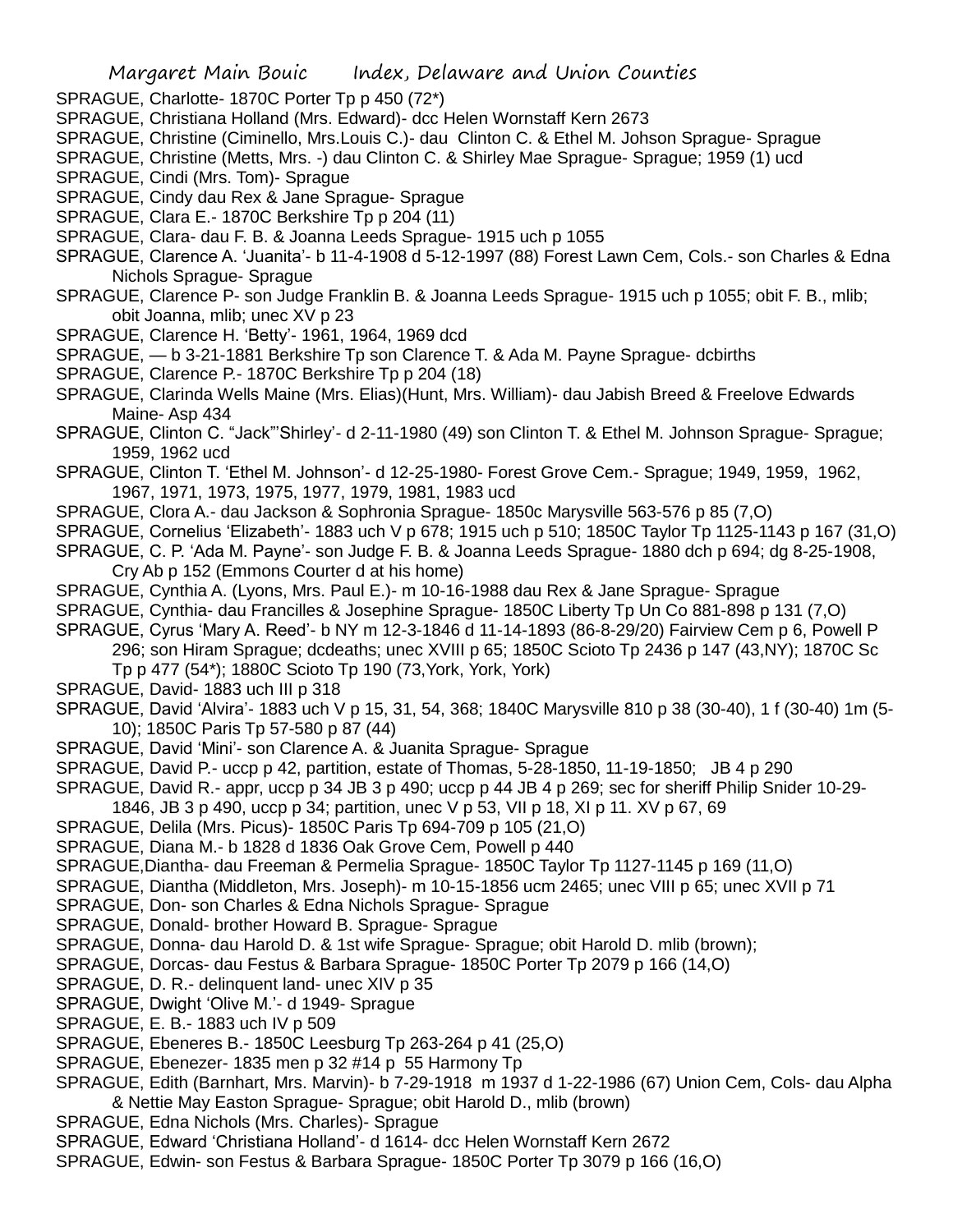- SPRAGUE, Eileen (Hill, Mrs.Ray J.)- m 7-4-1942- dau Harold D. & 1st wife Sprague- Sprague; obit Ray J., Sprague; obit Harold, mlib (brown);
- SPRAGUE, Elias 'Clarinda Wells Maine'- Asp (434)
- SPRAGUE, Eliza- 1870c Scioto Tp p 486 (14)
- SPRAGUE, Eliza- 1870C Scioto Tp p 486 (40)
- SPRAGUE, Eliza(beth) Robinson (Mrs. Braley)- m 11-12-1868 ucm 4466; 1870C Allen Tp 169-162 p 11 (23,Canada); 1880C Allen Tp 33-36 p 4 (44,O)
- SPRAGUE, Eliza- heir of Thomas Sprague- 5-28-1850, 11-19-1850 uccp p 42 JB4, p 300, 369; unec V p 53 SPRAGUE, Elizabeth- b 1836 Va d 6-13-1911 (75) Oakdale 2392 (70F) I p 119/7 (F-R5-2)
- SPRAGUE, Elizabeth Bartlett (Mrs. Anthony)- m 12-26-1661 d 2-7-1712 dau Robert & Mary Warren Bartlettdcc Helen Wornstaff Kern 669
- SPRAGUE, Elizabeth (Mrs. Cornelius)- 1850C Taylor Tp 1125-1143 (25,O); 1900C Allen Tp 107-111 p 5B(64,O,Va,Ps)
- SPRAGUE, Elizabeth- dau Francilles & Josephine Sprague- 1850c Liberty Tp Un Co 881-898 p 132 (9,O)
- SPRAGUE, Elizabeth L. (Mrs. )- sister May Underwood- 1910C Allen Tp 66-67 p 3A (72,O,Va,Pa)
- SPRAGUE, Elizabeth Overfield ( Poling, Mrs. Jonathan) (Mrs. Braley)- m 3-15-1880 ucm 6677 d age 74, obit, mlib; obit 6-14-1911, mlib; mt 12-24-1890 p1c3; Abs p 42; mt 8-29-1900 p5c1 Abs p 14
- SPRAGUE. —(Mrs. Braley)- sister-in-law of Benjamin Underwood- mt 1-3-1906 p5c2, Abs p 1
- SPRAGUE, Elizabeth Robinson(Mrs. Braley)- mother of Laura Mae- mt 9-27-1893 p7c3, Abs p 42
- SPRAGUE, Elizabeth (Sherman, Mrs. )(Mrs. Joseph)- m 2-14-1829 dcga p 46, Del Pat & Fr Chron
- SPRAGUE, Elizabeth- dau Thomas Sprague- uccp p 42, 44, 5-28-1850, 11-19-1850; partition JB 4 p 290, 369
- SPRAGUE, Elizabeth (Mrs. Thomas)- partition, unec V p 53
- SPRAGUE, Ella Lucille (Mrs. Howard B.)- Sprague
- SPRAGUE, Ellen- 1870C Scioto Tp p 477 (14)
- SPRAGUE, Ellen- 1870C Scioto Tp p 486 (18)
- SPRAGUE, Ellen- b 1868 d 1945 Our Lady of Lourdes Cem, lptw p 54
- SPRAGUE, Embrey E.-b 3-1871 son Bradley & Elizabeth Robinson Sprague- 1880C Allen Tp 33-35 p 4
- (8,O,O,O); 1900C Allen Tp 107-111 p 5B (29,O,O,O)
- SPRAGUE, Emery- b 3-13-1871 mt 1-17-1938 son Mr. & Mrs. Bradley Sprague- not m.- North Lewisburg Cemobit mlib
- SPRAGUE, Emily (Culver, Mrs. Ozias) m 1829; mt 4-6-1904 p2c2; Abs p 10
- SPRAGUE, Emily- dau Festus & Barbara Sprague- 1850C Porter Tp 3079 p 166 (12,O)
- SPRAGUE, Emily- dau Freeman & Parmelia Sprague- 1850C Taylor Tp 1127-1145 p 169 (3,O)
- SPRAGUE, Emily (Gratex, Mrs. Francis M.)- m 1-11-1859 dcm
- SPRAGUE, Emma (Frantz, Mrs. Francis Marion)- m 3-23-1891 ucm (Hearl)
- SPRAGUE, Emma- granddau Isaiah & Sarah Sprague- Broadway SS (14) unec III p 3; 1880C Taylor Tp 93-94 p 9 (12,O,O,O)
- SPRAGUE, Eranna- dau Picus & Delila Sprague- 1850C Paris Tp 694-709 p 102 (4,O)
- SPRAGUE, Ernestine (Mrs. Paul F.)- 1961, 1964, 1969, 1971 dcd
- SPRAGUE, Ester C.- b 8-1899 dau Alpha & Nettie May Easton Sprague- 1900C Allen Tp 62-65 p 313  $(9/12, 0, 0, 0)$
- SPRAGUE, Esther- dau Freeman & Permelia Sprague- 1850C Taylor Tp 1127-1145 p 169 (5,O)
- SPRAGUE, Ethel Marie Johnson (Mrs. Clinton T.)- b 5-10-1911 d 2-19-1991 (79) Forest Grove Cem- dau Clyde & Stella Bixler Johnson- Sprague; 1959, 1962, 1967, 1971, 1973, 1975, 1977, 1979, 1981, 1983 ucd
- SPRAGUE, Etta E.- d 3-13-1877 (19y11d) Fairview Cem p 6; Powell p 246
- SPRAGUE, Etta (Keyes, Mrs. Orville)- m 11-27-1890 ucm (Hearl)
- SPRAGUE, Eva (Guest, Mrs. )- b 1902 d 1962 Oakdale II p 84 (H-R18-5)
- SPRAGUE, Eveline- dau Festus & Barbara Sprague- 1850C Porter Tp 3079 p 166 (22,O)
- SPRAGUE, Festus 'Barbara'- Pabst 6 p 37, 43; 1880 dch p 202, 576, 578, 579; 1908 dch p 81, 88, 479, 480; ; 1976 dch p 118; 1850C Porter Tp 3079 p 166 (47,NY)
- SPRAGUE, Festus- son Festus & Barbara Sprague- Sunbury p 149; 1835 men p 51 #76 p 93, Porter Tp ; 1850C Porter Tp 3079 p 166 (19,O)
- SPRAGUE, Florida M. Kistler (Mrs. Dr. W. V.)- dau Dr. Henry B. & Edith Dell McLaughlin Kistler- 1908 dch p 895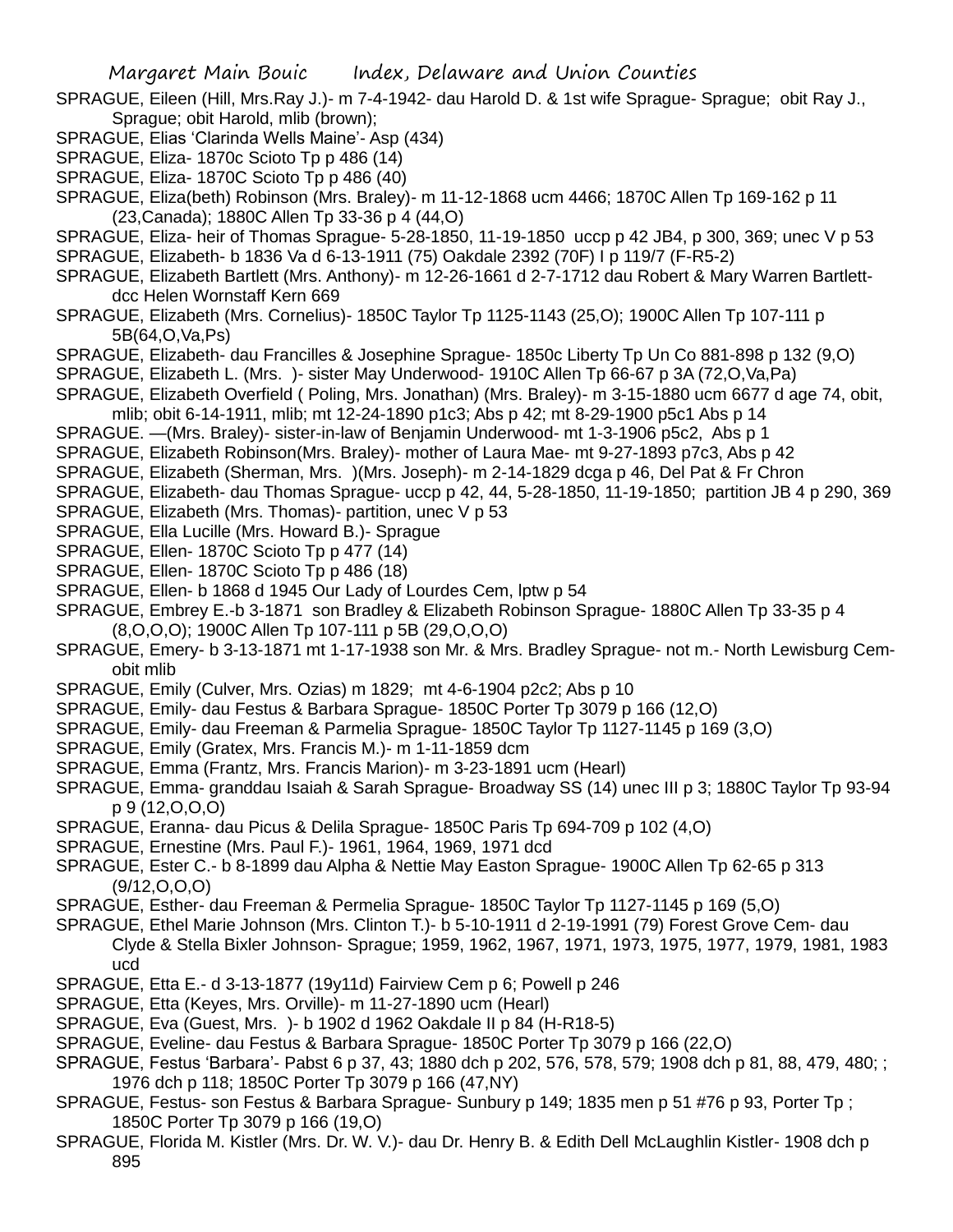SPRAGUE, Francilles 'Josephine'- 1850C Liberty Tp Un Cp 861-898 p 131 (36,NH)

- SPRAGUE, —(Mrs. Frank)- dau of Benjamin Casteel- dg 2-5-1897, Cry Ab p 103
- SPRAGUE, Frank P.- 1915 uch p 1055
- SPRAGUE, Franklin B.,Judge 'Joanna Leeds'- b 7-16-1825 d 2-7-1895 (69) Delaware Cem; dg 8-9-1895, Cry Ab p 33- son Pardon & Mary Meeker Sprague d (69y6m21d) obit, mlib; mt 1-16-1889 Abs p 5; 1880 dch p 217, 643, 694; 1908 dch p 102, 103, 299, 406, 410, 434; dumch p 411; 1915 uch p 599, 1055; Powell p 45; Pabst Pion I p 133; Powers p 252; Memorial, dg 2-26-1895, Cry Ab p 10; unec XV p 23; 1850C Berkshire Tp 201 p 21 (24,O)
- SPRAGUE, (Culver, Mrs. H. L.)- dau Judge Franklin B.- obit Franklin B., mlib; obit Joanna, mlib; unec XV p 23
- SPRAGUE, ---(Young, Mrs. Williard A.)-dau Judge Franklin B., obit Franklin B., mib;unec XV p 23
- SPRAGUE, —(Beightler, Mrs. Will P.)- dau Franklin B., obit Judge Franklin B., mlib; obit Joanna, mlib; unec XV p 23
- SPRAGUE, Franklin M.- son Franklin & Joanna Leeds Sprague- 1850C Berkshire Tp 201 p 21 (1,O)
- SPRAGUE. Franklin- 1870C Berkshire Tp p 204 (44\*)
- SPRAGUE, Frank P.- 1870C Berkshire Tp p 204 (21)
- SPRAGUE, Frank P.- son Franklin B. & Joanna R. Leed Sprague- obit, Franklin B., mlib; obit Joanna, mlib; hadc p 110 (1900Scioto Tp); unec XV p 23
- SPRAGUE, Fred son Lucinda Beard- 1910C Taylor Tp 147-153 p 6B (24,O,O,O)
- SPRAGUE, Freeman 'Parmelia'- lptw p 5, Baughan Cem- 1850C Taylor Tp 1127-1145 p 167 (41,NH)
- SPRAGUE, Galatia 'Caroline Bailey'- 2-23-1843 ucm 871; 1883 uch V p 197; unec VI p 2; 1850C Milford Center, Union Tp 1208-1226 p 179 (26,O); unec XIV p 5
- SPRAGUE, George- son Truman & Catherine Sprague- 1850C Porter Tp 3145 p 169 (3,O)
- SPRAGUE, George W. 'Bell Conklin' 'Malissa Conklin'- b 4-4-1867; 1985 uch p 31 (Spragg)- son Adam & Lydia Pettit Spragg- H. Conklin 1,2; 1915 uch p 730, 1071
- SPRAGUE, Gladys Irene Rabold (Mrs. Julius Victor)- b 2-17-1899 m 1-18-1930 dau Franklin Jacob & Clara Lavina Gebhart Rabold- Weiser p 715
- SPRAGUE, Gordon- 1908 dch p 243
- SPRAGUE, Hannah E.- d 4-19-1852 (4y6m) Baughan Cem- lptw p 5 dau Freeman & Pamelia
- SPRAGUE, Hannah F. (Mrs. James)- 1880C Liberty Tp Un Cp 160-164 p 17 (24,O,O,O)
- SPRAGUE, Hardin- 18698 wsc p 1; Pabst 8 p 12
- SPRAGUE, Harold D. 'Ruth L. Roberts'- b 6-3-1901 m 1964 d 3-11-1970 (68) Claibourne Cem son Alpha & Nettie May Easton Sprague- Sprague; obit, mlib (brown); 1967 ucd
- SPRAGUE, Harold- son Harold D. & 1st wife Sprague- obit Harold, mlib (brown)
- SPRAGUE, Harriet- 1870c Berkshire Tp p 204 (1m)
- SPRAGUE, Harry 'Pearl Mae Cowgill'- Sprague
- SPRAGUE, Helen Doulan (Mrs. )- dau Daniel & Johanna Kelley Doulan- mt 2-12-1902 p2c3, Abs p 4
- SPRAGUE, Henry Clay- son Thomas Sprague- uccp p 42, JB4 p 290; uccp p 44, JB4 p 36; unec V p 53
- SPRAGUE. W. Harvie- d 3-26-1867 (19-6-17) Fairview Cem p 6, Powell p 246; son C. & M. A. Sprague
- SPRAGUE, Howard B. 'Ella Lucille'- d 1-10-1970 (81) Pleasant Hill Cem- Sprague
- SPRAGUE, H, S,.- 1883 uch IV p 504
- SPRAGUE, Huldah (Kees, Mrs. Aaron B.)- m 1865 dau Alpheus & Jane Courtright Sprague- Powell p 317
- SPRAGUE, I. N.- d Thursday, Broadway, mt 12-9-1885, Abs p 18
- SPRAGUE, Inez (Shato, Mrs. James)- dau Alpha & Nettie May Easton Sprague- Sprague; obit Harold D., mlib (brown)
- SPRAGUE, Isaiah 'Sarah'- ped B. Holloway #123 14, unec VIII p 34; 1880C Taylor Tp 93-94 p 9 (59,O,NJ,Pa)
- SPRAGUE, Jack- d 1980 son Clinton T. & Ethel M. Johnson Sprague- Sprague
- SPRAGUE, Jack L.- Berlin Tp- 1980 dcd
- SPRAGUE, Jackson- uccp p 12, dg JB1 p 235
- SPRAGUE, Jackson, chose Cyprian Lee as guardian d 6-8-1835, JB 1 p 235; uccp p 12
- SPRAGUE, Jackson C. 'Sophronia Rose'- b 1816 m 10-26-1837 ucm 456 d 4-1-1893; mt 4-12-1893 p 1, Abs p 36; 1915 uch p 139, 361; 1883 uch III p 404, 408, 411, V p 32; unec III p 30; 45; 1850C Marysville 556-576 p 85 (33,O)
- SPRAGUE, Jackson G.- "Log Cabin Song" mt 9-15-1886, 9-22-1886 7 c 3,4; Abs p 28; unec XVIII p 65, Auditor SPRAGUE, James- 1835 men p 12 #110 p 15 Bennington Tp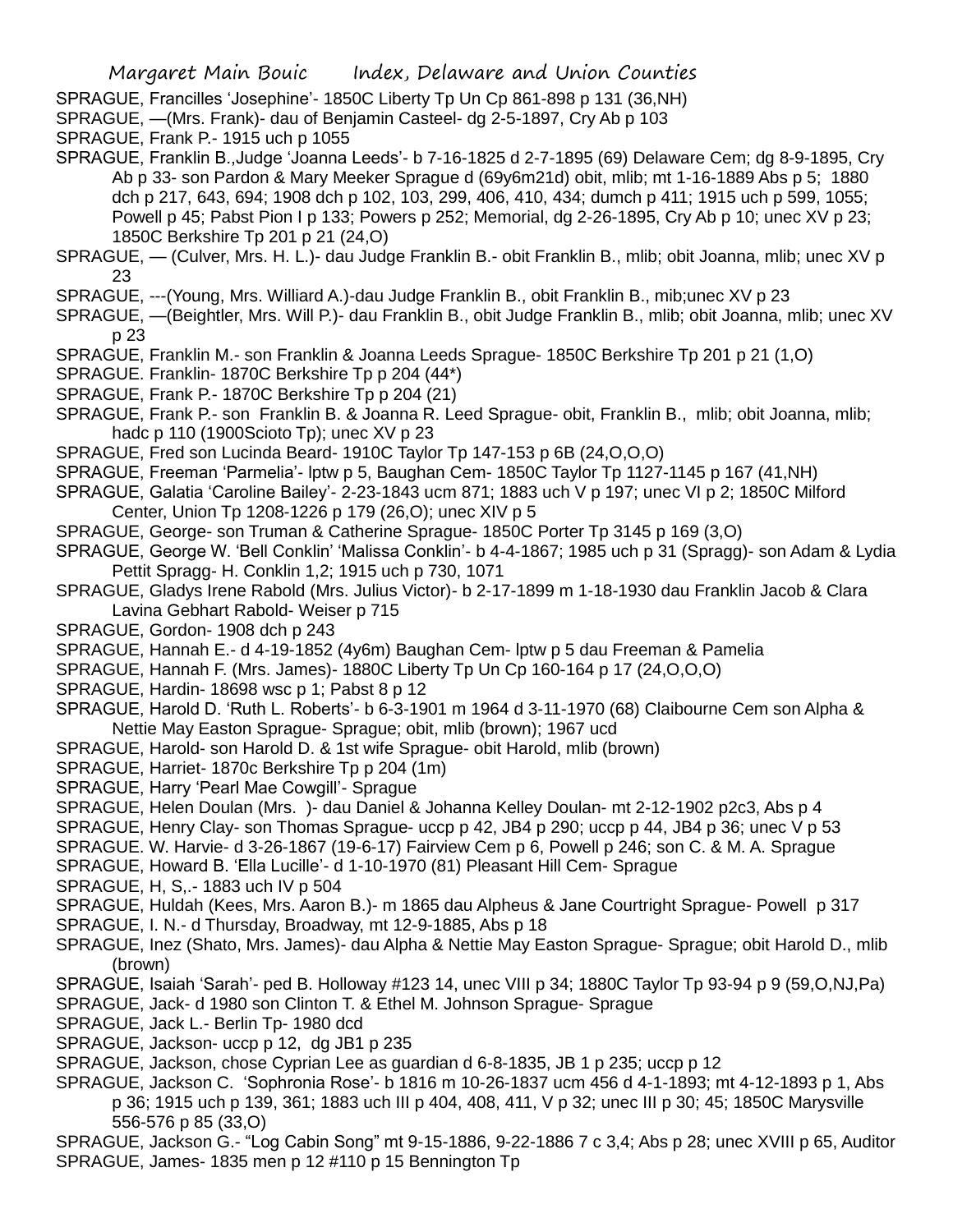- SPRAGUE, James D.- 1915 uch p 510; 1883 uch V p 678
- SPRAGUE, James Erwin Cornelius- Taylor Tp, 1851; unec XI p 56, 57
- SPRAGUE, James- son Freeman & Parmelia Sprague -1850C Taylor Tp 1127-1145 p 167 (18,O)
- SPRAGUE, James 'Hannah'- 1880C Liberty Tp Un Co 160-163 p 17 (29,O,Va,Va)
- SPRAGUE, James H.- son Jackson & Sophronia Sprague- 1850C Marysville 563-576 p 85 (4,O)
- SPRAGUE, James K.- son Picus & Delila Sprague- 1850C Paris Tp 694-709 p 105 (6,O)
- SPRAGUE, James 'Nancy Jane Middleton'- m 9-18-1856 ucm 2460; unec VIII p 65. XVII p 71
- SPRAGUE, James W. 'Carrie A.- son Nancy Sprague- 1870C York Tp 140-137 p 18 (7,O); 1900C York Tp 190 p 8B (37) m 9y
- SPRAGUE, Jane Courtright (Mrs. Alpheus)- Powell p 317
- SPRAGUE, Jane (Gunn, Mrs. Tyler S.)- m 7-21-1853 ucm 1977; unec VIII p 10, XV p 39
- SPRAGUE, Jane (Mrs. John)- 1850C Paris Tp 693-708 p 105 (22,O)
- SPRAGUE, Jane (Michaels, Mrs. J. F.)- m 11-3-1864 ucm 3634
- SPRAGUE, Jane Smith (Mrs. John)- m 12-31-1844 ucm 1012, unec VI p 16, XI p 15. XXI p 40
- SPRAGUE, Jane (Mrs. Rex)- Sprague
- SPRAGUE, Janna- 1870C Berkshire Tp p 204 (38)
- SPRAGUE, J. B.- 1840C Marysville 834 1m (20-30), 1f (15-20)
- SPRAGUE, Jennie (Bell, Mrs. )- dau Clarence A. & Juanita Sprague- Sprague
- SPRAGYE, J. G.- Marysville & Plank R & Co, unec IV p 59, XI p 67
- SPRAGUE, J. H.- county temperance meeting- unec III p 45
- SPRAGUE, Joanna/Josie M. (Beightler, Mrs. William Peter)- b 1870 Delaware Co d 1955 Oakdale II p 27 (G-R1-6); dau Franklin B. & Joanna Leeds Sprague- 1915 uch p 1055; 1900C Marysville 104-109 p 4B (30,O,O,O) m 10y, 3 ch
- SPRAGUE, Joanna R. Leeds (Mrs. Franklin B)- b 2-1832 m 1848 d 6-11-1902 (70-8-22); obit mlib; 1915 uch p 1055; 1900C Marysville 3rd ward 104-109 p 4B (68,O,NJ,O) wid, 6 ch, 5 living
- SPRAGUE, Joanna- 1850C Berkshire Tp 201 p 21 (19,O)
- SPRAGUE, John- unclaimed letter, unec II p 46
- SPRAGUE, John- d 2-16-1853, mt 2-2-1853 Abs p 50 shot in thigh, intended for turkey
- SPRAGUE, John 'Jane'- 1850C Paris Tp 683-708 p 105 (38,O)
- SPRAGUE, John 'Jane Smith'- m 12-31-1844 ucm 1012- unec VI p 16, XI p 15. XXI p 40
- SPRAGUE, John 'Ruth Randall'- Maugans Anc p 112
- SPRAGUE, Joseph- 1820C Union Tp 128 (26-45); 1915 uch p 510; ; unec VII p 44; 1883 uch V p 678
- SPRAGUE, Joseph 'Mrs. Elizabeth Sherman'- m 2-14-1829, dcga p 46 Del Pat & Fr Chron
- SPRAGUE, Joseph 'Polly'- 1850C Taylor Tp 1125-1143 p 167 (68,NH)
- SPRAGUE, Josephine- b 1887 d 1910 Our Lady of Lourdes Cem, lptw p 52
- SPRAGUE, Josephine (Mrs. Francilles)- 1850c Liberty Tp Un Co 881-898 p 131 (36,Vt)
- SPRAGUE, Josie (Beightler, Mrs. W. P.) dau Judge Sprague m last week- mt 4-30-1890 p5c2, Abs p
- SPRAGUE, Juanita (Mrs. Clarence A.)- Sprague
- SPRAGUE, Julius Victor 'Gladys Irene Rabold'- b 4-29-1895 m 1-18-1930- Weiser p 716
- SPRAGUE, Kathleen- dau Clinton C. & Shirley Mae Sprague- Sprague
- SPRAGUE, Kerry (Mrs. Scott)- Sprague

11

- SPRAGUE, Laura M.- d (19) mt 9-27-1893 p7c3; Abs p 42- dau Braily & Elizabeth Robinson Sprague- 1880C Allen Tp 33-36 p 4 (5,O,O,O)
- SPRAGUE, Loretta V.- b 12-1869 dau Bradley & Eliza Sprague- 1870C Allen Tp 169-162 p 11 (6/12,O); 1880C Allen Tp 33-36 p 4 (10,O,O,O)
- SPRAGUE, Louisa- dau Francilles & Josephine Sprague- 1850C Liberty Tp Un Co 881-898 p 131 (1,O)
- SPRAGUE, Lucinda (Beard, Mrs. Oliver J.)- b 1862 m 10-29-1891 ucm (Hearl)- dau Isaiah & Sarah Spragueped B. Holloway #123; 7, unec VIII p 33; 1985 uch p 75, 76
- SPRAGUE, Lucinda- dau Festus & Barbara Sprague- 1850c Porter Tp 3079 p 166 (24,O)
- SPRAGUE, Lucinda- dau Isaiah & Sarah Sprague- 1880C Taylor tp 93-94 p 9 (18,O,O,O)
- SPRAGUE, Lucinda R.- dau Jackson & Sophronia Rose Sprague- 1850c Marysville 563-576 p 85 (2,O)
- SPRAGUE, Lucy- unec V p 53
- SPRAGUE, Lucy- 1850C Paris Tp 692-707 p 105 (63,NY)
- SPRAGYE, Lucy- partition, unec V p 53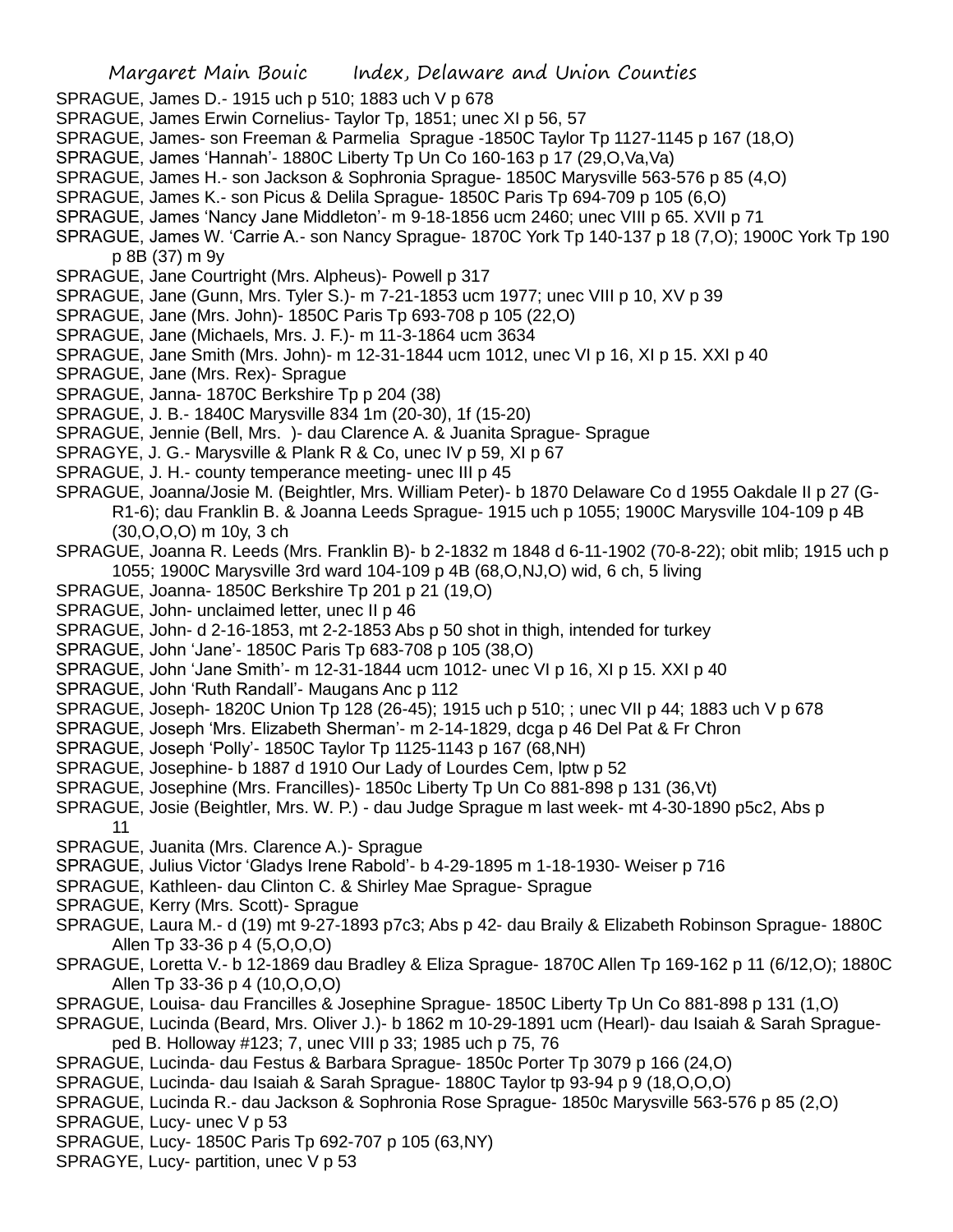- SPRAGUE, Lucy (Alexander, Mrs. William Washington Clement)- 1915 uch p 1020
- SPRAGUE, Lucy- dau Lucy Sprague- 1850C Paris Tp 692-702 p 105 (19,O)
- SPRAGUE, Lucy P.- dau John & Jane Sprague- 1850C Paris Tp 692-702 p 105 (4,O)
- SPRAGUE, Lucy (Mrs. Thomas S.)- partition, unec V p 53
- SPRAGUE, Lydia Pettit (Mrs. Adam)- 1915 uch p 1017
- SPRAGUE, Maggie G.- dau James & Hannah Sprague- 1880C Liberty Tp Un Co 160 -164 p 17 (2,O,O,O)
- SPRAGUE, Malissa Conklin (Mrs.George W.)- dau Henry & Eleanor May Conklin- 1915 uch p 730, 1017; H. Conklin 1,2; 1985 uch p 31
- SPRAGUE, family of Marguerite Moon #123, unec V p 14
- SPRAGUE, Martha (Evans, Mrs. Dr. Owen Hugh)- Marysville p 41, 44
- SPRAGUE, Martha Jane (Brady, Mrs. Joseph E.)- dau Clinton Tp & Ethel M. Johnson Sprague- Sprague SPRAGUE, Martha K.- dau Nathaniel Sprague- 1880c Scioto Tp 348 (20,O,York,Md)
- SPRAGUE/SPREGGUE, Martha Walling (Mrs. Nathaniel W.)- m 11-23-1842 dcm d 3-26-1895 Scioto Tp ; dau John & Kisiah Brown Wolling; dcdeaths; 1850C Concord Tp 2075 p 125 (25,O): 1880C Scioto Tp 348 (55,O,Md,Md)
- SPRAGUE, Marvin (Gene) son Harold D. &1st wife Sprague- Sprague; obit mlib (brown)
- SPRAGUE, Mary A. Kezertee (Mrs. Henry)- b 3-24-1818 d Friday (87) mt 5-24-1905, p6c2, Abs p 15, mt 5-24- 1905 p6c2 Abs p 15
- SPRAGUE, Mary Ann (Jennings, Mrs. Wilson)- m 3-5-1863 dcm
- SPRAGUE, Mary Ann- dau Truman & Catharine Sprague- 1850C Porter tp 3145 p 169 (12.0)
- SPRAGUE, Mary D.- 1870C Berkshire Tp p 204 (14)
- SPRAGUE, Mary D. (Colver, Mrs. Henry S.)- m 1876 dau Judge Franklin B. & Joanna Leeds Sprague- dumch p 411; 1915 uch p 1055
- SPRAGUE, Mary Diana- b 2-4-1879 Berkshire Tp dau C. P. & Ada M. Payne Sprague- dcbirths; 1880 dch p 694
- SPRAGUE, Mary Jane- d 10-1824 infant dau of Pardon Sprague- dcga p 26, Del Pat & Fran Ch
- SPRAGUE, Mary L.- b 1858 d 1938 Fairview Cem p 12
- SPRAGUE, Mary Meeker (Mrs. Pardon)(Bennett, Mrs. )(Prince, Mrs. ) b 4-1799 Pa, m(2) 3-1824 d Saturday (89) ; mt 1-16-1889, Abs p 5- dau Forest Meeker- obit Franklin B., mlib; 1880 dch p 643; dcga p 223, 44 Del Pat & Frank Chron; mt 1–16-1889, Abs p 5; unec XV p 23
- SPRAGUE, Mary (Prince, Mrs. Joseph)- m 1-1-1845 dcm
- SPRAGUE, Mary Reed (Mrs. Cyrus)- m 112-3-1846 dcm d 3-22-1891 (65-3-5) Fairview Cem p 76; Powell p 246; dcdeaths; 1850C Scioto Tp 2436 p 147 (24,O); 1870C Sc Tp p 477 (46)
- SPRAGUE, Mary (Mrs. Richard)- dcc Helen Wornstaff Kern 335
- SPRAGUE, Melissa- 1850C Porter Tp 3075 p 166 (44,NY)
- SPRAGUE, Melissa J.- dau Galatia & Caroline Bailey Sprague- 1850C Milford Center, Union Tp 1200-1226 p 179 (6,O)
- SPRAGUE, Mercy- 1850C Porter Tp 3075 p 166 (79,RI)
- SPRAGUE, Mernada- ch Festus & Barbara Sprague- 1850C Porter Tp 3079 p 166 (9,O)
- SPRAGUE, Michael- son Budd L. & Patricia M. Sprague- 1962 (4) ucd
- SPRAGUE, Millicent Eames (Mrs. William)- d 2-1695/6 dau Anthony Eames- dcc Helen Wornstaff Kern 1337
- SPRAGUE, Mini (Mrs. David)- Sprague
- SPRAGUE, Miranda (Murphy, Mrs. George)- lic 4-22-1863 ucm 3436; unec XX p 66
- SPRAGUE, Nancy H. (Phillips, Mrs. George E.)- dau Adam & Lydia Pettit Spragg- 1915 uch p 1017
- SPRAGUE, Nancy Jane (Mrs. James)(Middleton, Mrs.)- b 6-1837 m 9–15-1856 ucm 2460, m 9-18-1858 ucm
	- (Hearl) ; unec VIII p 65, XVII p 71; 1870C York Tp 140-137 p 18 (32,O); 1900C York Tp 190 p 8B (62,O,pa,Pa) wid 6 ch, 1 living
- SPRAGUE, Nancy (Middleton, Mrs. Morgan L.)- m 3-4-1871 ucm 4887
- SPRAGUE, Nathaniel Walstine 'Martha Walling'- m 11-23-1842 dcm d 4-21-1888 (68-10-29) Bokescreek Cem p 59; unec XVIII p 65; 1850C Concord Tp 2075 p 125 (31,NY); 1880C Scioto Tp 348 (61,York, York, York)
- SPRAGUE, Nettie May Easton (Mrs. Alpha M) b 7-1880 m 11-10- 1898 ucm (Hearl); Sprague ; obit Harold D., mlib (brown); 1900C Allen Tp 62-65 p 3B (19,O,O,O) m 1y, 1c, 1 living
- SPRAGUE, Noah- d 8-29-1844 (1-9-4)- Baughan Cem, lptw p 5 son Freeman & Pamelia Sprague SPRAGUE, Olive (Burson, Mrs. Albert L.)- m 12-21-1854 ucm 2212; unec V p 9, VIII p 9, XVII p 71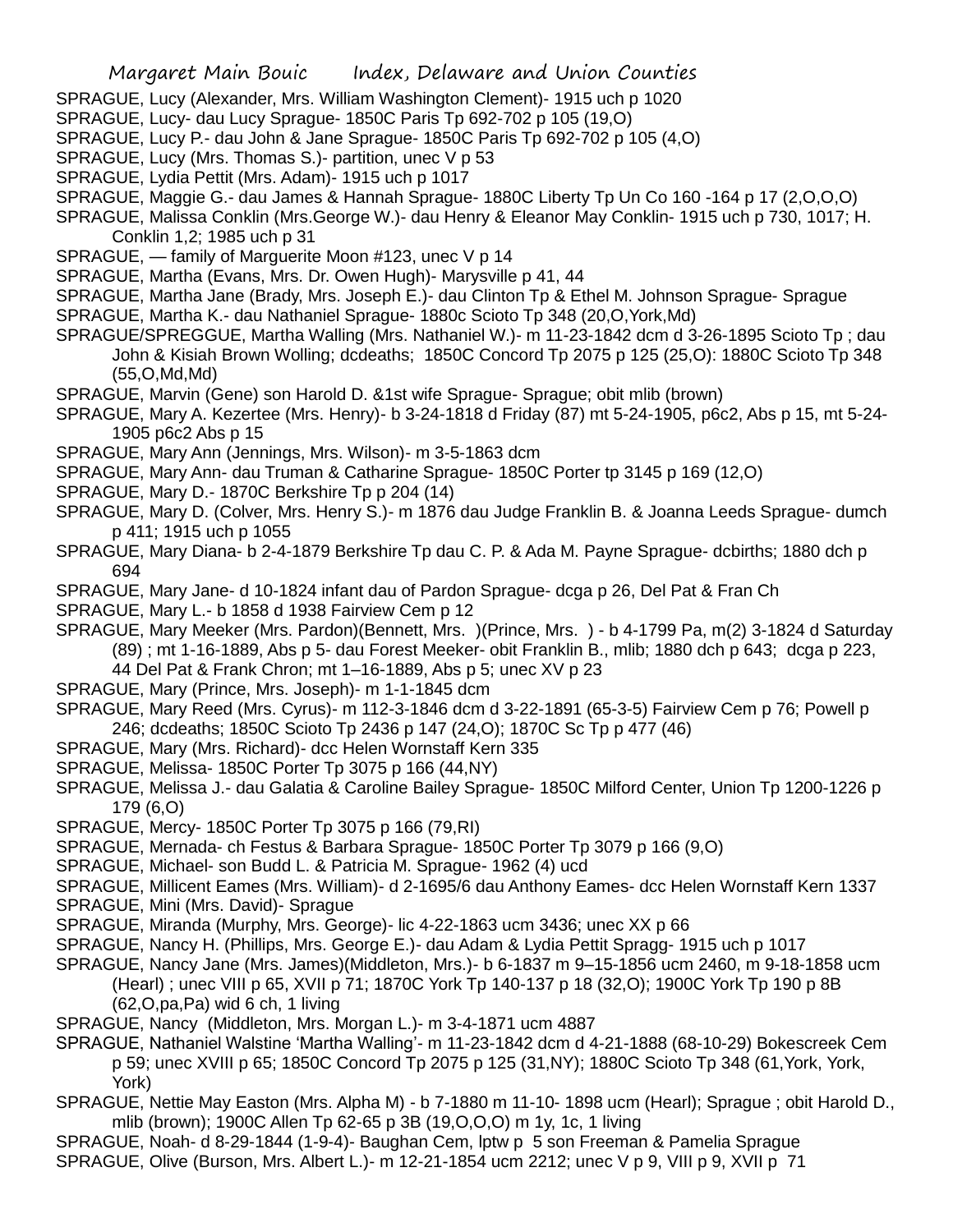- SPRAGUE, Olive- dau Francilles & Josephine Sprague- 1850C Liberty Tp Un Co 881-898 p 131 (11,O)
- SPRAGUE, Olive M. (Mrs. Dwight)- d 8-13-1982 (81) Conn. cremated- Sprague
- SPRAGUE, Opal (Dutton, Mrs. Melvin)- dau Alpha M.. & Nettie May Easton Sprague- Sprague; obit Harold D., mlib (brown)
- SPRAGUE, Orren C.- b 5-21-1866 query by Bonnie Simmons- unec XIII p 22
- SPRAGUE, Osias- son freeman & Parmelia Sprague- 1850C Taylor Tp 1127-1145 p 167 (13,O)
- SPRAGUE, Otho 'Anna Whitlatch'- son Adam & Lydia pettit Spragg- 1915 uch p 1017
- SPRAGUE, Pardon B. 'Mary Meeker''Sophia';- d 6-1828 (about 40); m(2) 3-1824obit Franklin B., mlib; ffd p 6; wsc Grah p 114, 15; 1880 dch p 212-319, 327, 395, 411, 643; 1908 dch p 82, 83, 87, 88, 109. 110, 381; 1976 dch p 12, 54; Pabst 1 p 4; Pabst Pion II p 255; ; dcga p 22, 30, 43, 44, 123, Del Pat & Fran Chron; mt 1-16-1889, Abs p 5; dg 7-15-1910, Cry Ab p 138; dg 8-9-1895, Cry Ab p 33; unec XV p 23
- SPRAGUE, Parmelia (Mrs. Freeman)- Baughan Cem, lptw p 5;1850C Taylor Tp 1127-1145 p 167 (26,O);
- SPRAGUE, Patricia M. (Mrs. Budd L.)- 1962 ucd
- SPRAGUE, Paul F.- 1961, 1964 dcd
- SPRAGUE, Paul F. 'Ernestine'- 1961, 1964, 1969, 1971 dcd
- SPRAGUE, Pearl Mae Cowgill (Mrs. Harry)- b 5-5-1900 d 1-12-1990 -Cedar Point Cem, Sidney- dau John & Theodosia Cowgill- Sprague
- SPRAGUE, Perus S./Piers- uccp p 44 JB 4 p 369, uccp p 42 JB 4 p 290; unec VII p 18
- SPRAGUE, Picus 'Delila'- 1850C Paris Tp 694-709 p 105 (31,O)
- SPRAGUE, Polly (Mrs. Joseph) 1850C Taylor Tp 1125-1143 p 167 (73,NH)
- SPRAGUE, Raymond- son Howard B. & Ella Lucille Sprague- Sprague
- SPRAGUE, Renselear- consent for Olive, unec V p 9
- SPRAGUE, Rex 'Jane'- son Clarence A. & Juanita Sprague- Sprague
- SPRAGUE, Richard 'Mary'- b 4-10-1685 son Elizabeth bartlett- dcc Helen Wronstaff Kern 334
- SPRAGUE, R. J.- temperance speaker- unec XII p 55
- SPRAGUE, Rosamond F. (Green, Mrs. William)- m 4-2-1848 dcm
- SPRAGUE, Roy 'Audella Simone'- 1915 uch p 670
- SPRAGUE, R. T.- unec XII p 6, 22, 23, 56
- SPRAGUE, Rufus- d 8-14-1823 dcga p 20 Del Pat & Franklin Chronicle
- SPRAGUE, Ruth L. Roberts (Mrs. Harold D.)- m 1964- obit Harold, mlib (brown); 1967, 1973, 1975, 1979, 1981, 1983 ucd
- SPRAGUE, Ruth Randall (Mrs. John)- dau William & Hannah Randall- Maugans Anc p 112
- SPRAGUE, Ruthella (Snyder, Mrs. )- dau Howard B. & Ella Lucille Sprague- Sprague
- SPRAGUE, Sabrina- dau Francilles & Josephine Sprague- 1850c Liberty Tp Un Co 881-898 p 131 (4,O)
- SPRAGUE, Sandra (Reed, Mrs. )- dau Clinton G. & Shirley Mae Sprague- Sprague; 1962 (11)
- SPRAGUE, Sarah- unclaimed letter 1839- unec XVII p 64
- SPRAGUE, Sarah Alice (Tilton, Mrs. )- dau Howard b. & Ella Lucille Sprague- Sprague
- SPRAGUE, Sarah (Anderson, Mrs. John)- m 3-2-1841 ucm 705; unec V p 38
- SPRAGUE, Sarah (Mrs. Isaiah)- 1880C Taylor Tp 93-94 p 9 (58,O,Pa,Pa)
- SPRAGUE, Sarah J. (Porter, Mrs. William)- m 4-10-1873 ucm 5251
- SPRAGUE, Sarah Labaree (Mrs. Anson)- m 9-11-1844 dcm
- SPRAGUE, Scott 'Kerry'- son Rex & Jane Sprague- Sprague
- SPRAGUE, Shirley- dau Clinton C. & Shirley Sprague- 1962 (3) ucd
- SPRAGUE, Shirley Mae (Mrs. Clinton C.)- Sprague; 1959, 1962 ucd
- SPRAGUE, Sophia (Mrs. Pardon)- b 1788 d 1823-Oak Grove Cem- Powell p 440- dcga p 22, Del Pat & Fr **Chron**
- SPRAGUE, Sophronia Rose (Mrs. Jackson)- m 10-26-1837 ucm 456; unec III p 30; 1850C Marysville 563-576 p 85 (30,O)
- SPRAGUE, Stephen 1820C Bennington Tp; 1835 men p 12 #119 p 15 Bennington Tp
- SPRAGUE, S. W.- 1883 uch IV p 509
- SPRAGUE, Thomas- 1840C Paris Tp 964 p 43 (50-60)k 1f (50-60), 1m (15-20)k 1f (15-20), 2m (10-15), 1 f (5- 10)
- SPRAGUE, Thomas- uccp p 42 estate JB 4 p 290, 367; uccp p 44, estate
- SPRAGUE. Thomas- father of Mary A. Kezertee- mt 5-24-1905, p6c2, Ab sp 15
- SPRAGUE, Thomas S. 'Lucy'- partition- unec V p 53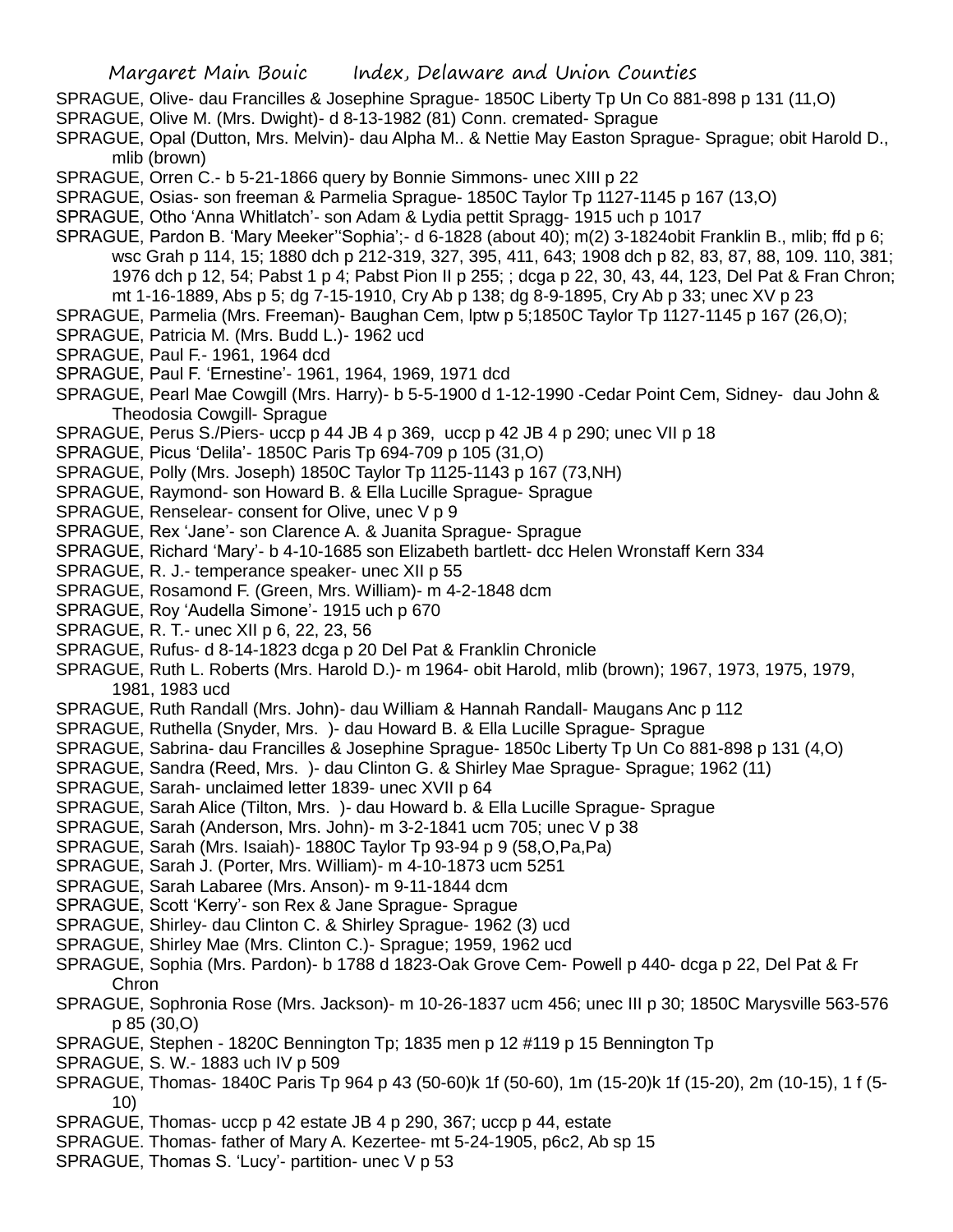SPRAGUE, Tom 'Cindi'- Sprague

- SPRAGUE, Truman 'Catherine'- 1835 men p 50 #34 p 92, Porter Tp; 1850C Porter Tp 3145 p 169 (43,NY)
- SPRAGUE, Verna (Houser, Mrs. Jay)- dau Alpha M. & Nettie May Easton Sprague- Sprague; obit Harold D., mlib (brown)
- SPRAGUE, V. W.- 1880 dch p 486; 1870C Scioto Tp p 486 (42\*)
- SPRAGUE, —(Mrs. Walter)- d Tuesday (70-6-8) dg 2-5-1897, Cry Ab p 103
- SPRAGUE, Mrs. D Tuesday, (83) White Sulphur, Bokes Creek Cem- dg 4-5-1896 p 16, 24
- SPRAGUE, William- 1883 uch V p 497; unec V p 53
- SPRAGUE, William F. son David & Alvira Sprague- 1850C Paris Tp 567-580 p 87 (20,O)
- SPRAGUE. William- son Festus & Barbara Sprague- 1850C Porter Tp 3079 p 166 (16,O)
- SPRAGUE, William H. son Galatin & Caroline Bailey Sprague- 1850C Milford Center, Union Tp 1202-1226 p 180 (9/12,O)
- SPRAGUE, William- son Lucy Sprague- 1850C Paris tp 692-702 p 105 (24,O)
- SPRAGUE, William 'Millicent Eames'- b ca 1610 d 1675 dau Edward & Christiana Holland Sprague- dcc Helen Woirnstaff Kern 1336
- SPRAGUE, William N.- b 1851 d 1930 son Cyrus Spratt- 1880C Scioto Tp 190 (27,O,York,O)
- SPRAGUE, William- son Thomas Sprague- uccp p 42, partition JB 4 p 290; uccp p 44, part JB4 p 369; unec V p 53
- SPRAGUE, Willie- 1870C Scioto Tp p 477 (19)
- SPRAGUE, Zerriah (Comstock, Mrs. Azariah)- b 1715 m 6-20-1735 d 1791- dau Richard & Mary Sprague- dcc Helen Wornstaff Kern 167
- SPRAIN, Katherine (Mrs. Lester O.)- 1961, 1964, 1969, 1971 dcd
- SPRAIN, Lester O. 'Katherine'- 1961, 1964, 1969. 1971, 1980 dcd
- SPRALL, George A. 'Sarah'- 1850C Millcreek Tp 1964-1985 p 286 (24,Tenn)
- SPRALL, Hannah- dau George A. & Sarah Spratt- 1850C Millcreek Tp 1964-1985 p 286 (5,O)
- SPRALL. Sarah (Mrs. George A.)- 1850C Millcreek Tp 1964-1985 p 286 (26,NY)
- SPRANG, Blanche Myers (Mrs. Paul)- see Graham (161443)
- SPRANG, Crystal (Johnson, Mrs. Gregory)- m 6-21- dau Roger & Priscilla Sprang- Sprang
- SPRANG, Mary Catherine (Graham, Mrs. Edwin)- b 1-20-1924 d 8-23-1948 polio, dau Paul & Blanche Myers Sprang- Taylor (117443); Graham (161443) Richey 8,9
- SPRANG, Paul 'Blanche Myers'- see Graham (161443)
- SPRANG, Priscilla (Mrs. Roger)- Sprang
- SPRANG, Roger 'Priscilla'- Sprague
- SPRANKLE, A. G.- Freshwater p 43
- SPRAT, Hanna Ann Barkdull (Mrs. Ziba)- adopted dau John Barkdull- unec XI p 66, 67, query, XVII p 15
- SPRAT, Ziba 'Hannah Ann Barkdull'- query unec XVII p 15
- SPRATLEN –(Mrs. Alexander- dau Mrs. Samuel Baker; dg 10-10-1905, Cry Ab p 56
- SPRATLEN,–(Mrs. Samford)- dau Mrs. Samuel Baker- dg 10-10-1905, Cry Ab p p 56
- SPRATT, —family of Michael R. Madden #215 unec XI p 2, 61
- SPRATT. Adeline M.- b 1895 d 1984 Claibourne Cem p 19- dau Thomas B. & Delpine Spratt- 1900C
- Richwood 225-343 p 13A (6,O,O,Ind); 1910C Richwood 314-321 p 11B (13,O,O,O)
- SPRATT. Alma (Kirchner, Mrs. )- dau Charles A. & Bessie Bramblette Spratt- Spratt; obit Charles, mlib (brown) SPRATT. Andrew- 1915 uch p 263, 280, 499; 1883 uch IV p 438, V p 591, 594, 635
- SPRATT, Andrew J. 'Nancy M. Moody'- b 3-1835 m 8-16-1868 ucm 4416; unec XIV p 23; 1880C Claibourne Tp 34-36 p 4 (34,O,Irel,O); 1900C Claibourne Tp 98-104 p 34 (65,O,Irel, Pa); Claibourne Cem p 44; 1883 uch IV p 518; Co B. 174th Ohio Inf
- SPRATT. Andrew'Arad 'Mary Burt'- b 1-27-1823 m 6-3-1846 d 5-20-1898, Claibourne Cem p 29; Madden letter; 1860C Leesburg Tp 591-562 p 78 (36,Md); 1870C Richwood 96-91 p 10 (46,Md); 1880C Richwood 336-353 p 3 (54, Md, Irel, Irel) blacksmith; query, unec VIII p 15
- SPRATT. H. Ann (Mrs. John S.)- 1880C Claibourne Tp 36-38 p 4 (33,O,O,O)
- SPRATT, Anna (Mrs. N. W.)- d St (54) mt 7-3-1907 p5c2, Abs p 49
- SPRATT. Arthur G.- b 2-1882 son Andrew & Nancy M. Moody Spratt- 1900C Claibourne Tp 98-104 p 4B (17,O,O,O)
- SPRATT. Bessie Bramblette (Mrs. Charles A.)- d 1929- Spratt; obit Charles A., mlib (brown)
- SPRATT. Caroline "Carrie" E.(Baker, Mrs. Charles W.)- m 2-14-1878 ucm 6212 dau Arad/Andrew & Mary Burt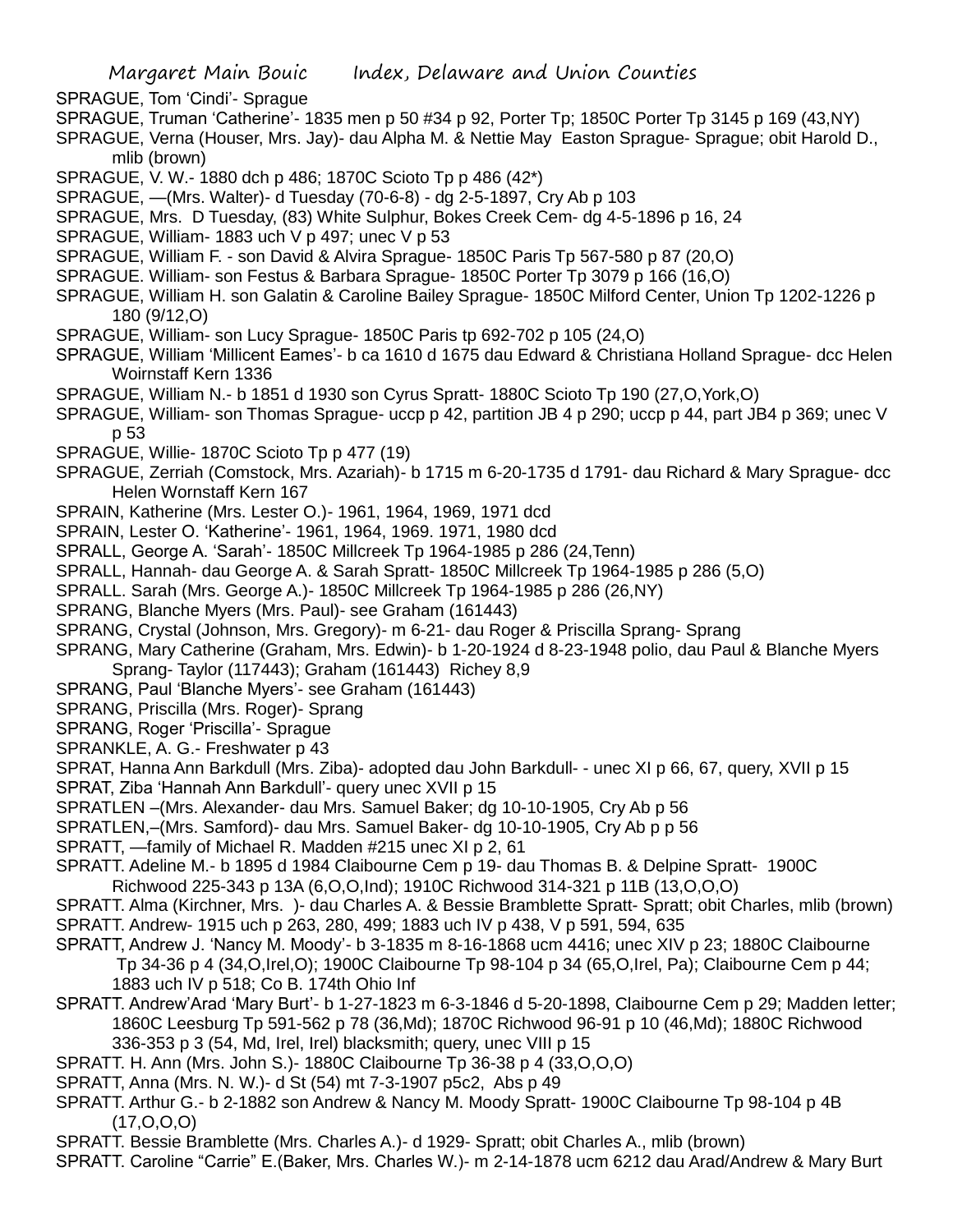- Spratt- Madden letter; 1860C Leesburg Tp 591-562 p 78 (8,0); 1870C Richwood 96-91 p 10 (17,O)
- SPRATT. Charles A. 'Bessie Bramblette'- b 4-3-1886 d 9-25-1970 cremated son Nathan W. & Anna.Emily A. Smart Spratt- Spratt; mt 7-3-1907 p5c2, Abs p 49; obit, mlib (brown); 1900C Richwood 387-418 p 15B  $(14, 0, 0, 0)$
- SPRATT, Clara E. (Fryman, Mrs. Wilson S.)- m 7-22-1893 ucm (Hearl)
- SPRATT. Clarcie E.- dau Nelson & Emily Spratt- 1880C Richwood 264-150 p 25 (5,O,O,O)
- SPRATT. Delphine Jenkins (Mrs. Thomas)- b 1875 m 8-18-1894 ucm (Hearl) d 1901 Claibourne Cem 19, 29; 1900C Richwood 325-343 p 13A (25,Ind, Wva,O) m 5y, 3 ch
- SPRATT. Elizabeth- b 7-9-1878 dau A. J. & N. M. Moody Spratt- unec XIV p 23

SPRATT, Emily Anna Smart (Mrs. Nathan W.)- b 1854 m 10-25-1874 ucm 5562; d 1907, Claibourne Cem p 77; Madden letter; mt 3 p 33; mt 11-4-1874; 1883 uch V p 595; 1880C Richwood 264-280 (26,O,O,O); 1800C Richwood 387-418 p 15B ( 46,O,-,-)m 25y, 2 ch

- SPRATT. Eunice (Smith, Mrs. William)- m 12-6-1874 ucm 5596- dau Andrew/Arad & Mary Burt Spratt; Madden letter- 1860C LeesburgTp 591-562 p 78 (6,O);1870C Richwood 96-91 p 10 (15,O)
- SPRATT. Frederick b 7-9-1878 son A. J. & N. M. Moody Spratt- unec XIV p 23
- SPRATT. Gertrude E.- d 11-15-1873 (5-3-15) dau R. E. & M. A., Claibourne Cem p 29
- SPRATT. Howard- b 5-1879 son Andrew J. & Nancy Spratt- 1880C Claibourne Tp 34-36 p 4 (1/12,O,O,O)
- SPRATT. John S. 'H. Ann'- 1880C Claibourne Tp 36-38 p 4 (36,O,O,O)
- SPRATT. Lucinda (Horn, Mrs. John M.)- b 5-1858 m 2-17-1881 ucm 6913, d 1935 Claibourne Cem dau Arad/Andrew & Mary Spratt- Madden letter, 1860C Leesburg Tp 591-562 p 78 (3,O); 1870C Richwood 96-91 p 10 (12,O); 1880C Richwood 336-353 p 31 (20,O,Md,NY)
- SPRATT. Lucy (Mrs. William)- b 2-1882; 1900C Claibourne Tp 98-104 p 4B (18,O,O,O)
- SPRATT. M. A. (Mrs. R. E.)- Claibourne Cem p 29
- SPRATT. Marie- b 10-1896 dau Thomas B. & Delphine Spratt- 1900C Richwood 325-343 (3,O,O,Ind)- 1910C Richwood 314-321 (12,O,O,O)
- SPRATT. Martha (Mrs. Robert)- 1880C York Tp 116 p 11 (28,O,O,O)
- SPRATT. Mary Burt (Mrs. Andrew/Arad)- b 5-29-1828 NY m 6-3-1846 d 5-31-1910 Claibourne Cem p 29- dau Thomas & Eunice Trube Burt; Madden letter; 1860C Leesburg Tp 591-562 p78(32,NY); 1870C Richwood 96-91 p 10 (43,NY); 1880C Ricnwood 336-353 p 31 (51, NY,Mass,NY); 1900C Richwood 389-419 p 15B (69,NY,Mass -) wid, 9 ch, 8 living(b 7-1830); 1910C Richwood 314-321 p 11B (82,NY,Mass,NH) wid 9 ch, 8 living; query, unec VIII p 15
- SPRATT. Mary E.- b 7-6-1860 d 6-15-1866 Hopewell Cem, djlm p 86
- SPRATT. Mearl B.- b6- 1881 d 1923 Claibourne Cem p 19; 1900c Richwood 389-419 p 15B (18,O,-,O); 1910C Richwood 314-321 p 11B (28,O,O,O)
- SPRATT. Mildred- d 5-8-1902 (1-1-7) Claibourne Cem p 29 dau Thomas B. & Delphene Spratt
- SPRATT. Minnie A. (Milligan, Mrs. John Walter)- b 9-29-1865 m 2-5-1885 d 1-8-1916 Prospect Cem- dau Andrew & Mary Burt Spratt- Madden letter- ped Michael R. Madden #215 23m unec X p 59; 1870C Richwood 96-91 p 10 (4,O)l 1880C Richwood 336-353 p 31 (14,O,Md,NY)
- SPRATT. Minnie C.- dau Robert & Martha Spratt- 1880C York Tp 116 p 11 (1,O,O,O)
- SPRATT. Myrtle- 1962 ucd, Milford
- SPRATT. Nancy M. Moody (Mrs. Andrew J.)- b 1-1845 m 8-16-1868 ucm 4416- dau Henry & Elizabeth Moodie- dumch p 429; 1880C Claibourne Tp 34-36 p 4 (34,O,Va,Va); 1900C Claibourne Tp 98-104 p 34 (55,O,Va,Va)
- SPRATT. Nate- 1985 uch p 136; blacksmith, owned famous race horse
- SPRATT. Nathan W. 'Emily A. Smart'- b 1-1-1851/2 m 10-25-1874 ucm 5562, d 12-26-1942 Claibourne Cem, p 77- son Andrew & Mary Burt Spratt; Madden letter; ,mt 3 p 33, mt 11-4-1874; obit, 3 ring binder; 1883 uch V p 593, 595; 1880C Richwood 264-280 (29,O,Md,Irel) blacksmith; 1900C Richwood 387-418 p 15B (48,O,Md,NY); m 25y' 1910C Richwood 343-320 p 11B (59,O,Md,NY)
- SPRATT. M. W. 'Anna'- mt 7-3-1907 p 5c2, Abs p 49
- SPRATT, —(Shoup, Mrs. B.)- dau N. W. & Anna Spratt- mt 7-3-1907 p5c2, Abs p 49
- SPRATT. Nelson- son Arad & Mary Spratt- 1860C Leesburg Tp 591-562 p 78 (10,O); 1870C Richwood 96-91 p 10 (19,O)
- SPRATT. Nelson- son Robert & Martha Spratt- 1880C York Tp 116 p 11 (3,O,O,O)
- SPRATT, Orra J.- dau John S. & H. Ann Spratt- 1880C Claibourne Tp 36-38 p 4 (12,O,O,O)
- SPRATT. Owen- b 1898 d 1937 Claibourne Cem p 19 son Thomas B. & Delphine Spratt- 1900C Richwood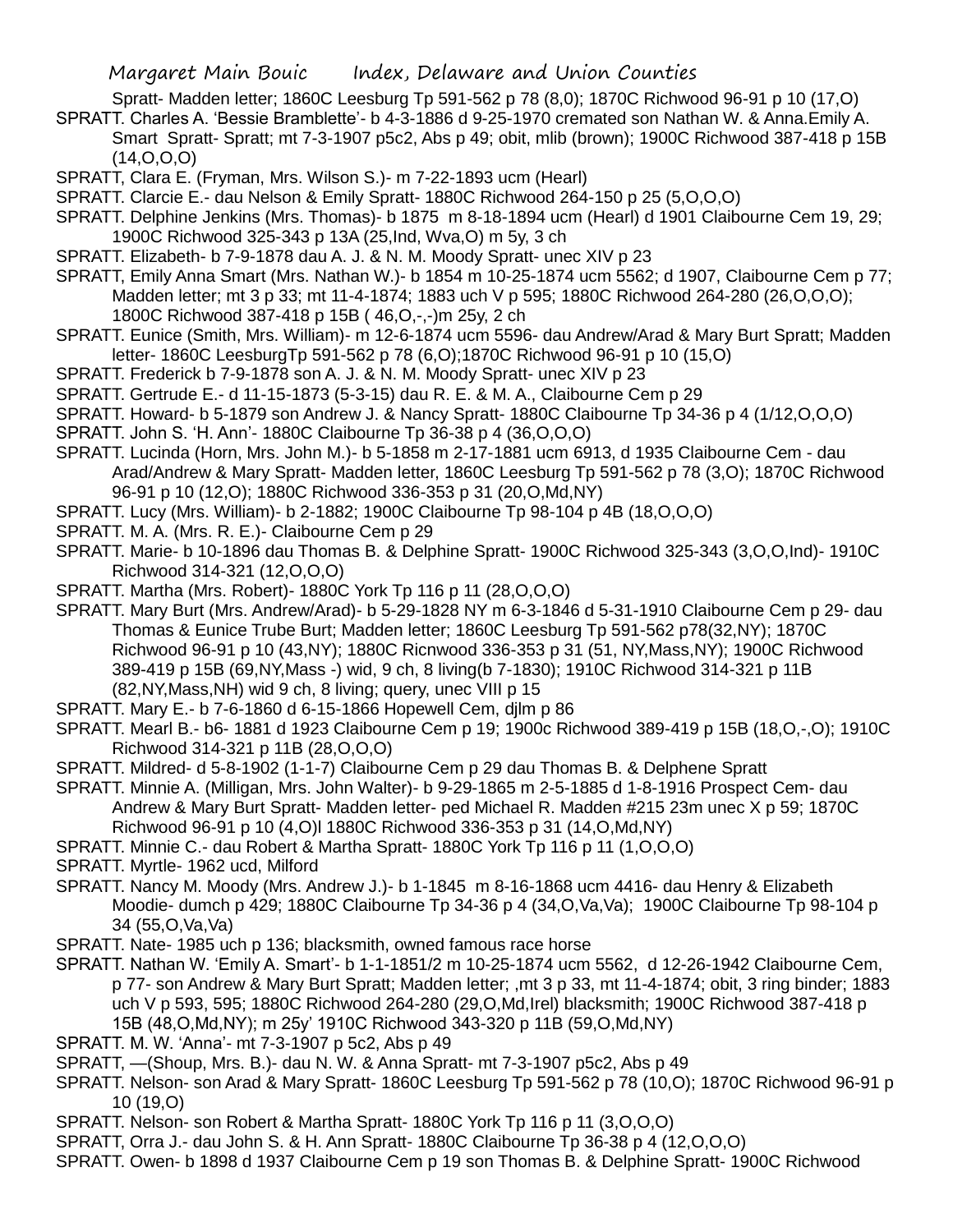325-343 p 13A (1,O,O,Ind); 1910C Richwood 314-321 p 118 (11,O,O,O)

- SPRATT. R. E. 'M. A.'- Claibourne Cem p 29
- SPRATT. Robert D.'Martha;- son Andrew/Arad & Mary Burt Spratt- Madden letter; 1860C Leesburg Tp 591-562 p 78 (13,O); 1880C York Tp 116 p 11 (33,O,O,O)
- SPRATT, Sarah Ann (Fisher, Mrs. Benjamin F.)- m 10-21-1869 ucm (Hearl)- dau Arad/Andrew & Mary Burt Spratt- Madden letter; 1870C Leesburg Tp 591-562 p 78 (12,O)
- SPRATT. Thomas B.'Delphine'- b 1862 d 1934 Claibourne p 19, 24; son Andrew & Mary Burt Spratt- Madden letter; 1870C Richwood 96-91 p 10 (7,O); 1880C Richwood 336-353 p 31 (17,O,Md,NY); 1900C Richwood 325-343 p 13A (36,O,Md,Pa) blacksmith; 1910C Richwood 314-321 p 11B (47,O,Md,NY)
- SPRATT, Tillis S.- b 10-22-1900 Radnor dau William & Lucy Johnston Spratt- dcbirths
- SPRATT. Uva Virginia (Holcomb, Ms. Maurice Staser)- m 6-12-1928- Weiser p 35
- SPRATT. Vivian (Okrie, Mrs. )- dau Charles A. & Bessie Bramblette Spratt- Spratt; obit Charles A., mlib (brown)
- SPRATT. William- son Andrew J. & Nancy Spratt- 1880C Claibourne Tp 34-36 p 4 (7,O,O,O)
- SPRATT. William- 1985 uch p 135; blacksmith
- SPRATT. William 'Lucy' b 5-1873; 1900C Claibourne Tp 98-104 p 4B (37,O,O,O)
- SPRAUGE, family of Lynda Fonde #698 unec XXII p 70
- SPRAUL, Sarah (Bennett, Mrs. John)- m 2-15-1846 ucm 1106
- SPRAUL, Mary A. (Conklin, mrs. Malachi)- m 10-12-1851 ucm 2212; 1850C Millcreek Tp 1988-2009 p 290  $(26.0)$
- SPRAVES, Elizabeth L. (Sidenor, Mrs. Marcus D.)- m 4-28-1836 Madison Co, unec VII p 24
- SPRAW, Claude E. 'Lillian D.'- m 1920 d 1973, obit Lillian D., mlib
- SPRAW, Lillian D.(Crager, Mrs. Luther)(Mrs. Claude E.) b 3-17- 1897 m 1-1912m(2) 1920 d 10-9-1981 (84) obit, mlib
- SPRAWL, Mary Ann (Conklin, Mrs. Malicki)- m 10-12-1851 ucm 1717; unec XIV p 65
- SPRAY, A. Olive (Burson, Mrs. Albert)- m 12-21-1854 ucm 2212; 1860C Liberty Tp un Co p 5 (49,O)
- SPRECE, Willard- b 11-11-1878 Scioto Tp son S. G. & Crodilla Mosey Sprece- dcbirths
- SPRECHER, Nancy Jane (Heath, Mrs. William John)- m 3-20-1982 dau Philip Sprecher- Sprecher SPRECHER, Philip- Sprecher
- SPREG, Annie M.- dau E. B. & Hester A. Spreg- 1860C Washington Tp 1505-1575 p 205 (4,O)
- SPREG, E. B. 'Hester A.'- 1860C Washington Tp 1505-1575 p 20 (37,O)
- SPREG, Hester A. (Mrs. E. B.)- 1860C Washington Tp 1505-1575 p 20 (26,O)
- SPREG, Noble B.- son E. B. & Hester A. Spreg- 1860C Washington Tap 1505-1575 p 10 (5,O)
- SPREGG, Andrew 'Catharine'- 1860C Union Tp 521-524 p 73 (26,O)
- SPREGG. Catharine(Mrs. Andrew)- 1860C Union Tp 521-524 p 73 (23,O)
- SPREGG, Osiah S.- son Andrew & Catharine Spregg- 1860C Union Tp 521-524 p 73 (5,O)
- SPREGG, Phoeba A.- dau Andrew & Catharine Spregg- 1860C Union Tp 521-524 p 73 (2,O)
- SPRIBLE, Rosa- b 9-26-1871 Delaware Town dau Jacob & Mary Gross Sprible, dcbirths
- SPRIBLING, Mary- 1975, 1977, 1979, 1981 ucd
- SPRICK, Curt W. 'Ruth M Grimm'- b 3-22-1924 d 6-7-1973 St. John's Lutheran Cem, DJ p 73 son Frederick & Martha Juengel Sprick; USArmy WWII- obit, mlib (brown); 1967, 1971, 1973 ucd
- SPRICK, Frederick 'Martha Juengel'- Sprick; obit Curt, mlib (brown)
- SPRICK, Janet Elaine- b 1964 dau Curt W. Ruth Grimm M. Sprick- Sprick; obit Curt, mlib (brown); 1967, 1971, 1973, 1975, 1983 ucd
- SPRICK, Linda Sue- b 1962 dau Curt W. & Ruth Grimm Sprick- Sprick; obit Curt, mlib (brown); 1967 1971, 1973, 1981, 1983 ucd
- SPRICK, Martha Juengel (Mrs. Frederick)- Sprick; obit Curt, mlib (brown)
- SPRICK, Ruth M. Grimm (Mrs. Curt W.)(Duncan, Mrs. James Edward)- b 1929 St. John /Cenm DJ p 73 m 3- 16-1974-Sprick; obit Curt, mlib (brown)
- SPRICK, William- son Curt W. & Ruth M. Grimm Sprick- Sprick; obit Curt, mlib (brown); 1967, 1971, 1973 ucd SPRIESE, G. W.- 1883 uch IV p 496
- SPRIGG, Gen. Thomas- d 12-13-1809 (62) -Powers p 53, 54, 59, 65
- SPRIGG, William- son Gen. Thomas Sprigg- Powers p 59, 65
- SPRIGGS, Amy Huffman (Mrs. Steve)- Spriggs
- SPRIGGS, Ann M.- dau James & Mary A. Spriggs- 1850C Claibourne Tp 177 p 28 (9,O)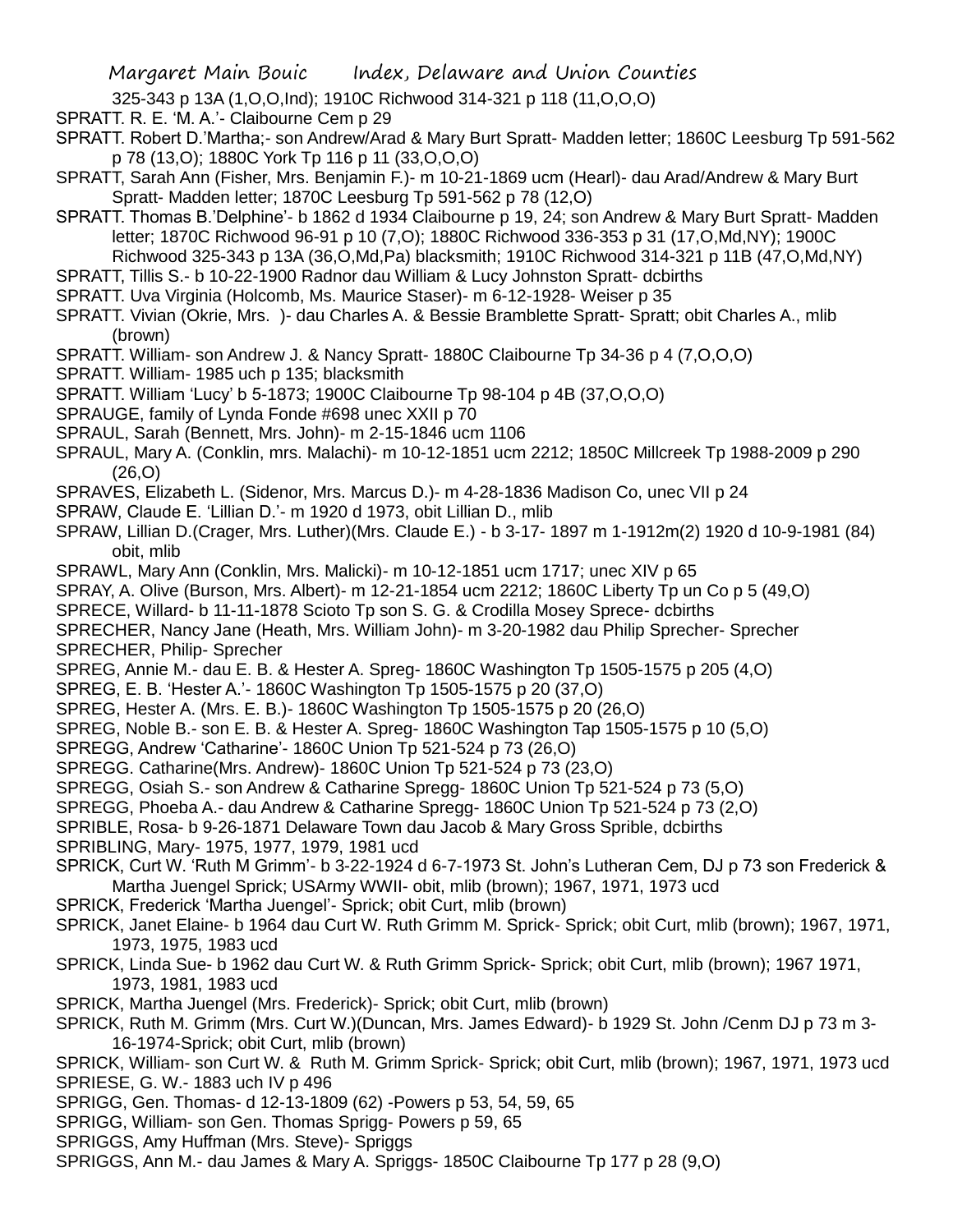SPRIGGS, Bonnita Belle McIntire (Mrs. Harold W. )- dau Merlin Herbert & Thelma Arella Catherine Lake McIntire-Spriggs; dcc Kathryn McIntire Engle 1; 1964, 1969, 1971 dcd; McIntire 173(13)7; DJ p 121

SPRIGGS, Cole Payton- stillborn 5-11-2002 son Steve & Amy Huffman Spriggs- Spriggs

SPRIGGS, Donald- on Henry D. & Laura Spriggs- Sbc p 27; 1949 ucd

SPRIGGS, Donald- b 1960 son H. Donald,Jr. & Patricia A. Spriggs- Spriggs; 1971 dcd

SPRIGGS, H. Donald,Jr. 'Patricia A.' Spriggs; 1971 dcd

SPRIGGS, Col. Edward- powers p 52

SPRIGGS, Evelyn Jean- Sbd p 27, dau Henry D. & Laura Spriggs- 1949 ucd

SPRIGGS, Gene- b 1957 son H, Donald,Jr. & Patricia A. Spriggs- 1971 dcd

SPRIGGS, Geraldine (Burkepile, Mrs. Ainsworth Q.) M(2) 10-17-1949

SPRIGGS, Gwendolyn (Stayner, Mrs. Bruce Arthur)- b 1964 m 10-27-1984 dau Harold & Bonita Spriggs-Spriggs; Wilson (1161115); McIntire 173(13)71; 1969, 1971 dcd

SPRIGGS, Haley Kathryn- b 3-11-1999 dau Steve & Amy Huffman Spriggs- Spriggs

SPRIGGS, Harold W. 'Bonita Belle McIntire''- son Henry D. & Laura M. James Spriggs- Spriggs; Sbc p 27; McIntire (173(13)7)) ; 1949, 1962 ucd; 1964, 1969, 1971 dcd; DJ p 121

SPRIGGS, Henry D. 'Laura M.'- b 8-24-1911 d 4-26-1971 Fairview Mem. Cem- Spriggs; 1949, 1959, 1962, 1967, 1971 ucd; obit, mlib (brown)

SPRIGGS, Henry D.,Jr.- son Henry D. & Laura M. James Spriggs- Spriggs; obit Henry D., mlib (brown); 1967, 1971 ucd

SPRIGGS, Ida M. (Lacey, Mrs. Harrison)- Spriggs

SPRIGGS, James 'Mary A.'- 1850C Claibourne Tp 177 p 28 (39,Va)

SPRIGGS, Jean (Bennington, Mrs. )- dau Henry D. Sr. & Laura M. James Spriggs- Spriggs; obit Henry D., mlib (brown)

SPRIGGS, John H.- son James & Mary A. Spriggs- 1850C Claibourne Tp 177 p 28 (14,O)

SPRIGGS, Joseph F.- son James & Mary A. Spriggs- 1850C Claibourne Tp 177 p 28 (12,O)

SPRIGGS, Kathleen Ann (Blevins, Mrs. Gregory T.)- b 1969 m 4-1990 dau Harold W. & Bonita McIntire Spriggs- Spriggs 1071 dcd

SPRIGGS, Kelly Kathleen Reese (Mrs. Rex Alolen)- m 8-5-1978 dau J. Richard Reese- Spriggs

SPRIGGS, Laura M.James (Mrs. Henry D.,Sr. )-b 1-17-1912 d 11-19-1993 (81) Fairview Mem. Pk- dau Anson & Ora Elliott James- Spriggs; obit, Henry D, mlib (brown); 1949, 1959, 1962, 1967, 1971, 1973 ucd

SPRIGGS, Malinda- dau James & Mary A. Spriggs- 1850C Claibourne Tp 177 p 28 (5,O)

SPRIGGS, Mary A. (Mrs. James)- 1850C Claibourne Tp 177 p 28 (39,Va)

SPRIGGS, Mary- dau James & Mary A. Spriggs- 1850C Claibourne Tp 177 p 28 (2,O)

SPRIGGS, Patricia A. (Mrs. H. Donald,Jr.)- 1971 dcd

SPRIGGS, Rex Allen 'Kelly Kathleen Reese'- b 1958 m 8-5-1978 son H. Donald Jr. & Patricia Spriggs-Spriggs; 1971 dcd

SPRIGGS, Rhoda (Spain, Mrs. )- ister Henry D. Spriggs- obit Henry D., mlib (brown)

SPRIGGS, Robin- b 1965 ch H. Donald,Jr. & Patricia A. Spriggs- 1971 dcd

SPRIGGS, Sarah- dau James & Mary A. Spriggs- 1850c Claibourne Tp 177 p 28 (7,O)

SPRIGGS, Steve 'Amy Huffman'- Spriggs

SPRIGGS, Steven Wayne- b 1-11-1974 son Harold & BonitaMcIntire Spriggs- McIntire 173(13)73

SPRIGGS, Timothy- b 1971 son H. Donald,Jr. & Patricia A. Spriggs- Spriggs; 1971 dcd

SPRING, ---family of Richard K. Phillips #174; unec VII p 8, X p 3

SPRING, A. G.- brother Rev. W. I. Spring- obit W. I, mlib

SPRING, Albert- son Frederick & Rachel Spring- 1870C York Tp 206-211 p 27 (25,O)

SPRING, Ancie F.- son John W. & Carmilla Sprina- 1880C Richwood 283-299 p 26 (4,O,Ind,Pa)

SPRING, Anna R. (Allemeier, Mrs. )- dau Rev. W. R. & Mary I. Coons Spring- obit, Rev. W. I. milb

SPRING, Arthur C. - b 10-1880 son George C. & Julie E. Spring- 1900C Washington Tp 253 p 11B (19,O,O,O)

SPRING, Arthur G. 'Maudie'- 1910C Richwood 363-370 p 13B (25,O,O,O) m 7y

SPRING, Averdie- dau Frederick & Rachjel Spring- 1870C York Tp 206-211 p 28 (9,O)

SPRING, Belle (Schmelzer, Mrs. Henry G.)- m 7-14-1887 ucm (Hearl)

SPRING, Bertie Ellen Bragg (Mrs. Howard Owen)- b 7-30-1878 m 7-22-1906 d 4-10-1965 Claibourne Cem p

81- dau George & Mary Ann Tracy Bragg- Spring; 1910C Richwood 74-75 p 3A (30,O,O,O) m 4y, 2 chor dau Mrs. Marion Braggs, dg 10-8-1912, Cry Ab p 162

SPRING, Bert 'Sylvia Donohoe'- b 6-1871- 1900C Richwood 226-239 p 9A (28,O,O,O) m 1y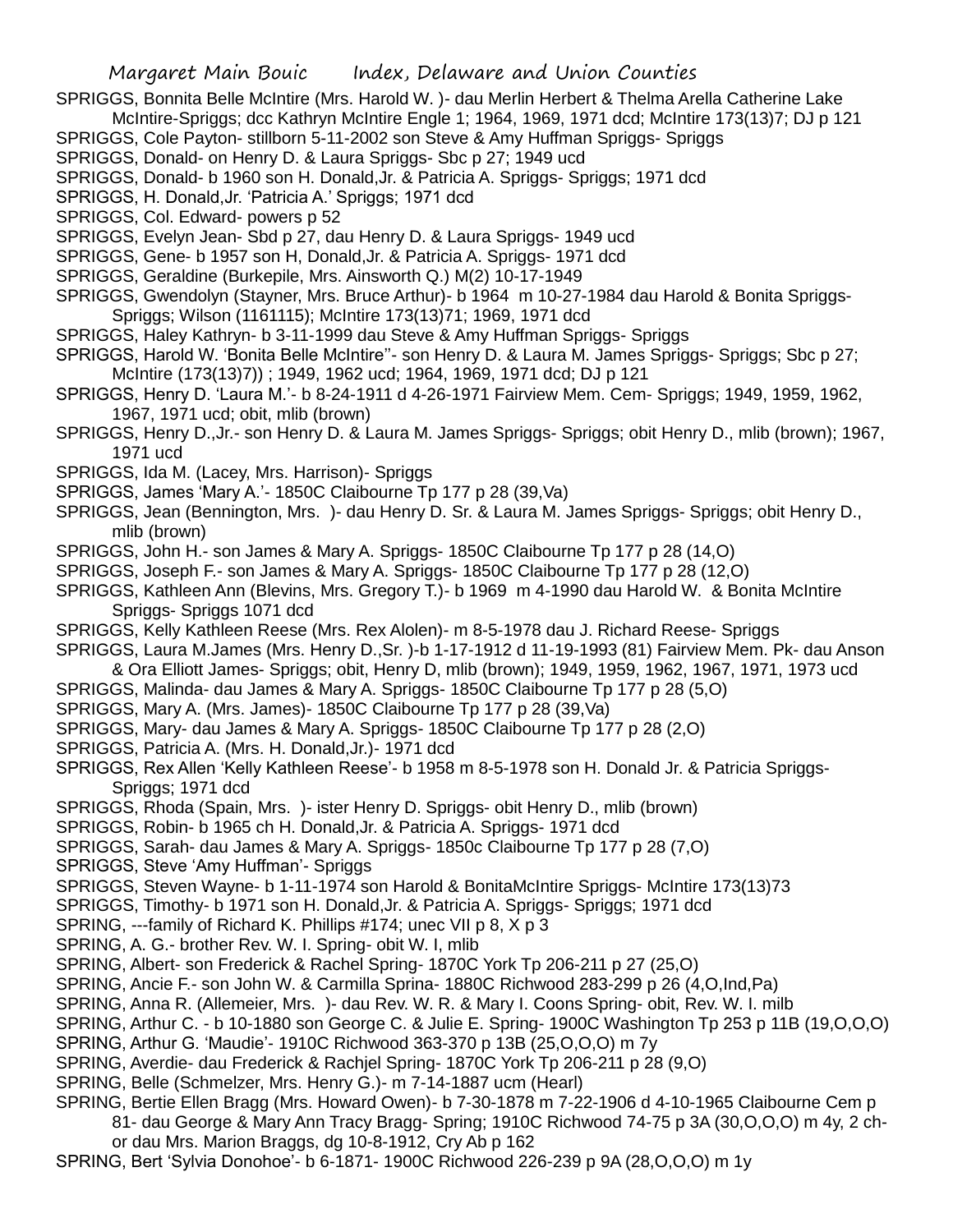- SPRING, Bertha C.- b 1-14-1882- Laura Worthington Bible- unec V p 26
- SPRING, Betty (Mrs. Ernest)- d 4-26-1981 bur Newark- sister Mrs. Shirley Otte- Spring
- SPRING, Bill- son Ernest & Betty Spring- Spring
- SPRING, Bonnie (Anderson, Mrs. )- dau Kenneth F. & Idamae Karnes Spring- Spring
- SPRING, Branson W. 'Theodora L. Griffiths'- m 9-1-1935- Spring
- SPRING, Carl L.- son Rev. W. R. & Mary I. Coons Spring- obit, Rev. W. I., mlib
- SPRING, Carmilla (Mrs. John W.)- 1880C Richwood 283-299 p 26 (35, Pa,NJ,NJ)
- SPRING, Carrie B.- dau John W. & Carmilla Spring- 1880C Richwood 283-299 p 26 (13,O,Ind,Pa)
- SPRING, Carrie Helen Crooks (Mrs. David Paul)- m 7-20-1991 dau James & Barbara Crooks- Spring
- SPRING, Cecil Oren 'Maxine Auer'- b 6-16-1911 d 12-26-1993 (82) Ormond Beach, Fla- son Howard Owen & Bertie Ellen Bragg Spring- Spring
- SPRING, Cessna- b 1-1899 son Iven & Mary Spring- 1900C Washington Tp 270 p 12B (1,O,O,O)
- SPRING, Charles A.- son John W. & Carmilla Spring- 1880C Richwood 293-299 p 26 (7,O,Ind,Pa)
- SPRING, Charles S. 'Martha J. Sharp'- m 10-4-1855 dcm
- SPRING, Charley W.- B 11-11-1883 Lane Worthington Bible, unec V p 26
- SPRING, Christina- dau Otis J. & Ruth Spring- Spring
- SPRING, Clemency C. (Burnside, Mrs. William M.)- m 12-3-1865 ucm 3854; unec XXII p 21
- SPRING, David Paul 'Carrie Helen Crooks'- m 7-20-1991 son Paul & Penny Spring- Spring
- SPRING, Donald- son Howard Owen & Bertie Ellen Bragg Spring- Spring
- SPRING, Edna G. Grener (Mrs. Frank B.)- d 7-20-1981 (91) Alton Cem- Spring
- SPRING, Elizabeth- 1860C York Tp 1266-1274 p 171 (71,Va)
- SPRING, Elizabeth- dau Fred & Rachel Spring- 1860C York Tp 1253-1265 p 169 (10,O)
- SPRING, Elizabeth J. (Mrs. George C.)- b 1847 d 1932 Price Cem, djlm p 50
- SPRING, Ella M.- dau Arthur G. & Maudie Spring- 1910C Richwood 363-370 p 13B (6,O,O,O)
- SPRING, Elton- son Sylvia Lenora Spring- Spring
- SPRING, Elwood- son Sylvia Lenora Spring- Spring
- SPRING, Emma (82-1945) d 1-26-1946 Paris Tp; uninf p 77
- SPRING, Ernest 'Betty'- Spring
- SPRING, Florence (Mrs. Curtiss)- 1961 dcd
- SPRING, Frank B. 'Edna G. Grener'- Spring
- SPRING, Frank B.- b 11-20-1887- lane Worthington Bible, unec V p 26
- SPRING, Frances E. (Stewart, Mrs. )- dau Frank B. & Edna Grener Spring- Spring
- SPRING, (Mrs.Fred)- dau John K. Oller- dg 6-23-1914, Cry Ab p 131
- SPRING, Frederick 'Rachel'- York Cem p 20; 1860C York Tp 1253-1261 p 169 (43,O) 1870C York Tp 211-206 p 27 (52,O)
- SPRING, Geneva Leotto Bockoven (Mrs. Martin R.)- b 11-28-1908 d 10-19-1993 (84) Cheshire Cem- dau John & Clara Harris Bockoven- Spring
- SPRING, George C. 'Elizabeth J.'- b 1856 d 1947 Price Cem, djlm p 50
- SPRING, George C. 'Julia E.'- 1880C Washington Tp 182-189 p 20 (24,O,Vir,O):; 1900C Washington Tp 253 p 11B (48,O,O,O) m 26y
- SPRING, George W. 'Lydia Catharine Jones'- m 4-9-1846 Madison Co, unec X p 27
- SPRING, Gloria (Mrs. John)- Spring
- SPRING, Grace (McAdams, Mrs. Kenneth)- dau Howard Owen & Bertie Ellen Bragg Spring- Spring
- SPRING, Harriet (Kennedy, Mrs. George W.)- m 2-19-1864 ucm 3542 dau Fred & Rachel Spring- unec XXI p 29; 1860C York Tp 1253-1261 p 169 (19,O)
- SPRING, Harry- b 11-18-1885- Lane Worthington Bible- unec V p 26
- SPRING, Harry E.- b 4-1887 d 1918 Price Cem, djlm p 50- son George C. & Julia E. Spring- 1900C Washington Tp 253 p 13 (13,O,O,O)
- SPRING, Harry H,.- d 12-30-1979 (94) Forest Grove Cem- Spring
- SPRING, Helen- dau Elizabeth Spring- 1860C York Tp 1266-1274 p 171 (52,Can) deaf & dumb
- SPRING, H. G.- 1915 uch p 262, 500
- SPRING, Howard Owen 'Bertie Ellen Bragg'- b 1884 m 7-22-1906 d 1937 Claibourne Cem p 81- son George C. & Julia E. Spring- Spring; 1900C Washington Tp 253 p 11B (15,O,O,O); 1910C Richwood 74-75 p 3A (25,O,O,O) m 4y, grocer
- SPRING, Hurling A.- son Arthur G. & Maudie Spring- 1910C Richwood 363-370 p 13B (2,O,O,O)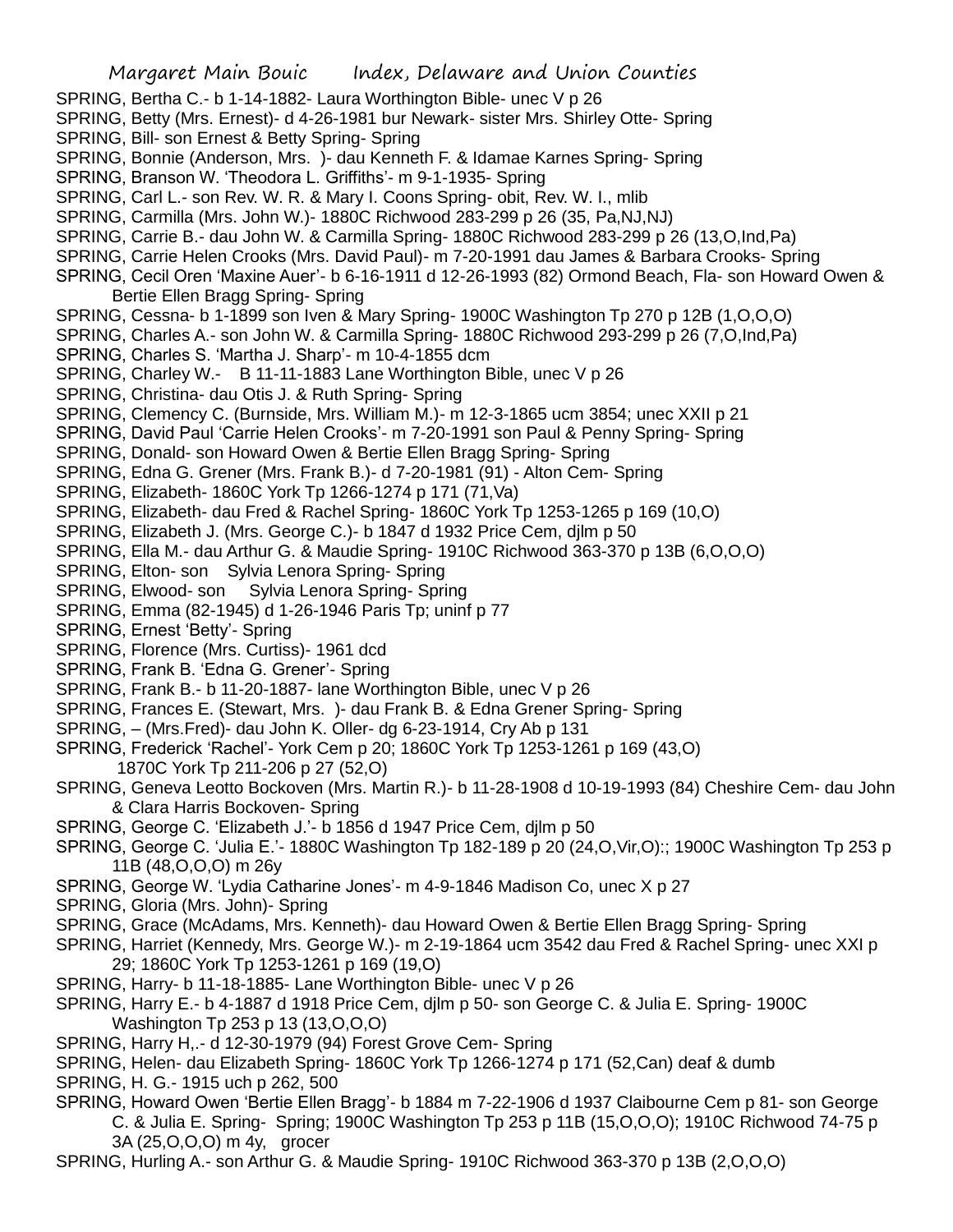- SPRING, Idamae Karnes (Mrs. Kenneth F.)- m 8-10-1937- Spring
- SPRING, Idella (Hoch, Mrs. )- sister Robert Spring- Spring
- SPRING, Ilo G.- dau Arthur G. & Maudie Spring- 1910C Richwood 363-370 p 13B (3,O,O,O)
- SPRING, Ivan- member Rushcreek church- 1985 uch p 159; Quaker, unec X p 15
- SPRING, Ivan W. 'Mary L. Coons'- m 9-28-1897 ucm (Hearl)
- SPRING, Iven- son George C. & Julia E. Spring- 1880C Washington Tp 182-189 p 20 (9,O,O,O)
- SPRING, F. Iven 'Mary'- b 2-1878 1900C Washington Tp 270 p 11B (22,O,O,O) m 2y
- SPRING, J.-- boarder with –Allred- 1880C Claibourne Tp 96-102 p 9 (20,O,O,O)
- SPRING, Jack B.- son John Paul & Mildred J.Spring- Spring; 1961 (18), 1964 dcd
- SPRING, Jack 'Vicky'- Spring
- SPRING, James A.- son Fred & Rachel Spring- 1883 uch IV p 534; 1860C York Tp 1258-1265 p 169 (16,O)
- SPRING, Janice Kay (Faller, Mrs. Robert W. )- dau Branson W. & Theodore L. Griffiths Spring- Spring
- SPRING, Jean (Riebel, Mrs. Don)- dau Harry H. Spring- Spring
- SPRING, Jimmie- d 4-6-1882 (2-9-27) Africa Cem. Powell p 181 son F. & S. Spring
- SPRING, Joann (Demland, Mrs. Andrew)- dau Otis E. & Ruth Craig Spring- Spring
- SPRING, Jody Lynn (Prater, Mrs. Ray)- dau John Paul & Mildred J. Kress Spring- Spring; 1961 (14), 1964 dcd
- SPRING, John F.- son Frederick & Rachel Spring- 1860C York Tp 1253-1265 p 169 (4,O); 1870C York, Tp 206-211 p 28 (14,O)
- SPRING, John 'Gloria'- son Martin R. & Geneva Leotto Bockoven Spring- Spring
- SPRING, John- b 1963/4 son Paul J. & Judith L. Spring- 1969, 1980 dcd
- SPRING, John P. 'Mildred J.'- 1964, 1969, 1971 dcd
- SPRING, John W. 'Carmilla'- 1880C Richwood 283-299 p 26 (37,Ind,Ind,O)
- SPRING, Juanita (Green, Mrs. )- dau John Paul & Mildred J. Kress Spring- Spring
- SPRING, Judith L. (Mrs. Paul J.)- 1971, 1980 dcd
- SPRING, Judy K. (Bays, Mrs.Richard L.)- m 8-15-1964 dau Cecil O. & Maxine J. Auer Spring- Spring; 1949 ucd, with Chester & Georgia Auer
- SPRING, Julia E. (Mrs. George C.)- 1880C Washington Tp 182-189 p 20 (27,O,O,O) 1900C Wash Tp 253 p 11B (52,O,O,O) m 26y, 4 ch
- SPRING, Rev. J. W.- 1883 uch IV p 522, V p 496, unec XVI p 39
- SPRING, Kenneth E. 'Idamae Karnes'- m 8-10-1937 Spring
- SPRING, Laura Ellen (Hicks, Mrs. Ron J.)- dau Otis E. & Ruth Craig Spring- Spring
- SPRING, Lee- son Rev. W. I. & Mary I. Coons Spring- obit, Rev. W. I., mlib
- SPRING, Leona (Hood, Mrs. )- dau Harry H. Spring- Spring
- SPRING, Linda- b 1962 dau Paul J. & Judith L. Spring- 1969 dcd
- SPRING, Lois (Shults, Mrs. )- dau Robert & Margaret VanVlerah Spring- Spring
- SPRING, LuAnn (Dillon, Mrs. )- dau Kenneth F. & Idamae Karnes Spring- Spring
- SPRING, Lydia Catharine Jones (Mrs. George W.)- m 4-9-1846 Madison Co, unec X p 27
- SPRING, Mae (Snively, Mrs. )- d 1973 dau Howard & Bertie Bragg Spring- Spring
- SPRING, Margaret VanVlerah (Mrs. Robert)- Spring
- SPRING, Marilyn May (Bowman, Mrs. Robert William)- m 7-10-1993 dau Otis E,. & Ruth Craig Spring- Spring
- SPRING, Martha J. Sharp (Mrs. Charles S.)- m 10-4-1855 dcm
- SPRING, Martin R. 'Geneva Leotto Bockoven'- Spring
- SPRING, Mary A.- dau Frederick & Rachel Spring- 1860C York Tp 1253-1265 p 169 (6,O); 1870C York Tp 206- 211 p 28 (17,O)
- SPRING, Mary A. (McIlroy, Mrs. Robert D.)- m 12-20-1870 ucm 4840
- SPRING, Mary A. Whitley (Mrs.Taylor)- b 1845 m 5-2-1867 ucm 4184 d 1924 Price Cem, djlm p 16; 1900C Richwood 251, 265 p 10A (33,O,Eng,O) m 33y, 2 ch
- SPRING, Mary (Mrs. Iven)- b 10-1872 1900C Washington Tp'270 p 12B (27,O,O,O) m 2y, 1 ch
- SPRING, Mary L. Coons (Mrs. Ivan W.)- m 9-28-1897 ucm (Hearl)
- SPRING, Mary (Snively, Mrs. Fred)- dau Howard Owen & Bertie Ellen Bragg Spring- Spring
- SPRING, Mathias- d 8-26-1880 Concord Tp, dcdeaths
- SPRING, Maudie O. (Mrs. Arthur G.)- 1910C Richwood 363-370 p 13B (24,O,o,O) m 7y, 3 ch
- SPRING, Maxine J. Auer (Mrs. Cecil O.)- b 1-11-1915 d 11-16-1982 Oakdale Cem II p 139 (M-RS-22)- dau
- Chester & Georgia Jewell Auer- Spring; 1949, 1959, 1967, 1971, 1973, 1975 ucd
- SPRING, Melissa- dau Frederick & Rachel Spring- 1870C York Tp 2-6=211 p 28 (6,O)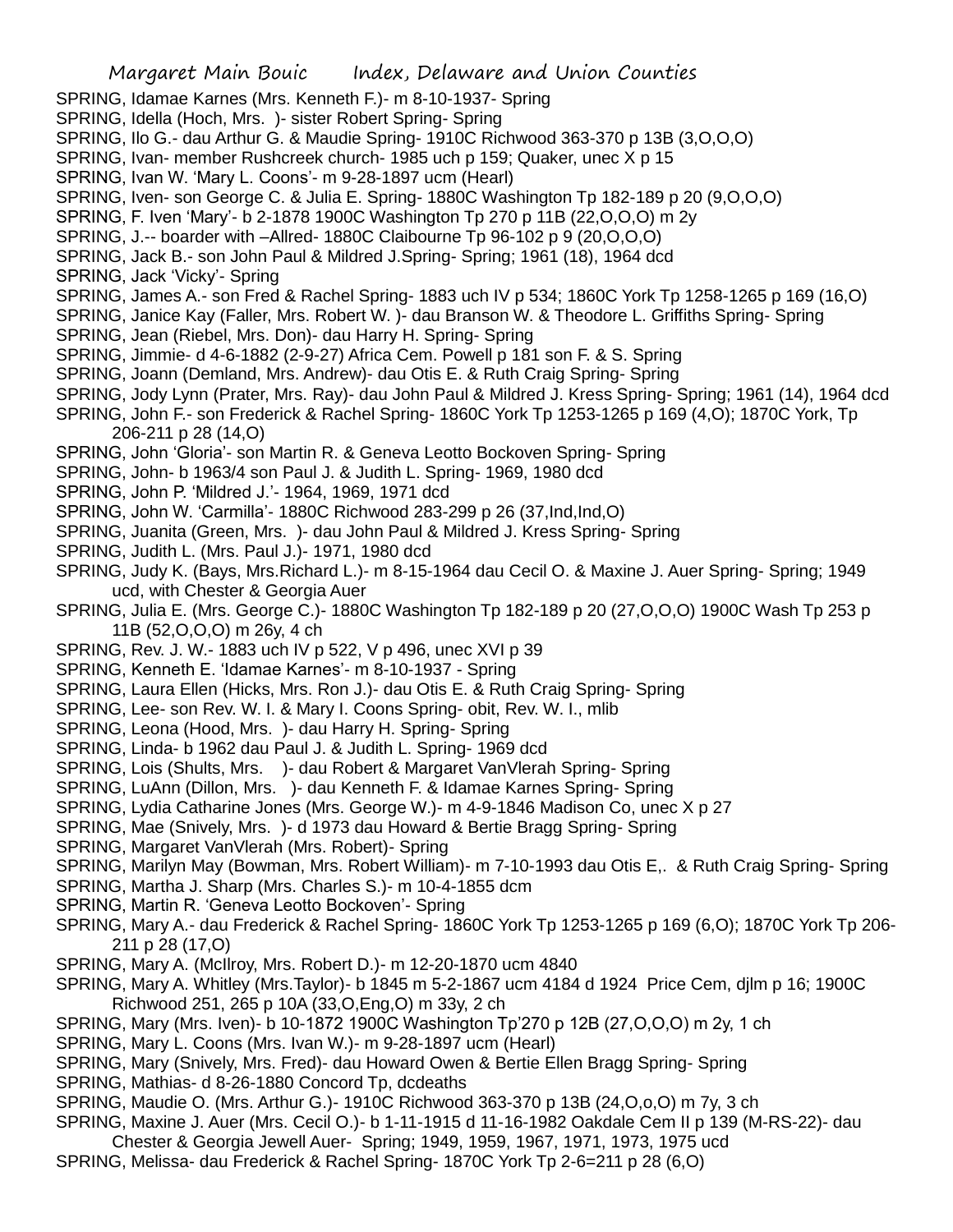- SPRING, Mildred J. Kress (Mrs. John Paul)- b 6-29-1914 d 2-18-1991 (76) Alton Cem- dau Staley & Ethel Miller Kress -Spring; 1961, 1964, 1969, 1971 dcd
- SPRING, Misty Lynn- b 2-9-1982 dau Ron Spring- Spring
- SPRING, Nancy Maria- b 1823 d 1908 Price Cem, djlm p 48
- SPRING, Neta S. (Keener, Mrs. )- dau Sylvia Lenora Spring- Spring
- SPRING, Nettie- dau Frederick & Rachel Spring- 1870C York Tp 206-211 p 28 (3,O)
- SPRING, O. G.- 1915 uch p 500
- SPRING, Otis E, 'Ruth Craig'- b 2-13-1909 m 10-27-1936 d 1-14-1991 (81) Claibourne Cem- son Howard Owen & Bertie Bragg Spring- Spring; 1910C Richwood 74-75 p 3A (1 1/2,O,O,O)
- SPRING, Otis J.- d 9-28-1975 brother Branson Spring- bur Beavertown- Spring
- SPRING, Paul J. 'Judith L.'- son John Paul & Mildred Spring- Spring; 1971, 1980 dcd
- SPRING, John Paul 'Mildred J.'- d 12-4-1981 (69) Alton Cem, Hilliard- son Frank B. & Edna Grener Spring-Spring; 1961 dcd
- SPRING, Paul 'Penny'- Spring
- SPRING, Penny (Mrs. Paul)(Divito, Mrs. )- Spring
- SPRING, Rachel (Mrs. Fred)- YorkCem p 20; 1860C York Tp 1253-1261 p 169 (37,O); 1870C York Tp 211-206 p 27 (47,O)
- SPRING, Raymond- son Jack & Vicky Spring- Spring- engaged to Kimberly Clapham
- SPRING, Richard- son Kenneth E. & Idamae Karnes Spring- Spring
- SPRING, Robert 'Margaret VanVlerah'- b 12-20-1912 d 5-20-1989 (76) Marion Cem
- SPRING, Robert- b 1959 son Paul J. & Judith L. Spring- 1969 dcd
- SPRING, Ronald Alan- son Paul J, Spring- Spring- engaged to Jane Fathbruckner
- SPRING, Ronald- son Otis J. & Ruth Spring- Spring
- SPRING, Ronald-b 1960- son Paul J. & Judith L. Spring- 1969 dcd
- SPRING, Rose L.- dau John W. & Carmilla Spring- 1880C Richwood 283-299 p 26 (1,O,Ind,Pa)
- SPRING, Ruth (Brown, Mrs. Harry Olin)- Maugans Anc p 205 see Springer
- SPRING, Ruth Craig (Mrs. Otis E.)- m 10-27-1936 Spring
- SPRING, Ruth (Mrs. Otis J.)- b 1915 Claibourne cem p 81
- SPRING, Samuel- b 1812 d 1895 Burnside Cem, lptw p 105
- SPRING, Sarah- 1860C York Tp 1254-1262 p 169 (73,Del)
- SPRING, Shannan E.- d 2-23-1864 (6m2d) son F. & R. Somersville Cem, York Cem p 20
- SPRING, Sylvia Donohoe (Mrs. Bert)- b 6-1874 d 1928 Claibourne cem p 68; 1900C Richwood 226-239 p 9A (25,O,O,O) m 1y
- SPRING, Sylvia Lenora (Mrs. )- d 8-21-1965 (89) Big Darby Cem- Spring
- SPRING, Taylor 'Mary Whitley'-b 1848 m 5-2-1867 ucm 4184 d 1929 Price Cem, djlm p 61; 1900C Richwood 251,265 p 10A (33,o,Va,-) grocer
- SPRING, Theodora L. "Teddy" Griffiths (Mrs. Branson W.)- b 5-30-1917 m 9-1-1935 d 12-27-1998 (81) Oak Grove Cem- dau Leonard Theodore & Eva Grace Sowers Griffiths- Spring
- SPRING, Tobitha (Longberry, Mrs. Elzy)- m 11-3-1863 ucm 3487; 1985 uch p 92; unec XXI p 8
- SPRING, Twila (McFadden, Mrs. William Hanson)- m 6-24-1923, McFadden Bible, unec VI p 37
- SPRING, Vera- honorary pallbearer for Jennie Tracy- dg 11-12-1912, Cry Ab p 170
- SPRING, Veva (Sowers, Mrs. )- dau Sylvia Lenora Spring- Spring
- SPRING, Vicky (Mrs. Jack)- Spring
- SPRING, Viola- dau Howard Owen & Bertie Ellen Brigg Spring- 1910C Richwood 74-75 p 3A (2,O,O,O)
- SPRING, Wanda- dau Robert & Margaret VanVlerah Spring- Spring
- SPRING, Rev. W. E.'Mary I. Coons'- m 9-28-1897 d 7-21-1957 obit, mlib
- SPRING, William H.- son Frederick & Rachel Spring- 1860C York Tp 1253-1265 p 169 (2,O); 1870C York Tp 206-211 p 28 (12,O)
- SPRING, William- son Robert & Margaret VanVlerah Spring- Spring
- SPRING, Yvonne (DeStefano, Mrs. Robert)- dau Branson W. & Theodore L. Griffiths Spring- Spring SPRINGER, —CCC (1875 Delaware Tp)
- SPRINGER, family of Juanita Callahan #475; unec XXII p 70; of Russell Currier Sage #307, unec XI p 3 SPRINGER, Mrs.- 1850C Delaware Town 1220 p 90 (35,O)
- SPRINGER, Dr.-founder of M. P. church, sister of Mrs. Abraham Wiley- mt 3-19-1902, Abs p 7 SPRINGER, Abraham 'Lucy M. Allen'- m 9-5-1842 dcm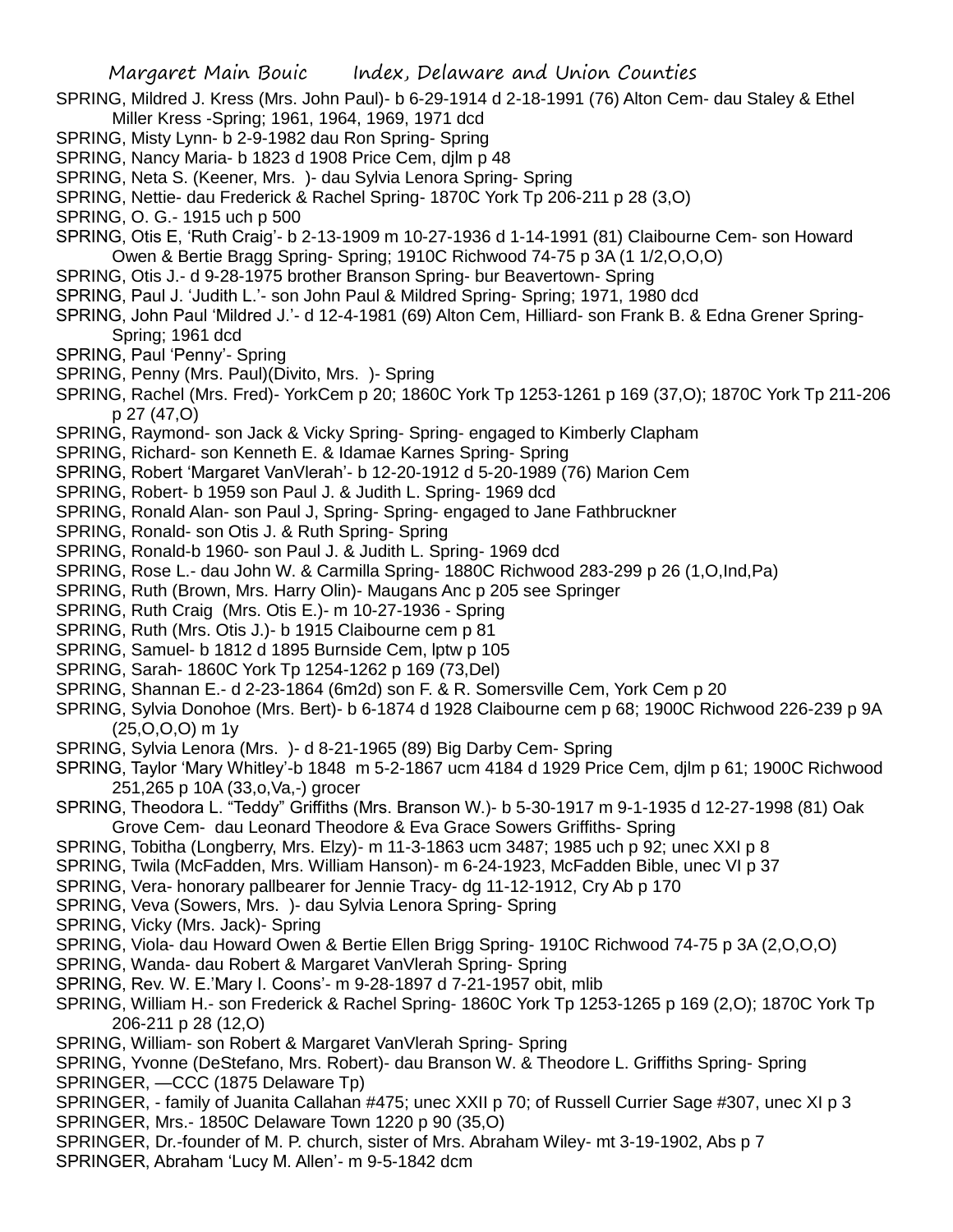- SPRINGER, Abrianna- b d 1855 Oak Grove Cem, Powell p 440
- SPRINGER, Alexander C. 'Mary Gray'- m 12-23-1875 ucm 5805; mt 3 p 20; mt 1-12-1876

SPRINGER, Alice Margaret Latham (Lobes, Mrs. Demmos Frederick) m 8-2-1975 dau Luther William & Lucy Latham Price Springer- Springer; 1964 (15) dcd

- SPRINGER, Dr. Andrew- Springer
- SPRINGER, Andrew 'Lidiah Bradford'- m 9-11-1804, unec V p 8
- SPRINGER, Ann- 1850C Claibourne Tp 128 p 20 (27,O)
- SPRINGER, Anna Carlson (Mrs.George P.)- m 3-6-1915- Giffen (163112)
- SPRINGER, Anna J. Kenfield (Ms. Wm. D.)- m 12-22-1880-Giffen 16311
- SPRINGER, Arlene Ann Wimmer (Mrs. Howard David)- b 1-26-1920 m 4-22-1939- Weiser p 51
- SPRINGER, Benjamin- 1915 uch p 71, 380; 1883 uch III p 257, 258
- SPRINGER, Benjamin 'Elizabeth Biles'- m 10-22-1806 onwq I
- SPRINGER, M. Bernice Dias (Mrs. Herbert E/C.)- b 3-11-1903 m 6-18-1928 d 8-23-1977 Oakdale Cem II p 69 (H-R5-5)- dau William & Nora Dias; obit Herbert C. mlib (brown); 1949 ucd
- SPRINGER, Rev. C.- 1883 uch V p 107
- SPRINGER, Calphurnia M. (Shoub, Mrs. Henry A.)- m 11-24-1864 dcm
- SPRINGER, Carl- son Frank E. & Nora Stephenson Springer- obit Herbert C, mlib (brown)
- SPRINGER, Caroline- dau Nathan & Elizabeth Springer- 1860C Taylor Tp 923-908 p 121 (3,O)
- SRINGER, Carolyn Fay Eldridge (Mrs. Richard A.)- b 7-15-1949 m 2-24-1984 d 12-5-1992 (43) Claibourne Cem- dau Luther & Maxine Perry Eldridge- Springer
- SPRINGER, Catherine Jane Blauser (Mrs.Dr. Mark Andrew)- m 6-7-1986 dau George & Mary Blauser-**Springer**
- SPRINGER, Catherine Stover (Mrs. Jacob)- Powers p 240, 308
- SPRINGER, Charles Christopher- 1883 uch V p 108
- SPRINGER, Charles Harold- b 11-11-1943 son Charles Havice & Margaret Louise Stands Springer- Weiser p 51
- SPRINGER, Charles Havice'Margaret Louise Stands'- b 1-30-1917 m 1-12-1940 son David & Mary Marguerite Havice Springer- Weiser p 51
- SPRINGER, Cindy Bianchi (Mrs. Matthew W.)- dau P. J. Bianchi- Springer
- SPRINGER, Claire (Beightler, Mrs. Robert Sprauge)- m 1939 d 2-6-1986 (82) Oakdale II p 160 (M-R25-13)
- SPRINGER, Clara A.- b 6-10-1875 dau George & Elizabeth Downing Springer- Giffen 1631(11)
- SPRINGER, Clara Field (Mrs. Hiland A.)- m 11-9-1880 d 5-8-1917- Giffen (16312)
- SPRINGER, Clinton A. 'Vera Morrell'- b 5-7-1890 m 7-5-1924 son William D. & Anna J. Kenfield Springer-Giffen 163113
- SPRINGER, Clyde Ethel Ashelford (Mrs. Hiland A.)- Giffen (16312)
- SPRINGER, Rev. Cornelius- mt 9-25-1878 p1c2 Abs p 1
- SPRINGER, Cynthia Jane (Halifax, Mrs. Joseph)- b 2-1-1864 m 2-3-1892 d 1-21-1919 dau George & Elizabeth Downing Springer- Giffen 16316
- SPRINGER, Daniel D. 'Wendy L. Rupright'- m 4-5-1997 son John & Jenefer Springer- Springer
- SPRINGER, Daniel- son Lewis & Nelle Hall Springer- Springer
- SPRINGER, David 'Mary Marguerite Havice'- b 7-21-1887 m 6-1-1961- Weiser p 51
- SPRINGER, Delbert- brother Clair Springer Beightler- Springer
- SPRINGER, Della M. (Elliott, Mrs. Albert R.)- b 7-15-1872 m 6-10-1899 dau George & Elizabeth Downing Springer- Giffen 1631(10)
- SPRINGER, E. A. 'Sarah'- Claibourne Cem p 83
- SPRINGER, Edith Rittenhouse (Mrs. Henry A.)- b 1870 m 4-27-1898 ucm (Hearl) d 10-22-1925 (55) Oakdale 3762 (F140) I p 131 (F-R9-3)- dau D. W. & Charlotte Rittenhouse- dg 3-24-1908, Cry Ab p 119
- SPRINGER, Elizabeth (Wiley, Mrs. Abraham)- b 3-3-1811 m 4-14-1835 d 6-17-1861 ped Allen Bernard Callahan 13 # 475; unec XIX p 35; 1915 uch p 787
- SPRINGER, Elizabeth- 1850C Delaware Town 1220 p 90 (17,O)
- SPRINGER, Elizabeth Biles (Mrs. Benjamin)- m 10-22-1806 onwq I
- SPRINGER, Elizabeth Downing (Mrs. George)- b 12-25-1833 m 9-25-1853 d 12-8-1909 dau David & Margaret Foust Downing- Giffen 1631
- SPRINGER, Elizabeth Gray (Mrs. George W.)- m 2-2-1876 ucm 5834; mt 3 p 23; mt 3-8-1876
- SPRINGER, Elizabeth Mary (Philbrook, Mrs. Jonathan)- Shipps p 25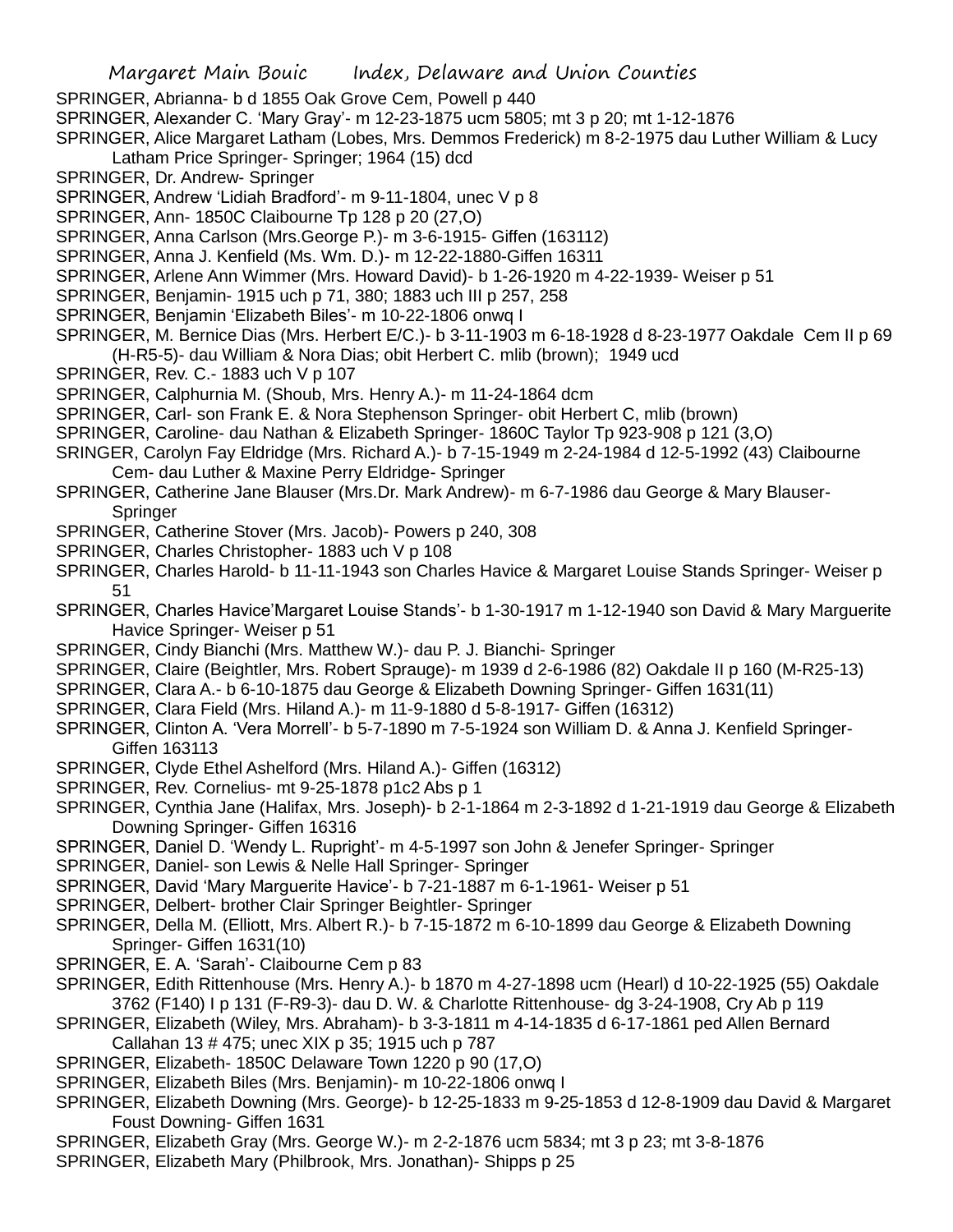- SPRINGER, Elizabeth (Mrs. Nathan)- 1860C Taylor 923-908 p 12 (38,O)
- SPRINGER, Elizabeth (Peters, Mrs. John)- m 10-5-1824 Madison Co. unec V p 15
- SPRINGER, Elizabeth (Valentine, Mrs. )(Mrs. Joseph H.)- Giffen (16313)
- SPRINGER, Ella (McKee, Mrs. Dick)- dau Lewis & Nelle Hall Springer- Springer
- SPRINGER, Eugene- son Frank E. & Nora Stephenson Springer- obit Herbert C., mlib (brown)
- SPRINGER, Eunice A. (Gillespie, Mrs. William)- dau George & Elizabeth Downing Springer- Giffen 16319
- SPRINGER, Flora- dau Lucy Springer- 1850C Delaware Town 1177 p 88 (2,O)
- SPRINGER, Florence Sattler (Mrs.Rev. Raymond E.)- Springer
- SPRINGER, Frances E. (Maugans, Mrs. Hugh)- dg 10-22-1909, Cry Ab p 67
- SPRINGER, Frances V. (Hause, Mrs. John,Jr.)- b 4-3-1847 m 11-21-1867 d 7-9-1930 bur Md. Maugans Anc p p 54
- SPRINGER, Frank E. 'Nora Stephenson'- Springer
- SPRINGER, Frederick Muir- b 6-17-1924 d 2-28-1945 Iwo jima- son David & Mary Margaret Havice Springer-Weiser p 51
- SPRINGER, George- 1850C Liberty Tp Del Co 1527 p 104 (16,O)
- SPRINGER, George 'Elizabeth Downing'- m 9-25-1853- Giffen (1631)
- SPRINGER, George R. 'Anna Carlson'- b 9-14-1883 m 3-6-1915 son Wm. D. & Anna J. Kenfield Springer-Giffen 163112
- SPRINGER, George W. 'Elizabeth Gray'- m 2-2-1876 ucm 5834; mt 3 p 23; mt 3-3-1876
- SPRINGER, Harold Franklin 'Louise Marie Teichert'- b 3-26-1920 m 12-4-1942 son David & Mary Marguerite Havice Weiser Springer- Weiser p 52
- SPRINGER, Harriet A. (Thompson, Mrs. Eugene R.)- b 11-25-1866 m 12-1-1885 dau George & Elizabeth Downing Springer- Giffen 16318
- SPRINGER, Harry- d 3-1929 bur Hillsboro- son Julius C. & Martha Ann McKinnie Springer- Powers p 240, 309 SPRINGER, Henry A. 'Edith Rittenhouse'- m 4-27-1898 ucm (Hearl)
- SPRINGER, Herbert C. 'Bernice Dias'- b 3-16-1895 m 6-18-1929/8 d 2-19-1975 Oakdale II p 69 (H-R5-5) son Frank E. & Nora Stephenson Springer- Springer; obit Bernice, mlib (brown); 1949 ucd
- SPRINGER, Hiland A 'Clara Field''Clyde Ethel Ashelford'- b 1-115-1856 (1) 11-9-1880 son George & Elizabeth Downing Springer- Giffen 16312
- SPRINGER, Howard David 'Arlene Ann Wimmer'- b 3-2-1918 m 4-22-1939 son David & Mary Marguerite Havice Springer- Weiser p 51
- SPRINGER, Irenias- dumch p 235
- SPRINGER, Isaac- b 1862, query, unec XX p 15; 1870C Claibourne Tp 8 p 2 (10,O)
- SPRINGER, Jacob 'Catherine Stover'- m 12-12-1812 son John Springer- Powers p 240, 308
- SPRINGER, James- 1908 dch p 406
- SPRINGER, James- 1850C Liberty Tp, Delaware Co 1527 p 104 (16,O)
- SPRINGER, James 'Margaret Robinson'- m 121-2-1856 dcm
- SPRINGER, Janice Jean- b 12-23-1945 dau Howard David & Arlene Ann Wimmer Springer- Weiser p 51
- SPRINGER, Janice (Johnson, Mrs. Charlie)- dau Lewis & Nelle Hall Springer- Springer
- SPRINGER, Jenefer (Mrs. John)(Hutchins, Mrs. )- Springer
- SPRINGER, Jennie (McKitrick, Mrs. James)- m 8-10-1895- McKitrick p 76
- SPRINGER, ----(Fisher, Mrs. John)- McKitrick p 192
- SPRINGER, John- Powers p 240, 308
- SPRINGER, John 'Jenefer'- Springer
- SPRINGER, John Marvin'Mary Rau Fesig'- m 4-8-1911- Weiser p 142
- SPRINGER, Joseph H. 'Mrs. Elizabeth Valentine'- b 5-14-1857 son George & Elizabeth Downing Springer-Giffen 16313
- SPRINGER, Julius C. 'Martha Ann McKinnie'- b 2-6-1825 m 10-24-1948 d 7-31-1876 son Jacob & Catherine Stover Springer- Powers p 240, 308
- SPRINGER, Larry- son Lewis & Nelle Hall Springer- Springer
- SPRINGER, Lee David- b 7-11-1950 son Harold Franklin & Louise Marie Teichert Springer- Weiser p 52
- SPRINGER, Lewis 'Nelle Hall'- Springer
- SPRINGER, Lewis 'Peg'- son Lewis & Nelle Hall Springer- Springer
- SPRINGER, Lidiah Bradford (Mrs. Andrew)- m 9-11-1804, unec V p 8
- SPRINGER, Louise Marie Teichart (Mrs. Harold Franklin)- 12-16-1917 m 12-4-194 Weiser p 52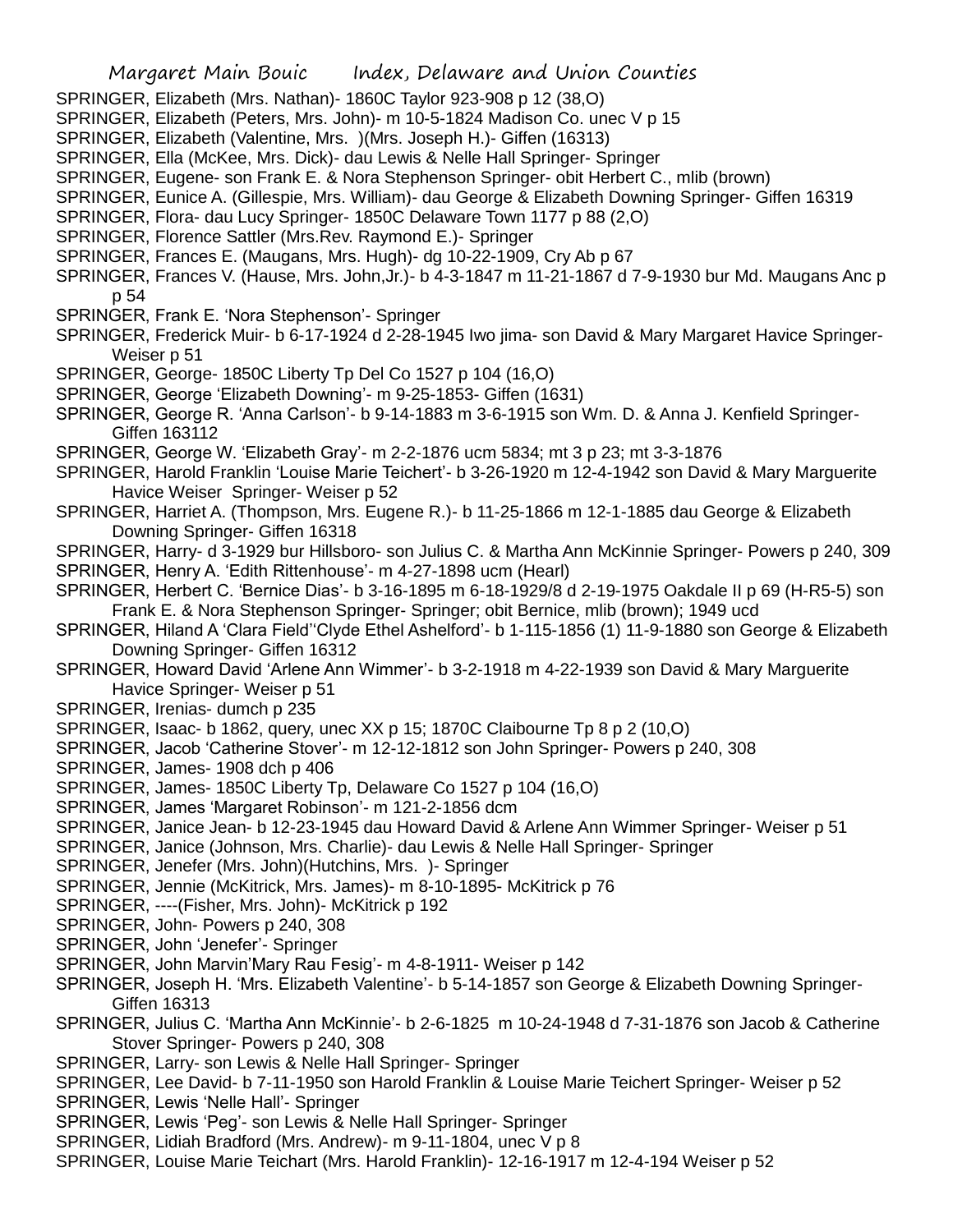SPRINGER, Lucy- 1850C Delaware Town 1177 p 88 (31,O)

SPRINGER, Lucy Latham Price (Mrs. William )- b 3-10-1924 NY d 5-5-2001 (77) dau Alden Sherman & Alcie Margaret Lathan Price- Springer

- SPRINGER, Lucy M. Allen (Mrs. Abraham)- m 9-5-1842 dcm
- SPRINGER, Luther W. 'Lucy P. '- 1964 dcd
- SPRINGER, Lydia- pioneer of John A. Hoskin 037; unec XVII p 32
- SPRINGER, Lydia (Hamilton, Mrs. William)- b 7-7-1794 m 3-9-1820 d 5-12-1864 Claibourne Cem p 11- 1883 uch V p 111, 568, 623; dumch p 289; mt 9-6-1893 p3c2, Abs p 40; ped Robert Otte Hamilton #45 17; unec IV p 16, XI p 62
- SPRINGER, Margaret Kilgore (Mrs. Silas)- m 2-27-1810 onwq I
- SPRINGER, Margaret Leone- b 9-22-1951 dau Charles Havice & Margaret Louise Stands Springer- Weiser p 51
- SPRINGER,Margaret Louise Stands(Mrs. Charles Havice)- b 10-30-1920 1-12-1940- Weiser p 51
- SPRINGER, Margaret Robinson (Mrs. James)- m 12-2-1856 dcm
- SPRINGER, Dr. Mark Andrew 'Catherine Jane Blauser'- m 6-7-1986 son Luther William & Lucy Latham Price Springer- Springer; 1964 (11) dcd
- SPRINGER, Martha Ann Mckinnie (Mrs. Julius C.)- b 10-14-1824 m 10-24-1848 d 8-1-1898 dau Walter & Elizabeth Smeltzer McKinnie- Powers p 2240, 308
- SPRINGER, Mary A.- query by Juanita Plotner Callahan, unec XXI p 25
- SPRINGER, Martha- dau Nathan & Elizabeth Springer- 1860C Taylor Tp 923-908 p 12 (13,O)
- SPRINGER, Mary- 1850C Delaware Town 1220 p 90 (16,O)
- SPRINGER, Mary Gray (Mrs. Alexander C.)- m 12-23-1875 ucm 5805; mt 3 p 20; mt 1-12-1876
- SPRINGER, Mary (Kelley, Mrs. John)- m 11-5-1863 dcm
- SPRINGER, Mary L.- d 4-1931 bur Hillsboro- dau Julius C. & Martha Ann McKinnie Springer- Powers p 240, 309
- SPRINGER, Mary Margaret (Franke, Mrs. Oscar W.)- b 6-16-1861 m 12-24-188?-dau George & Elizabeth Downing Springer- Giffen 16315
- SPRINGER, Mary Marguerite Havice (Mrs. David)- b 6-19-1890 m 6-1-1916 dau Rev. Marcus Hill & Laura Almira Bergstresser Havice- Weiser p 51
- SPRINGER, Mary Rau Fesig (Mrs. John Martin)- b 1-21-1887 m 4-8-1911 dau William Henry & Mary Jane Rau Fasig- Weiser p 142
- SPRINGER, Mary A. (Wiley, Mrs. Abraham)- m 2-1/4-1863 ucm 3401; unec XX p 56
- SPRINGER, Matthew W. 'Cindy'- son Luther William & Lucy Latham Price Springer- Springer; 1964 dcd
- SPRINGER, Myrtle E. (Lanterbery, Mrs. Charles)- b 5-16-1882 m 6-7-1905 dau William D. & Anna J. Kenfield Springer- Giffen 16311
- SPRINGER, Nancy Ann- b 11-9-1940 dau Howard David & Arlene Ann Wimmer Springer- Weiser p 51
- SPRINGER, Nancy- dau Nathan & Elizabeth Springer- 1860C Taylor Tp 923-908 p 12 (10,O)
- SPRINGER, Nathan 'Elizabeth'- 1860C Taylor Tp 923-908 p 121 (38,O)
- SPRINGER, Nelle Hall (Mrs. Lewis)- Springer
- SPRINGER, Nora Stephenson (Mrs. Frank E.)- Springer
- SPRINGER, Olive- dau Nathan & Elizabeth Springer- 1860C Taylor tp 923-908 p 121 (15,O)
- SPRINGER, Paul Frederick- b 8-16-1957 son Harold Franklin & Louise Marie Twoichert Springer- Weiser p 52
- SPRINGER, Paul Swain- b 7-8-1983 twin son Matthew W. & Cindy Springer- Springer
- SPRINGER, Peg (Mrs. Lewis)- Springer
- SPRINGER, Peg (Lobes, Mrs. Dennis)- dau L. William & Lucy Latham Price Springer- Springer
- SPRINGER, Permelia (Maine, Mrs. Samuel C.)- Asp (453m)
- SPRINGER, Polly (Willcut, Mrs. Baldwin)- m 9-26-1826 Madison Co, unec V p 27
- SPRINGER, Rhue McGill (Mrs. Thomas)- m 5-10-1807 onwq I
- SPRINGER, Richard A. 'Carolyn Fay Eldridge''- b 4-8-1937 m 2-24-1984 d 1-24-2003 (65) Claibourne Cemson Lewis & Nelle Hall Springer- Springer
- SPRINGER, Ronald- son Lewis & Nelle Hall Springer- Springer
- SPRINGER, Rosemary- dau Lewis & Nelle Hall Springer- Springer
- SPRINGER, Rev, Raymond E. 'Florence Sattler'- Springer
- SPRINGER, Sarah Ann (Patterson, Mrs. Edgar Thomas)- b 1-21-1859 m 5-12-1878 d 12-1-1926 dau George
	- & Elizabeth Downing Springer- Giffen 16314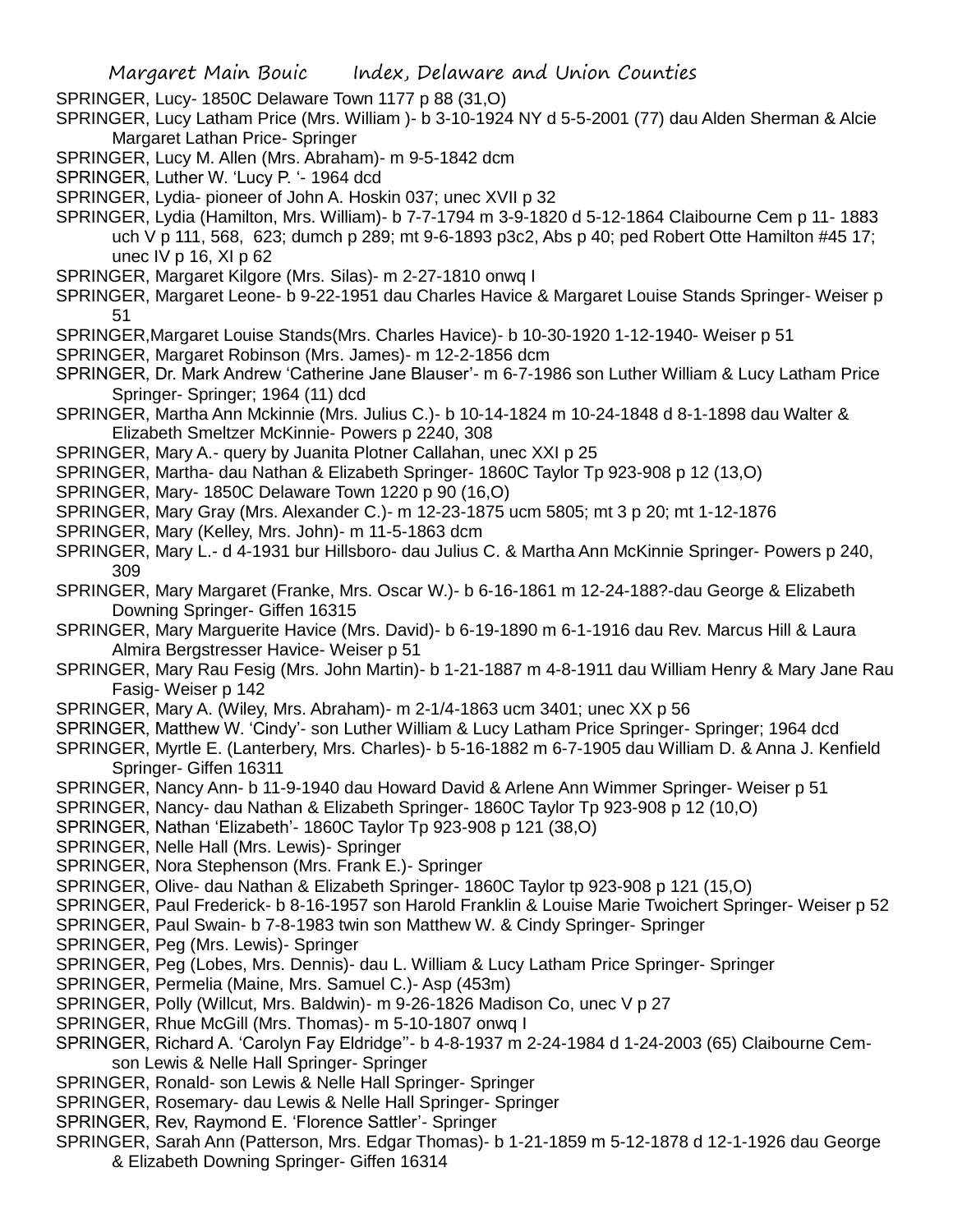SPRINGER, Sarah Crawford (Harrison, Mrs. William)(Mrs. Uriah,Jr.)- dau William & Hannah Vance Crawford-Powers p 87, 90

- SPRINGER, Sarah (Mrs. E. A.)- Claibourne Cem p 83
- SPRINGER, Sarah (Wilson, Mrs. John)- m about 1849 d about 5 y ago- dg 4-7-1899, Cry Ab p 195
- SPRINGER, Silas 'Margaret Kilgore'- m 2-27-1810 onwq I
- SPRINGER, Stephenson M.- b 3-16-1895 d 2-19-1975 (79) Oakdale son Frank E. & Nora Springer- obit Herbert C., mlib (brown)
- SPRINGER, Thomas- 1820C Millcreek Tp 253 (26-45); unec XVI p 4
- SPRINGER, Thomas- son Nathan & Elizabeth Springer- 1860C Taylor Tp 923-908 p 121 (17,O)
- SPRINGER, Thomas 'Rhue McGill'- m 5-10-1807 onwq I
- SPRINGER, Uriah, Jr. 'Sarah Crawford'- Powers p 87, 90
- SPRINGER, Valera E. Weiser- dau William & C. E. Weiser- tcmc p 6; hadc p 119
- SPRINGER, Vera Morrell (Mrs. Clinton A.)- m 7-5-1924- Giffen (163113)
- SPRINGER, Violet- 1910C Darby Tp 15 p 1B (13,O,O,O)
- SPRINGER, Wanda E.- 1935- infant of E,. A. & Sarah- Claibourne Cem p 83
- SPRINGER, Warren A.- son Lucy Springer- 1850C Delaware Town 1177 p 88 (5,O)
- SPRINGER, Wendy L. Rupright, (Mrs. Daniel D.0- m 4-5-1997 dau Michael & Toni Rupright- Springer
- SPRINGER, Willard E.- b 2-22-1865 d 2-21-1866 son George & Elizabeth Downing Springer- Giffen 16317
- SPRINGER, Willard- b 1898 adopted son Hiland A. & Clara Field Springer- Giffen 163122
- SPRINGER, William Andrew- b 7-8-1983 twin son Matthew W. & Cindy Springer- Springer
- SPRINGER, William D. 'Anna J. Kenfield'- m 12-22-1880 son George & Elizabeth Downing Springer- Giffen 16311
- SPRINGER, Luther William "Bill"'Lucy Latham Price'- b 9-8-1923 d 3-4-1997 (73) Oak Grove Cem- son Rev. Raymond E. & Florence Sattler Springer- Springer
- SPRINGER, William L.- 1969 dcd
- SPRINGER, William W.- 1937 infant of E. A. & Sarah, Claibourne Cem p 83
- SPRINGER, Winfield Scott- b 1870 d 4-22-1977 (106) Marlborough Cem- Springer
- SPRINGERLIN, Hans 'Margaretha Kesslin'- dcq Marguerite Hoffman Buxton 72
- SPRINGERLIN, Katharine/Barbara (Zieher, Mrs. Michael)- dau Hans & Margaretha Kesslin Springerlin- dcq Marguerite Hoffman Buxton 73
- SPRINGERLIN, Margaretha Kesslin (Mrs. Hans)- dcq 147
- SPRINGMEYER, Leonard H.,Jr.- Springmeyer
- SPRINGMEYER, Susan Elizabeth (Howe, Mrs. William P,) m 12-29-1981 dau Leonard H. Springmeyer, Jr.- **Springmeyer**
- SPRINGS, Abram- hadc p 77
- SPRINGS, John 'Mary Alexander'- Powers p 6
- SPRINGS, Mary Alexander (Mrs. John)- dau Adam Alexander- Powers p 6
- SPRINGSON, —Powers p 214
- SPRINGSTUN, Anita P. Jennings (Mrs. Herbert Denzil)- b 10-12-1929 Texas d 9-21-2001 (71) Marengo Cemdau William & Addie Lee Bishop Jennings- Springstun
- SPRINGSTUN, Charles Wesley 'Dottie Mae Gilman''Mabel'- Springstun
- SPRINGSTUN, David- son Charles Wesley & Dottie Mae Gilman Springstun- Springstun
- SPRINGSTUN, Dottie Mae Gilman (Mrs. Charles Wesley)- Springstun
- SPRINGSTUN, Gracie (Crvavia, Mrs. )- dau Charles Wesley & Dottie Mae Gilman Springstun- Springstun
- SPRINGSTUN, Herbert Denzil 'Anita P. Jennings'- b 5-11-1917 d 112-19-1996 (79) son Charles Wesley & Dottie Mae Gilman Springstun- Springstun
- SPRINGSTUN, Irma (Campbell, Mrs. )- dau Charles Wesley & Dottie Mae Gilman Springstun- Sprinstun
- SPRINGSTUN, John 'Tammy'- son Herbert Denzil & Anita P. Jennings Springstun- Springstun
- SPRINGSTUN, Mabel (Mrs. Charles Wesley)- Springstun
- SPRINGSTUN, Patricia (Campbell, Mrs. Don)- dau Herbert Denzil & Anita P. Jennings Springstun- Springstun SPRINGSTUN, Tammy (Mrs. John)- dau Anita P. Jennings Springstun- Springstun
- SPRINKLE, Donald J. 'Lena'- son Gene & Shirley A. Bowman Sprinkle- Sprinkle
- SPRINKLE, Doramae (Peterman, Mrs. )- dau D. Ralph & Estella McCombs Sprinkle- Sprinkle
- SPRINKLE, Estella McCombs (Mrs. D. Ralph)(Grant, Mrs. Jo)(Boerger, Mrs. Charlie)- Sprinkle
- SPRINKLE, Gene 'Shirley'- son D. Ralph & Estella McCombs Sprinkle- Sprinkle1962, 1983 ucd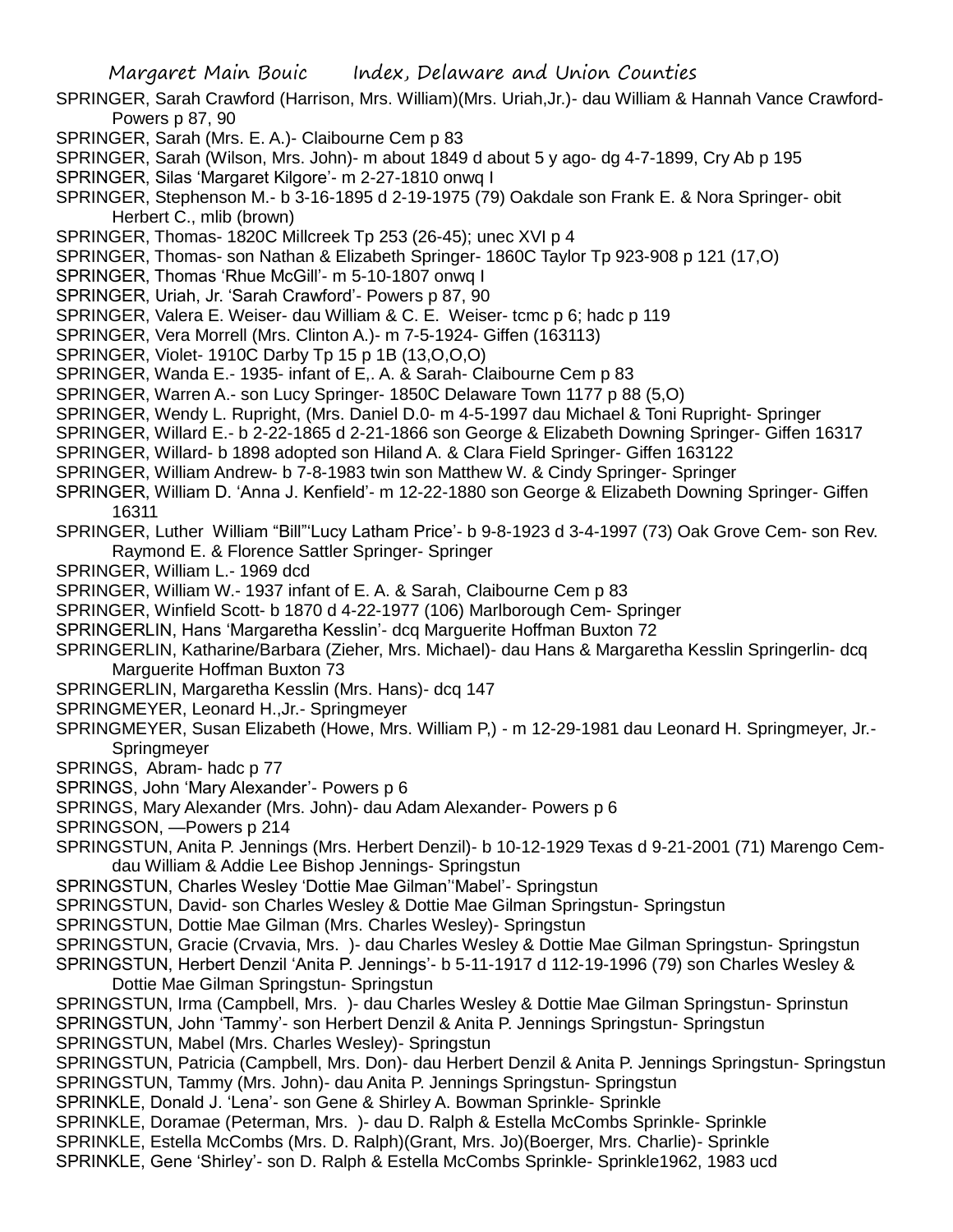SPRINKLE, Glenn L. 'Villis Rymer'- Sprinkle

- SPRINKLE, James- son John M. & Tashiko Sprinkle- Sprinkle
- SPRINKLE, John C.- son John M. & Tashiko Sprinkle- Sprinkle
- SPRINKLE, John M. 'Tashiko'- b 8-1-5-1924 d 10-29-1999 Cal. son D. Ralph & Estella McCombs Sprinkle-Sprinkle
- SPRINKLE, Lena (Mrs. Donald J.)- Sprinkle
- SPRINKLE, Marvin 'Susan J.'- Sprinkle- dau born 1-21-1981
- SPRINKLE, D. Ralph 'Estella McCombs'- Sprinkle
- SPRINKLE- Bob- son D. Ralph & Estella McCombs Sprinkle- Sprinkle
- SPRINKLE, Shirley A. Bowman(Mrs. Gene L.)- b 12-9-1941 m 5-27-1960 d 6-26-2001 Maple Gove Cem- dau Jack & Hannah Knisley Bowman- Sprinkle; 1962 ucd
- SPRINKLE, Stella (Boerger, Mrs. Charles)- b 10-23-1909 m 1939- Rausch (1631) II p 275
- SPRINKLE, Susan J. (Mrs. Marvin)- Sprinkle- dau born 1-21-1981
- SPRINKLE, Tashiko (Mrs. John M.)- Sprinkle
- SPRINKLE, Villis V. Rymer (Mrs. Glenn L.)- mother of Louis G. Rymer- Sprinkle
- SPRINKLER, Ollie (Black, Mrs. Charles)- Newhouse p 10
- SPRINKLES, Michelle- dau Grace Mays- Sprinkles
- SPROAT, Malcolm P.- descendant of John & Jane McCracken McCoy- Powers p 200
- SPROGLE, Anna Elizabeth (Hoppin, Mrs. Pastor)- dau John Heinrich & Joanna Margaretta Sprogle- dcq Thomas Graham 203
- SPROGLE, Jacob dcq Thomas Graham 814
- SPROGLE, Joanna Margaretta Wagner (Mrs. John Heinrich)- dau Michael Wagner- dcq Thomas Graham 407

SPROGLE, John Heinrich 'Joanna Margaretta Wagner'- son Jacob Sprogle- dcq Thomas Graham 406

- SPROUELS, Sarah (Loveless, Mrs. Thomas)- Loveless p 9
- SPROULL, Debra Jean "Debbie" (Caldwell, Mrs. Robert Michael " Mike")- b 1960 m 5-18-1980 dau Nelson W. & Opal Alexander Sproull- Sproull; 1973, 1975, 1977m 1979, 1981 ucd
- SPROULL, Eugene Nelson 'Terri Winner Pack'- b 1962 m 7-20-1991 son Nelson W. & Opal Alexander Sproull-Sproull; 1973, 1975, 1977, 1979, 1981, 1983 ucd
- SPROULL, George A. 'Sarah Ann Ackerman Archer'- m 1-10-1849 ucm 1375; unec VII p 40, XIV p 63
- SPROULL, Harry 'Jane'- Sproull
- SPROULL, Jane (Mrs. Harry)- Sproull
- SPROULL, John- d 3-25-1838 (75-11-15) Old Millcreek Cem p 4, Powell p 77; Hutchisson p 32
- SPROUL, Margaret Jane (Drake, Mrs. Elias)- m 9-16-1847 ucm 1250;unec VII p 26
- SPROULL, Nelson W.'Opal Alexander'- b 11-14-1936 m 4-23-1936 d 1-22-1985 (48) Hopewell Cem djlm p 90 son Ward & Ruth Sproull- Sproull; 1962, 1967, 1971, 1973, 1975, 1977, 1979, 1983 ucd
- SPROULL, Opal Alexander (Mrs. Nelson W.)- b 1940 m 4-23-1936- Hopewell Cem, djlm p 90- Sproull; 1977, 1981 ucd
- SPROULL, Raymond John- b 8-10-1935 d 4-26-2000 (64) but Leechburg, Pa- son Ward N. & Ruth P. Barks Sproull- Sproull
- SPROULL, Ruth P. Bark(s) (Mrs. Ward M.)- b 8-7-1911 m 2-11-1933 d 11-4-1990 (79) Evergreen Cem near Leechburg- dau Clarence & Catherine Loudon Bark- Sproull
- SPROULL, Sarah Ann Ackerman Archer (Mrs. George)- m 1-10-1849 ucm 1375; unec VII p 40, XIV p 63, query
- SPROUL, Sarah (Bennet, Mrs. John)- m 2-15-1846 ucm 1106- unec VI p 32
- SPROULL, Sarah Elizabeth- d 3-21-1846 91-1-4) Old Millcreek Cem p 4; Powell p 77 dau Maryann Sproul
- SPROULL, Steve- b 1963 son Nelson W. & Opal Alexander Sproull- Sproull; 1973, 1975, 1977, 1979, 1981, 1983 ucd
- SPROULL, Susan- b 1966 son Nelson W. & Opal Alexander Sproull- Sproull; 1973, 1975, 1977, 1979, 1981, 1983 ucd
- SPROULL, Terrie Winner Pack (Mrs. Eugene Nelson)- m 7-20-1991 dau Larry & Barbara Winner- Sproull
- SPROULL, Ward N, 'Ruth P. Barks'- b 11-10-1902 m 2-11-1933 d 5-16-1990 (87) Evergeen Cem- Leechburg, Pa- son Harry & Jane Frank Sproull- Sproull
- SPROULL, Bill- b 1968 son Nelson W. & Opal Alexander Sproull- Sproull; 1975, 1977, 1979, 1981, 1983 ucd SPROUSE, Brad- son Ron & Pam Sprouse- Sprouse- engaged to Nicole Aiello-Schuh-
- SPROUSE, Brenda- b 1968 dau Danny C. & Marilyn M. Sprouse- 1971, 1973, 1975, 1977, 1979, 1981, 1983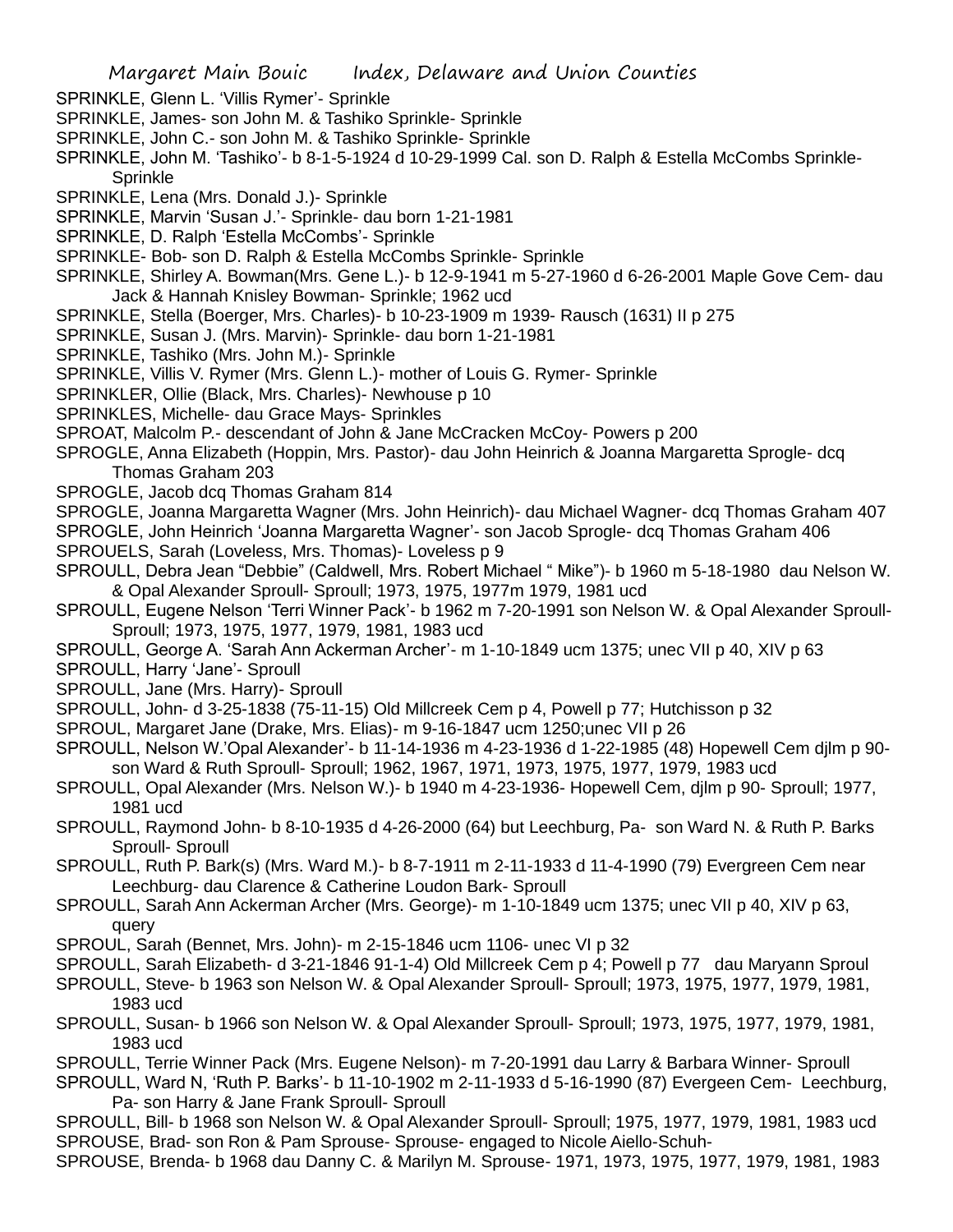ucd

- SPROUSE, Brian- b 1964 son Danny C. & Marilyn M. Sprouse- 1971, 1973, 1975, 1977, 1979, 1981, 1983 ucd
- SPROUSE, Danny C. 'Marilyn M.'- 1967, 1971, 1973, 1975 ucd
- SPROUSE, John- b 1969 son John W. & Ninnette Susie Sprouse- 971, 1973, 1975, 1977, 1979, 1981, 1983 ucd
- SPROUSE, John W, 'Ninnette Susie'- 1971, 1973, 1975, 1977, 1979, 1981, 1983 ucd
- SPROUSE, La Vore (Fowler, Mrs. Jesse Rex)- McKitrick p 157, div
- SPROUSE, Lucinda Hopkins (Stewart, Mrs. Anderson Ritch)- b 9-6-1885 m 11-20-1907 dau Warren Hill & Martha Jane McKittrick Sprouse- McKitrick p 332
- SPROUSE, Marilyn M. (Mrs. Danny C.)- 1967, 1971, 19173, 1975, 1977, 1979, 1981, 1983 ucd
- SPROUSE, Mark- b 1958 prob. son Lera M. Rutherford- 1969 dcd
- SPROUSE, Martha Jane McKittrick (Mrs. Warren Hill)- b 4-25-1857 m 10-29-1881 d 5-7-1924- dau Samuel & Mary Ann Stennis McKittrick- McKitrick p 332
- SPROUSE, Mary Caroline- b 3-225-1883 dau Warren Hill & Martha Jane McKittrick Sprouse- McKitrick p 332
- SPROUSE, Michael- b 1972 son John W. & Ninnette Sprouse- 1975, 1977, 1979, 1981, 1983 ucd
- SPROUSE, Mildred Louise (Freshwater, Mrs. Harold)- b 1917 m 9-30-1937- Freshwater p 171, 180, 181
- SPROUSE, Ninnette Susie (Mrs. John W.)- 1971, 1973, 1975, 1977, 1979, 1981, 1983 ucd
- SPROUSE, Pam (Mrs. Ron)- Sprouse
- SPROUSE, Ron 'Pam' Sprouse
- SPROUSE, Warren Hill 'Martha Jane McKittrick'- m 10-29-1881- McKitrick p 332
- SPROUSE, Zora E.- dau Benjamin & Elizabeth Green Miller- query- unec XIX p 39
- SPROUT, Amanda (Homsher, Mrs. David)(Noteman, Mrs. Zachariah)- b 12-2-1834 m(2) 3-1-1860 dau William & Mary A. Sprout- 1883 uch V p 323; 1985 uch p 105
- SPROUT, Mary A. (Mrs.William)- 1883 uch V p 323; 1985 uch p 105
- SPROUT, William 'Mary A.'- 1883 uch V p 323; 1985 uch p 105
- SPROWL, Angeline- b 1835 dau John & Malinda Sprowl- Hutchisson p 18
- SPROWL, Elizabeth (Mrs. Thomas)- b 1800- Hutchisson p 18
- SPROWL, John 'Malinda'- son Thomas & Elizabeth Sprowl- Hutchisson p 18
- SPROWL, Lydia Gance (Mrs. Thomas)- dau Rudolf & widow McDade Gance- Hutchisson p 6, 18
- SPROWL, Malinda (Mrs. John)- Hutchisson p 18
- SPROWL, Mary- b 1846 dau Thomas & Elizabeth Sprowl- Hutchisson p 18
- SPROWL, Mary Ann (Conklin, Mrs. Malichi)- m 10-12-1851 ucm (Hearl)
- SPROWL, Nancy- b 1838- dau Thomas & Elizabeth Sprowl- Hutchisson p 18
- SPROWL, Thomas- 1840C Millcreek Tp p 58 (30-400, 1 f (30-40); 2f (15-20), 1f (10-15), 1 f (5-10), 1f (-5)
- SPROWL, Thomas 'Elizabeth'- b 1798 son Thomas & Lydia Gance Sprowl- Hutchisson p 18
- SPROWL, Thomas 'Lydia Gance'- Hutchisson p 6, 18
- SPROWL, Thomas- b 1841 son Thomas & Elizabeth Sprowl- Hutchisson p 18
- SPROWL, Thomas- b 1833 son John & Malinda Sprowl- Hutchisson p 18
- SPROWL, Vina- b 1831 ch John & Malinda Sprowl- Hutchisson p 18
- SPROWLS, Sarah (Loveless, Mrs. Thomas)- 1985 uch p 140
- SPRUNK, Christine A.- college student, 1964 dcd
- SPRUNK, Dorothy K. (Mrs. William A.)- 1964 dcd
- SPRUNK, William A. 'Dorothy K.'- 1964 dcd
- SPRY, Ethel Anthony (Mrs. )- dau James D. & Mary Ann Yates Anthony- Maugans Anc p 158
- SPRY,Mary Jane (McCowan/McGown, Mrs. Alexander)- m 2-11-1853 ucm 1917; unec VIII p 10, XI p 30
- SPUEHLER, Amy- dau Judy Spuehler- 1975 ucd
- SPUEHLER, Judy- 1975 ucd
- SPUR, Geo S.- New Light Church- unec XVIII p 52
- SPUR, J. T.- 1883 uch V p 535
- SPURGEN, Sarah (Daniels, Mrs. James)- m 12-27-1835 ucm 355
- SPURGEON, Mr.-1883 uch V p 428 ---------Marysville p 19
- SPURGEON, Alice (Rittenhouse, Mrs. )(Mrs. Clark)- b 11-1860 1900C Dover Tp 52 p 3A (39,O,O,O) m 6y 3 ch; mother of Louis Rittenshouse- mt 1-28-1903 p8 c5; Abs p 2
- SPURGEON, Alzena G Swearingin (Mrs. Lawrence E.)- b 8-19-1902 d 12-29-1958 Oak Grove Cem- dau Harry L. & Wealtha Swearengin- Spurgeon; 1949 ucd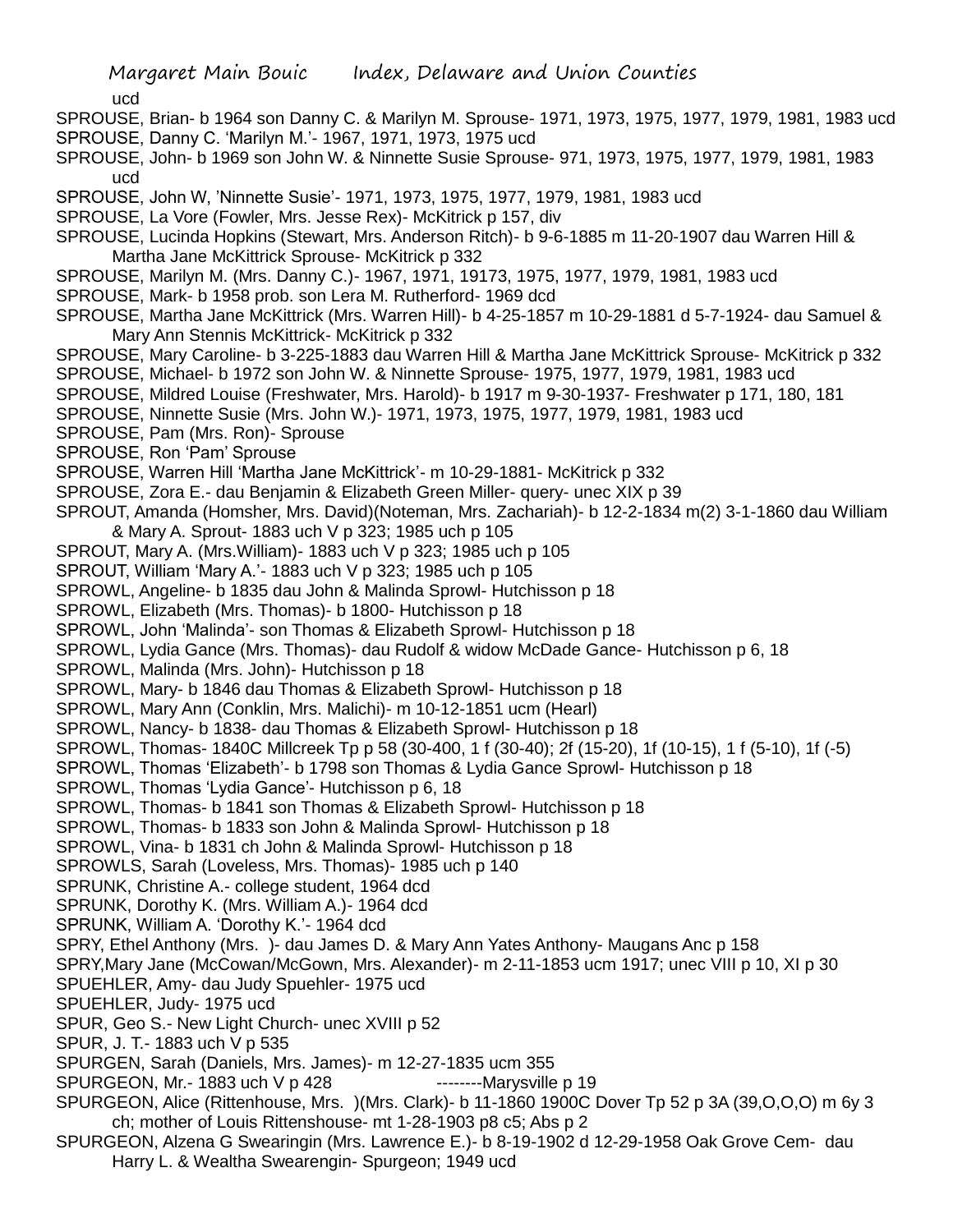- SPURGEON, Amos son George & Barbara Spurgeon- 1850C Dover Tp (1,O); 1860C Dover Tp 745-761  $(11,0)$
- SPURGEON/SPURGIN, Amos 'Nancy Wilson'- djlm p 991880 dch p 538; 1908 dch p 476; 1915 uch p 437; 1883 uch V p 361; unec XIV p 53, XVII p 64; 1830C Millcreek Tp 366 p 290 (40-50); 1840C Dover Tp 142 (50-60), 1f (50-60), 1 f (30-40); 2m (15-20), 2 f (10-15), 1m (10-15), 1f (5-10), 1f (-5); 1850C Dover Tp 742-758 p 114 (63,Va); 1860C Dover Tp 297 (73,Va); uccp p 19, appr JB 2 p 183
- SPURGEON, Anna- dau Amos & Nancy Wilson Spurgeon- 1883 uch V p 361d 1931; Sbc p 45
- SPURGEON, Anna- dau Elias & Drusilla Sprugeon- dg 11-10-1916, Cry Ab p 106; 1870C Dover Tp 122-124 p 15 (5,O); 1880C Dover Tp 224-25 p 165 (15,O,O,O); 1900C Dover Tp 49 p 3A (33,O,O,O); 1910C Dover Tp 101-104 p 4B (44,O,O,O)
- SPURGEON, Anna M. (Lawson, Mrs. John C.)- m 9-22-1858 dcm
- SPURGEON, Arthur d (7) son Wm. & Hattie Sprugeon- mt 1-15-1890 p8c1, Abs p 8
- SPURGEON, Barbara (Mrs. George)- 1840C Dover Tp 1415 (20-30); 1850C Dover Tp 759-775 p 116 (31,O); 1860C Dover Tp 289 (42,O) (SPURGIN, m 1-10-1839 ucm (Hearl))
- SPURGIN, Belle Waters (Mrs. George R.)- m 12-2-1896 ucm (Hearl)
- SPURGEON, Charles E.' Madeline Carder' 'Eleanor'- b 12-1-1914 m 8-20-1940 d 8-8-1988 (73) Fla.- Oakdale I p 94 (D-R8-8)- son Charles & Mary Rogers Spurgeon- Taylor 11341; obit, Madeleine, mlib (brown); 1949, 1962, 1967, 1971, 1973, 1975, 1977, 1979, 1981, 1983 ucd
- SPURGEON, Charles Eugene- son Charles & Madeline Carder Spurgeon- Taylor 113411; obit Madeline, mlib (brown); 1959 (16), 1967 ucd
- SPURGEON, Charles H.'Isabelle Anderson'- m 8-31-1920 d 1966- obit Isabelle, mlib
- SPURGEON, Charles- son Elias & Drusilla Green Spurgeon- dg 11-10-1916, Cry Ab p 106; 1860C Dover Tp 297 (3,O); 1870C Dover Tp 122-124 p 15 (13,O); 1880CDover Tp 24-25 p 165 (22,O,O,O)
- SPURGEON, Charles 'Mary Rogers'- d 10-6-1928 (70) Oakdale 4074 (D170) I p 94 (D-R8-8) Sbc p 45; Taylor (1134); 1900C Dover Tp 49 p 2B (40,O,O,O); 1910C Dover Tp 101-104 p 4B (50,O,O,O)
- SPURGEON, Clark(e)- b 6-6-1848 d 10-25-1916 (68-4-19) son Elias & Luella/Drusilla Green Spurgeon- dg 11- 10-1916, Cry Ab p 105, 106; 1860C Dover Tp 297 (12,O); 1880C Dover Tp 24-25 p 165 (31,O,O,O) 1900C Dover Tp 52 p 3A (51,O,O,O); 1910C Dover Tp 98-121 p 4B (60,O,O,O) Sbc p 45
- SPURGEON, David A.'Linda'"Mindy';- son Lawrence E. & Alzena G. Swearingin Spurgeon- Spurgeon; 1961, 1964, dcd; 1949. 1967, 1973, 1975, 1966, 1979, 1981, 1983 ucd
- SPURGEON, Denise- b 1966 dau James L. & Iris G. Spurgeon- Spurgeon; 1969, 1971, 1980 dcd
- SPURGEON, Diana Hoodlet (Mrs. Steven)- m 6-20-1980 dau Leonard & Linda Hoodlet-Spurgeon; 1981, 1983 ucd
- SPURGEON, Drusilla Green (Mrs. Elias)- b 1825 Wayne Co O m 6-8-1851 ucm 1679 d 12-22-1920 (85y6m) Oakdale 2349 (170D) I p 94 (D-R8-8); dg 11-10-1916, Cry Ab p 105; unec XIV p 52; 1870C Dover Tp 122-124 p 15 (45,O); 1880C Dover Tp 24-25 p 165 (55,O,Va,WVa); 1900C Dover Tp 49 p 2B (74,O,Va,Va); 9 ch, 5 living; 1910C Dover Tp 101-104 p 4HB (84,O,Va,Va)
- SPURGEON, Duane- b 1961 son Lawrence E. & Alzena Swearingin Spurgeon- Spurgeon; 1964, 1969, 1971, 1980 dcd
- SPURGEON, Elaine-b 1962 dau James I. L. & Iris G. Spurgeon- Spurgeon;1964 (2), 1969, 1980 dcd SPURGEON, Eleanor H. (Mrs. Charles E.)- 1981, 1983 ucd
- SPURGEON/SPURGIN, Elias 'Drusilla Green'- m 6-8-1851 ucm 1679 son Amos & Nancy Wilson Spurgeon-1883 uch V p 361, 371, 372; dg 11-10-1916, Cry Ab p 1-5; unec XIV p 52; 1850C Dover Tp 742-758 p 114 (26,O)
- SPURGEON, Elizabeth Green (Mrs. Nathan)- m 7-31-1841 dcm; unec XV p 74; 1850C Dover Tp 745-761 p 115 (28,O)
- SPURGEON, Rev. Elijah- Pabst 8 p 59
- SPURGEON, Ethel (Calloway, Mrs. Fred Cottier)- b 4-3-1893 Rowena mol d 4-30-1983 Oakdale II p 139 (M-R5-16)
- SPURGEON, Ethel J/D. (Fickle, Mrs. John P/D.)- Spurgeon
- SPURGEON, Ethel D.- b 6-1895 dau Clark & Alice Rittenhouse Spurgeon- dg 11-10-1916 Cry Ab p 106; 1900C Dover Tp 52 p 3A (4,O,O,O); 1910C Dover Tp 98-101 p 4B (14,O,O,O)
- SPURGEON, Gary A.- b 1960 son David A. & Mindy Spurgeon- 1964 dcd; 1967, 1971, 1973, 1975, 1977, 1979 ucd
- SPURGEON, George- son Amos & Nancy Wilson Spurgeon- 1883 uch V p 361, 371, 372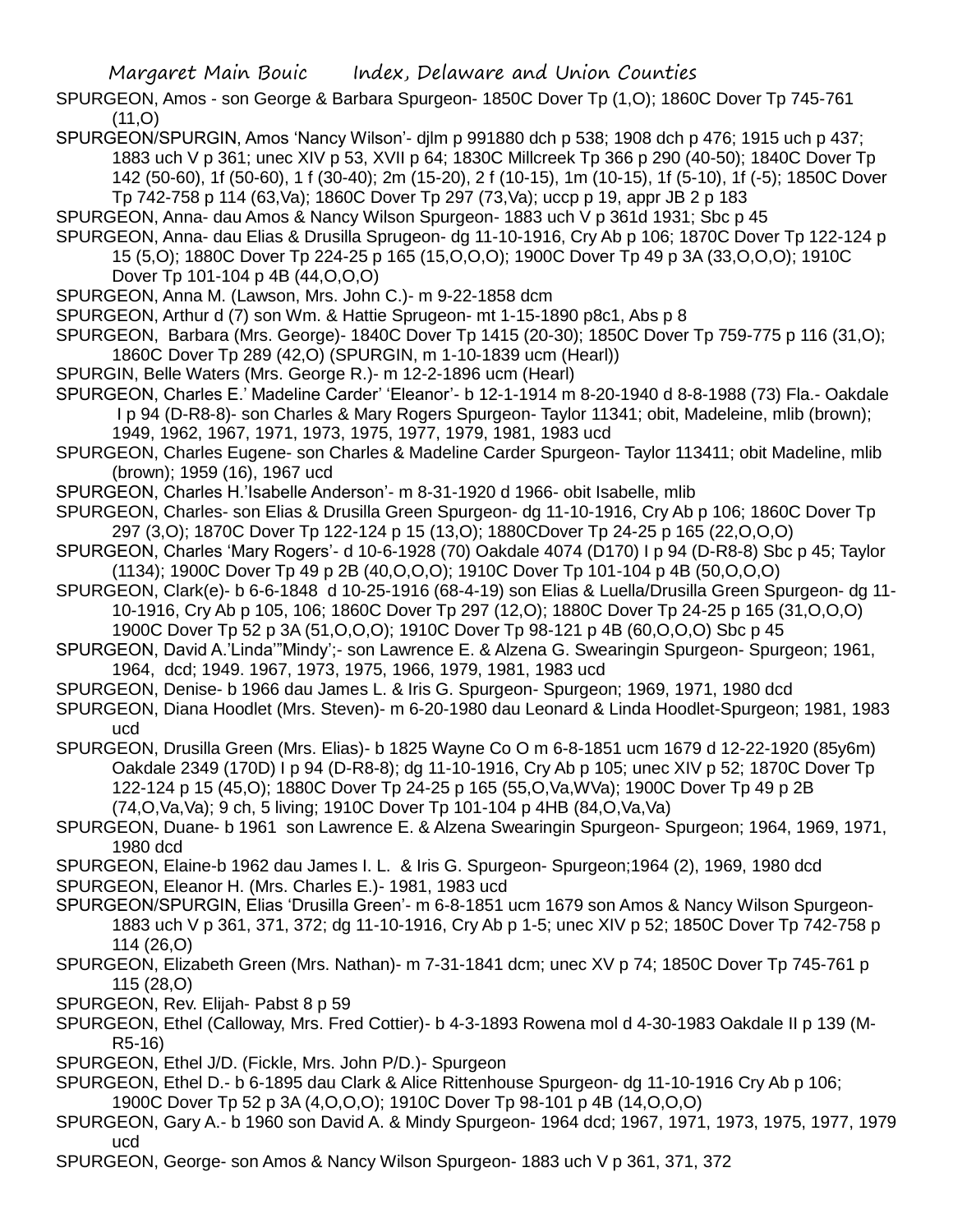- SPURGEON, /SPURGIN, George 'Barbara Hoover'- m 1-10-1839 ucm (Hearl) ; 1840C Dover Tp 1415 (20-30); 1f 920-30), 1 f (-5); 1850C Dover Tp 759-775 p 116 (30,O); 1860C Dover Tp 289 (41,O);
- SPURGIN, George R. 'Belle Waters'- m 12-2-1896 ucm (Hearl)

SPURGEON, Georgia (Hill, Mrs. Shelburn) dau Charles H. & Isabelle Anderson Spurgeon- obit Isabelle, mlib SPURGEON, Ginerva- b 1861 d 1991 dau Elias & Drusilla Green Squires- 1880C Dover Tp 224-25 p 65 (18,O,O,O)

- SPURGEON, Gregory "Gregg"- b 1963 son David A. & Mindy Spurgeon- 1964 dcd; 1971, 1973, 1975, 1977, 1979, 1981. 1983 u cd
- SPURGEON, Hattie (Mrs. William) mt 1-15-1890 p8c1 Abs p 8- d 1926- Sbc p 45
- SPURGEON, Hector- son Sarah Spurgeon- 1850c Delaware Town 1069 p 83 (12,O)
- SPURGEON, Iris G. (Mrs. James I. L.)- Spurgeon; 1964, 1969, 1971, 1980 dcd
- SPURGEON, Isabelle Anderson (Mrs. Charles H.)- b 3-1-1895 m 8-31-1920 d 9-28-1981, Grove, Cem, Kenton, obit, mlib
- SPURGEON, Jackie Ann (Hinderer, Mrs. Donald Alan)- b 1969 m 9-10-1994 dau David A. & Linda Spurgeon-Spurgeon; 1971, 1973, 1975, 1977, 1979, 1981, 1983 ucd
- SPURGEON, James- 1840C Dover Tp 1438 (20-30), 1f (20-30), 1f (5-10), 1m (-5); unec XI p 67
- SPURGEON, James A. 'Margaret'- 1971, 1980 dcd
- SPURGEON/SPURGIN, James- son Amos & Nancy Wilson Spurgeon- 1883 uch V p 361, 368, 371; uccp p 19, appr JB2 p 183; uccp p 20 adm JB2 p 246; uccp p 48; unec XV p 67
- SPURGEON, James I. L.'Iris G.'- d 6-15-1981 (47) Oak Grove Cem-son Lawrence E. & Alzena G. Swearingin Spurgeon- Spurgeon; 1949 ucd; 1964, 1980 dcd
- SPURGEON, James- son Sarah Spurgeon- 1850C Delaware Town 1069 p 83 (16,O)
- SPURGEON, James- 1850C Delaware Town 1221 p 90 (16,O)
- SPURGEON, Jene- son Charles & Madeline Spurgeon- 1949 ucd
- SPRUGEON, Jennie (Crawford, Mrs. Charles)- m 10-15-1890 ucm (Hearl)
- SPURGEON/SPURGIN, Jesse- son Amos & Nancy Wilson Spurgeon- 1883 uch V p 361
- SPURGEON,Jessie Lee-son Lawrence E. & Alzena G. Swearingin Spurgeon- Spurgeon;1949 ucd
- SPURGEON, John- 1883 uch V p 372
- SPURGEON, Kelley L. son Lawrence E. & Alzena G. Swearingin Spurgeon- Spurgeon
- SPURGEON, Kelly L.- d 5-25-1965(6) Oak Grove Cem son James & Iris S. Spurgeon- Spurgeon; 1964 dcd
- SPURGEON, Larry Dean- d 11-23-1975 (15) son James I. L. & Iris G. Spurgeon- Spurgeon; 1964, 1969, 1971 dcd
- SPURGEON, Lawrence E. 'Alzena G. Swearingin'- d 12-24-1985 (82) bur Ore.- son Clark Spurgeon-
- Spurgeon; Sbc p 26; dg 11-10-1916, Cry Ab p 106; 1949, 1959, 1962, 1967, 1971 ucd; 1910C Dover Tp 98- 104 p 4B (6,O,O,O)
- SPURGEON, Lewis- Co I 8th ILL IN no date, Mt. H erman Cem, djlm p 10
- SPURGEON, Linda (Mrs. David A.)- 1961 dcd; 1967, 1971, 1973, 1975, 1977, 1979, 1981, 1983 ucd
- SPURGEON, Linda Lee Phillips (Mrs. Stanley Raymond)- m 7-20-1968 dau Kent L. Phillips- Taylor (113413); 1981, 1983 ucd
- SPURGEON, Louisa- dau George & Barbara Spurgeon- 1860c Dover Tp 281 (7,O)
- SPURGEON, Lynn Russell 'Pamela Jane Smith'- b 1951 m 8-14-1973 son Charles & Madeline Carder Spurgeon- Taylor 113413; obit, Madeline, mlib (brown); 1962 (10) ucd
- SPURGEON, Madeline Carder (Mrs. Charles E.)- b 7-2-1920 m 8-20-1940 d 1-17-1979 (58) Oakdale I p 94 (D-R8-8) dau Raymond & Lucile Hall Carder- obit, mlib (brown); 1949, 1959, 1962, 1967, 1971, 1973,
	- 1975, 1977, 1979 ucd
- SPURGEON, Manerva- dau Elias & Drusilla Green Spurgeon- 1870C Dover Tp 122-124 p 15 (11,O)
- SPURGEON, Marc(i)- b 1961 ch James A. & Margaret Spurgeon- 1971, 1980 dcd
- SPURGEON, Margaret (Mrs. James A.)- 1971, 1980 dcd
- SPURGEON, Marguerite- dau Elias & Drusilla Green Spurgeon- 1860C Dover Tp 297 (7,O)
- SPURGEON, Martha- dau Elias & Drusilla Green Spurgeon- dg 11-10-1916, Cry Ab p 106; 1870C Dover Tp 122-124 p 15 (8,O); 1880C Dover Tp 24-25 p 165 (17,O,O,O)
- SPURGEON, Martha- dau Nathan & Elizabeth Spurgeon- d 1931; Sbc p 8, 30, 45; 1850C Dover Tp 745-761 o 115 (3,O)
- SPURGEON, Mary Rogers (Mrs. Charles)- b 1886 d 1950 Oakdale I p 94 (D-R8-8)- dau Elan & Izora Taylor Rogers- Taylor 1134; Sbc p 45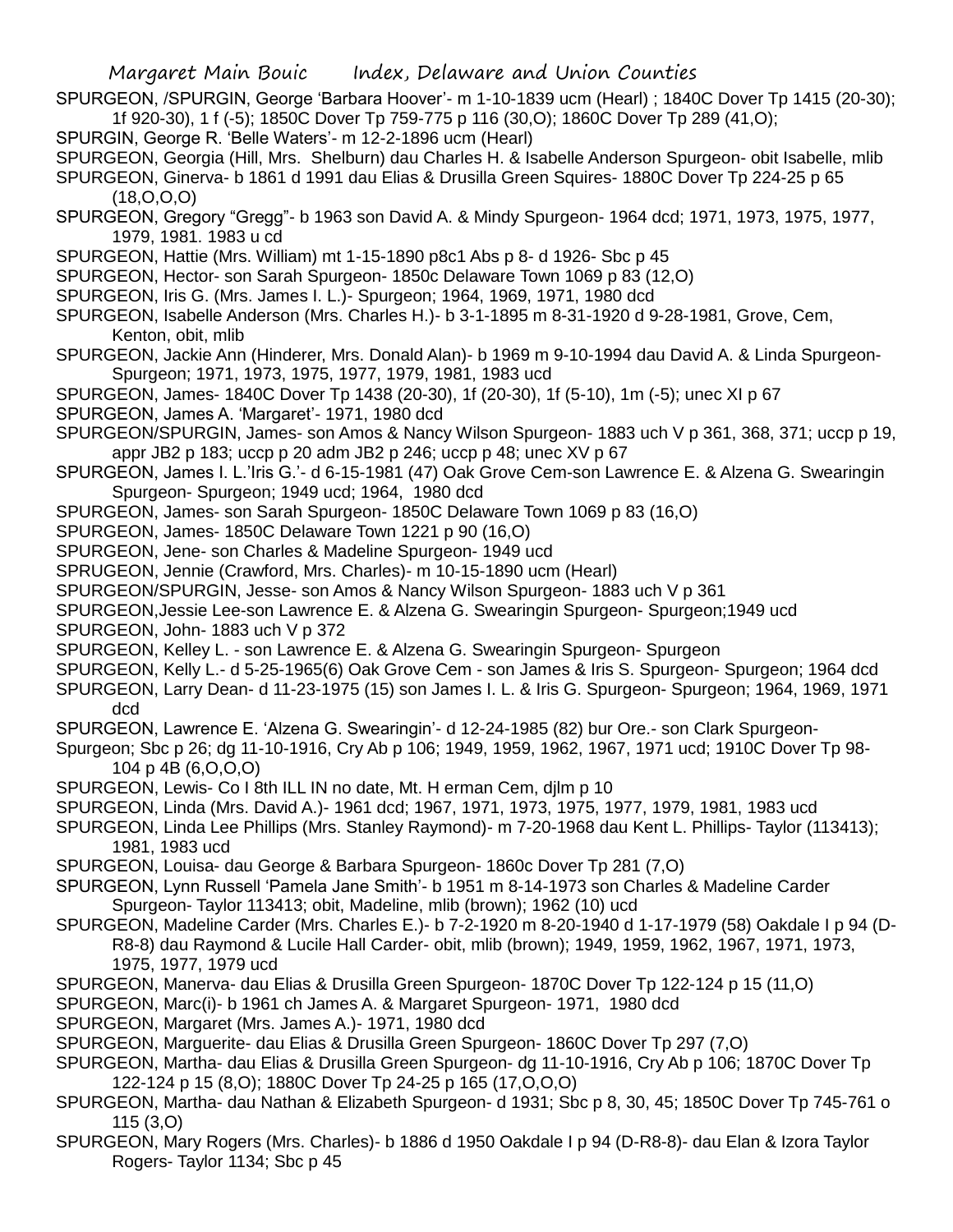SPURGEON, Michael J. Son Steven & Diana Spurgeon- Spurgeon

SPURGEON, Mindy (Mrs. David)- 1964 dcd

SPURGEON, Nancy Ann(Wyant, Mrs. William)- m 9-11-1861 ucm 3217; Spurgeon; unec XX p 19

SPURGON, Nancy Jane dau Nathan & Elizabeth Green Sprugeon, query Earlene Williamson, unec XV p 74

SPURGEON, Nancy S.- dau George & Barbara Spurgeon- 1850c Dover Tp 1759-775 (6,O); 1860C Dover Tp (18,O)

SPURGEON/SPURGIN, Nancy Wilson (Mrs. Amos)- d 10-9-1859 975) Smith Cem, djlm p 99; 1883 uch V p 361; 1830C Millcreek Tp 366 p 290 (30-40); 1840C Dover Tp 1424 (50-60); 1850C Dover Tp 742-768 p 114 (55,Va)

SPURGEON, Nathan 'Elizabeth Green'- m 7 -31-1841 dcm son Amos & Nancy Wilson Spurgeon- 1883 uch V p 361; unec XV p 74; 1850C Dover Tp 745-761 p 115 (28,O)

SPURGEON, N, B.- m 5-1831, dcga p 53, Ohio State Gazette

SPURGEON, Nimrod B.'Sarah A. Vining'- d 11-1-1842 (36y6m) dcg p 21; Powell p 100

SPURGEON, Olive (Culver, Mrs. Ebenezer)- m 9-29-1861 ucm 3227- Spurgin; unec XX p 19; 1880C Liberty Tp 13 (35,O,O,O) or (41,O,O,NH)

SPURGEON, Olive- dau Nathan & Elizabeth Spurgeon- 1850C Dover Tp 745-761 (6,O)

SPURGEON, Pamela Jane Smith (Mrs. Lynn Russell)- m 8-14-1973 dau Paul Smith- Taylor (113413)

SPURGEON, Randy- son David & Mindy Spurgeon- 1964 (8) dcd

SPURGEON, Rick- son James I. L. & Iris G. Spurgeon - Spurgeon; 1964, 1969, 1971, 1980 dcd

SPURGEON, Riley- son George & Barbara Spurgeon- 1860C Dover Tp 289 (2,O)

SPURGEON, Rosalie Ingalls (Mrs. Russell)- dau Joseph B. & Ann Maria Westervelt Ingalls- dumch p 324

SPURGEON, Russell 'Rosalie Ingalls- dumch p 324

SPURGEON,Sandy- b 1973 dau Stanley Raymond & Linda Lee Phillip Spurgeon- 1981, 1983 ucd

SPURGEON, Sara (Daniels, Mrs. James)- m 12-27-1835 ucm (Hearl), unec III p 8

SPURGEON, Sarah Ann (Sunderland, Mrs. James)- m 8-21-1859 ucm 2907 dau Amos & Nancy Wilson Spurgeon- 1883 uch V p 361; unec XIX p 17; 1850C Dover Tp 745-761 p 114 (15,O)

SPURGEON, Sarah A.- dau Nathan & Elizabeth Spurgeon- 1850C Dover Tp 745-761 (10,O)

SPURGEON, Sarah E.- dau George & Barbara Spurgeon- 1850C Dover Tp 759-775 (3,O)

SPURGEON, Sarah (Hall, Mrs. Isaac)- m 11-1-1852 dcm

SPURGEON, Scott- b 1965 son James A. & Margaret Spurgeon- 1971 dcd

SPURGEON, Sheryl (Hodlet, Mrs. Dennis)- b 1965 m 10-1-1983 dau David A. & Linda Spurgeon- Spurgeon; 1967, 1971, 1973, 1975, 1977, 1979, 1981, 1983 ucd

SPURGEON, Scott- son James A. & Margaret Spurgeon- 1980 dcd

SPURGEON, Stanley Raymond 'Linda Lee Phillips.- m 7-2-1968 son Charles & Madeline Carder Spurgeon-Taylor 113412; obit, Madeline, mlib (brown); 1949, 1959 (12), 1962, 1967, 1981, 1983 ucd

SPURGEON, Steven 'Diana Hoodlet'- b 1958 m 6-20-1980 son David A. & Linda/Mindy Spurgeon- Spurgeon; 1964 dcd; 1967, 1971, 1973, 1975, 1977, 1979, 1981, 1983 ucd

SPURGEON Susan- dau Amos & Nancy Wilson Spurgeon- 1883 uch V p 361

SPURGEON/SPURGIN, Susannah (Bowen, Mrs. Jesse)- m 6-4-1829 ucm 181;1883 uch III p 288, V p 358

SPURGEON, T. C.- d Washington D. C., nephew of Elam C. Vining- dg 1-15-1897 Cry Ab p 101

SPURGEON, Thomas- son Nathan & Elizabeth Spurgeon- 1883 uch IV p 521; 1850C Dover Tp 745-761 (5,O) SPURGEON, William- d 1929; Sbc p 45

SPURGEON, ---- infant of William Spurgeon d Monday, Springdale, mt 2-9-1887 p3c3; Abs p 31

SPURGEON, William 'Hattie'- mt 1-15-1890 p8c1, Abs p 8

SPURGEON, William- son Elias & Drusilla Green Spurgeon- dg 11-10-1916, Cry Ab p 106; 1860C Dover Tp 297 (5,O); 1870C Dover Tp 123-124 p 15 (15,O); 1880C Dover Tp 24-25 p 165 (26,O,O,O)

SPURGEON, William- son George & Barbara Spurgeon- 1850C Dover Tp 759-775 p 116 (8,O); 1860C Dover Tp (18,O)

SPURGIN, Barbara Hoover (Mrs. George)- m 1-10-1839 ucm 523; unec III p 37

SPURGIN, George 'Barbara Hoover' m 1-10-1839 ucm 523; unec III p 37

SPURGIN, James 'Nancy Bowdre'- m 12-25-1836 dcm

SPURGIN, Jesse 'Susan Wilson' m 4-9-1829 ucm 175; 1883 uch III p 288; dcga p 48 Del Pat & Franklin Chron

SPURGIN, Mary/Sarah Ann (Sunderland, Mrs. James D.)- m 8-21-1859 ucm 2907 (Hearl) unec XIX p 17

SPURGIN, Nancy Ann (Wyant, Mrs. William)- m 9-11-1861 ucm (Hearl)

SPURGIN, Nancy Bowdre (Mrs. James)- m 12-25-1836 dcm; heir of Mary Bowdre- uccp p 48, Record Bk 3 p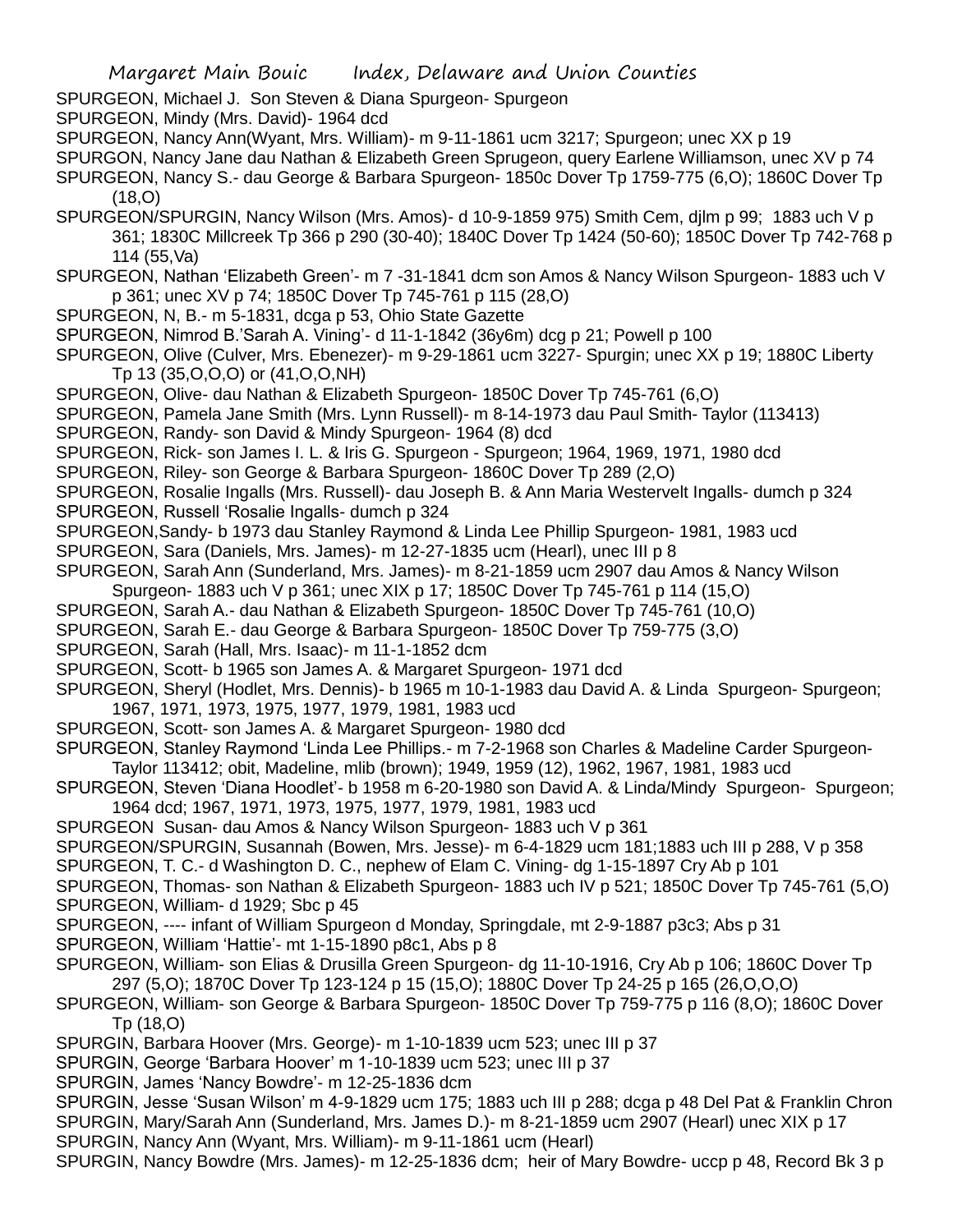SPURGIN, Olive (Culver, Mrs. Ebenezer)- m 9-29-1861 ucm (Hearl)

SPURGIN, Susan Wilson (Mrs. Jesse)- m 4-9-1829 ucm 175; 1883 uch III p 288; dcga p 48 Del Pat & Frank Chron

SPURGIN, Susannah (Bowen, Mrs. Jesse)- m 6-4-1829 ucm 181; 1883 uch III p 288

SPURLING, Allie/Alice Mabelle Wilson (Mrs. Robert)- b 1860.- d 7-17/18-1937 (77) Oakdale Cem I p 81 (D-R3-4)- obit, mlib; obit Harry, mlib; 1900C Marysville 1st ward 153 p 7A (40,Missouri, O,O) wid, 3 ch

SPURLING, Archie Wilson 'Florence Vivian Spark' - b 1-17-1887 m 1911 d 10-19-1963 Oakdale I p 81 (D-R3-4)- son Robert & Allie Mable Wilson Spurling- Spurling; obit, Allie M., mlib, obit Harry R.; obit

Florence, mlib (brown); 1910C Paris Tp 79-80 (23)

- SPURLING, Barbara J. Weinlein (Mrs. George)(Brookbank, Mrs. Frank B.)- m (1) 7-17-1966 (2) 6-2-1990 dau Albert & Marilyn Weinlein- Spurling
- SPURLING, Becky L. (Carson, Mrs. David)- dau Harold L. & Vivian A. Mahaffey Spurling- Spurling
- SPURLING, Betty (Chips, Mrs. )- dau Harry R. & Myrtle Spurling- obit Harry R., mlib

SPURLING, Bonnie (Mrs. George L.)- Spurling

SPURLING, Bonnie K. (Carmean, Mrs. Dale)- dau Winton A. & Katie Bender Spurling- Spurling

SPURLING, Brock William- b 11-113-1985 son William Charles & Deana Kay Sponseller Spurling- Spurling

SPURLING, Charles William - son Archie & Florence Vivian Spark- Spurling; obit Florence, mlib (brown)

SPURLING, Charles- funeral 8-24-1897 Rebeca Main McMaster diary

SPURLING, Deana Kay Sponseller (Mrs. William Charles)- m 10-23-1982 dau Gordon Sponseller- Spurling

- SPURLING, Emma M. McDonald ( Knedler, Mrs. Robert E.,Sr.)(Mrs. Winston A.)- b 5-20-1910 m(1) m 3-14- 1930 (2) 12-16-1990 d 4-5-1996 (85) bur Milford - dau Bert O. & Belva Potts McDonald- Spurling
- SPURLING, Florence Vivian Spark (Mrs. Archie)- b 9-4-1890 m 1911 d 11-22-1979 (89) Oakdale Cem I p 81 (D-R3-4)- dau Isaac & Louisa L. Brown Spa; obit, mlib (brown); Spurling
- SPURLING, George L.'Barbara Weinlein''Bonnie'- m(1) 7-17-1966 son Harold L. & Vivian A. Mahaffey Spurling -Spurling
- SPURLING, Harold Lewis 'Vivian A. Mahaffey'- b 1-13-1921 m 6-10-1945 d 2-24-1995 (74) Oakdale II p 146 (M-R11-10)- son Archie & Florence Vivian Spark Spurling- Spurling

SPURLING, Harry R.'Pearl White''Myrtle'- b 4-9-1882 d 10-4-1951 (69) son Robert & Allie Mabelle Wilson Spurling- obit, Allie Mabelle Wilson., mlib; obit Harry, mlib; 1910C Marysville 117-104 p 4B (28,O,O,O) m 6y SPURLING, Henry- b 4-1882 son Robert & Allie Mabelle Wilson Spurling- 1900C Marysville 1st ward 153 p 6B (18,O,O,Missouri)

SPURLING, James R. "Jim"- son Archie & Florence Vivian Spark Spurling- Spurling; obit, mlib (brown) SPURLING, Janis (Palmer, Mrs. )- dau Harold L. & Vivian A. Mahaffey Spurling- Spurling

- SPURLING, Katie Bender (Mrs. Winton A.)- b 7-27-1917 m 1-1-1942 d 10-10-1987 970) Oakdale Cem- dau Curtis & Diana Alexander Bender- Spurling
- SPURLING, Larry M.- son Winton A. & Katie Bender Spurling- Spurling
- SPURLING, Leo- honor guard for William E. Moore- dg 12-10-1912, Cry Ab p 175
- SPURLING, Marian (Gearheart, Mrs. )- dau Harry R. & Pearl White Spurling- obit Harry R., mlib; 1910C Marysville 117-104 p 4B (5,O,O,O)
- SPURLING, May (Heyn, Mrs. )- dau Allie M. Spurling- obit, Allie M., mlib
- SPURLING, May (Morris, Mrs. Jack)- dau Robert & Allie Mabelle Wilson Spurling- Spurling
- SPURLING, Mary (Kohler, Mrs.Frank)- 1910C Paris tp 79-80 (26) m 6y, 1 ch
- SPURLING, Myrtle (Mrs. Harry R.)- obit Harry R., mlib
- SPURLING, Nicing- b 2-1884 dau Robert & Allie Mabelle Wilson Spurling- 1900C Marysville 1st ward 153 p 6B (16,O,O,Missouri)
- SPURLING, Pearl White (Mrs. Harry R.)- d 1915 obit Harry R., mlib; 1910C Marysville 117-104 p 4B (22,O,Va,O) m 6y, 2 ch

SPURLING, Robert d Tuesday (62) mt 12-17-1890 p9c5, Abs p 5; merchant, tailor

SPURLING, Robert 'Allie Mabelle Wilson'- Oakdale I p 81 (D-R3-4), Spurling; obit Harry R., mlib

SPURLING, Robert- son Harry R. & Pearl White Spurling-1910C Marysville 117-104 p 4B (3,O,O,O)

- SPURLING, Steven L.- son George L. Spurling- Spurling- engaged to Beth Michelle Anderson
- SPURLING, Virginia (Brown, Mrs. )- dau Harry R. & Myrtle Spurling- obit Harry R., mlib
- SPURLING, Vivian A. Mahaffey (Mrs. Harold L.)- b 1923 m 6-10-1945 Oakdale II p 146 (M-R12-10)-Spurling,
- SPURLING, Warren- son son Harry R. & Myrtle Spurling- obit Harry R., mlib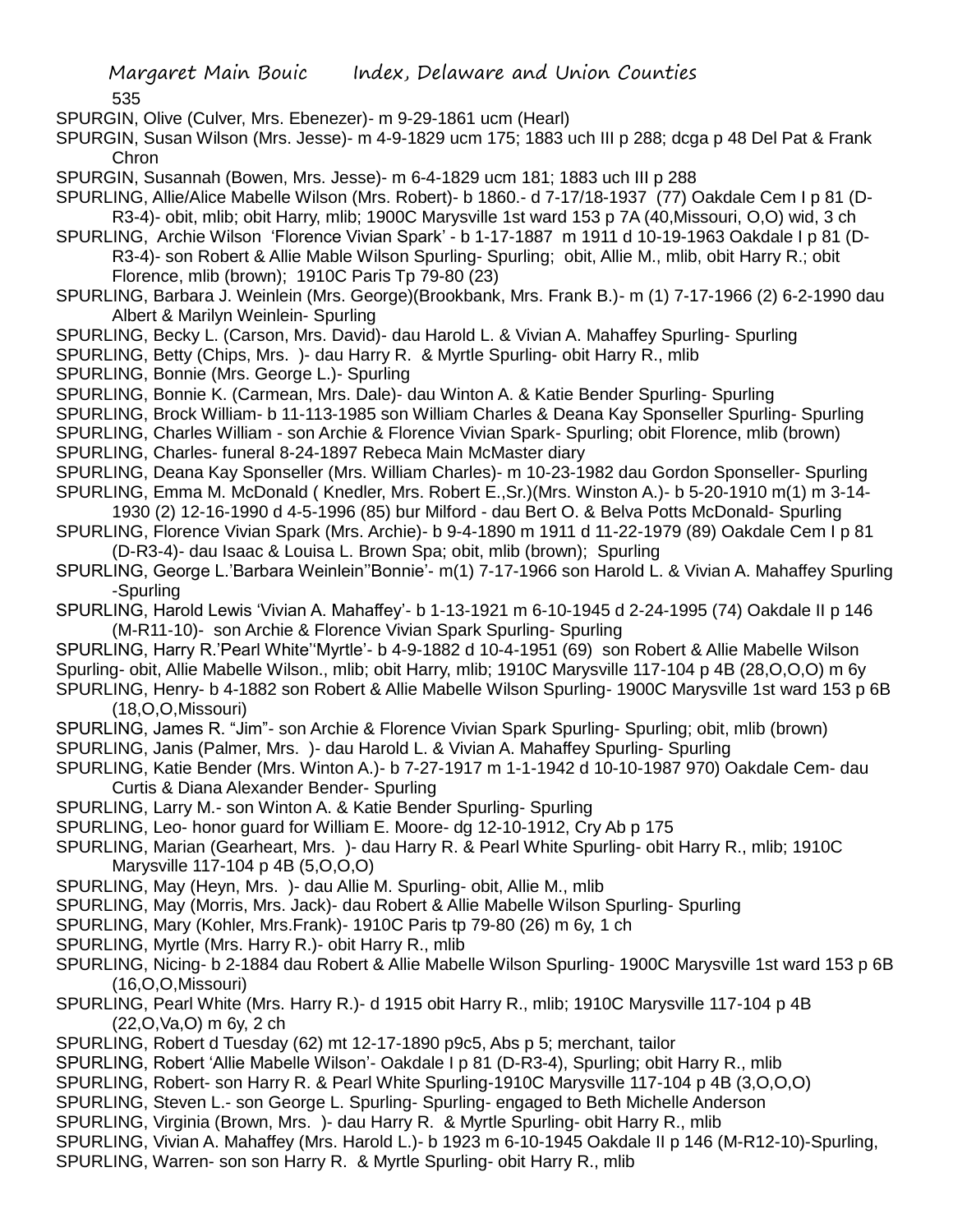- SPURLING, William Charles 'Deana Kay Sponseller'- m 10-23-1982 son Harold L. & Vivian A. Mahaffey Spurling- Spurling
- SPURLING, Winton Allen 'Emma M. McDonald''Kathryn A.'- m 12-16-1990-Oakdale II p 38 (G-R4- son Archie & Florence Vivian Spark Spurling- Spurling; obit Florence, mlib (brown)
- SPURLOCK, Ada (Taylor, Mrs. )- sisterStanford Spurlock- Spurlock; obit Stanford, mlib (brown)
- SPURLOCK, Albert 'Vickie Rowe'- Spurlock; obit Stanford, mlib (brown)
- SPURLOCK, Alice Layne (Mrs. Henry L.)- d 4-20-1984 (77) Caledonia Cem- Spurlock
- SPURLOCK, Audrey (Mrs. Richard)- Spurlock
- SPURLOCK, Bernice (Mrs. Sid)- Spurlock
- SPURLOCK, Betty (Gandee, Mrs. )- dau Sidney & Nada Spurlock- Spurlock
- SPURLOCK, Betty J. (Mrs. Carl F.)- 1981 ucd
- SPURLOCK, Blanche (Mrs. Oliver)(Tyree, Mrs. Buck)- Spurlock
- SPURLOCK, Bruce 'Lisa'- b 1965/8 son Franklin B. & Karen G. Allen Spurlock- 1971, 1973, 1975, 1977, 1979,1981, 1983 ucd
- SPURLOCK, Burl H.'Gerri'- son Henry L. & Alice Layne Spurlock- Spurlock
- SPURLOCK, Carl F. 'Betty J.'- 1981 ucd
- SPURLOCK, Charles W. "Poppaw" 'Mary Katherine Yates'- b 8-2-1919 Wva d 10-4-1994 (75) Fairview Mem. Pk- son Albert & Vicie Rowe Spurlock- Spurlock
- SPURLOCK, Charles- son Stanford & Patricia Adams Spurlock- Spurlock; obit Stanford, mlib (brown)
- SPURLOCK, Charles- brother Stanford Spurlock- Spurlock; obit Stanford, mlib (brown)
- SPURLOCK, Clark- b 1965 son Carl F. & Betty J. Spurlock- 1981 ucd
- SPURLOCK, Dolly- b 1972 dau Franklin B. & Karen G. Allen Spurlock- Spurlock; 1975, 1977, 1979, 1981, 1983 ucd- engaged to Bryan Wilson
- SPURLOCK, Donald Lee- son Stanford & Sadie/Patricia Adams Spurlock- Spurlock; obit Stanford, mlib (brown); 1949 ucd
- SPURLOCK, Eloise (Bump, Mrs. )- dau Stanford & Sadie/Patricia Adams Spurlock- Spurlock; obit, Stanford, mlib (brown); 1949 ucd
- SPURLOCK, Florence M. Moore (Mrs. Stanford)- div 12-1973- Spurlock
- SPURLOCK, Franklin B. 'Karen G. Allen'- b 6-26-1941 m 7-21-1961 d d 1-7-1989/90 (48) Milford Cem son Oliver & Blanche Spurlock- Spurlock; 1971, 1973, 1975, 1977, 1979, 1981, 1983 ucd
- SPURLOCK, Gerri (Mrs. Burl)- Spurlock
- SPURLOCK, Helen (Bougher, Mrs. )- dau Sidney & Nada Spurlock- Spurlock
- SPURLOCK, —(O'Rourke, Mrs. Thurley)- dau Sidney & Nada Spurlock- Spurlock
- SPURLOCK, Henry L. 'Alice Layne'- d 1971 Spurlock
- SPURLOCK, Jim- son Sidney Spurlock- Spurlock
- SPURLOCK, Jean (Butler, Mrs. )- dau Stanford & Sadie/Patricia Adams Spurlock- Spurlock; obit, Stanford, mlib (brown); 1949 ucd
- SPURLOCK, Joannn (Salsbury, Mrs. )- dau Henry L. & Alice Laybe Spurlock- Spurlock
- SPURLOCK, John C. son Henry L. & Alice Layne Spurlock- Spurlock
- SPURLOCK, Joseph- son Walter & Norma J. Spurlock- 1961 (10) dcd
- SPURLOCK, Karen G. (Mrs. Franklin B.)- 1975, 1977, 1979, 1981, 1983 ucd
- SPURLOCK, Leonard- son Stanford & Sadia Spurlock- 1949 ucd
- SPURLOCK, Linda- dau Walter & Norma J. Spurlock- 1961 (4) dcd
- SPURLOCK, Lisa (Mrs. Bruce)- Spurlock
- SPURLOCK, Marletta May granddau, adopted dau of Charles W. & Mary Katherine Yates Spurlock-Spurlock-engaged to Thomas Charles Harts
- SPURLOCK, Mary Katherine Yates (Mrs. Charles W.)- Spurlock
- SPURLOCK, Nada- d 4-10-1986 (73) Oak Grove Cem mother of Helen Bougher, Betty Jo Gandee & Thurley O'Rourke
- SPURLOCK, Nan (Meddings, Mrs. Mark)- dau Albert & Vickie Rowe Spurlock- Spurlock, obit Stanford, mlib (brown)
- SPURLOCK, Norma J. (Mrs. Walter)- 1961 dcd
- SPURLOCK, Oliver 'Blanche''Edith'- Spurlock
- SPURLOCK, Patricia Adams (Mrs. Stanford)- Spurlock; obit Stanford, mlib; 1975 ucd
- SPURLOCK, Polly Lynette (Green, Mrs. Kevin)- b 1963/4 m 8-7-1982 dau Franklin B. & Karen G. Allen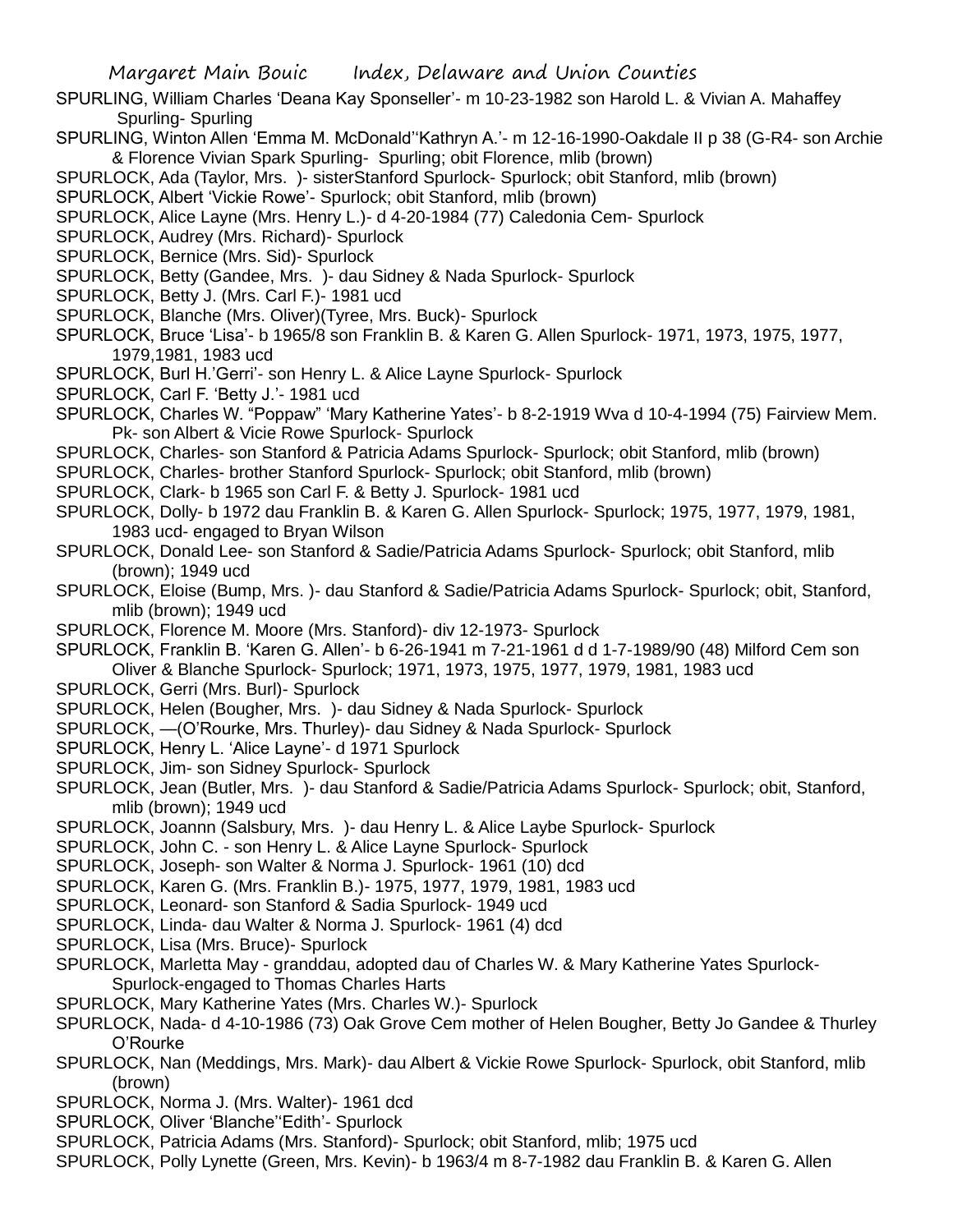Spurlock- 1971, 1973, 1975, 1977, 1979, 1981 ucd

- SPURLOCK, Rebecca- dau Walter & Norma J. Spurlock- 1961 (2) dcd
- SPURLOCK, Richard 'Audrey- son Charles W. & Mary Katherine Yates Spurlock- Spurlock
- SPURLOCK, Robert- Harlem Tp- 1980 dcd
- SPURLOCK, Bob- b 1958 son Sid & Bernice Spurlock- 1973 ucd
- SPURLOCK, Ryan- b 1962 son Sid & Bernice Spurlock- 1973 ucd
- SPURLOCK, Sadie (Mrs. Stanford)- 1949 ucd
- SPURLOCK, Sandra (Massey, Mrs. )- dau Stanford Spurlock- Spurlock; obit Stanford, mlib (brown)
- SPURLOCK, Sid 'Bernice'- brother Stanford Spurlock- Spurlock; obit Stanford, mlib (brown); 1973 ucd
- SPURLOCK, Sidney 'Nada''Frances Tanner'- b 3-2-1916 d 5-7-1987 (71) Troy Tp Cem- son Albert Spurlock-**Spurlock**
- SPURLOCK, Stanford 'Sadie'- 1949 ucd
- SPURLOCK, Stanford 'Patricia Adams''Florence M. Moore'- b 1-13-1910 d 3-10-1976 Troy Tp Cem,- son Albert & Vicky Spurlock, obit, mlib (brown); div Florence 12-1973; Spurlock; 1971, 1973, 1975 ucd
- SPURLOCK, Tamara Anne- dau Burl H. & Gerri Spurlock- Spurlock- engaged to Daniel Eugene Campbell SPURLOCK, Viantha- b 1960 dau Sid & Bernice Spurlock- 1973 ucd
- SPURLOCK, Vickie Rowe (Mrs. Albert)- Spurlock; obit Stanford, mlib (brown)
- SPURLOCK, Virginia (Allsbrook, Mrs. )- dau Henry L. & Alice Layne Spurlock- Spurlock
- SPURLOCK, Walter 'Norma J.- 1961 dcd
- SPURLOCK, Walter- son Walter & Norma J. Spurlock- 1961 (6) dcd
- SPURLOCK, Bill- son Sidney Spurlock- Spurlock
- SPURLOCK, Zachary Bruce- b 6-7-1987 son Bruce Spurlock- Spurlock
- SPURR, Lynette Sue Kern (Mrs. Robert Carver)- m 8-25-1979 dau Dale E. Kern- Spurr
- SPURR, Robert Carver 'Lynette Sue Kern'- m 8-25-1979- son Dr. Robert & Phyllis Spurr- Spurr
- SPURRIER, —family of Harold Tyler #429 unec XXII p 70
- SPURRIER, Bessie Henry Gray (Mrs. Oliver Lowell)- b 4-28-1875 m 10-5-1899 d 5-17-1964 Oakdale II p 15
	- (B-R9-1)- dau Jefferson & Marcella Henry Gray- Spurrier; obit, Oliver, mlib; 1910C Marysville 307-264 p 140 (35,O,O,O) m 10y, 2 ch
- SPURRIER, Clara J. (Mrs. James F.)- 1980 dcd
- SPURRIER, E. A. d 12-14-1939 Grandview Cem, Chillicothe son J. C. Spurrier- obit, mlib
- SPURRIER, Eleanor Clary (Mrs. Ralph)- b 12-18-1784 m 1801 d 6-2-1862- ped Harold Seth Tyler #429; unec XIV p 59
- SPURRIER, Emery 'Gertrde'- 1910C Marysville 5 p 1A (35,O,O,O) m 9y
- SPURRIER, Estelle Snodgrass (Mrs. George Heberling)- b 5-4-1864 m 3-10-1886 d 9-27-1948 dau Alvin H. & Jane Burnham Snodgrass- ped Harold Seth Tyler #429 7; unec XIV p 59
- SPURRIER, George Heberling 'Estelle Snodgrass'- b 3-25-1853 m 3-10-1886 d 2-21-1926 son William A. & Mary L. Dungan Spurrier- ped Harold Seth Tyler #429 6; nec XIV p 59
- SPURRIER, Gertrude (Mrs. Emery)- 1910C Marysville 5 p 1A (35,O,Pa,O) m 9y, 1 ch
- SPURRIER, Helen (Williams, Mrs. Paul) b 6-13-1903 Marietta,O. D 1967 Oakdale II p 160 (M-R25-11); dau Oliver Lowell & Bessie Henry Gray, obit, Oliver, mlib; Spurrier; 1910C Marysville 307-264 p 11A
	- (6,O,O,O)

SPURRIER, Irene (Mrs. John C.)- d 3-17-1932 (84) Oakdale 4421 (B-57) II p 15 (B-R9-1); obit Oliver L. mlib; 1910C Marysville 4 p 1A (62,O,O,O) m 39y, 3 ch

- SPURRIER, James F. 'Clara J.'- 1980 dcd
- SPURRIER, J. C.- obit E. A., mlib; 1915 uch p 599; dg 2-2-1912, Cry Ab p 92 bought flour mill
- SPURRIER, Jennie Agnes (Tyler, Mrs. Seth)- b 12-31-1892 Ks m 5-29-1918 d 5-8-1972 dau George Heberling & Estelle Snodgrass Spurrier- ped Harold Seth Tyler #429 43; unec XIV p 59
- SPURRIER, John C.- d 1-11-1915 Oakdale 2711 (B57) b Morgan Co
- SPURRIER, John C. 'Irene'- b 1842 Morgan Co d 1-11-1932 Oakdale II p 15 (B-R9-1); 1910C Marysville 4 p 1A (61,O,O,O) m 39y; obit Oliver L., mlib
- SPURRIER, John R.- b 1872 d 10-13-1943 Oakdale II p 15 (B-R9-1) brother Oliver L.- obit, mlib
- SPURRIER, J. R.- son J. C. Spurrier- obit E. A. milb
- SPURRIER, Margaret (Mrs. Robert L.)- Spurrier
- SPURRIER, Marian (Barrett, Mrs. )- dau Emery A. & Gertrude Spurrier- obit E. A. mlib; 1910C Marysville 5 p 1A (3,O,O,O)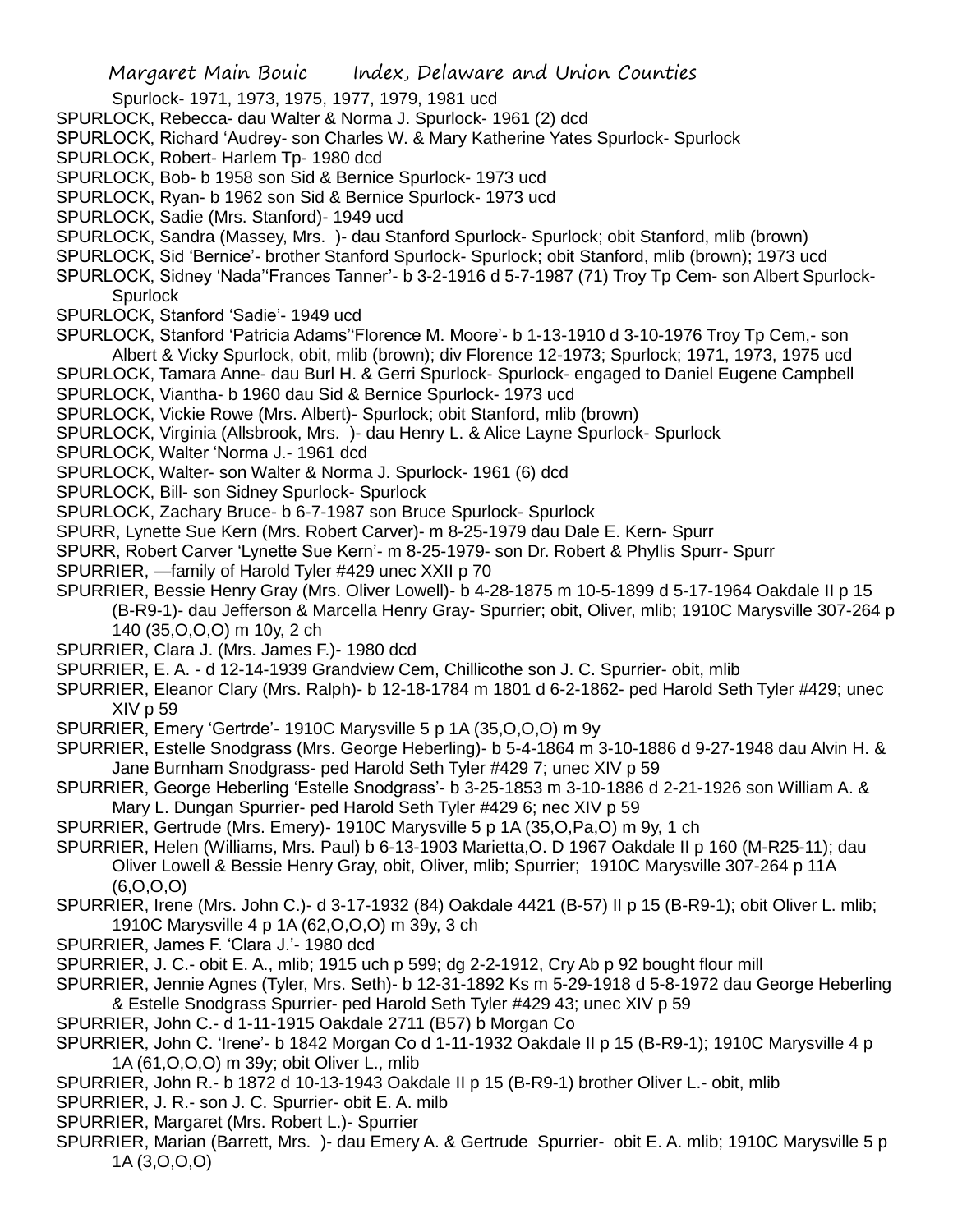- SPURRIER, Mary L. Dungan (Mrs. William A.)- b 5-8-1828 m 3-22-1849 d 2-12-1919 dau Jesse & Margaret Grissell Dungan- ped Harold Seth Tyler #429 13; unec XIV p 59
- SPURRIER, Oliver Lowell 'Bessie Henry Gray ' b 12-1-1873 m 10-5-1899 d 12-11-1958 Oakdale II p 15 (B-R9-1)- son John C. & Irene Spurrier- obit E. A., mlib; obit, mlib; Spurrier; 1910C Marysville 307-264 p 11A (37,O,O,O) m 10y
- SPURRIER, —unnamed son Oliver Lowell & Bessie Henry Gray Spurrier- 1910C Marysville 307-264 p 11A  $(0/12, 0, 0, 0)$
- SPURRIER, Pamela- b 1963 dau James F. & Clara J. Spurrier- 1980 dcd
- SPURRIER, Ralph 'Eleanor Clary' b 5-19-1773 m 1801 d 4-2-1848; ped Harold Seth Tyler 24; unec XIV p 59
- SPURRIER, Robert L.'Margaret'- b 4-20-1910 d 10-25-2000 (90) Oakdale son Oliver Lowell & Bessie Henry Gray Spurrier- obit Oliver, mlib; Spurrier; Marysville p 49
- SPURRIER, Wendy- b 1964 son James F. & Clara J. Spurrier- 1980 dcd
- SPURRIER, Wendy Gale (Gruenbaum, Mrs. Matthew Scott)- b 11-13-1968/4 m 12-16-1989- dau James F. & Clara J. Spurrier- St. Paul p 103- 1980 dcd
- SPURRIER, William A. 'Mary L. Dungan'- b 3-22-1827 m 3-22-1849 d 4-20-1903 son Ralph & Eleanor Clary Spurrier- ped Harold Seth Tyler #429 12; unec XIV p 59
- SPURRIER, William B.- b 1900 d 1969 Oakdale II p 15(B-R9-1)
- SPYBERY, Mrs.- relative attended funeral of Miss Helen Sha dg 9-9-1913 Cry Ab p 58
- SPYER, Faye 'Hazel Ann Herd'- Spyer
- SPYER, Hazel Ann Herd (Mrs. Faye)- b 2-18-1892 m 4-22-1911 d 9-23-1960 dau Albert & Emmaline Hendricks Herd- Spyer
- SPYER, Ralph- son Faye & Hazel Ann Herd Spyer- Spyer
- SPYKER- see Spicher
- SPYKER, Anna Maria Weiser (Mrs. John Henry)- b 4-1-1754 d 10-11-1829 dau John Conrad & Elizabeth Preiss Weiser - Weiser p 791
- SPYKER, Daniel 'Margaret Roush'- b 2-2-1781 d 6-25-1855 son John Henry & Anna Maria Weiser Spyker-Weiser p 791
- SPYKER, Elizabeth Kramer (Mrs. Henry)- m 2-17-1842- Weiser p 792
- SPYKER, Emma Peter (Mrs. Henry)- m 10-25-1881- Weiser p 792
- SPYKER, George 'Leah Shank'- b 1814 d 1-5-1888 son Daniel & Margaret Roush Spyker- Weiser p 792
- SPYKER, Henry 'Elizabeth Kramer''Emma Peters'- b 2-14-1816 m(10 2-17-1842 (2) 10-25-1881 d 4-7-1885 son Daniel & Margaret Roush Spyker- Weiser p 792
- SPYKER, Hyla C. (Wert, Mrs. John Brungart,Jr.)- m 5-7-1932- Weiser p 597
- SPYKER, Irene- dau Henry Spyker- Weiser p 792
- SPYKER, John Henry 'Anna Maria Weiser'- b 8-29-1753 d 7-1-1817 son John Peter & Maria Margaretta Seidel Spyker- Weiser p 791
- SPYKER, John Peter 'Maria Margarett Seidel'- b 10-27-1711 m 12-2-1742 d 7-13-1789- Weiser p 791
- SPYKER, Jonathan- b 9-1-1823 d 2-17-1867 son Daniel & Margaret Roush Spyker- Weiser p 792
- SPYKER, Leah Shank (Mrs. George)- Weiser p 791
- SPYKER, Margaret (Moyer, Mrs. Sol)- b 1819 d 2-3-1846 dau Daniel & Margaret Roush Spyker- Weiser p 792 SPYKER, Margaret Roush (Mrs. Daniel)- Weiser p 791
- SPYKER, Maria Margaret (Graham, Mrs. Alexander)- b 7-5-1786 d 3-18-1863 dau John Henry & Anna Maria Weiser Spyker- Weiser p 792
- SPYKER, Maria Margaretta Seidel (Mrs. John Peter)- b 3-21-1721 m 12-2-1742 d 10-10-1781- Weiser p 791
- SPYKER, Mary (Gast, Mrs. Henry)- b 2-17-1811 m 2-28-1832 d 4-26-1888 dau Daniel & Margaret Roush Spyker- Weiser p 791
- SPYKER, Peter- son John Henry & Anna Maria Weiser Spyker- Weiser p 792
- SPYKER, Samuel 'Susan Wise'- b 8-8-1806 d 9-20-1854 son Daniel & Margaret Roush Spyker- Weiser p 791
- SPYKER, Susan Wise (Mrs. Samuel)- Weiser p 791
- SQUEO, Linda (Mrs. William) Squeo
- SQUEO, Thomas David 'Tracy Marie Myers'- m 9-20-1997 son William & Linda Squeo- Squeo
- SQUEO, Tracy Marie Myers (Mrs. Thomas David)- m 9-20-1997 dau Michael & Cheryl Myers- Squeo SQUEO, William 'Linda'- Squeo
- SQUIBB, Lidia d 7-18-1890 (7m) dau Lewis R. Squibb- Delaware dcdeaths
- SQUIBB, Rev. M.- Sbc p 10; 1915 uch p 232; 1883 uch V p 366; unec XXI p 63, XXII p 4, 14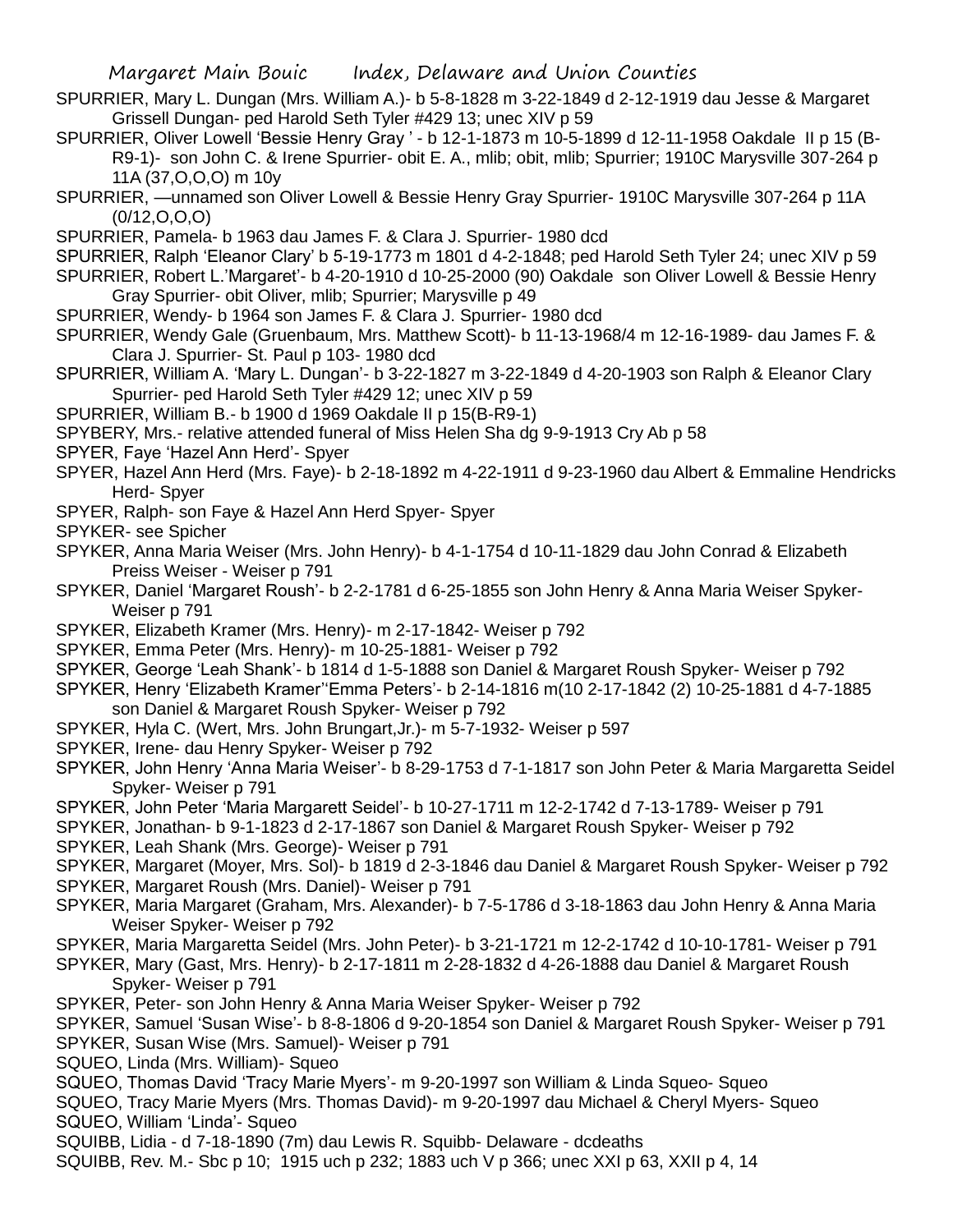- SQUIBB, Maud (Ettrick, Mrs. Anthony)- dau Thomas Squibb- McKitrick p 32
- SQUIBB, Thomas- McKitrick p 32
- SQUIER, Ella N. (Cantlebary, Mrs. Perry J.)- b 1861 d 1919 Marengo Cem- Powell p 377
- SQUIER, Lloyd Edward 'Minnie E. Gavitt'- b 10-18-1868 m 9-23-1893 son Sylvenius King & Mary Ann Harrington Squier- Bagley p 13
- SQUIER, Mary Ann Harrington (Mrs. Sylvenius King) Bagley p 13
- SQUIER, Mary (Gavitt, Mrs. Libbeus)- Bagley p 13
- SQUIER, Minnie E. Gavitt (Mrs. Lloyd Edward)- b 4-27-1869 m 9-23-1893- dau James W. & Sarah Roxena Bagley Gavitt- Bagley p 13
- SQUIER, Rev. Samuel R.- 1880 dch p 409; 1908 dch p 259; obit Sarah Main Finley- dg 4-7-1914, Cry Ab p 109
- SQUIER, Sylvenius King 'Mary Ann Harrington'- Bagley p 13
- SQUIRE, Barbara Lou- b 4-25-1956 dau Oscar Earl & Shirley Mae Kohler Squire- Weiser p 475
- SQUIRE, Caroline A. (Rhodes, Mrs. Solon Harris)- b 1827 ped Russell Currier Sage #307; unec XI p 44
- SQUIRE, Charles Frederick- b 4-4-1945 son Floyd Charles & Winifred Irene Spellman Squire- Freshwater p 159A
- SQUIRE, Dorothy Ann- b 6-11-1948 dau Floyd Charles & Winifred Irene Spellman Squire-Freshwater p 159A
- SQUIRE, Emeline Moody (Mrs. Henry)- m 11-28-1864 ucm 3648; unec XXI p 44
- SQUIRE, Floyd Charles 'Winifred Irene Spellman'- m 12-31-1941- Freshwater p 159A
- SQUIRE, Henry 'Emeline Moody'- m 11-28-1864 ucm 3648; unec XXI p 44
- SQUIRE, Jane (Hamblin, Mrs. Palmer)- b 4-7-1836 m 10-9-1861 dau Jonas & Mary Jones Squire- Asp (1289)
- SQUIRE/SQUARE, Jennie (Kimball, Mrs. Jasper)- m 6-14-1870 ucm 4733
- SQURE, Jonas 'Mary Jones'- see Asp (1289)
- SQUIRE, Mary (Fontanell, Mrs. Felix)- m 6-20-1831; Pabst 8 p 58
- SQUIRE, Mary Jones (Mrs. Jonas)- see Asp (1289)
- SQUIRE, Michael Earl- b 5-27-1958 son Oscar Earl & Shirley Mae Kohler Squire- Weiser p 475
- SQUIRE, Oscar Earl 'Shirley Mae Kohler'- b 1-19-1930 m 8-27-1954- Weiser p 475
- SQUIRE, Rachel Longshore (Mrs. Tallman)- m 5-15-1836 dcm
- SQUIRE, Shirley Mae Kohler (Mrs. Oscar Earl)- b 4-17-1935 m 8-27-1954 dau Guy Willis & Edith Mae Eppley Kohler- Weiser p 475'
- SQUIRE, Tallman 'Rachel Longshore'- m 5-15-1836 dcm
- SQUIRE, Timothy- 1880 dch p 318; 1908 dch p 452; 1976 dch p 11
- SQUIRE, Winifred Irene Spellman (Mrs. Floyd Charles)- b 10-28-1918 m 12-31-1941 dau Frederick William & Tressa Irene Miller Spellman- Freshwater, p 159A
- SQUIRER, Mrs. L. W.- dau James W. & Sarah Elizabeth Mooney Armstrong- dg 4-22-1910, Cry Ab p 119
- SQUIRES, Adelina M. (Brown, Mrs. Daniel Wilbur)- b 12-29-1825 NY m 12-28-1847 dau William & Anna Duel Squires- dumch p 425
- SQUIRES, Anna Duel (Mrs. William H.)- dau Reuben Duel- dumch p 425
- SQUIRES, Anna- dau William H. & Anna Duel Squires- dumch p 425
- SQUIRES, Asa- dumch p 425
- SQUIRES, Brenda (Mrs. Jeff)- Squires
- SQUIRES, Catherine Phifer (Mrs. William)- m 6-10-1832 Madison Co, unec V p 48
- SQUIRES, Charlotte Ormerod (Mrs. )- 1915 uch p 1000
- SQUIRES, Cyntha E. Tipton (Mrs. Luman)- m 8-5-1866 ucm 4010; unec XXII p 57
- SQUIRES, Dowe b 9-8-1891 d 12-8-1981 (90) Maple Grove Cem, Chesterville- obit, mlib
- SQUIRES, Edna (Boner, Mrs. )- obit Dowe, mlib
- SQUIRES, Eliza- dau William H. & Anna Duel Squires- dumch p 425
- SQUIRES, Harriet- dau William H. & Anna Duel Squires- dumch p 425
- SQUIRES, Helen- dau William H. & Anna Duel Squires- dumch p 425
- SQUIRES, Henry- son William H. & Anna Duel Squires- dumch p 425
- SQUIRES, Jeff 'Brenda'- Squires
- SQUIRES, Luman 'Cyntha E. Tipton'- m 8-5-1866 ucm 4010; unec XXII p 57
- SQUIRES, Mack- brother Dowe Squires- obit Dowe, mlib
- SQUIRES, Marian- ch William H. & Anna Duel Squires- dumch p 425
- SQUIRES, Mary McCracken (Mrs. Phineas)- dau John & Elizabeth Meredith McCrackan- dumch p 244